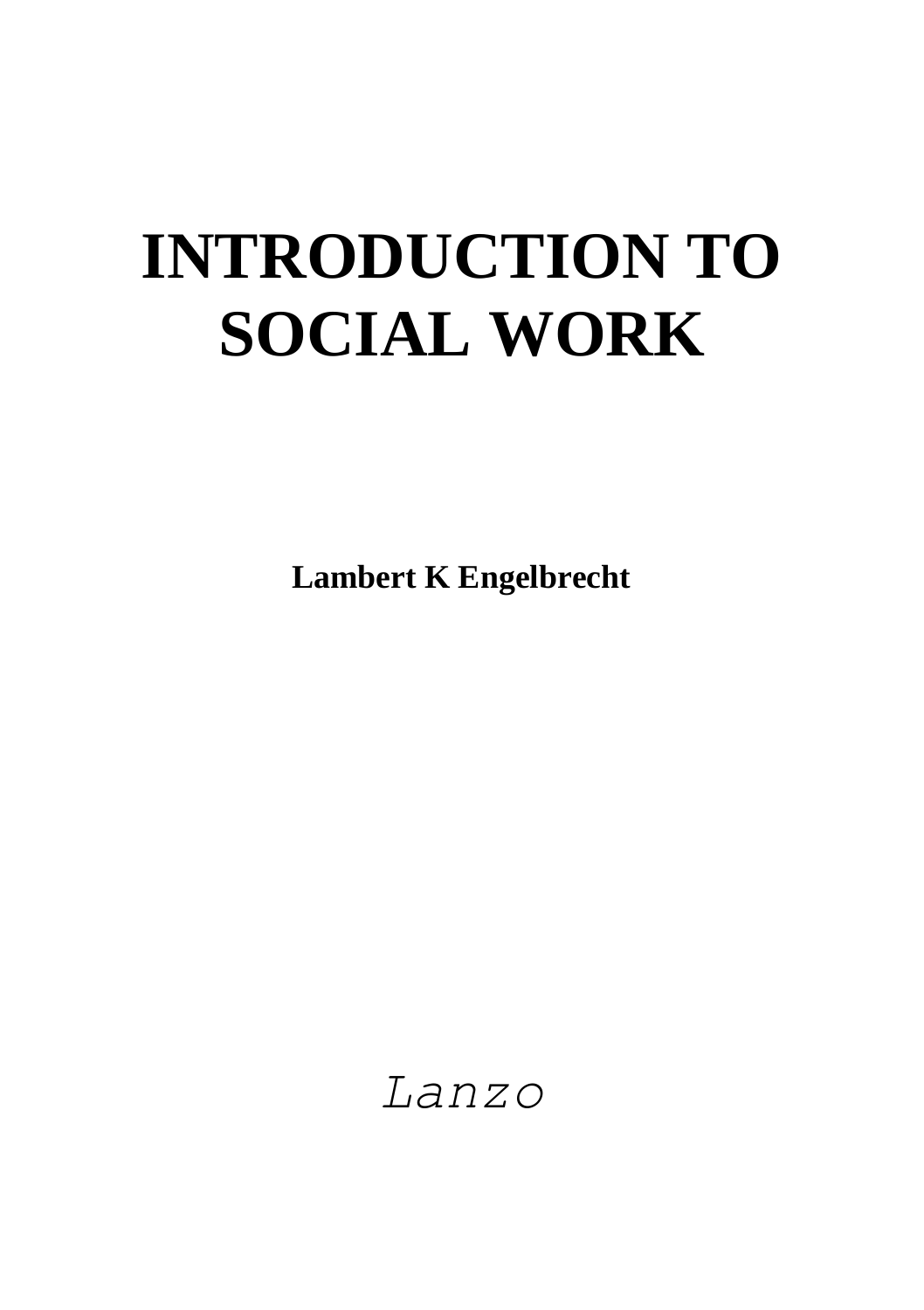#### **ISBN 0 620 23567 5**

Copyright L K Engelbrecht, 1999 All rights strictly reserved Translated by D T Conway

Published by Lanzo, P O Box 790, Wellington

Printed and bound by National Book Printers, Goodwood

Cover design by Maximilian, De Waterkant, Cape Town

No part of this book may be reproduced by any means, mechanical or electronic, including recording and photocopying, without the prior written permission of the author, except reasonable quotations as determined by the Copyright Act.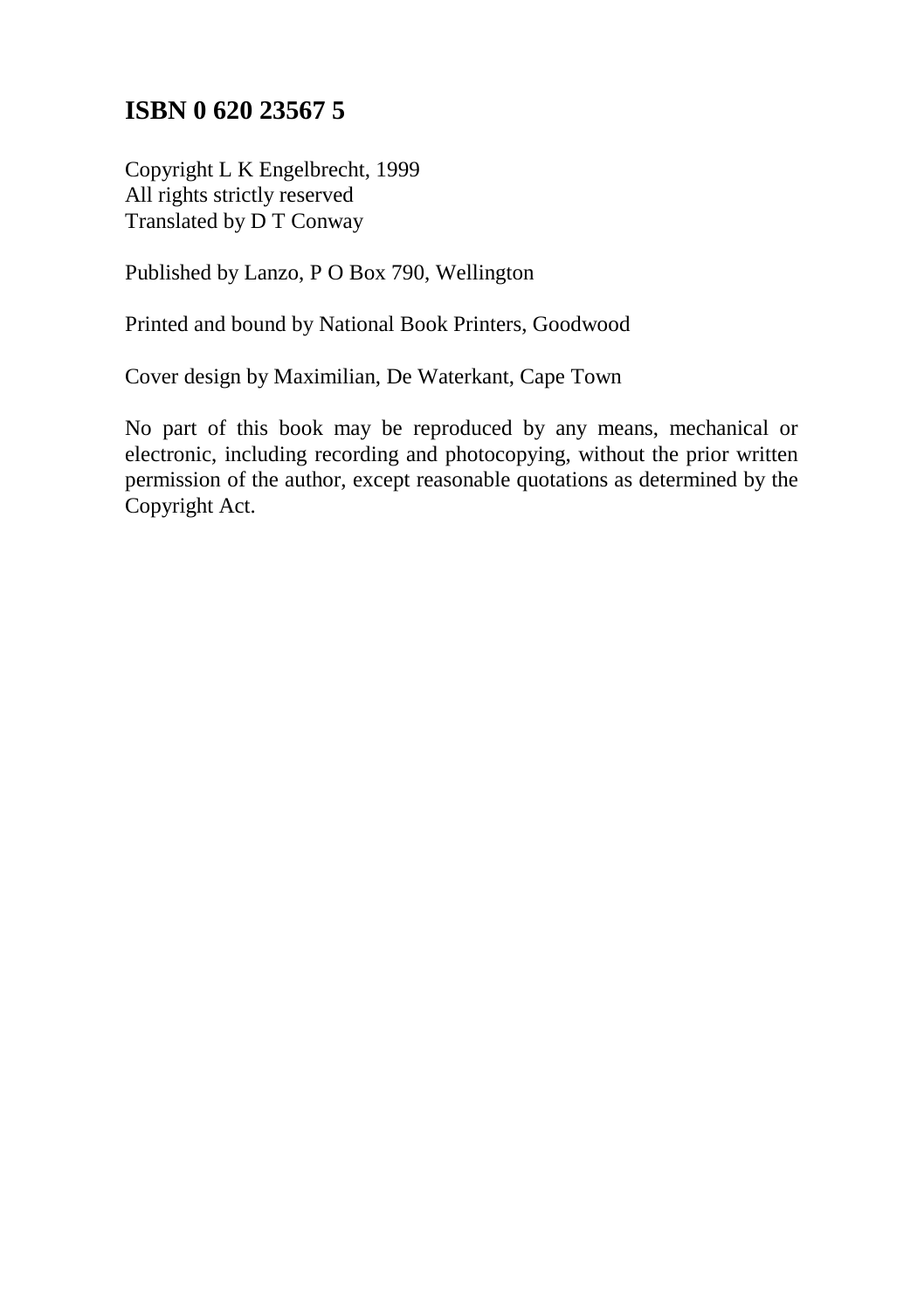For Riana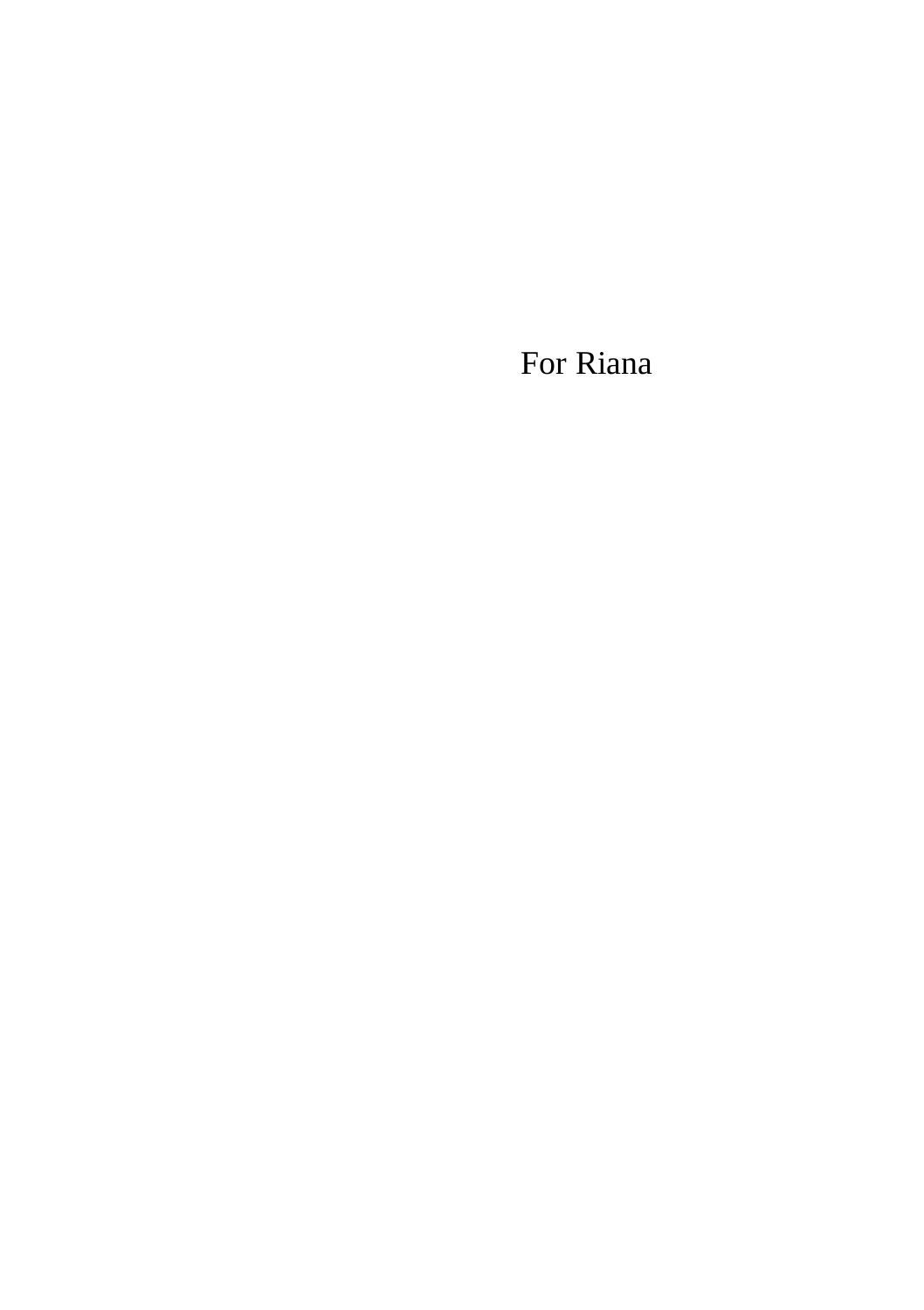# **PREFACE**

This book provides an insight: the capacity of understanding hidden truths (The Concise Oxford Dictionary). This implies that the nature and dynamics of contemporary social work in South Africa is defined in terms of a developmentally orientated paradigm, so as to adapt to existing tendencies and perspectives. Because the total field of social work is so comprehensive, only an overview of this insight will be provided.

The lack of recent South African literature that reflects the realities of the South African welfare situation, is what inspired the writing of this book. This book is aimed primarily at social work students (particularly first year), however practitioners will also be able to use it as a useful reference book. For this reason a complete list of the most recent reference works is provided throughout the book. This is also the reason for the simple, compact format and layout, to ensure that it is an easy, useful and practical textbook to have close at hand.

In order to conceptualise the latest developments in the South African welfare field, a variety of neologisms (word creations) have been used. For this purpose the New Dictionary of Social Work (Terminology Committee for Social Work 1995) has been an important source of reference throughout. In the same context, to eliminate tautology (unnecessary repetition), the term "client" refers, throughout the book, to the individual, group and community and is used together with other terms in the same sense to refer to all three primary social work methods (casework, group work and community work). The terms "social worker" and "worker" are used interchangeably.

The content included in this book is based on practice, supervision and lecturing experiences (particularly to first year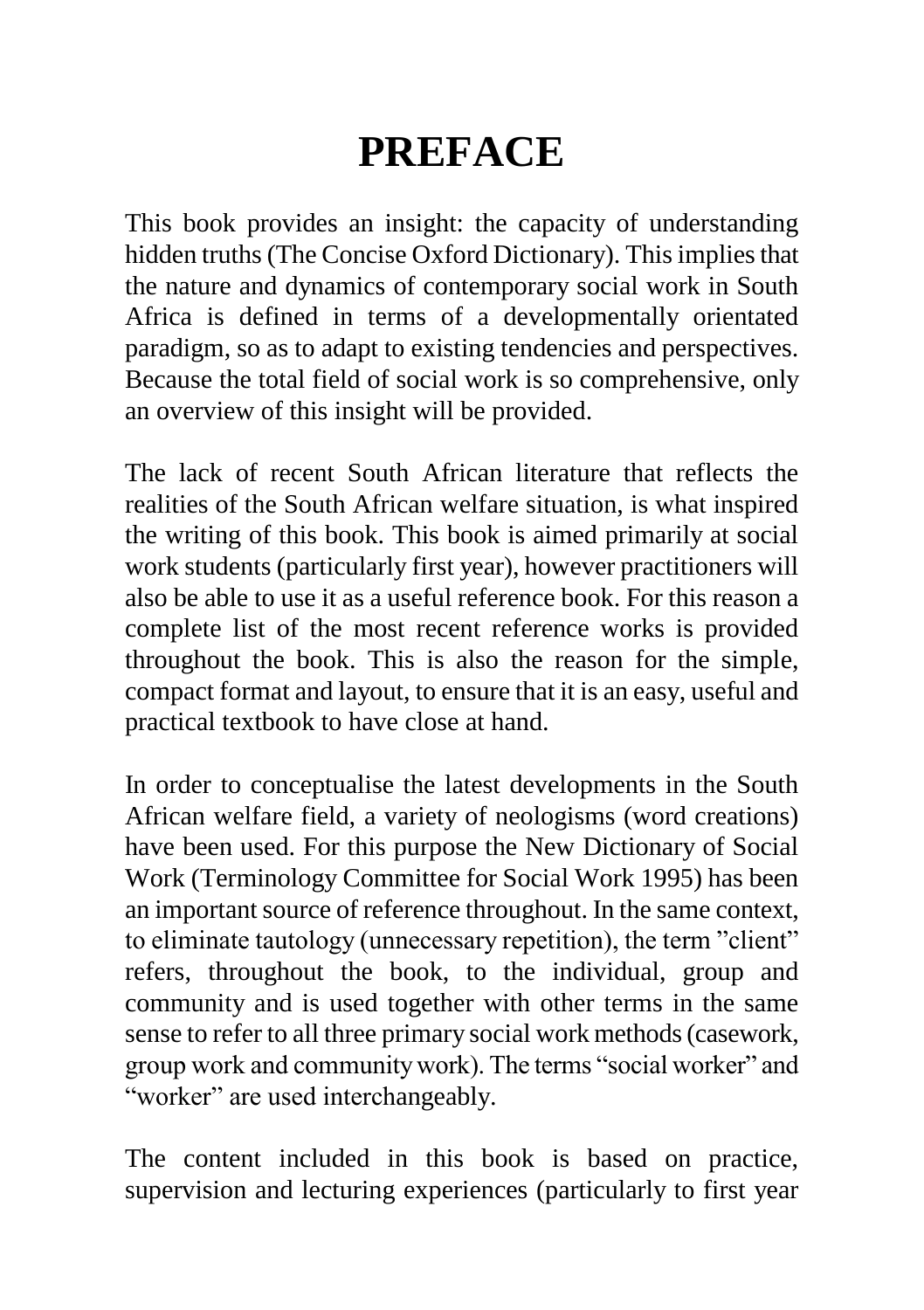students who are introduced to the field of social work) as well as from a thorough study of, mainly recent, primary and secondary literature. In light of this, the style of this book is not that of a compilation work, as the facts have been compiled from a variety of different literature, but has been supplemented by independent and original thoughts. The personal opinions and content of this book are therefore subject to debate, but it is the very intention of this book: to contribute to the development of contemporary South African theory.

The writing of this book was both a great challenge and a pleasure. It is hoped that the reader will find it stimulating and be motivated to render the best possible service to the client.

Lambert K Engelbrecht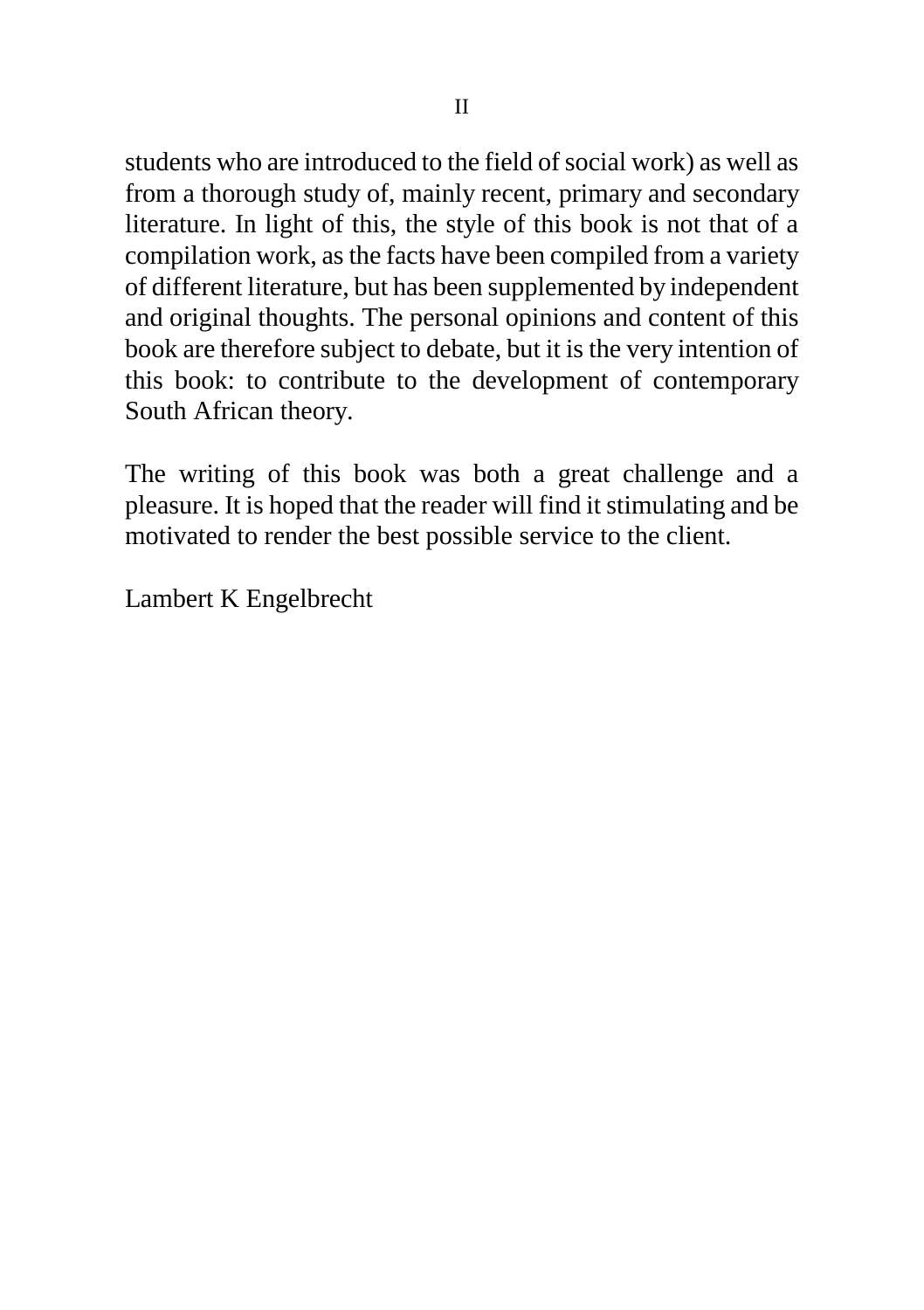#### III

# **TABLE OF CONTENTS**

| <b>CHAPTER 1</b>                                     |              |
|------------------------------------------------------|--------------|
| The competent social worker                          | $\mathbf{1}$ |
| <b>CHAPTER 2</b>                                     |              |
| The social work domain in South Africa               | 12           |
| <b>CHAPTER 3</b>                                     |              |
| Social work history and policy                       | 37           |
| <b>CHAPTER 4</b>                                     |              |
| Values in social work                                | 49           |
| <b>CHAPTER 5</b>                                     |              |
| Cross-cultural social work                           | 61           |
| <b>CHAPTER 6</b>                                     |              |
| Communication in social work                         | 69           |
| <b>CHAPTER 7</b>                                     |              |
| The theoretical and practice paradigm of social work | 86           |
| <b>CHAPTER 8</b>                                     |              |
| Approaches in social work                            | 103          |
| <b>CHAPTER 9</b>                                     |              |
| The intervention process in social work              | 118          |
| <b>CHAPTER 10</b>                                    |              |
| Intervention techniques in social work               | 130          |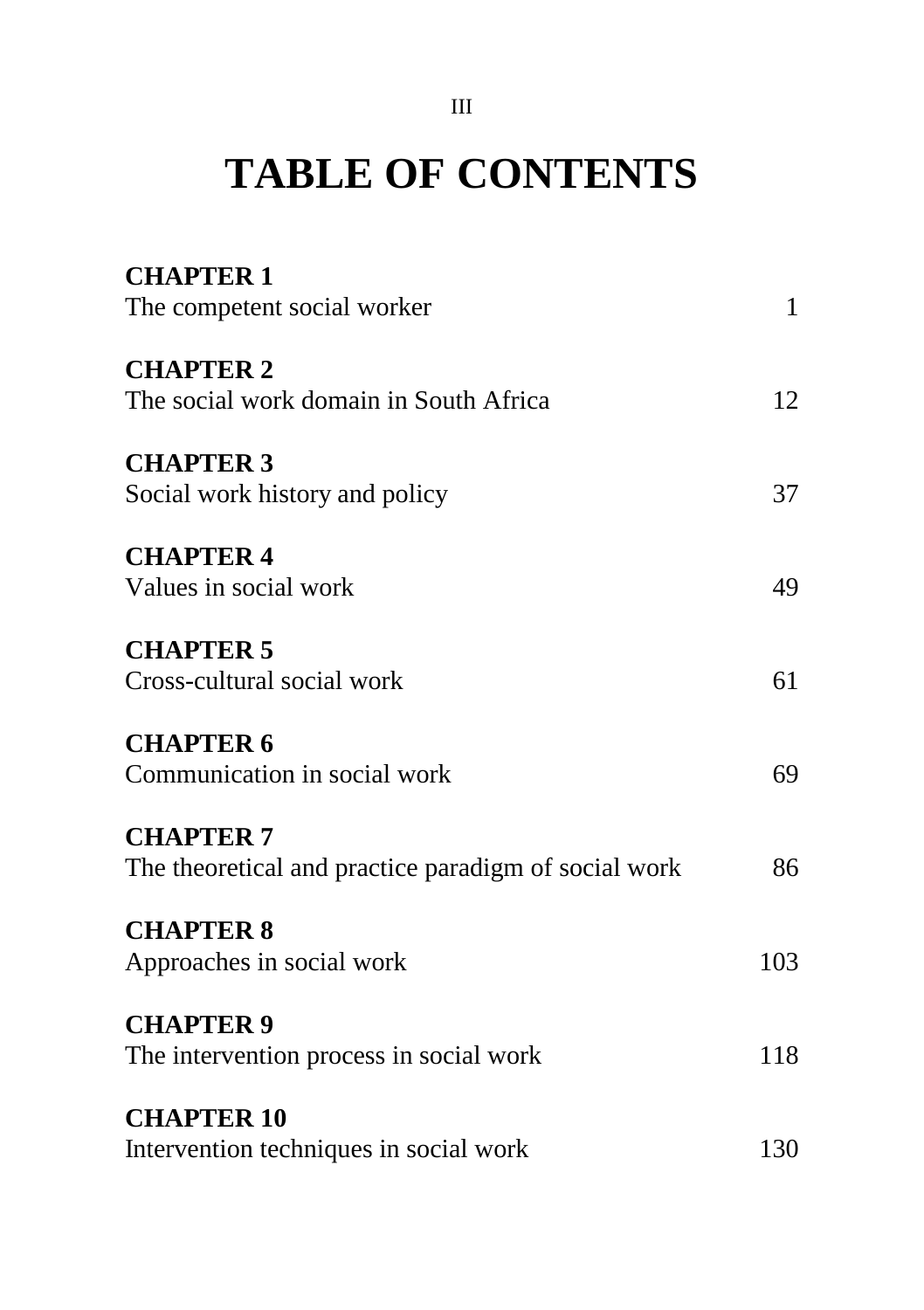| <b>CHAPTER 11</b>                       |      |
|-----------------------------------------|------|
| Intervention roles in social work       | 141  |
|                                         |      |
| <b>CHAPTER 12</b>                       |      |
| The intervention methods in social work | 148. |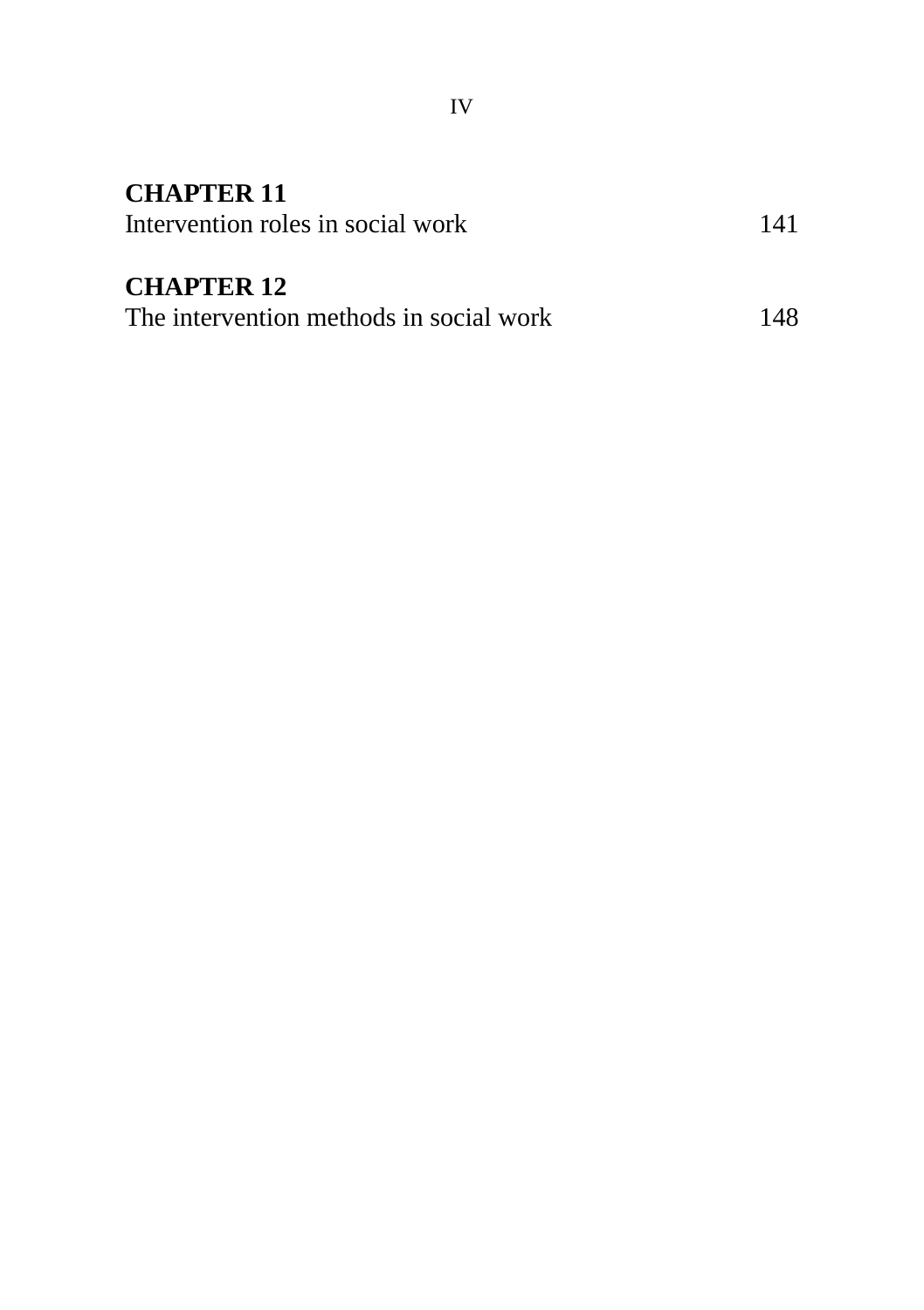| $\mathbf 1$  | THE COMPETENT SOCIAL WORKER                                                                                                                                                                                                                                                                                                                                                                                          | 1  |
|--------------|----------------------------------------------------------------------------------------------------------------------------------------------------------------------------------------------------------------------------------------------------------------------------------------------------------------------------------------------------------------------------------------------------------------------|----|
|              | Knowledge base, value base and skill base of the<br>competent social worker                                                                                                                                                                                                                                                                                                                                          | 4  |
|              | The personality of the competent social worker<br>love of people / emotional maturity / self-<br>awareness / interpersonal communication<br>abilities / empathic understanding / eager to<br>learn / assertiveness / perseverance / responsibi-<br>$lity / optimism / enthusiasm / spontaneity /$<br>goodwill / open-hearted / sincerity / creativity /<br>adaptable / discretion / energetic / leadership potential | 6  |
| $\mathbf{2}$ | THE SOCIAL WORK DOMAIN IN SOUTH<br><b>AFRICA</b>                                                                                                                                                                                                                                                                                                                                                                     | 12 |
|              | Why social work?                                                                                                                                                                                                                                                                                                                                                                                                     | 13 |
|              | What is social welfare?                                                                                                                                                                                                                                                                                                                                                                                              | 15 |

| What is social welfare?                    | 15 |
|--------------------------------------------|----|
| What is social work?                       | 15 |
| What are the goals of social work?         | 17 |
| How are the goals of social work achieved? | 19 |
| Who does social work?                      | 24 |
| What is the knowledge base of social work? | 25 |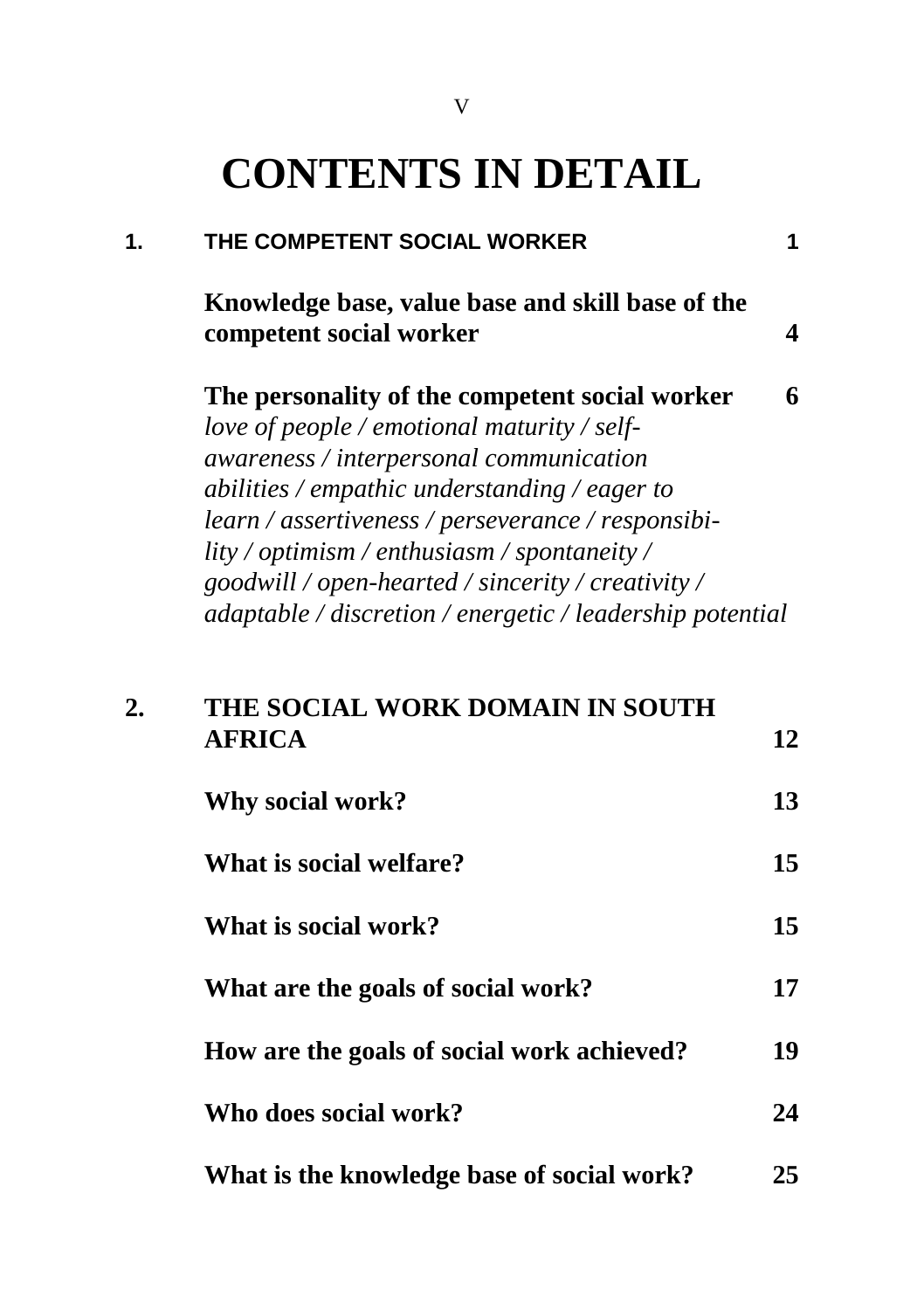|    | Who is the social worker's client?                                                                                  | 26 |
|----|---------------------------------------------------------------------------------------------------------------------|----|
|    | What is the nature of social problems and<br>needs?                                                                 | 30 |
|    | What is the fields of service in social work?                                                                       | 32 |
|    | What institutions render social work services?                                                                      | 33 |
|    | What is the status of social work?                                                                                  | 34 |
| 3. | <b>SOCIAL WORK HISTORY AND POLICY</b>                                                                               | 37 |
|    | The history of social work                                                                                          | 37 |
|    | <b>Social policy</b><br>policy / welfare policy / social work policy /<br>social policy / the policy making process | 41 |
|    | The implications of the history of south african<br>social work for policy                                          | 44 |
| 4. | <b>VALUES IN SOCIAL WORK</b>                                                                                        | 49 |
|    | <b>Definition of value orientated terms</b>                                                                         | 50 |
|    | <b>Religion and values</b>                                                                                          | 51 |
|    | <b>Culture and values</b>                                                                                           | 53 |
|    | <b>Levels of values</b>                                                                                             | 54 |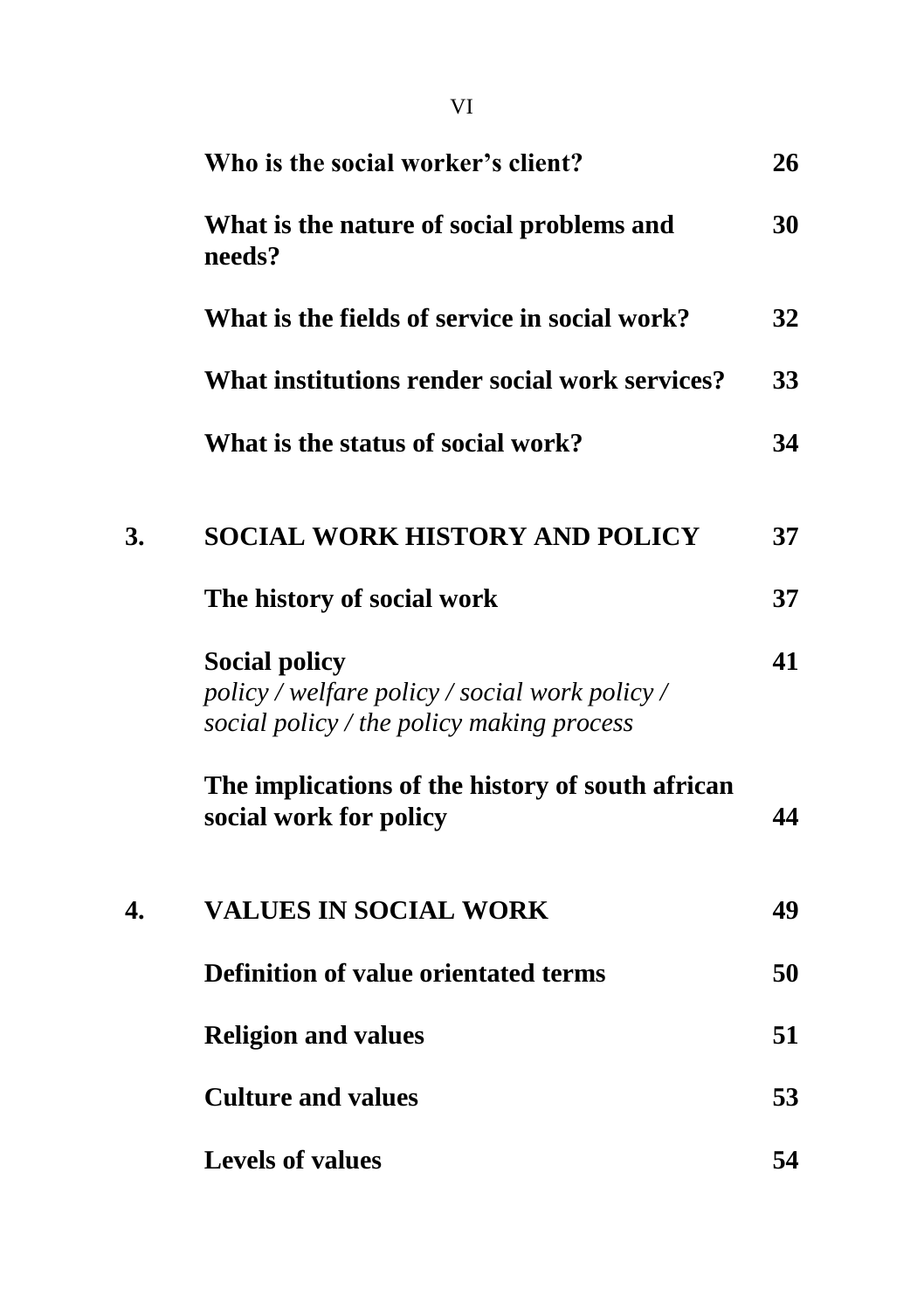|    | <b>Professional values of social work</b><br>belief in the potential of people / affirming<br>human dignity / acceptance / non-judgemental /<br>$individualising / right to self-determination /$<br>self-help / address real needs / involvement with others<br>/ partnership / responsible change /<br>meeting on own level / confidentiality / control-<br>led emotional involvement | 55 |
|----|-----------------------------------------------------------------------------------------------------------------------------------------------------------------------------------------------------------------------------------------------------------------------------------------------------------------------------------------------------------------------------------------|----|
|    | <b>Social ethics</b>                                                                                                                                                                                                                                                                                                                                                                    | 58 |
| 5. | <b>CROSS-CULTURAL SOCIAL WORK</b>                                                                                                                                                                                                                                                                                                                                                       | 61 |
|    | Conceptualisation of cross-cultural social work<br>culture / multicultural / cross-cultural social work                                                                                                                                                                                                                                                                                 | 62 |
|    | <b>Cultural diversity</b>                                                                                                                                                                                                                                                                                                                                                               | 63 |
|    | <b>Cultural perceptions</b>                                                                                                                                                                                                                                                                                                                                                             | 64 |
|    | Attitude of the social worker in cross-cultural social<br>work                                                                                                                                                                                                                                                                                                                          | 65 |
|    | <b>Culturally friendly social work</b>                                                                                                                                                                                                                                                                                                                                                  | 67 |
| 6. | <b>COMMUNICATION IN SOCIAL WORK</b>                                                                                                                                                                                                                                                                                                                                                     | 69 |
|    | <b>Conceptualising communication</b>                                                                                                                                                                                                                                                                                                                                                    | 69 |
|    | The purpose of communication                                                                                                                                                                                                                                                                                                                                                            | 71 |
|    | <b>Types of communication</b>                                                                                                                                                                                                                                                                                                                                                           | 71 |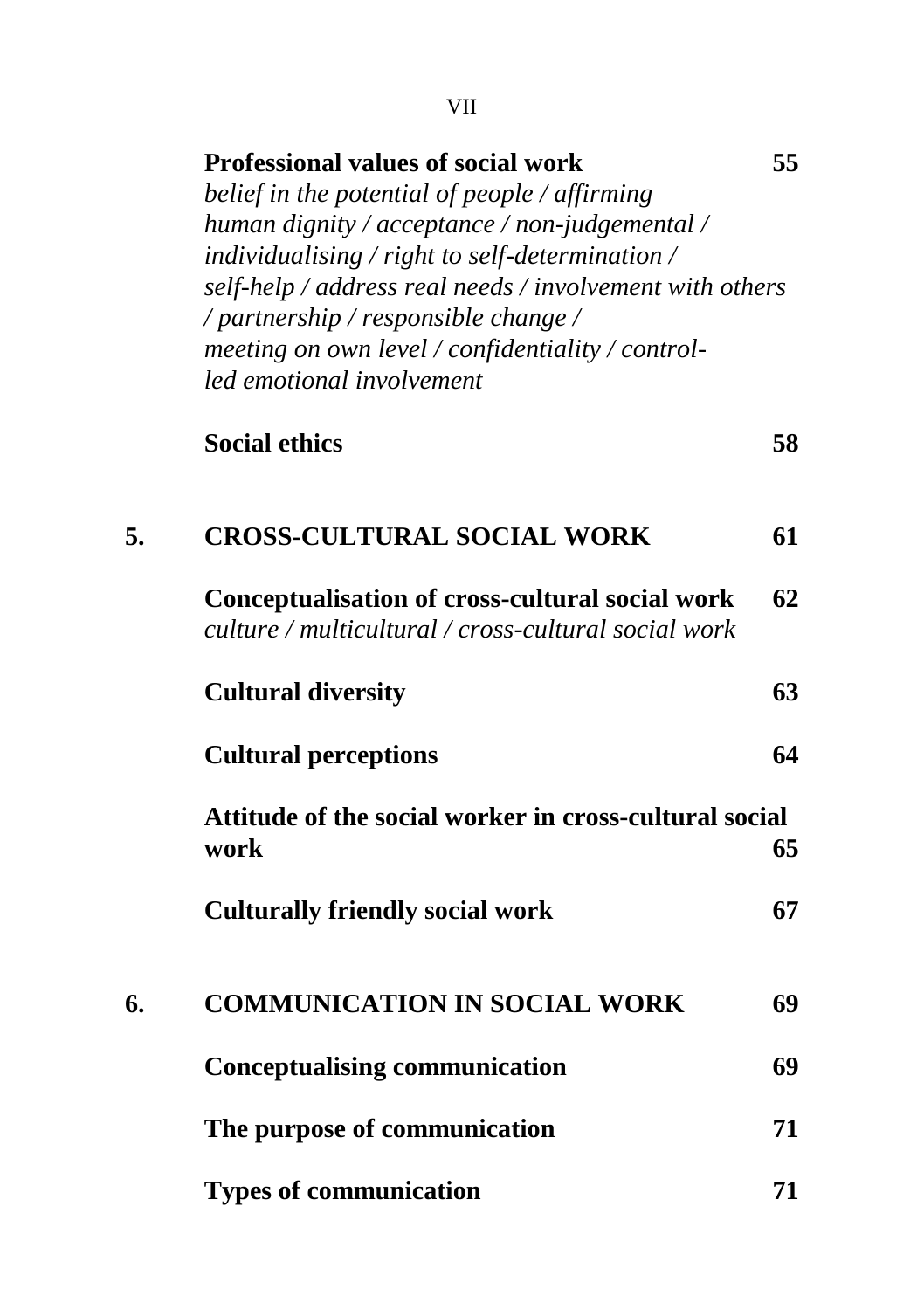|    | VIII                                                                                                                                                                                                |    |
|----|-----------------------------------------------------------------------------------------------------------------------------------------------------------------------------------------------------|----|
|    | <b>Characteristics of communication</b>                                                                                                                                                             | 73 |
|    | A few aspects which influence communication<br>the self / perception / active listening / attending /<br>culture                                                                                    | 75 |
|    | <b>Non-verbal communication</b><br>functions of non-verbal communication / types of non-<br>verbal communication / barriers to non-<br>verbal communication in social work intervention             | 76 |
|    | <b>Verbal communication</b><br>characteristics of verbal communication /<br>categories of verbal communication / barriers<br>to verbal communication in social work intervention                    | 79 |
|    | <b>Communication by means of interpreters</b>                                                                                                                                                       | 82 |
|    | Written communication in social work<br>functions of report writing $\frac{1}{2}$ guidelines for<br>written communication / types of reports                                                        | 83 |
| 7. | THE THEORETICAL AND PRACTICE<br><b>PARADIGM OF SOCIAL WORK</b>                                                                                                                                      | 86 |
|    | <b>Conceptualising theory</b><br>theory and models / theory and practice /<br>viewing the theory / types of theory / value of<br>theory for social work / theoretical perspective<br>of social work | 87 |
|    | The ecological systems theory perspective<br>human ecology / systems theory                                                                                                                         | 91 |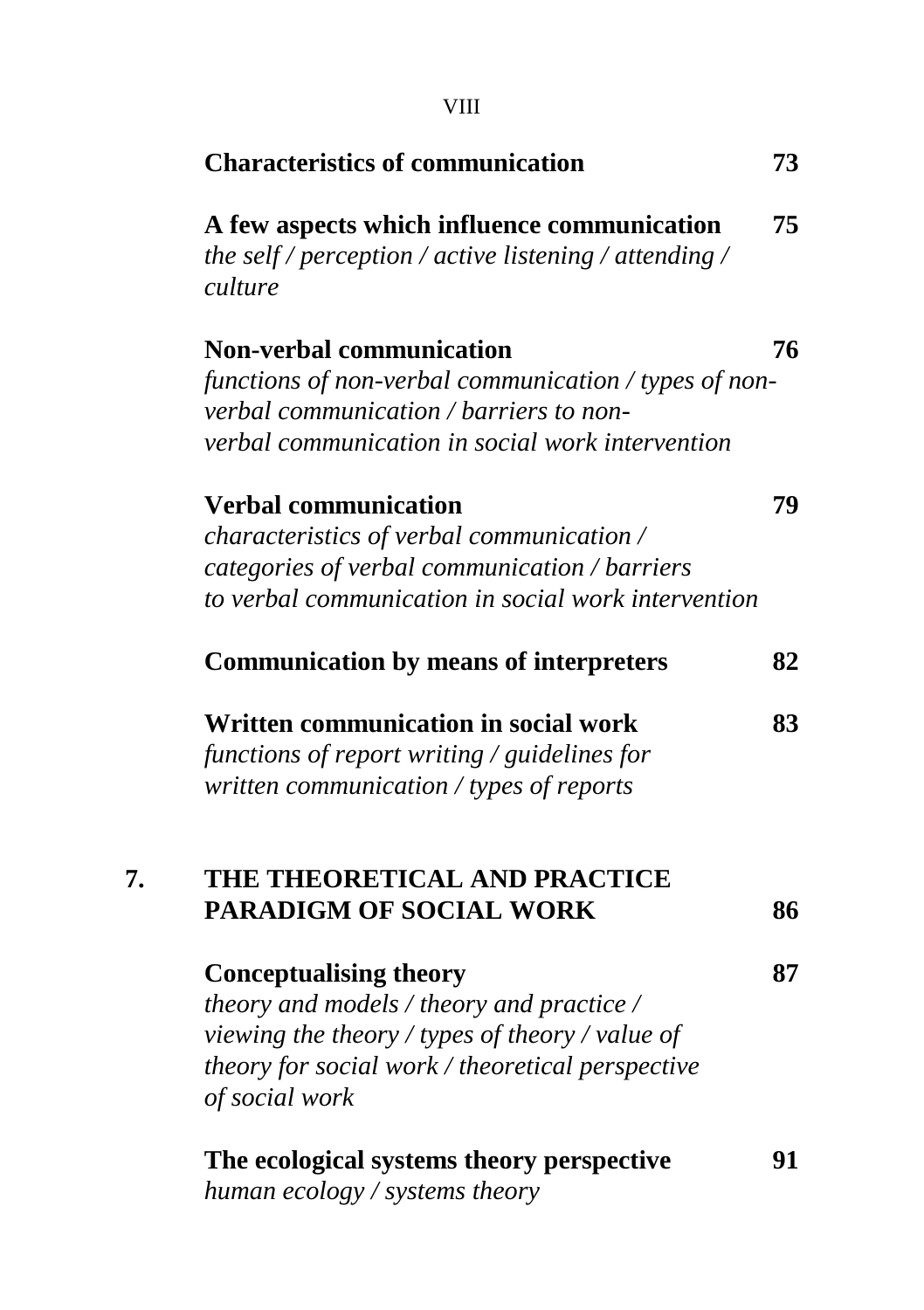|    | <b>Operationalisation of the ecological systems</b><br>theory                                       | 94  |
|----|-----------------------------------------------------------------------------------------------------|-----|
|    | perspective / social functioning / stressor /<br>levels of human functioning / person / behaviour / |     |
|    | environment                                                                                         |     |
| 8. | <b>APPROACHES IN SOCIAL WORK</b>                                                                    | 103 |
|    | <b>Definition of approaches</b>                                                                     | 104 |
|    | <b>Selecting an approach</b>                                                                        | 105 |
|    | The psychoanalytic approach                                                                         | 108 |
|    | rationale for the psychoanalytic approach /                                                         |     |
|    | definitions of a few terms which are of                                                             |     |
|    | importance to social work                                                                           |     |
|    | The behaviour modification approach                                                                 | 110 |
|    | rationale for the behaviour modification                                                            |     |
|    | approach                                                                                            |     |
|    | The client centred approach                                                                         | 112 |
|    | rationale for the client centred approach /                                                         |     |
|    | definitions of a few terms which are of                                                             |     |
|    | importance to social work                                                                           |     |
|    | The task centred approach                                                                           | 114 |
|    | rationale for the task centred approach                                                             |     |
|    | The problem solving approach                                                                        | 115 |
|    | rationale for the problem solving approach                                                          |     |
|    | The empowerment approach                                                                            | 116 |
|    | rationale for the empowerment approach                                                              |     |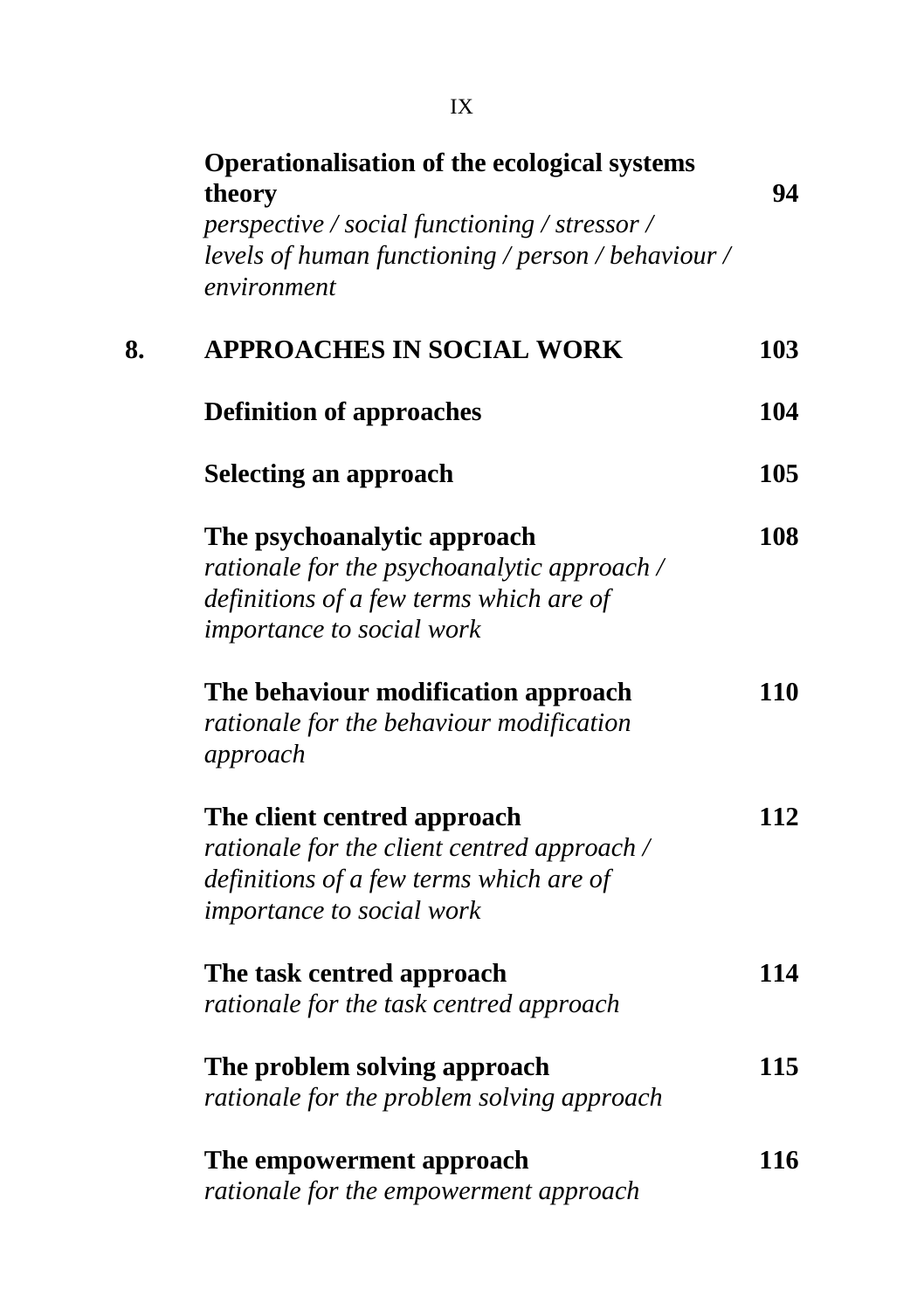| 9. | THE INTERVENTION PROCESS IN SOCIAL |     |
|----|------------------------------------|-----|
|    | <b>WORK</b>                        | 118 |

**A few suppositions regarding the intervention process 119**

**Phase I: Exploration, assessment and planning 121** *establishing rapport / exploring the client's situation / formulating a multidimensional assessment / motivating the client / referral and matching clients with appropriate resources and systems / negotiating goals and formulating a contract*

**Phase II: Implementation and goal attainment 125** *enhancing self-efficacy / monitoring the inter-*

*vention / obstacles to goal attainment / reaction resulting from the worker-client relationship / enhancing the client's self-awareness / the social worker's use of self*

| <b>Phase III: Termination and evaluation</b>      | 127 |
|---------------------------------------------------|-----|
| feelings which arise in response to termination / |     |

*feelings which arise in response to termination / planning for sustainability after termination / evaluating results*

#### **10. INTERVENTION TECHNIQUES IN SOCIAL WORK 130**

**A few suppositions with regard to the intervention techniques in social work 131**

**Distinguishing appropriate intervention**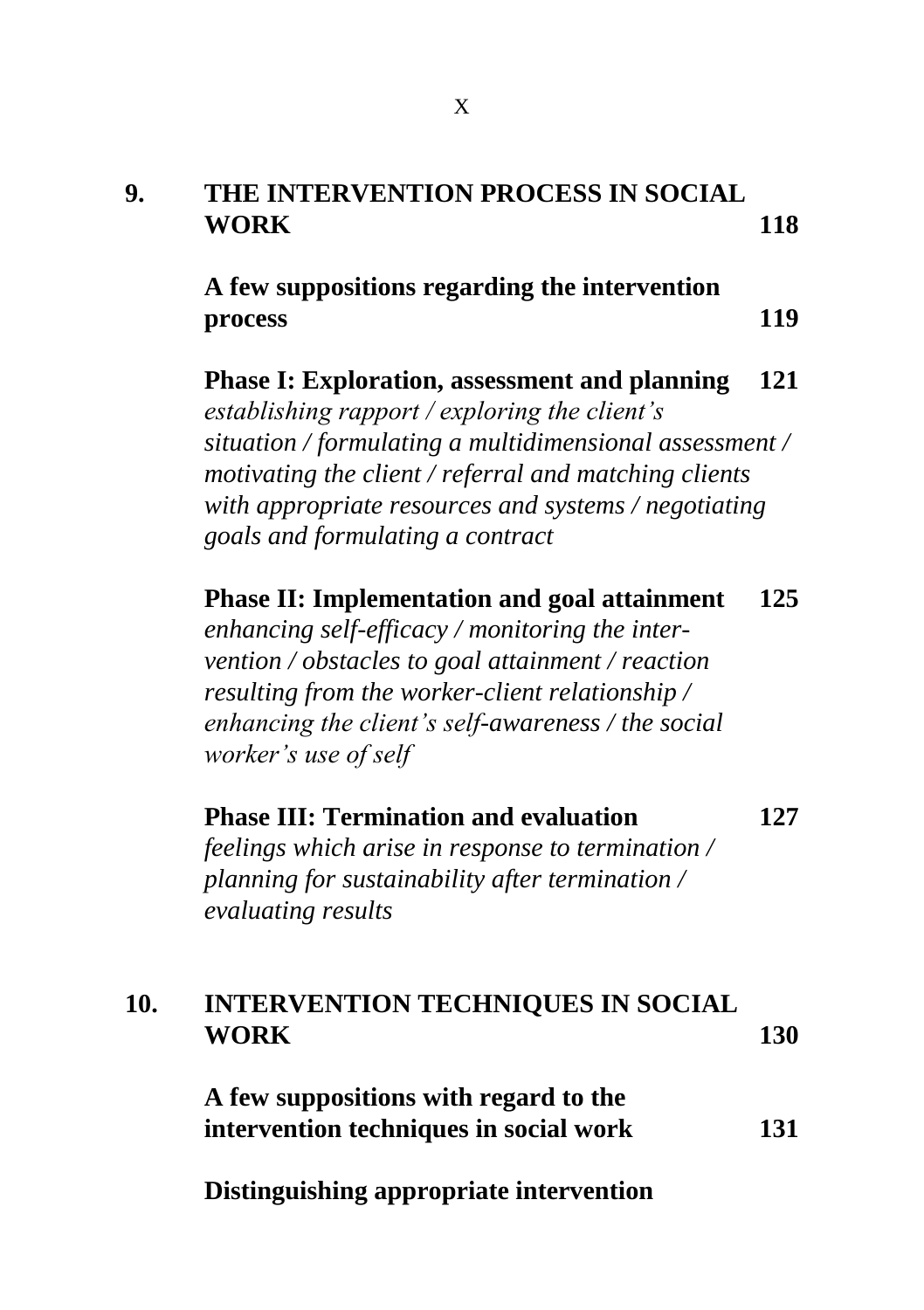|     | techniques in social work                                                 | 132 |
|-----|---------------------------------------------------------------------------|-----|
| 11. | <b>INTERVENTION ROLES IN SOCIAL WORK 141</b>                              |     |
|     | Suppositions with regard to intervention roles                            | 142 |
|     | Distinguishing appropriate intervention roles in<br>social work           | 144 |
| 12. | THE INTERVENTION METHODS IN SOCIAL<br><b>WORK</b>                         | 148 |
|     | The link between the primary social work<br>methods                       | 148 |
|     | The integrated application of the intervention<br>methods                 | 150 |
|     | The intervention methods and the future of<br>social work in South Africa | 151 |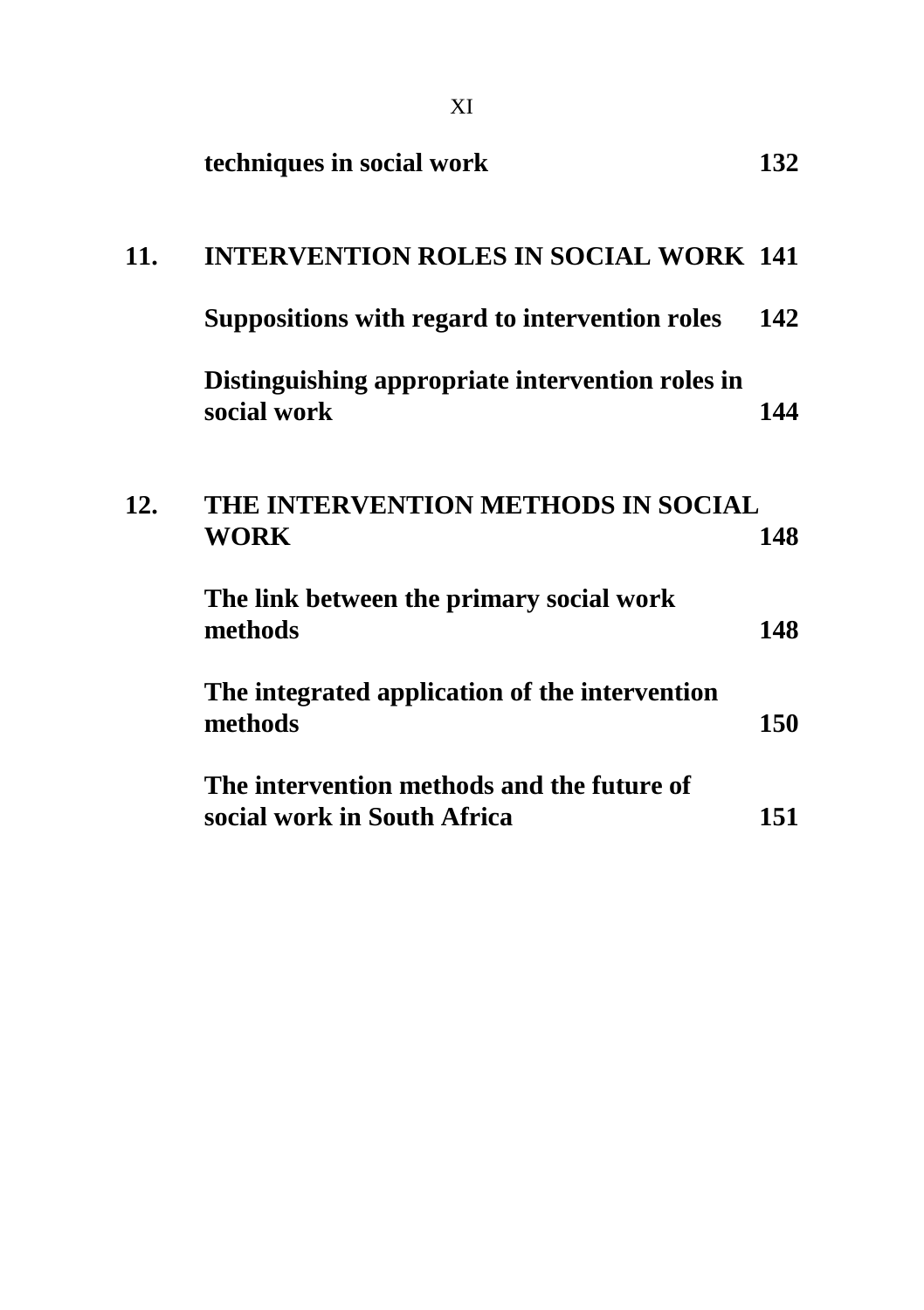# **CHAPTER 1**

### **THE COMPETENT SOCIAL WORKER**

There is something I don't know that I am supposed to know. I don't know *what* it is I don't know, and yet am supposed to know, and I feel I look stupid if I seem both not to know it and not know *what* it is I don't know. Therefore I pretend I know it. This is nerve-racking since I don't know what I must pretend to know. (Laing)

These feelings of uncertainty in Laing's words are probably quite familiar to many a social work student and practitioner alike. Zastrow (1989:308) points out that these feelings are not unique nor are they a secret, as it is common for people in helping relationships to feel this way. In this regard Smalley in Fox (1993:1) explains as follows: "Any beginning, any new understanding in life causes simultaneous feelings of hope and fear." The social work student and practitioner who wishes to make a difference in people"s lives through the rendering of social work services, is therefore confronted with conflicting emotions.

Vinik & Levin (1991:59) highlight the fact that social workers that want to make a difference should rather focus on that which they can do as apposed to that which they cannot do. Brammer(1993:29) takes this idea further by emphasising that the person him/herself is an important instrument through which intervention occurs.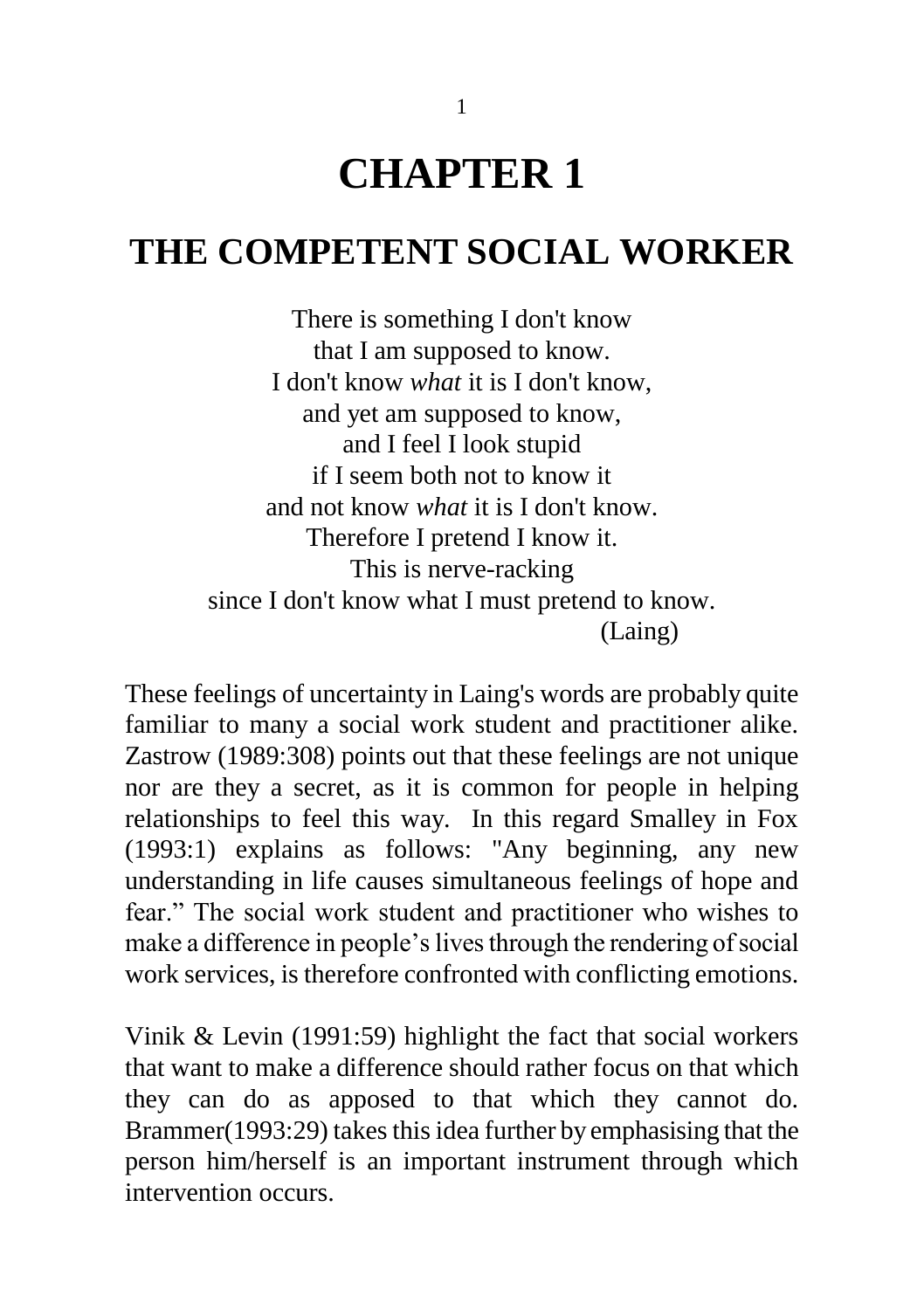If people themselves are used as instruments to render assistance to others, it implies that, that person must possess certain expertise in order to help others. It is probably the social work student and practitioner"s uncertainty regarding their competency that gives rise to the aforementioned conflicting emotions. Adler & Rodman (1994:19-21) define communication in the sense of competency. Since communication is central to social work and is the medium through which help is provided, communication, from a social work perspective, can for these purposes be regarded as part of the expertise required of the social worker. The said authors' view being competent as follows:

- \* there is no ideal form of competency one set of expertise is not necessarily superior to another;
- \* competency is determined by the situation expertise which have proven to be successful in one situation, may fail in another situation;
- \* attitude is a dimension of competency in most cases a social worker is regarded as competent if the use of his/her expertise contributes to a satisfied attitude on the part of all participants;
- \* to be competent is something that can be learned it is not necessarily inborn and can be acquired and developed over time, in various ways.

The statement that to be competent as a social worker is something which can be acquired and developed, should be liberating for every social work student and practitioner and should finally allay their conflicting feelings of hope, anxiety and uncertainty. In this regard Compton & Galaway (1994:573) ask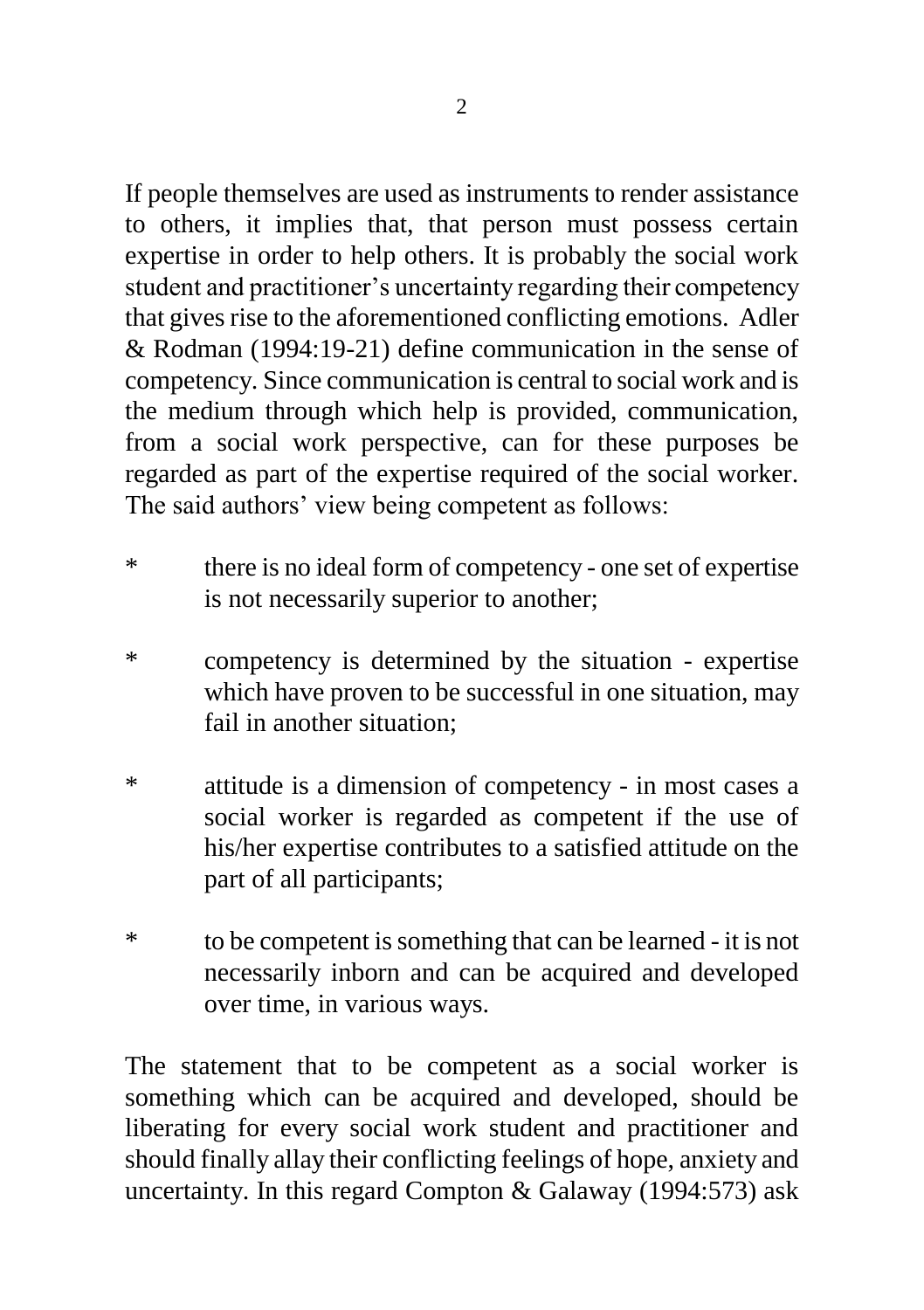the following question: "So you want to be a social worker?" These authors answer this question themselves, on behalf of all social work students and practitioners, by stating that one of the exciting things about social work is that it is a never-ending learning experience, and it is this that motivates people to practice the profession.

Immediately the question arises: what are these expertise that must be acquired and developed to ensure competency? Cournoyer (1991:2-3) refers to skills and motivates this by highlighting the fact that the term "skills" is used in the titles of a variety of recent social work textbooks. However, various authors such as Johnson (1986:53-68) and Zastrow (1989:21-26) point out that skills exist in relation to a knowledge base and a value orientation. It however takes more than just appropriate knowledge, values and skills for the social worker to be competent to practice. Van Rooyen & Combrink (1985:90-116) point out that the helping professional is not an automaton that functions mechanically, but rather that he/she is a person who works in close contact with his/her humanity. Basic personality qualities are therefore necessary for social workers to perform their tasks. (Despite the fact that the said authors work may not be recent, their opinions remain particularly relevant in this context.)

For the purposes of this book, the expertise necessary for the social worker to be competent to render effective intervention, can be seen as two-fold, namely:

- \* knowledge base, value base and skill base of the competent social worker
- \* the personality of the competent social worker.

In light of the fact that this book is only introductory in nature,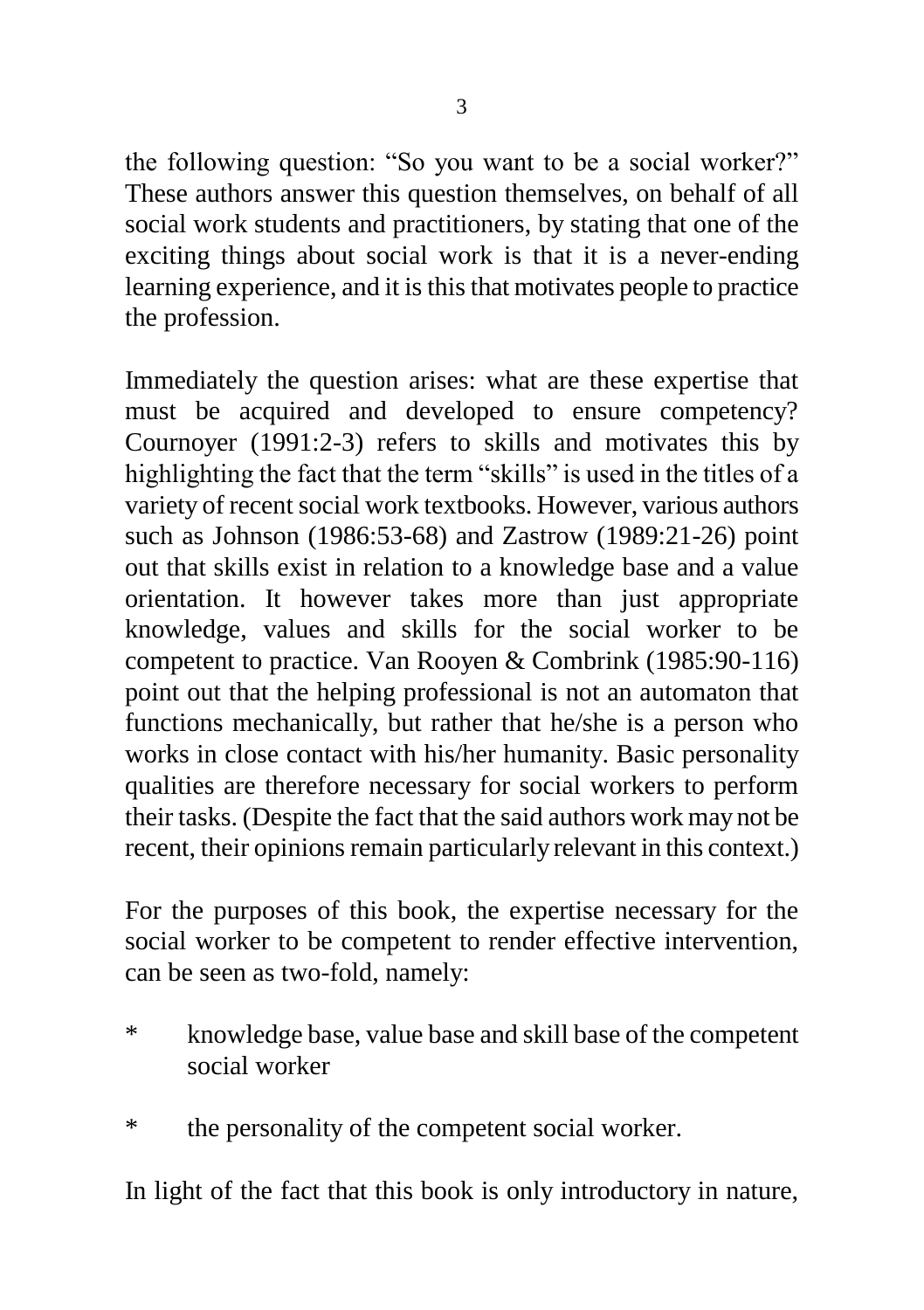this chapter will serve to enable the reader to identify the expertise necessary for effective and relevant social work intervention.

There is a link between the importance/purpose of this chapter and effective/relevant social work intervention. For many years the social work profession has indeed been irrelevant for the largest section of the South African population (Olivier 1995). Effective and relevant social work intervention is surely that intervention which can assist the client system to meet their needs. If 48% of the population live under the minimum subsistence level, are social workers competent to render assistance to that part of the population, thereby justifying their effectiveness and the relevance of the profession? The rest of this chapter will be presented with this background in mind. This will be done in accordance with personal opinions as well as the opinions of Adler & Rodman (1994:359), Botha & Cronje (1996:308-323), Brammer (1993:25-46), Brammer et al. (1993:89-104), Compton & Galaway (1994:7-9, 290-296), Cournoyer (1991:2-42), Hoffman & Sallee (1994:7-20), Lombard et al. (1991:172), Sheafor et al. (1994:29-46), Van Rooyen & Combrink (1985:92-115) and Zastrow (1989:21-25).

#### **KNOWLEDGE BASE, VALUE BASE AND SKILL BASE OF THE COMPETENT SOCIAL WORKER**

In the literature numerous interpretations of knowledge, values and skills are encountered. For these purposes, the social worker"s knowledge consists of the whole of that which the social worker knows and what is distinguishable, systematised and tested. The social worker's values consist of the worker's beliefs and the skills consist of the social worker"s ability to apply knowledge and values.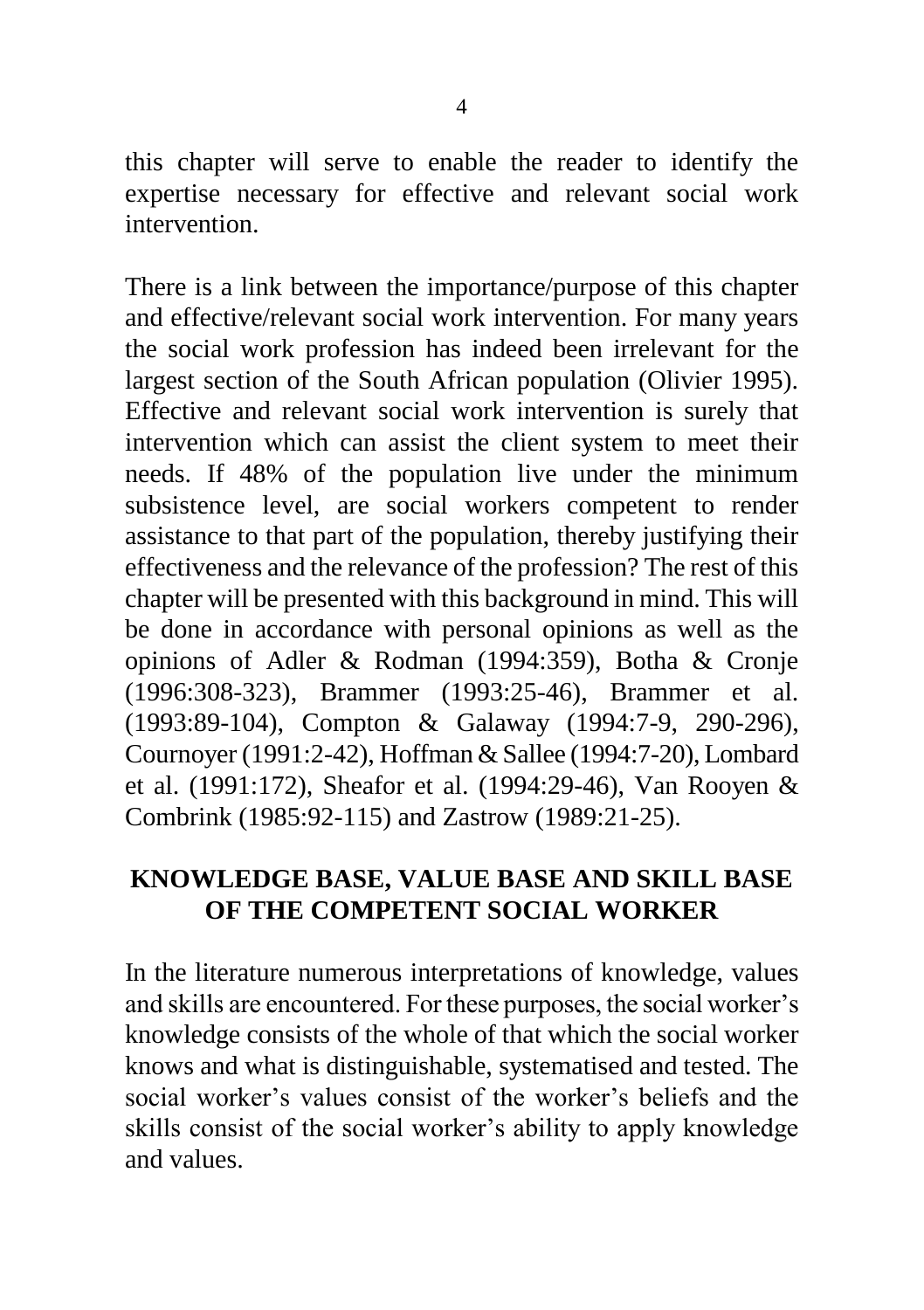The opinion is held that in order to render competent social work intervention in South Africa today, knowledge, values and skills with regard to the following aspects are necessary:

- \* the social work domain, which includes the nature, goals and terrain of social work service delivery;
- \* the history and policy of social work and the implications thereof;
- \* the levels at which values are expressed, with the focus on professional values and ethics;
- \* cross-cultural social work with the emphasis on culturally-friendly social work intervention;
- \* communication in social work which is aimed at appropriate types of communication;
- \* a theoretical and practice paradigm which is based on the ecological systems theory perspective;
- \* different approaches which address needs and problems in a practical manner;
- \* intervention by means of a problem solving process;
- \* intervention techniques through which stipulated goals are achieved;
- \* intervention roles which imply what activities are to be undertaken by the social worker;
- \* intervention methods which serve as recognised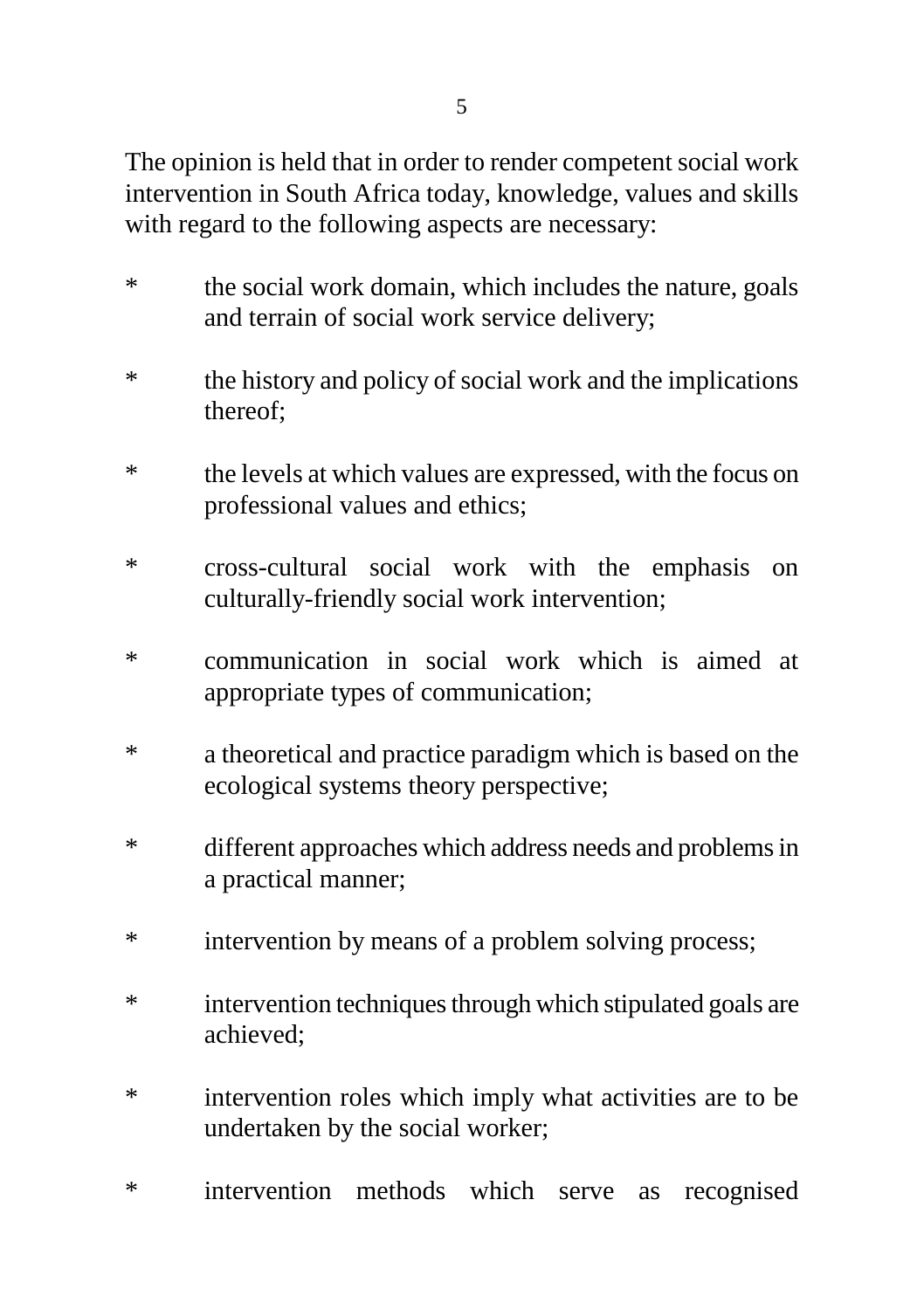professional procedures and which focus upon achieving the goals of social work.

#### **THE PERSONALITY OF THE COMPETENT SOCIAL WORKER**

The term "personality" is defined in the Concise Oxford Dictionary as the distinctive character or qualities of a person. For these purposes twenty personality qualities have been distinguished. However most positive human qualities would be appropriate in this regard. These twenty qualities have specifically been selected due to their relevance to the present welfare situation as well as the extent to which they appeared in most of the recent and relevant literature. This is an attempt to present an overall picture of a competent social worker and therefore no claim is made that this is a complete and distinctive set of qualities. In this regard, it is once again important to take note of the definition (earlier in this chapter) of competency. It is particularly important to remember that, like the knowledge base, value base and skill base, personality qualities that are regarded as necessary to be a competent social worker, can be learned and developed. This therefore poses a challenge to every social work student and practitioner.

#### *Love of people*

A love of people is usually the greatest motivation for social work students and practitioners to become involved in intervention. A pre-requisite is therefore that a social worker must like and be interested in people.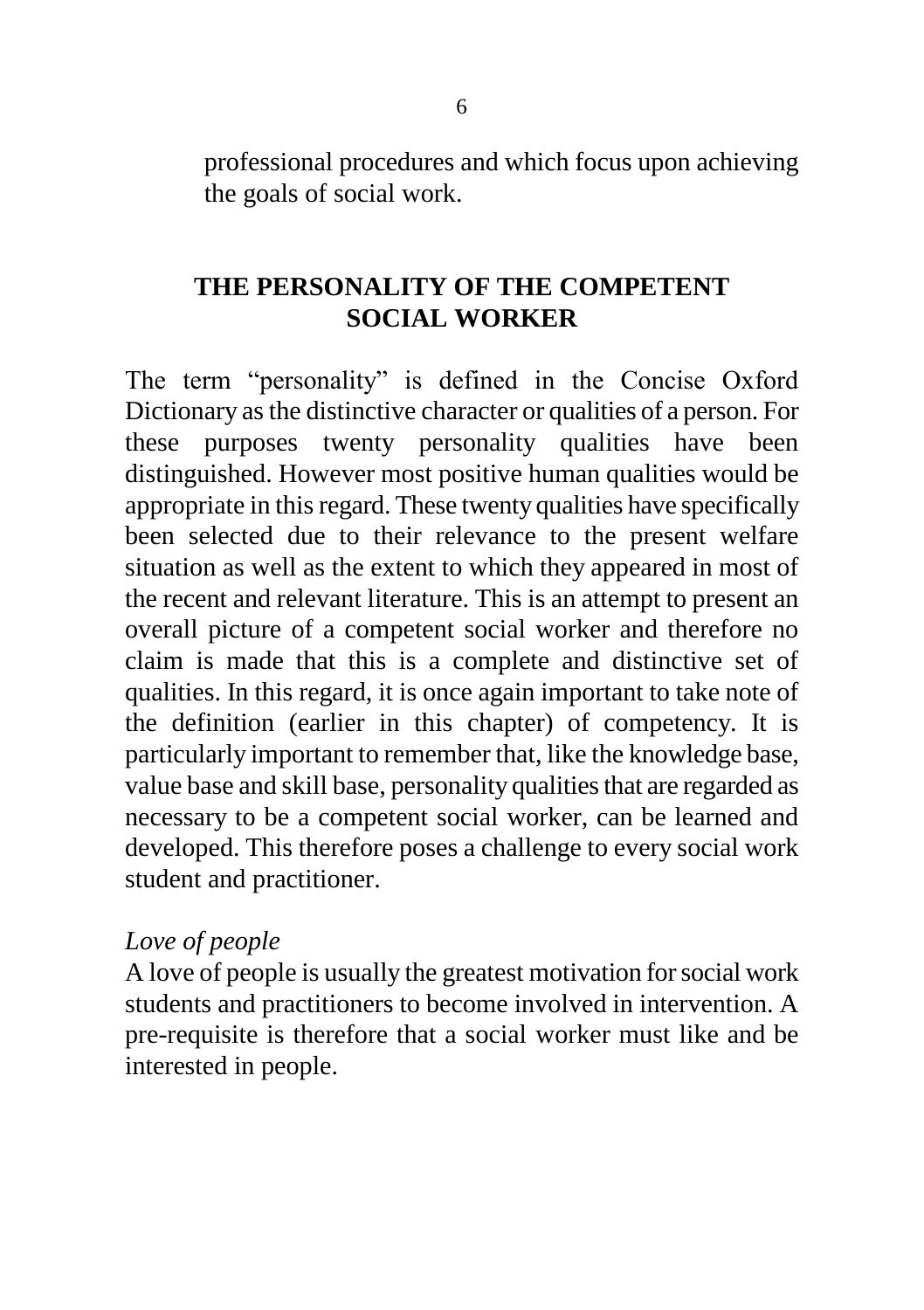#### *Emotional maturity*

Emotional maturity suggests a complete developmental state, but is something that each social worker can strive towards. It implies, amongst others, that a worker must have a sober image of reality, be able to work independently, cope with frustrations, control impulsive behaviour, recognise related factors and take definite action. An emotionally mature person is also able to realise and acknowledge his/her human feelings. Such a worker can work through hurt feelings and can identify, examine, acknowledge and correct their own faults.

#### *Self-awareness*

Self-awareness implies that the social worker is striving towards self-knowledge by being in touch with his/her own needs, motives and values. The worker attempts to be in control of his/her feelings and behaviour, is not easily threatened by others and is comfortable with him/herself. The worker is aware of personal unresolved conflicts and makes every attempt not to allow this to harm others.

#### *Interpersonal communication abilities*

Communication must constantly be maintained at all levels. This implies therefore that communication must be both tactful and acceptable. The ability to listen should be equally good as the ability to talk and the social worker must be aware of the effect that his/her verbal and non-verbal communication has on others (this includes appearance).

#### *Empathic understanding*

Not all people can enter into another person's world of experiences with the same ease. Empathic understanding involves being able to think with someone by separating yourself from your own frame of reference. This must however be an objective action, so that you do not take on others" problems.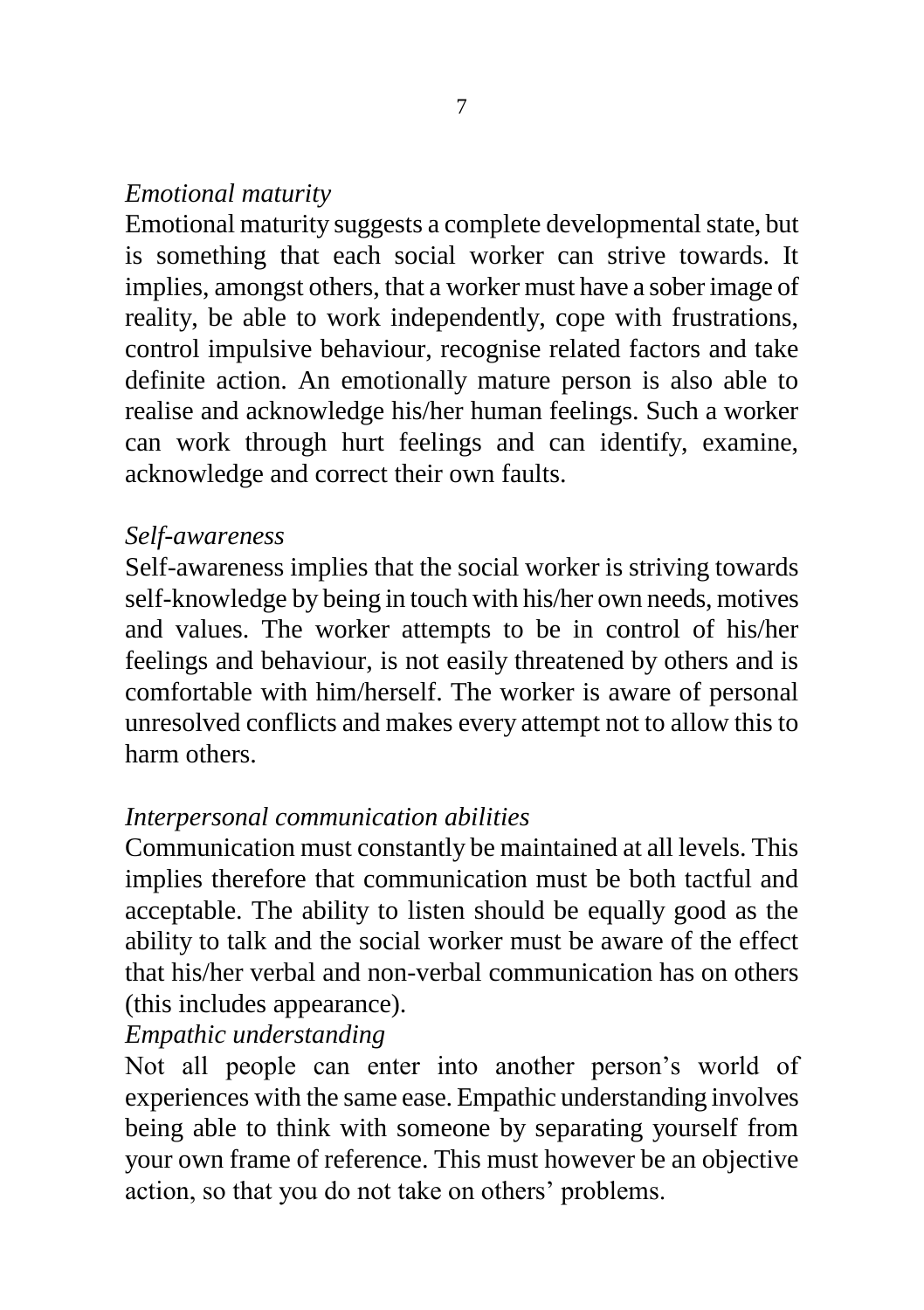#### *Eager to learn*

No social worker can ever be truly competent if he/she is not eager to learn. This involves an ambition to know more so as to deliver a better service. This is achieved through selfdevelopment. Although basic intelligence is necessary, it is influenced by the workers openness towards learning. Statements such as "I work from experience", "I have an intuitive touch" and "I do not like studying" usually indicate a learning block that can seriously hamper competency.

#### *Assertiveness*

It is becoming all the more important for the social worker to act assertively with systems. This involves the manner in which the worker handles, expresses and asserts him/herself in the face of others. This involves the capacity of the worker to convey, for example knowledge, values and skills in such a manner that the rights of all participants are respected (including the rights of the worker). This does not imply passivity or aggressiveness.

#### *Perseverance*

There is the tendency, both nationally and internationally, to expect social workers to provide more assistance with less resources. For this reason the social worker must be tenacious because progress, development and change is sometimes laborious and slow. Challenges must be accepted without hesitation and should have a motivating effect upon the worker.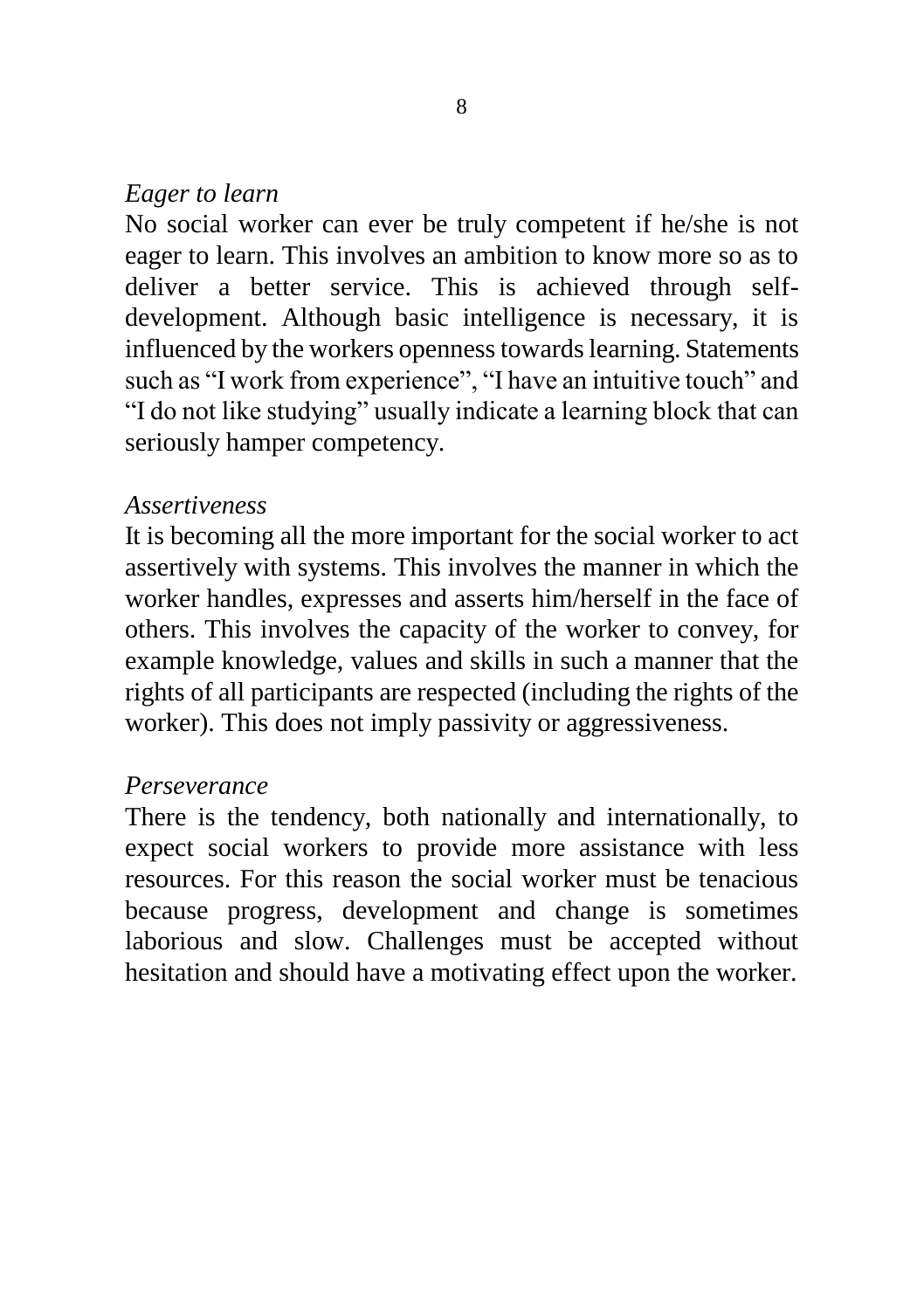#### *Responsibility*

As professional people social workers work, to a large extent, autonomously. A great responsibility is owed to the clients and the community. In order to comply with these said responsibilities, the worker must be self-disciplined and primarily responsible to him/herself. The responsibility of the social worker is comprised specifically of professional responsibilities, such as maintaining confidentiality and general ethics. If the worker does not take basic responsibilities seriously, his/her professional position will be seriously compromised and can be regarded as equal to that of the client system.

#### *Optimism*

In order to influence and motivate others, the worker must believe in change and development and must be self-motivated. This can only be realised by maintaining a positive view of life. A person, who revels in the negative aspects of life, will have difficulty serving as an instrument of growth for others. This therefore involves an optimistic belief and the ability to convert obstacles into positive opportunities.

#### *Enthusiasm*

In order for intervention attempts to be regarded as credible, the social worker must be enthusiastic. This involves an intense interest, desire and "bubbly" zeal. This is usually accompanied by a sense of humour that is both contagious and motivating.

#### *Spontaneity*

The social worker should also display humane feelings. The application of techniques does not mean being rigid and artificial. Unforced and unplanned expression of feelings in the course of natural exchanges, is therefore sometimes necessary to motivate change, growth and development.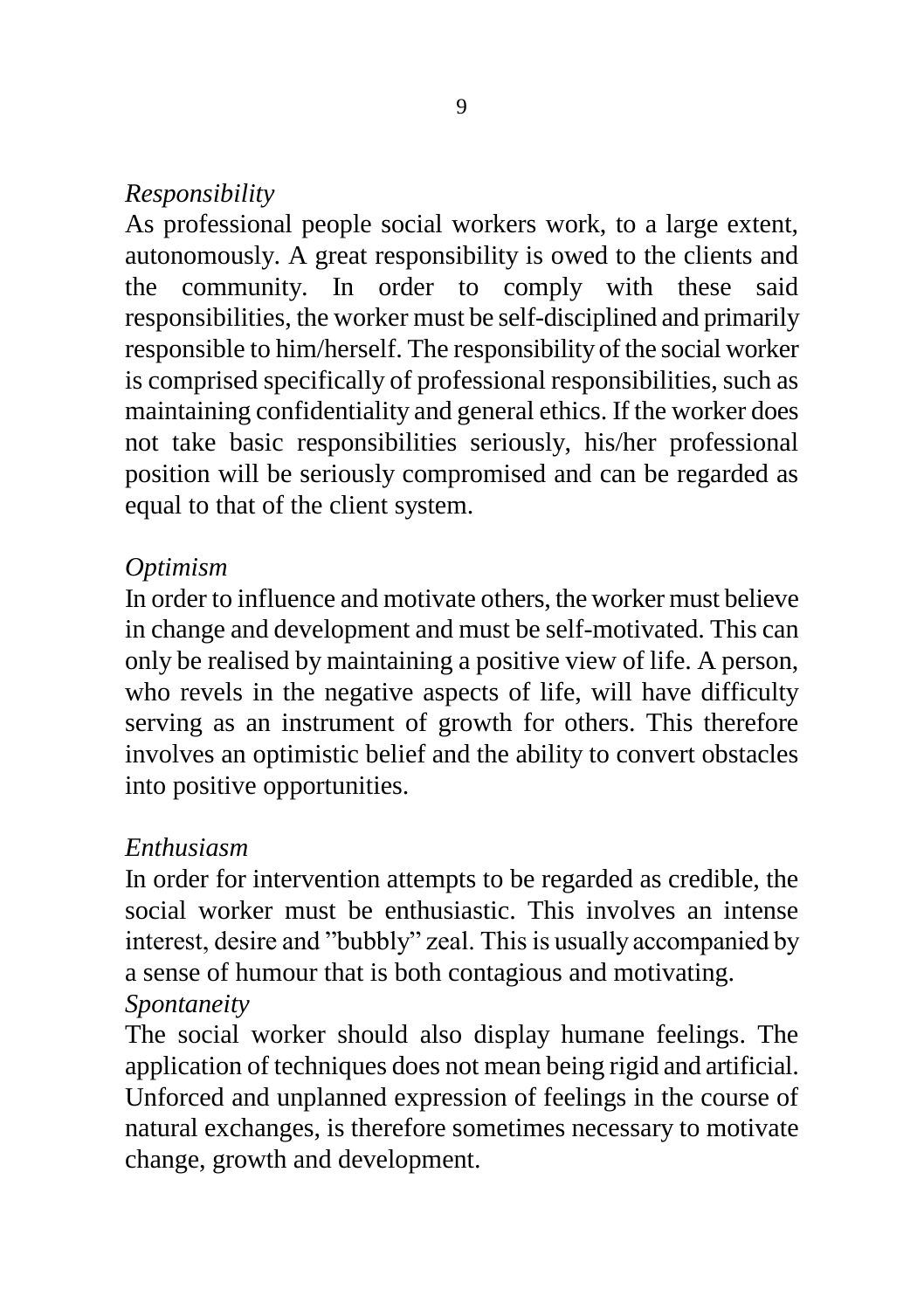#### *Goodwill*

Involvement in other people"s problems and needs should not be out of a sense of duty. The relationship with clients should be sincere and radiate warmth. If this is expressed both verbally and non-verbally, then it ought to be easy to connect with people.

#### *Open-hearted*

The social worker ought not to be reticent with the client system, as this can hamper trust in the worker. It involves the worker knowing how to reveal him/herself and how to be a "familiar" person, without contributing to the discomfort of the client system.

#### *Sincerity*

In order to be regarded by the client system as credible, the social worker should be honest in his/her actions and motives. This requires sincerity in the way in which the worker expresses him/herself, so that there is uniformity between behaviour, words and attitudes.

#### *Creativity*

In social work it is frequently necessary to create something from nothing or to change and develop things, therefore the social worker must be creative. This requires being original in the course of the intervention process and, in particular, the ability to present the abstract in a concrete manner.

#### *Adaptable*

Social work has to do with attempting to bring about change - for that reason the worker ought to be able to adapt him/herself according to the changes and circumstances. This implies an easy transition from one person and situation to another.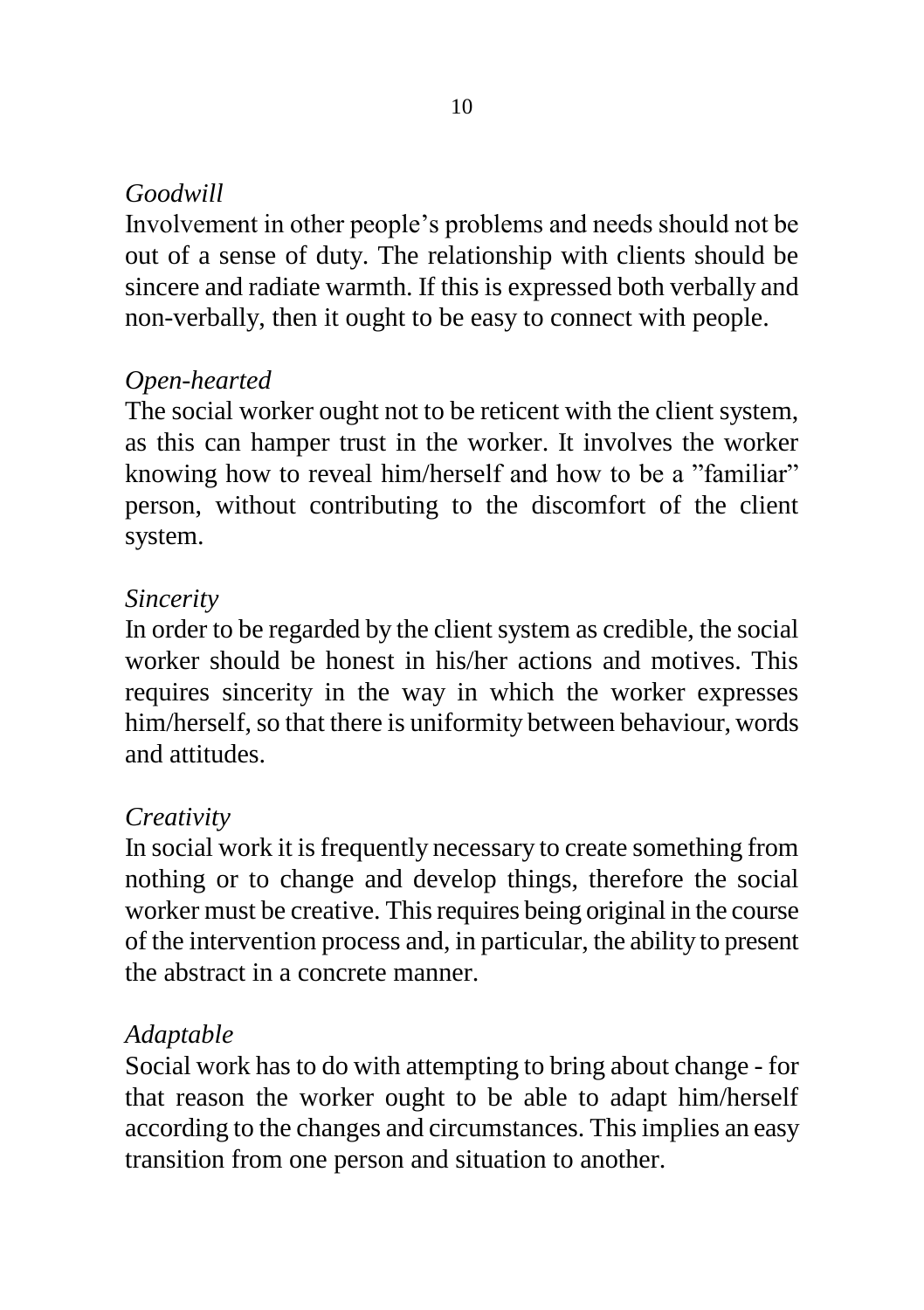#### *Discretion*

The nature of social work requires of the worker to continuously make judgements in accordance with accurate and objective insights. This involves choices and decisions regarding ethical issues, strategies, processes etceteras.

#### *Energetic*

The dynamics of social work requires of the worker to be vigorous, reflecting his/her energy. This means the worker"s energy is required to initiate change and development and correspondingly will determine, to a large extent, the energy that the client system will need to invest in change and development.

#### *Leadership potential*

Social work requires of the worker to provide continuous leadership. The worker must be able to utilise his/her leadership potential in all situations and on all levels to influence people as to the benefits of intervention. This includes, amongst others, fulfilling a variety of intervention roles.

Although this chapter has focused on what is required of the social worker to be competent, it is only theoretical in nature and probably a lot more could be said about it. The actual test for competency is the extent to which success is achieved in practice. Disraeli in Fox (1993:1) says in this regard: "Experience is the child of thought and thought is the child of action. We cannot learn men from books."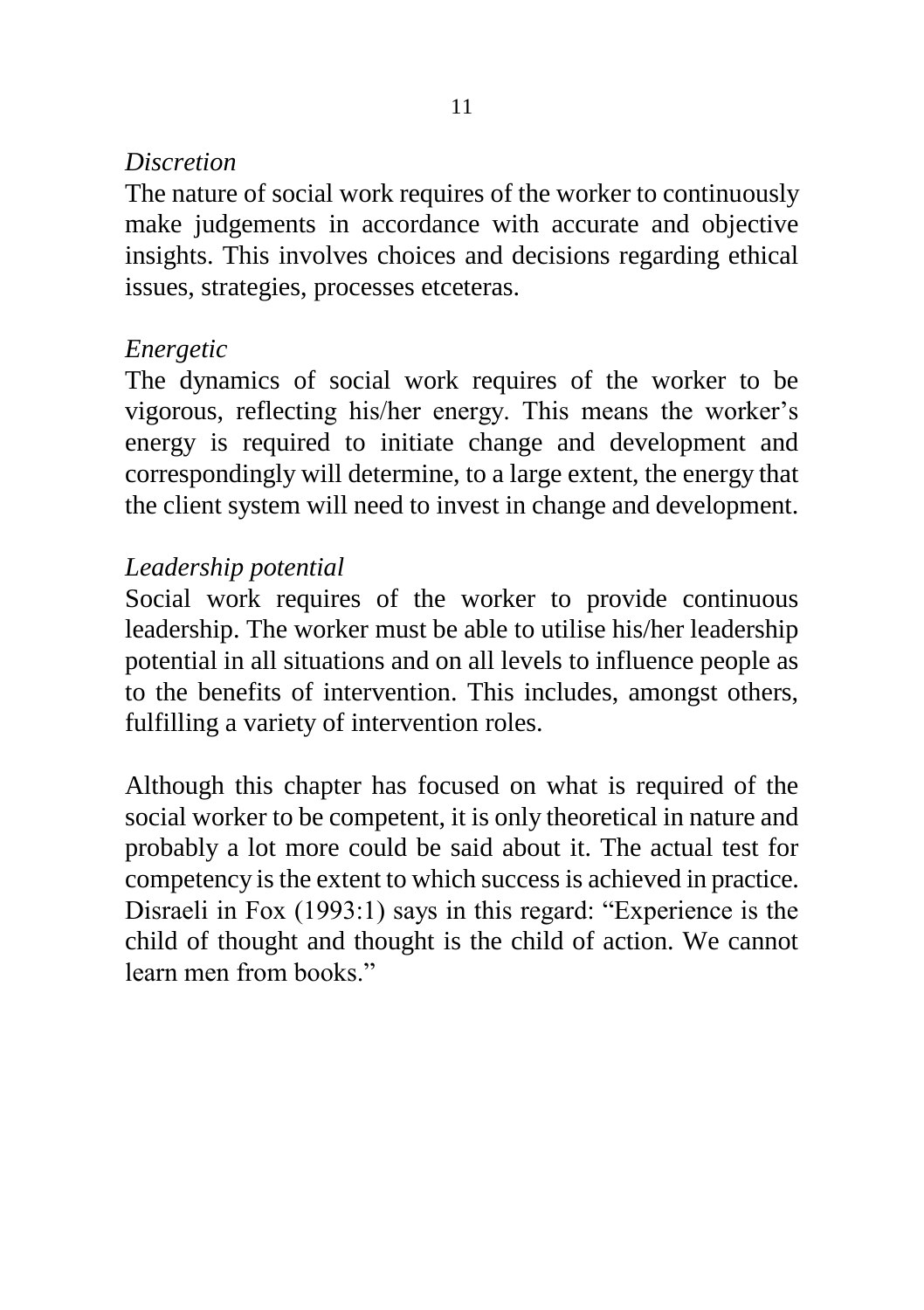## **CHAPTER 3**

## **SOCIAL WORK HISTORY AND POLICY**

Gil (1990) argues that it is difficult for practitioners to remain politically neutral. It is quite clear why Gil poses this argument. Political systems have a definite influence on policy and policy ultimately influences intervention to the client. The whole history of social work is an example of this. Reeser & Epstein (1990:129- 130) refer to a statement by Bishop Tutu (1985) in which he says political systems demonstrate a "remarkable capacity to be adjusted as the circumstances to which they seek to be relevant change". This statement will be motivated in this chapter by discussing the course of social work history in general and in South Africa in particular. After which relevant terms relating to policy will be defined, so that the implications of South African social work history for policy can eventually be examined. This ought to enable the reader to grasp the relevancy of history and policy for intervention.

#### **THE HISTORY OF SOCIAL WORK**

The history of social work is presented here in broad terms, based on the work of Johnson (1986), McKendrick (1990), Van Rensburg, Pretorius & Fourie (1992) and Zastrow (1989).

The emergence of the Charity Organisation Society (COS) in England by 1860 is regarded, in most of the literature, to be the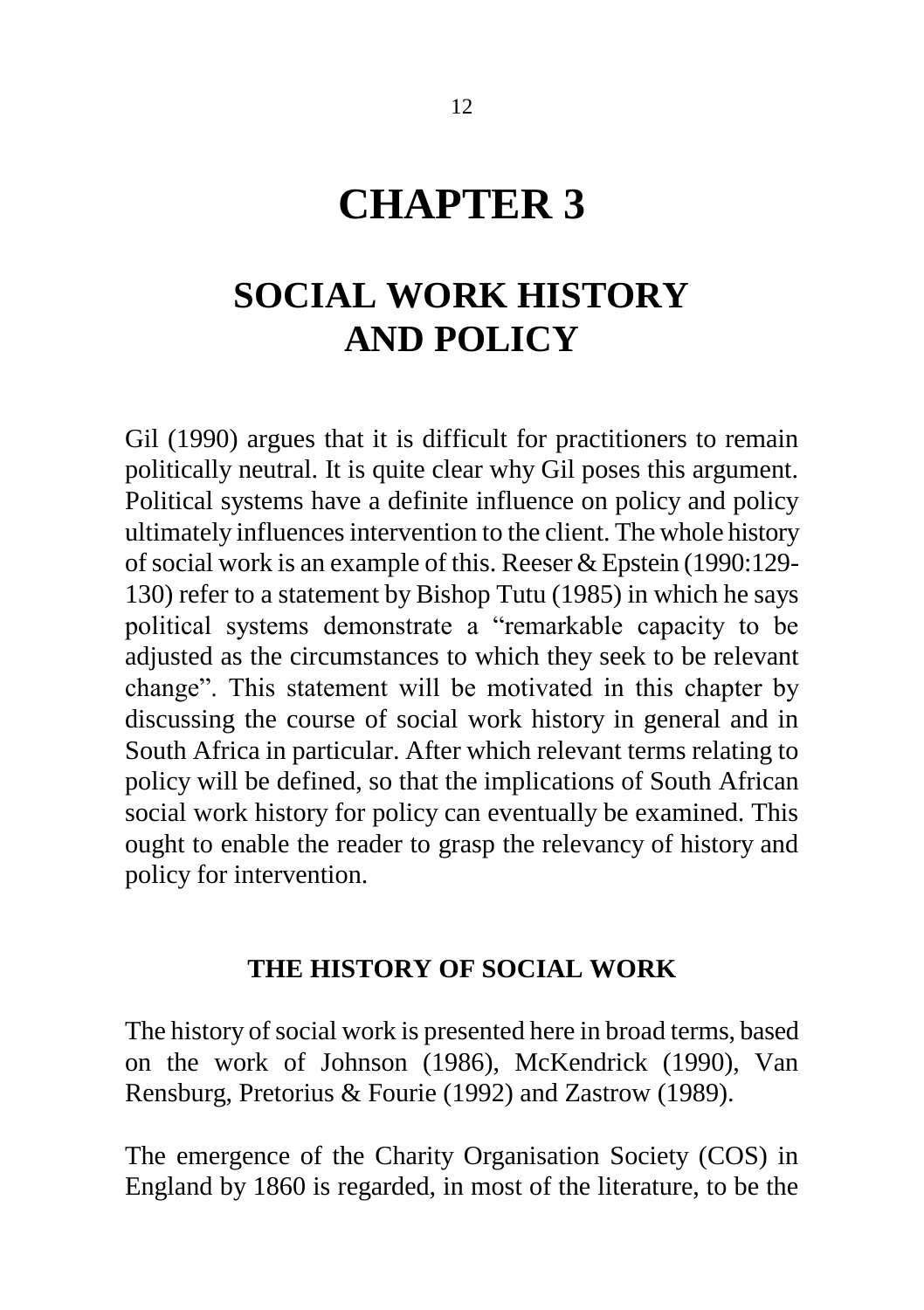origins of social work. The COS was initiated with the main purpose of co-ordinating charitable work. Help was individualised by way of friendship visitors who would visit people in need, usually the poor. The work of the COS was therefore the forerunner to casework. This work was however hampered by the conservative political ideology of that era.

Once the friendship visitors started to receive payment for their work, the training of social workers commenced in 1903 at the Department of Sociology of the University of London. Hereafter social work training also started in America. During the same period Settlement houses were developed in both England and America. This can be viewed as the forerunner to community work, as the poor were, amongst others, encouraged to become involved in demanding their rights, affordable housing was provided and the friendship visits were also used to collect rent money.

During this time Mary Richmond was one of the most influential women in social work. Through her book "Social diagnosis", which was a milestone for social work, intervention was organised into a process orientated procedure. In contrast to Mary Richmond, there was Jane Addams. She was a leader in the field of social justice programmes and made a large contribution towards the advancement of social justice and democracy. In contrast to Mary Richmond, she was opposed to making social work a profession. This ideological tension is still applicable today: a more clinical social work approach and professionalism on the one hand and social reform which warns against professional interests taking preference over those of the client, on the other hand.

The next beacon in the history of social work is Freud's theories, which had an influence on social work particularly from 1930 onwards. This resulted in the focus shifting from economic to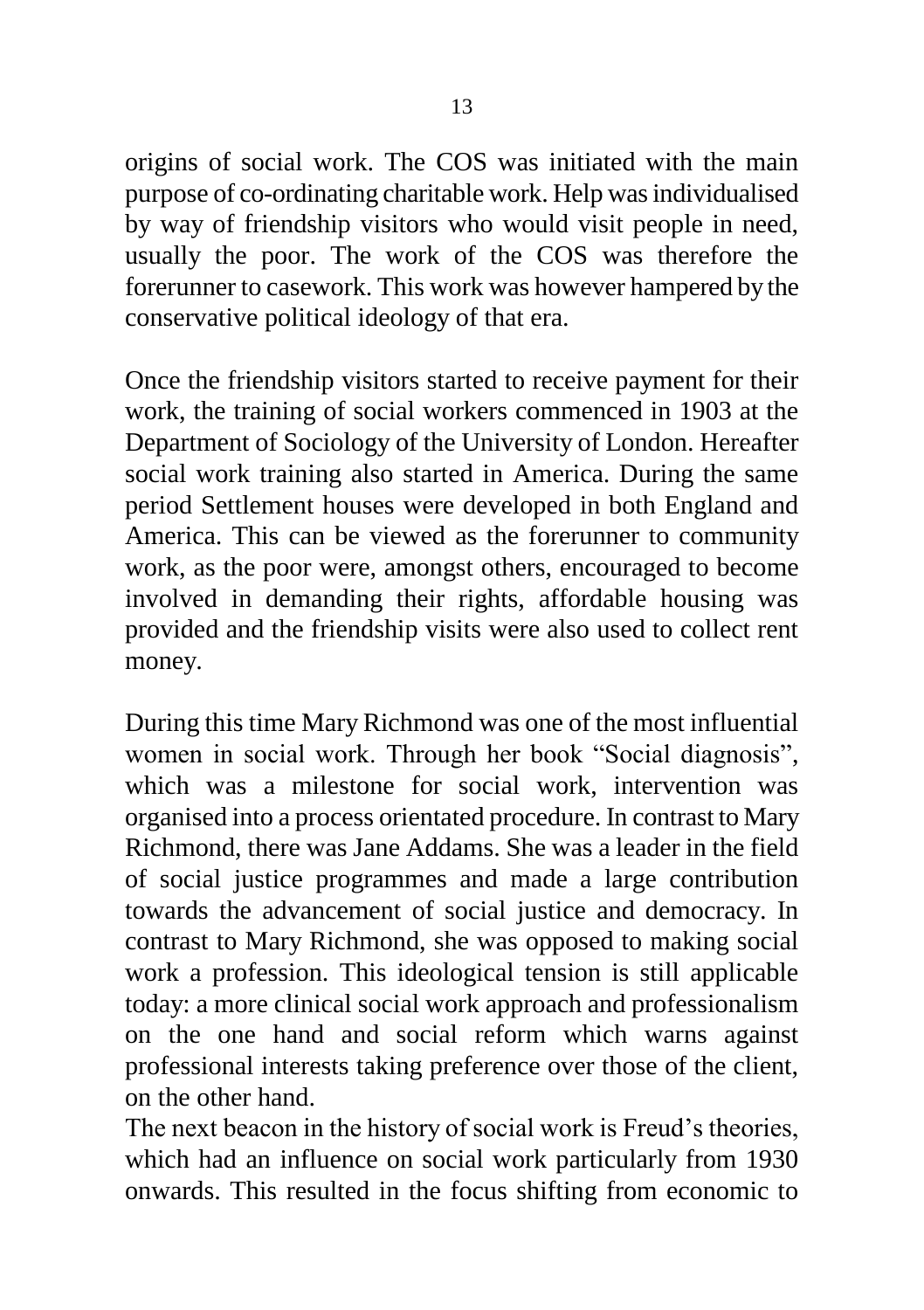psychological problems. In the USA this movement was also promoted by the political and social climate, which advocated for a strong growth in individualism. It is interesting to observe that, to a large extent, the trends in America influenced social work in South Africa, probably due to the use of American textbooks in South Africa. The period 1945-1960 is, for example, characterised by the development of the group work method, community work and research. While the period 1961 till early 1980 is characterised by the decrease in psychoanalysis and increased recognition of the social systems theory.

In South Africa it was the Dutch Reformed Church in particular who took care of the welfare needs of people. Between 1864 and 1899 the DR-church founded various institutions in the Cape Colony. After the Boer war the Afrikaner Women"s Organisations came into existence to offer assistance to the poor whites. In 1928 the DR-church requested that the Carnegie Corporation undertake an investigation into the causes of poverty among whites. Of the most notable recommendations made by the Carnegie Commission, was that a state department of public welfare and university training for social workers be introduced.

By 1937 the Department for Public Welfare was established and by 1964 social work training was offered at all universities. However separate university training was offered for the various population groups. The National Welfare Act of 1965 made the registration of social workers possible. A number of years passed however, before the Social and Associated Workers Act, 110 of 1978 was introduced, through which a statutory council could regulate the behaviour and training of social workers.

The coming to power of the National Party in 1948 had, as in many other areas of life, a great influence on social work. This was largely due to the apartheid doctrine that was enforced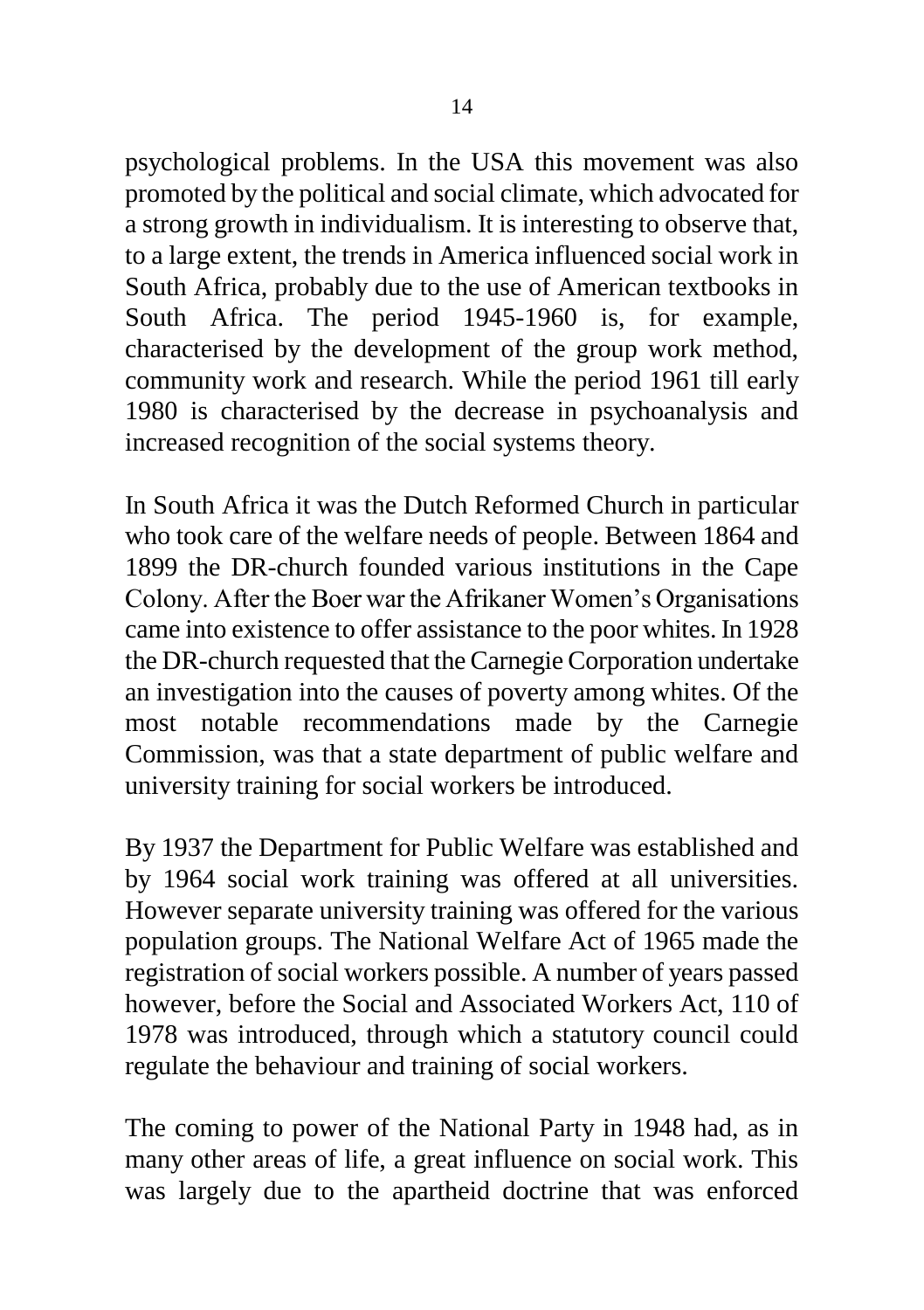through a policy of separate development. In 1966, for example, the Department of Public Welfare and Pensions issued regulations to registered welfare organisations in which they were instructed to establish separate organisations for all race groups. Social security grants received by whites were higher than those paid out to other population groups.

The constitution of 1983 was another factor that had a great influence on social work. This constitution extended the exclusively white franchise to the coloureds and the Indians in the form of a Trichameral Parliament, with separate representation for whites (the House of Assembly), coloureds (the House of Representatives) and Indians (the House of Delegates). Black people were pertinently excluded from this dispensation as their "political development" was to be realised through the homelands. Provision was made for the establishment of black local authorities in black communities. In practise this meant that there was a department of welfare for each population group. This situation became even more complicated for social work, when the then Department of Health and Public Welfare was rationalised resulting in the health personnel occupying many of the key positions.

The first democratic general election in South Africa on 27 April 1994 and the subsequent introduction of a democratically elected government once again brought about many changes in social work. It introduced a period of total transformation in other areas, but particularly in the field of social work. Currently social work is characterised by a developmental paradigm. The Reconstruction and Development Programme in particular, which was made known in 1994, was largely responsible for this new phase in social work. The White Paper for Social Welfare of 1997 is already concrete proof hereof. The new constitution of South Africa has far reaching implications for social work. Due to the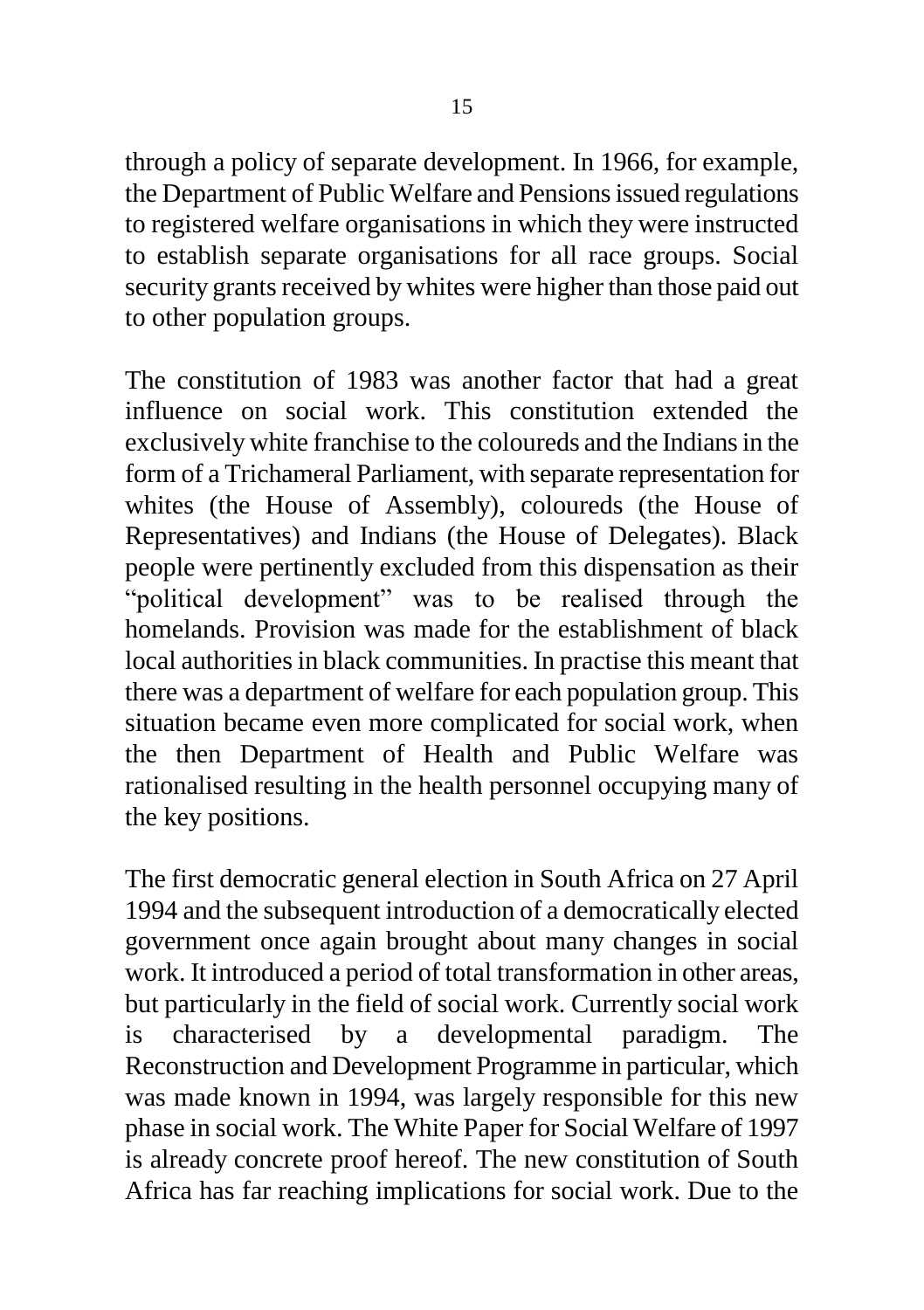fact that these documents are broad policy frameworks, it is necessary to first conceptualise relevant terms concerning policy.

#### **SOCIAL POLICY**

Many social workers in South Africa regard policy as something that does not really effect practice. With the result that laws are not always thoroughly questioned. A possible reason for this tendency could be the manner in which the previous government implemented policy. They did not have a policy of inclusiveness and many social workers did not even have the franchise! To become involved in policy which effects the social work profession, could be made a requirement of every social worker. Where, for example, it was previously regarded as unprofessional for a social worker to participate in protest marches, these actions are now being seen more and more as an ethical responsibility. There is currently a call for greater expression of opinions and assertiveness on the part of social workers.

Social policy and related concepts will now be defined with reference to the work of Gil (1992), Gilbert et al. (1993) and the Terminology Committee for Social Work (1995).

#### *Policy*

Policy can be defined as an explanation of the actions necessary to achieve certain goals. It is sometimes formulated in the form of laws. In this regard decisions can be used in the same sense as policy.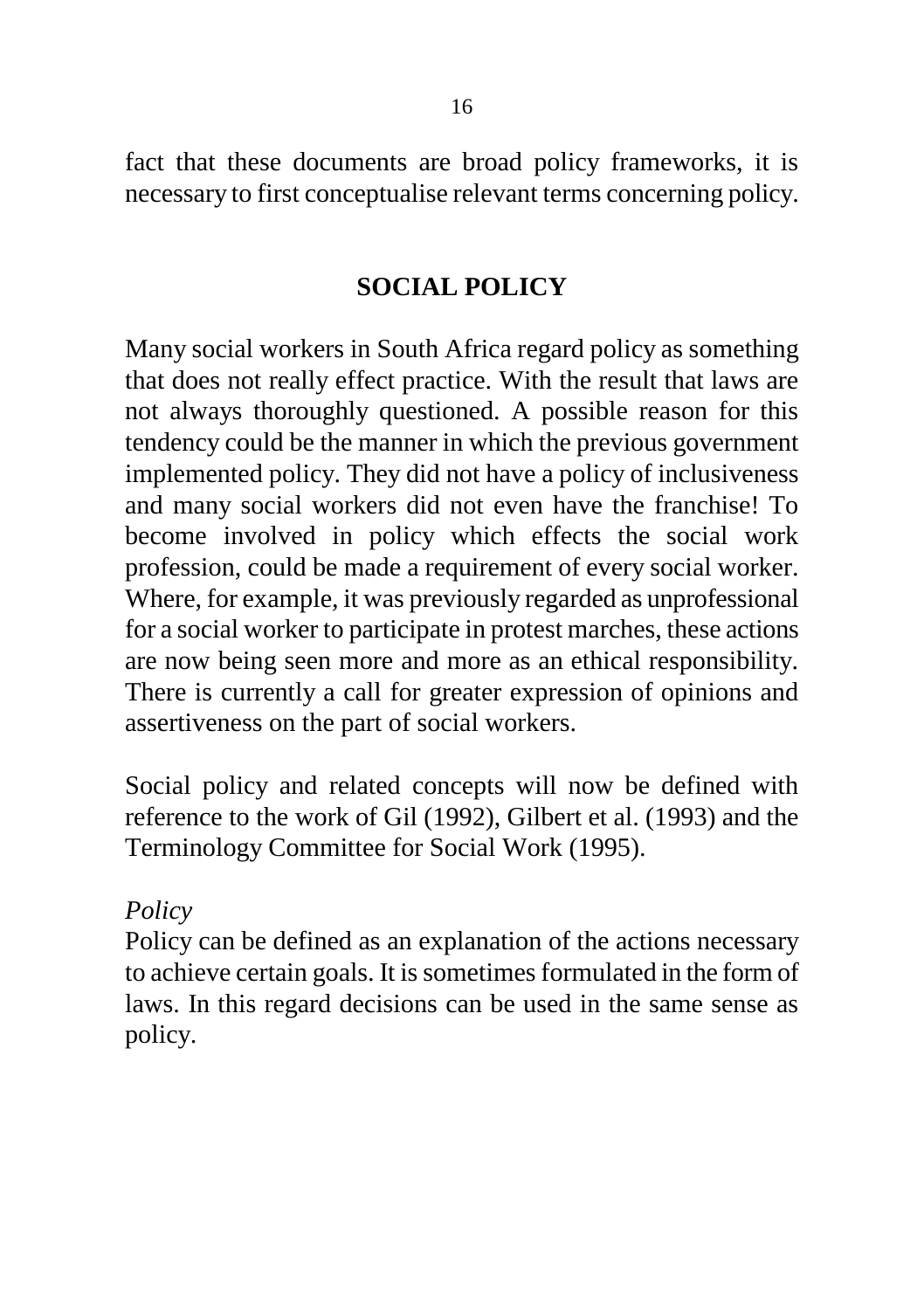#### *Welfare policy*

It is a system of interrelated principles and courses of action by the State to determine the nature of social relationships between individuals, groups and communities. It involves the allocation, distribution and regulation of resources to promote the wellbeing of people. What this means in practice is that welfare policy is determined by the State and is therefore mainly politically inspired.

#### *Social work policy*

It is a system of interrelated principles and courses of action by a welfare agency to

- determine the nature and range of social work intervention,
- formulate programmes for service delivery,
- maintain and improve the expertise of social workers and other service workers,
- and promote social work research.

Social work policy is therefore applicable to a specific welfare agency and those social workers involved.

#### *Social policy*

It is an accepted guideline for the change, maintenance or creation of living conditions conducive to human welfare. Social policy is therefore the term that is used when referring in the broader sense to welfare policy (of the state) and/or social work policy (of a welfare agency). Social policy can also be defined on the following levels:

- It is a philosophical concept, which serves as principles according to which attempts are made to find solutions to problems.
- It is a product of the conclusions that have been made. It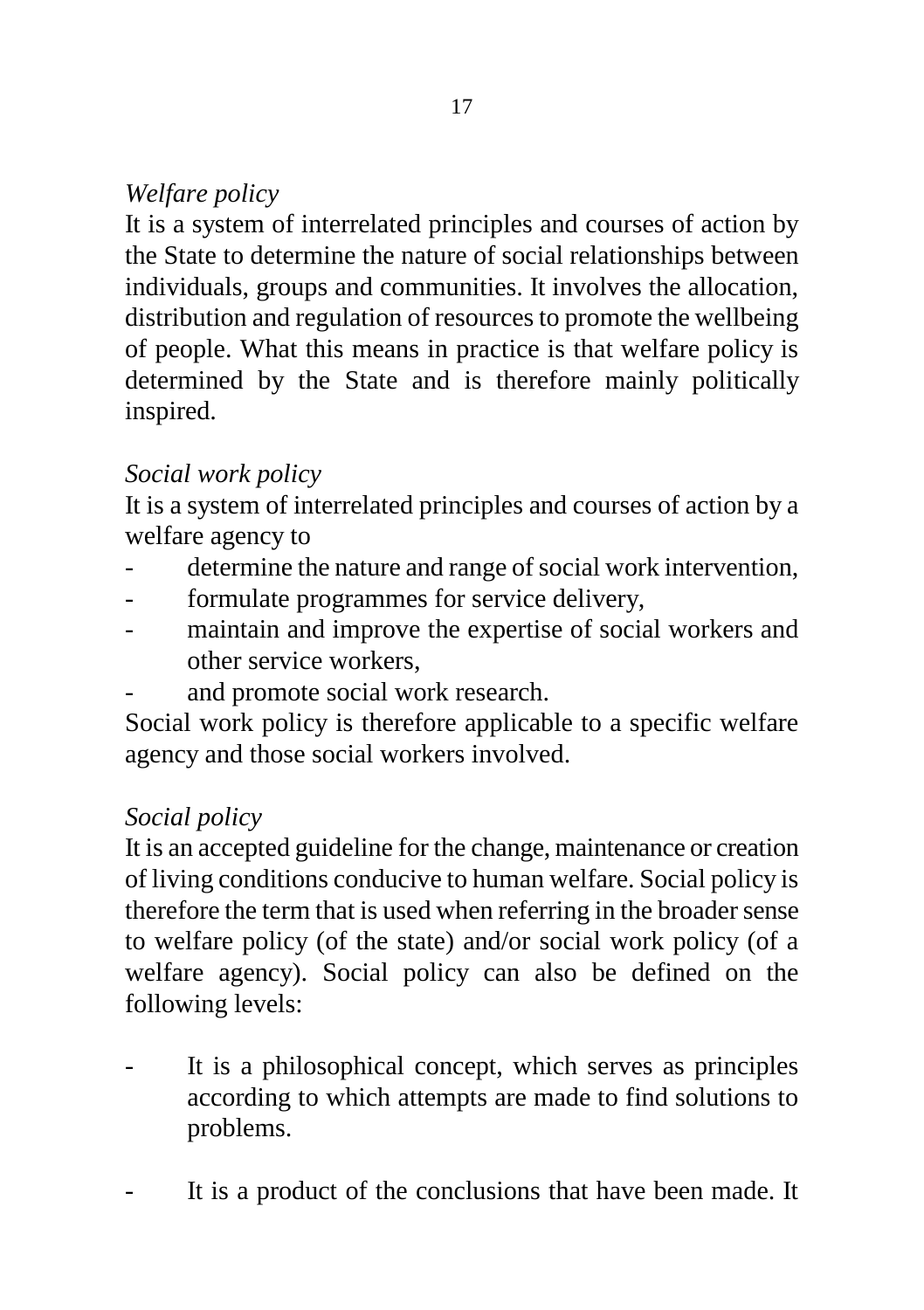often takes the form of laws.

- It is a process, as it changes continuously as a result of changing circumstances.
- It must result in action, because policy must be able to be implemented.
- It influences peoples living conditions (e.g. politically, physically, economically, biologically, culturally), the quality of life (e.g. educational, health services) and social relationships (e.g. rights of different religious groups, races and sexes).

#### *The policy making process*

The policy making process has certain characteristics. It is a complex process of communication and feedback. It is dynamic because it changes with time and offers broad guidelines rather than specific instructions. This process is also aimed at action which makes it future orientated. That is why policy is usually flexible so as to adapt to changing circumstances. Finally, the policy process is also a political process (as already explained) because it is in the public interest. Policy must therefore always be interpreted in terms of the environment in which it is determined because political, social and economic factors all influence the policy making process. An additional characteristic of the policy making process, is that policy can be determined by both official (e.g. the cabinet) and unofficial institutions (e.g. interest groups and individuals).

Policy is usually proof of how a political system responds to the needs and problems made known, in the form of demands, by the environment. These demands are called policy issues. Various factors can give rise to policy issues, for example: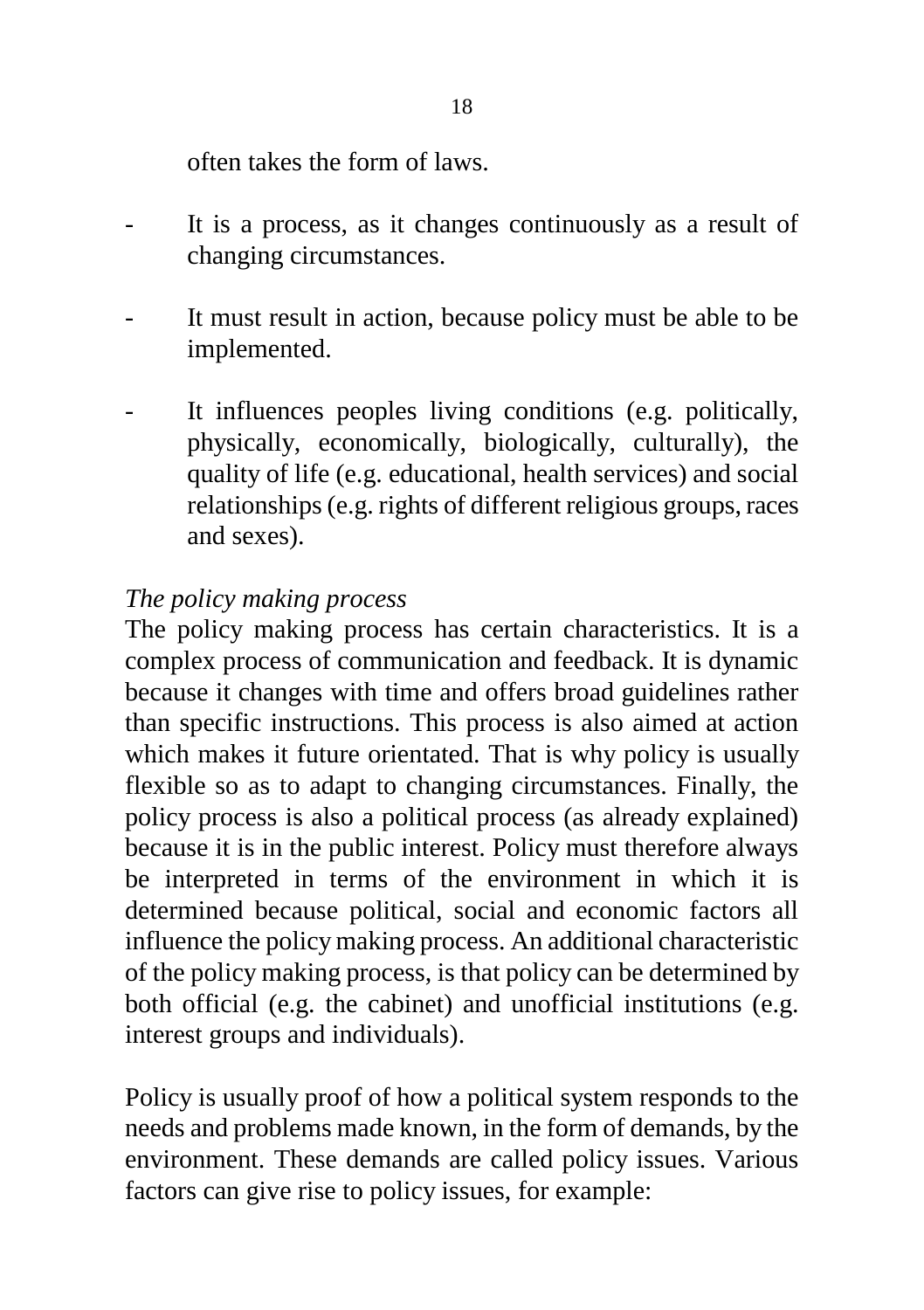- circumstances and societal trends such as population growth and violence;
- the policy of political leaders;
- personal viewpoints of office-bearers;
- research regarding societal opinions;
- social problems presented by the media and pressure groups.

Once policy issues have been raised, policy proposals are submitted for consideration by those concerned. Policy can therefore be initiated at ground level or by the authorities. If the policy is formulated and accepted it is usually issued in the form of a declaration, for example through laws, regulations etceteras. The policy is ultimately executed by means of legislation, the courts and interest groups.

#### **THE IMPLICATIONS OF THE HISTORY OF SOUTH AFRICAN SOCIAL WORK FOR POLICY**

Having provided an overview of the history of South African social work and a conceptualisation of policy, an attempt will be made to present a few basic insights regarding the implications of history for social policy.

Terblanche (1995) states that social work in South Africa has undergone a metamorphosis. He confirms that the fragmented manner in which the former political system delivered services, by means of the Own Affairs Welfare Departments of the Trichameral Parliament, did not have much impact on the total community. Previously the social work terrain was dominated by social workers from the state and registered welfare organisations. These persons were the main role players with regard to policy making and service delivery. Policy making was approached in a mainly clinical manner and was based on Western models. The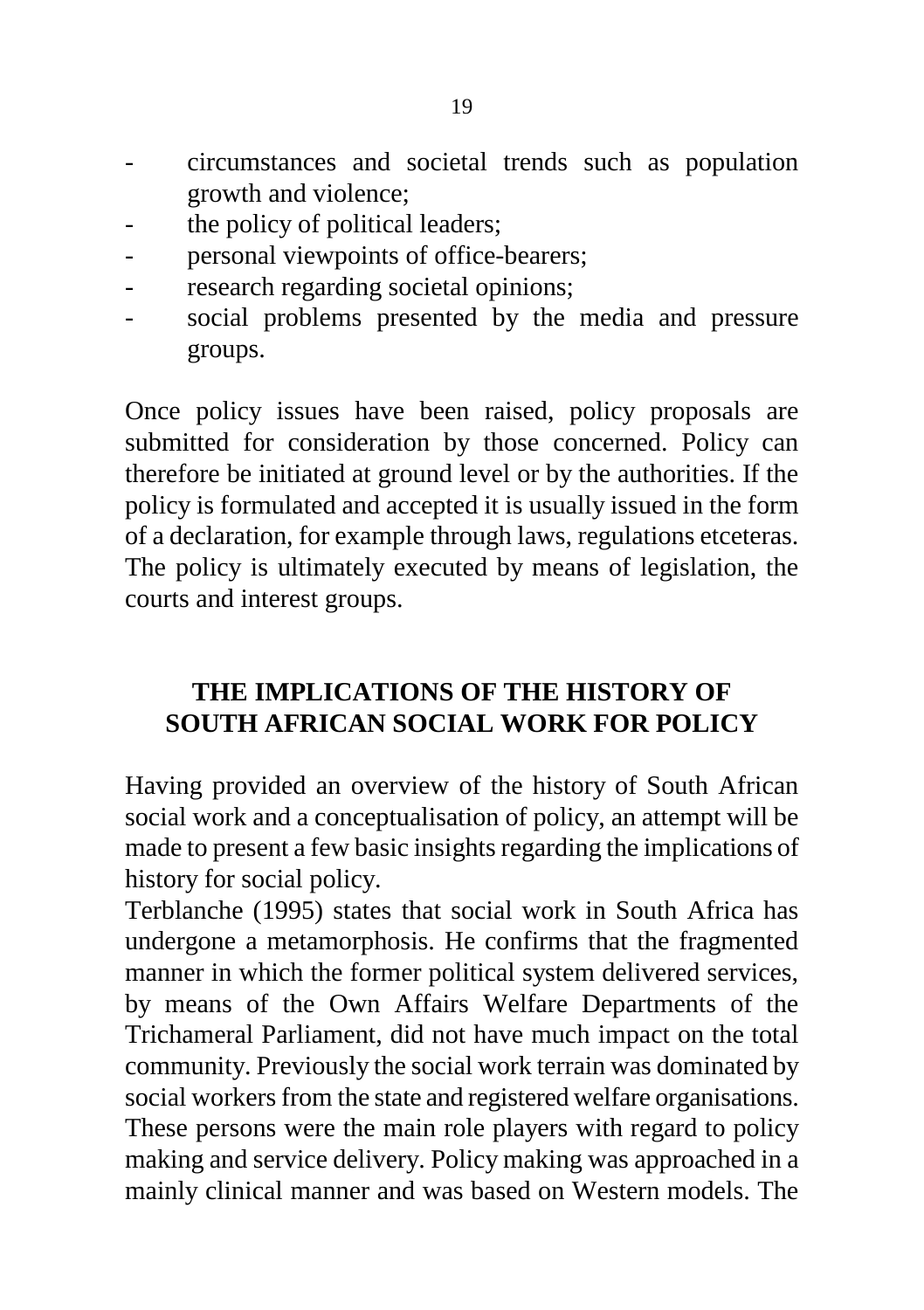fundamental changes prescribed by the RDP and the White Paper for Social Welfare however, required a new paradigm. Now other role players such as community based organisations, nongovernmental organisations and the beneficiaries themselves have also entered the policy making process.

The RDP is a policy framework for integrated, socio-economic transformation. Its purpose is therefore to transform all existing welfare policy and service delivery programmes. The rationale for the RDP is self-evident when bearing in mind the history of social work in South Africa. The RDP is, amongst others, motivated by the following:

- poverty and degradation which was created by colonialism and apartheid;
- racial divisions and economic disparity;
- discrimination against women, inhabitants of rural areas and the youth;
- domination of the economy by whites and exploitation of others;
- segregation with regard to education, health, welfare, transport and employment opportunities;
- the devastating effect of violence;
- the political resistance, political transition during the course of 1994 and the first democratic election;
- a priority of the democratic government is to address poverty and deprivation;
- an achievable, sustainable and viable programme is necessary for transformation in South Africa;
- the RDP proposes freedom and an improved quality of life for all South Africans;
- all parties in the government have committed themselves to the RDP (ANC 1994).

It is clear from the above-mentioned rationale, why the RDP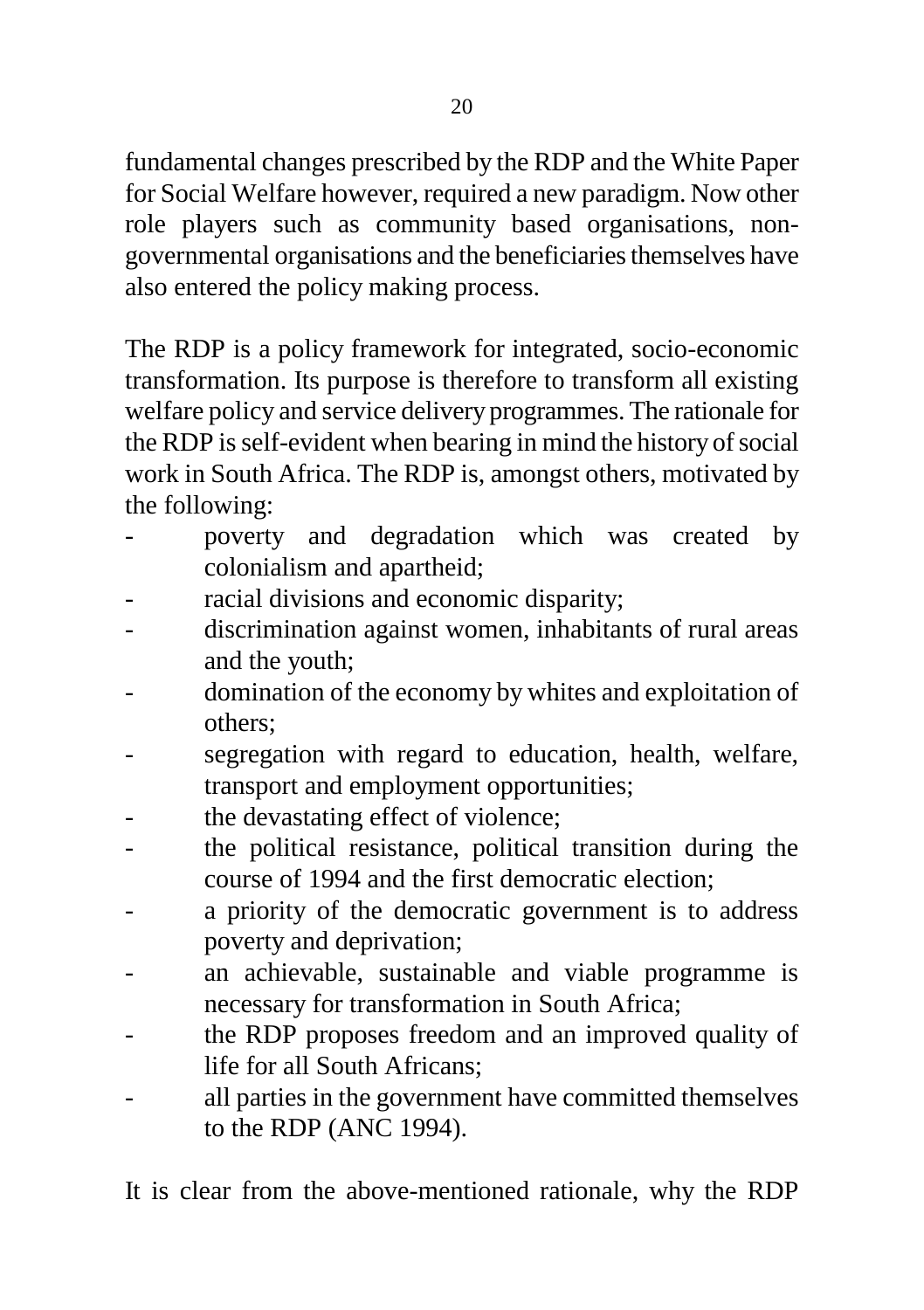promotes the development of new encompassing legislation, which serves as a framework for a developmentally orientated welfare system. This implies that basic primary level service delivery is a priority and that all welfare services will be measured, revised and significantly adapted according to the new policy. For social work services in particular, this involves every welfare agency and social work organisation having to decide to what extent the developmental paradigm will feature in the policy of the agency or organisation. Examples of this are as follows:

- the extent to which the focus should be on community centred services or residential care;
- to what extent they should concentrate on prevention or treatment of social problems;
- to what extent social work services should be delivered in terms of fields of service (e.g. care of the aged, child and family care etc.) or service levels (e.g. primary, secondary and tertiary level);
- to what extent they should work according to specialisation (e.g. social work methods) or rationalisation (e.g. a holistic approach).

The final implication of social work history for policy, to be referred to here, is the various models of welfare, which are determined by means of social policy directives (Bernstein & Gray 1996:43-44).

- A residual welfare policy places primary responsibility for welfare upon the individual and family. It is based on the principle that people should not become dependent and that they should pass a means test in order to qualify for certain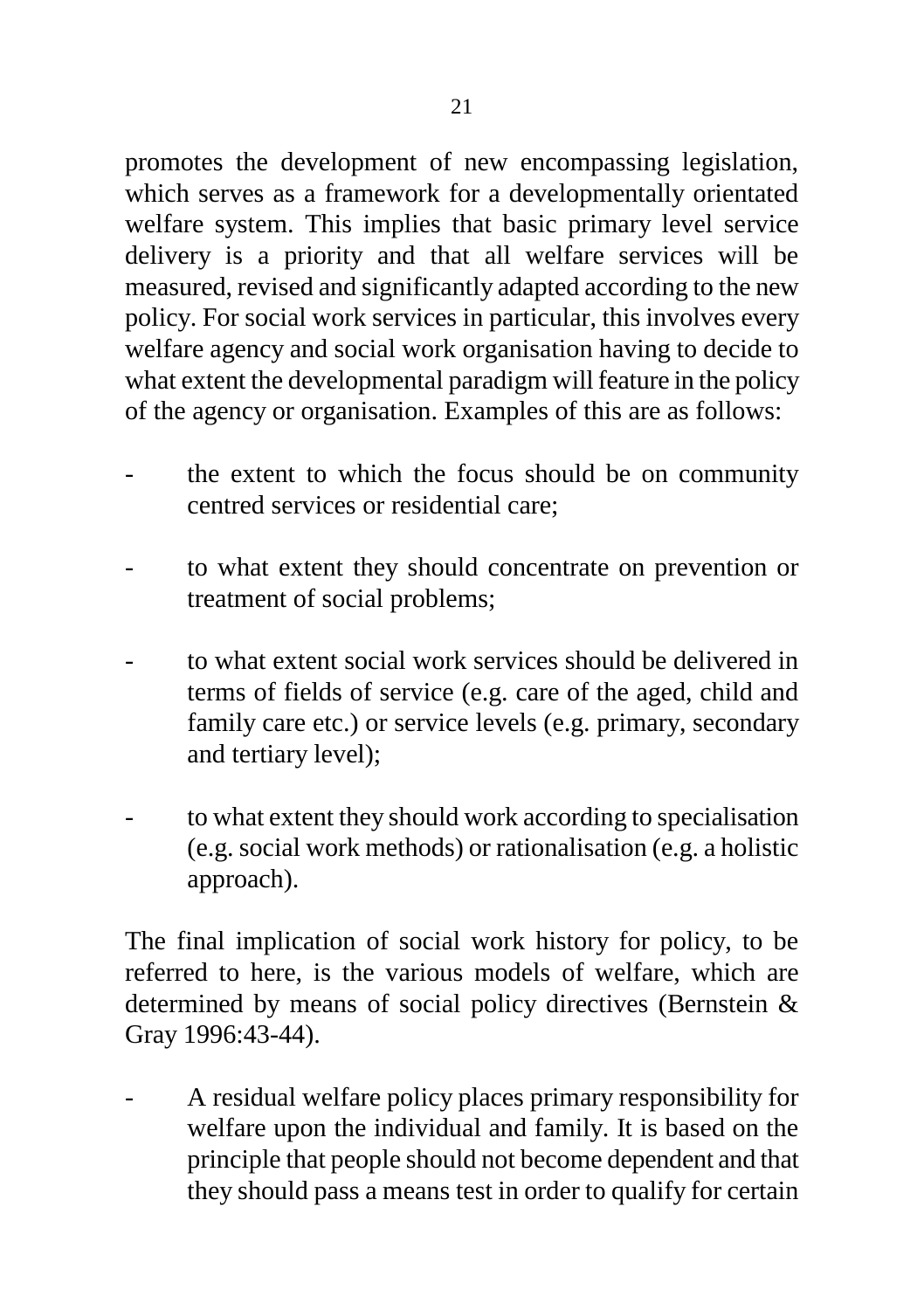welfare benefits. Welfare is also regarded as a privilege. This model was characteristic of social work during the reign of the previous government.

- An institutional welfare policy is characteristic of First World Countries such as Britain. The principle adhered to, is that society is responsible for the welfare of its citizens and that all people have a right to welfare. Extensive services are provided to meet peoples needs from the time of their birth.
- A developmentally orientated welfare policy is important in a society with a high level of poverty. Welfare is regarded as a basic right and is approached holistically. Welfare is also seen as part of other systems (e.g. education and health) which can make a contribution to quality of life. One of the primary goals of this policy is to eliminate inequalities by way of, for example, self-help programmes. A developmentally orientated welfare policy is therefore in line with the RDP.

It ought now to be clear that the history of social work has continuously been influenced by political, social and economic factors. This culminates in the social policy that poses a great challenge to welfare agencies and social workersin South Africa.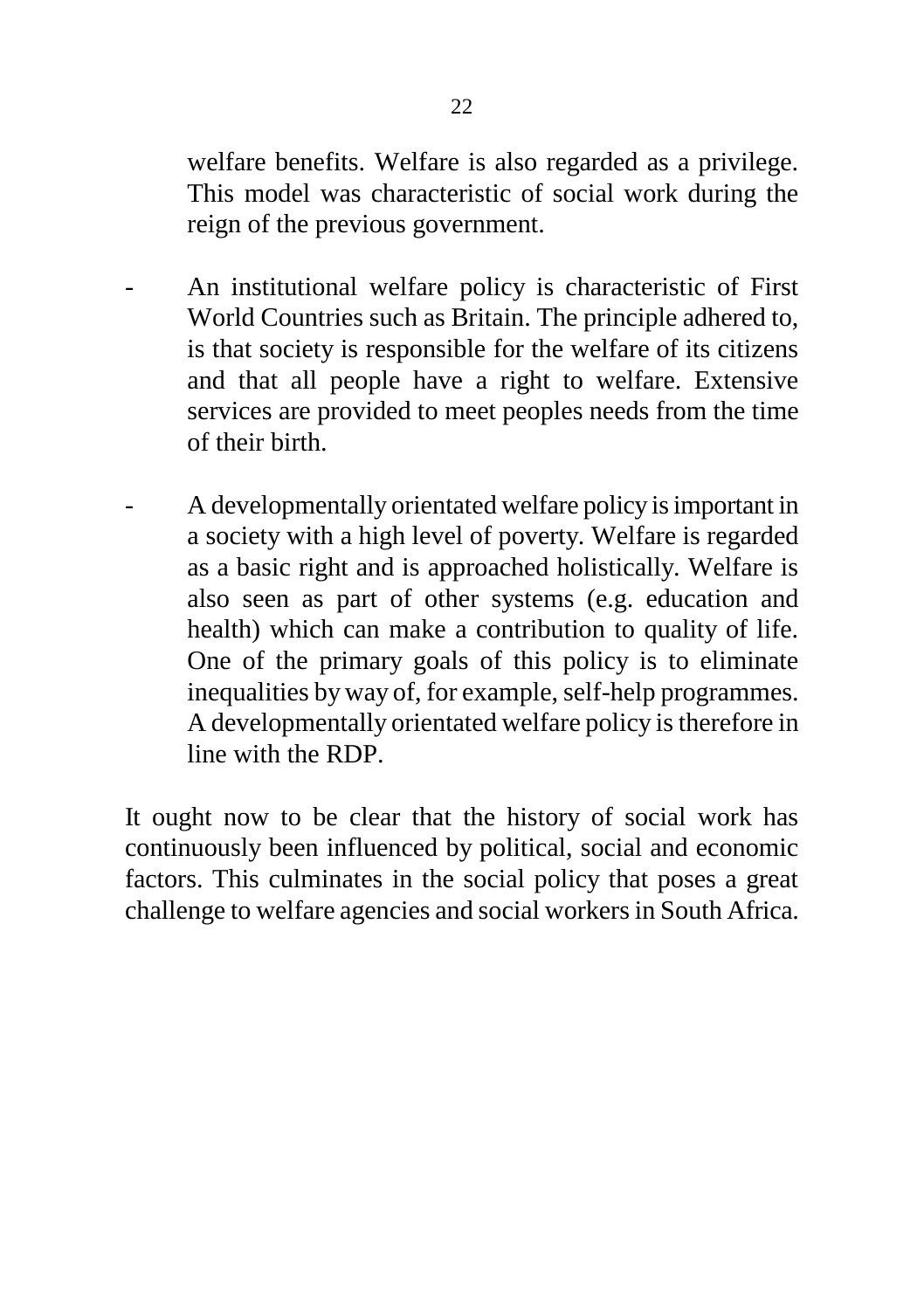# **CHAPTER 4**

# **VALUES IN SOCIAL WORK**

In order to reach the goals of social work, the social worker must convey certain values. This is probably the reason why a wealth of literature exists on values in social work. Lee (1994:131) demonstrates the central position of values in intervention, by means of a case study where a client asks: "What kind of a social worker are you? Are you the kind that thinks they can fix things, or are you the kind that tries to fix us?" Therefore the values expressed by the social worker shape every facet of social work. The complexity of the expression of values in South Africa is however endorsed by Payne (1991:4) in that he points out that although much has been written about values, this has been done in terms of Western culture and is therefore not necessarily applicable to non-western cultures. Loewenberg (1988:X,94-95) highlights further complications regarding the expression of values, by mentioning the role of religion with regard to values. He argues that it is impossible for social workers to maintain a neutral set of values.

It is from this perspective that the following introductory discussion on values in social work will be presented, which will serve to make the reader aware of the complexity of the expression of values in South Africa. It is however important that the content of this chapter (values) be seen in terms of the definition and the goals of social work in South Africa.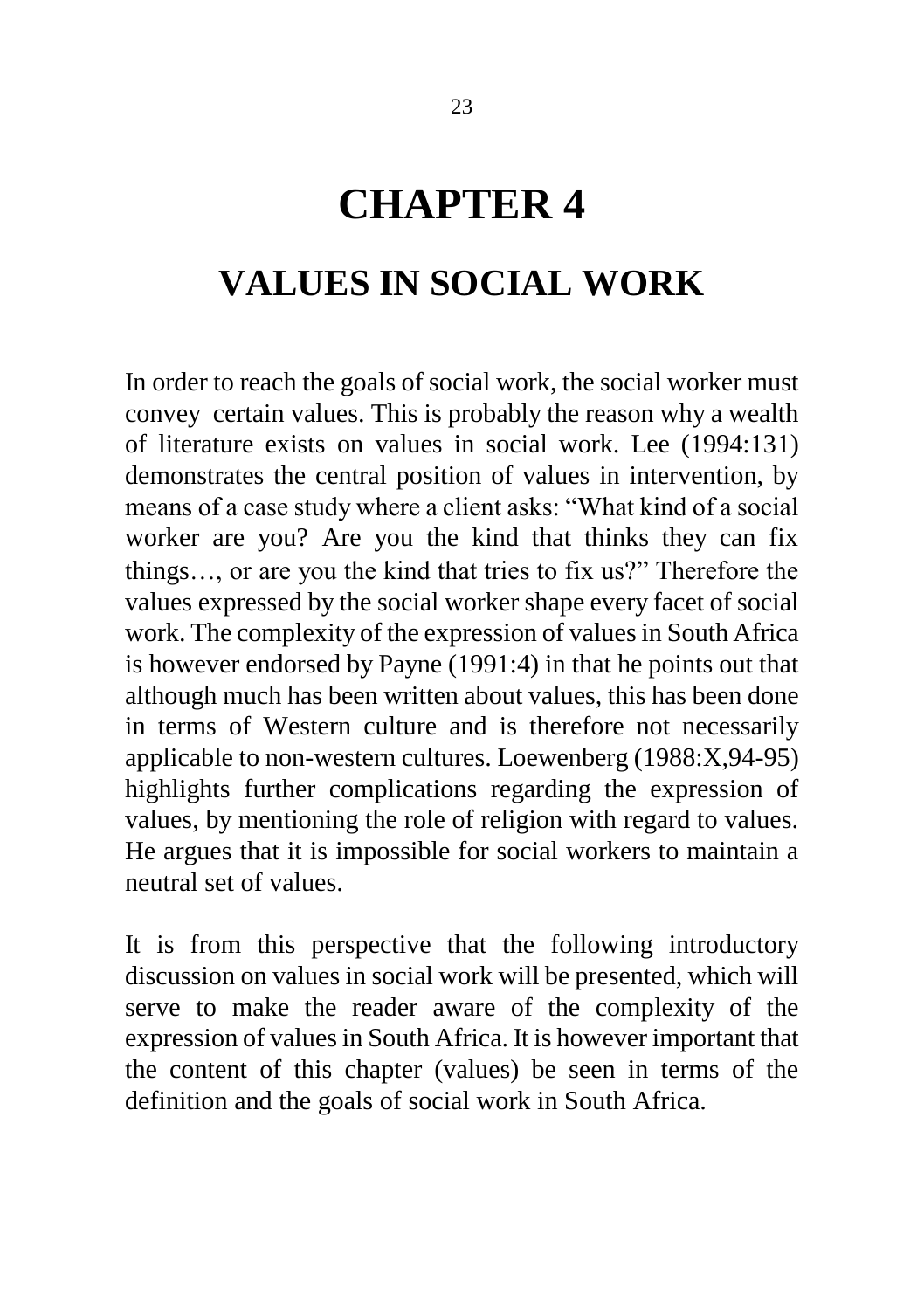## **DEFINITION OF VALUE ORIENTATED TERMS**

Loewenberg (1988:55-56) motivates that value orientated terms are used differently by different authors. What, for example, is classified by one writer as a value will be conceptualised by another writer as a principle. He points out that Ashenbrenner (1971) analysed approximately 3000 different conceptualisations of the term "value". Loewenberg"s argument is also applicable to this chapter. For this reason the core of this chapter focuses only on the conceptualisation of professional values of the social worker in South Africa. For these introductory purposes however, it is still necessary to define a few simplified value orientated terms.

- Values: These are ideals that one believes in and strives towards. It therefore involves preferences for certain actions (Bernstein & Gray 1996:137; Hoffman & Sallee 1994:32; Levy 1993:2).
- Principles: This refers to a foundation, conviction, point of reference and basis for discussion (Lombard, Weyers & Schoeman 1991:76).
- Attitude: This is a favourable or unfavourable predisposition (propensity) to behaviour (Adler & Rodman 1994:388).
- Ethics: These are the values in action that influence preferences for behaviour in relationships (Levy 1993:2). It is therefore about right and wrong.

# **RELIGION AND VALUES**

For quite some while there was little comment from the welfare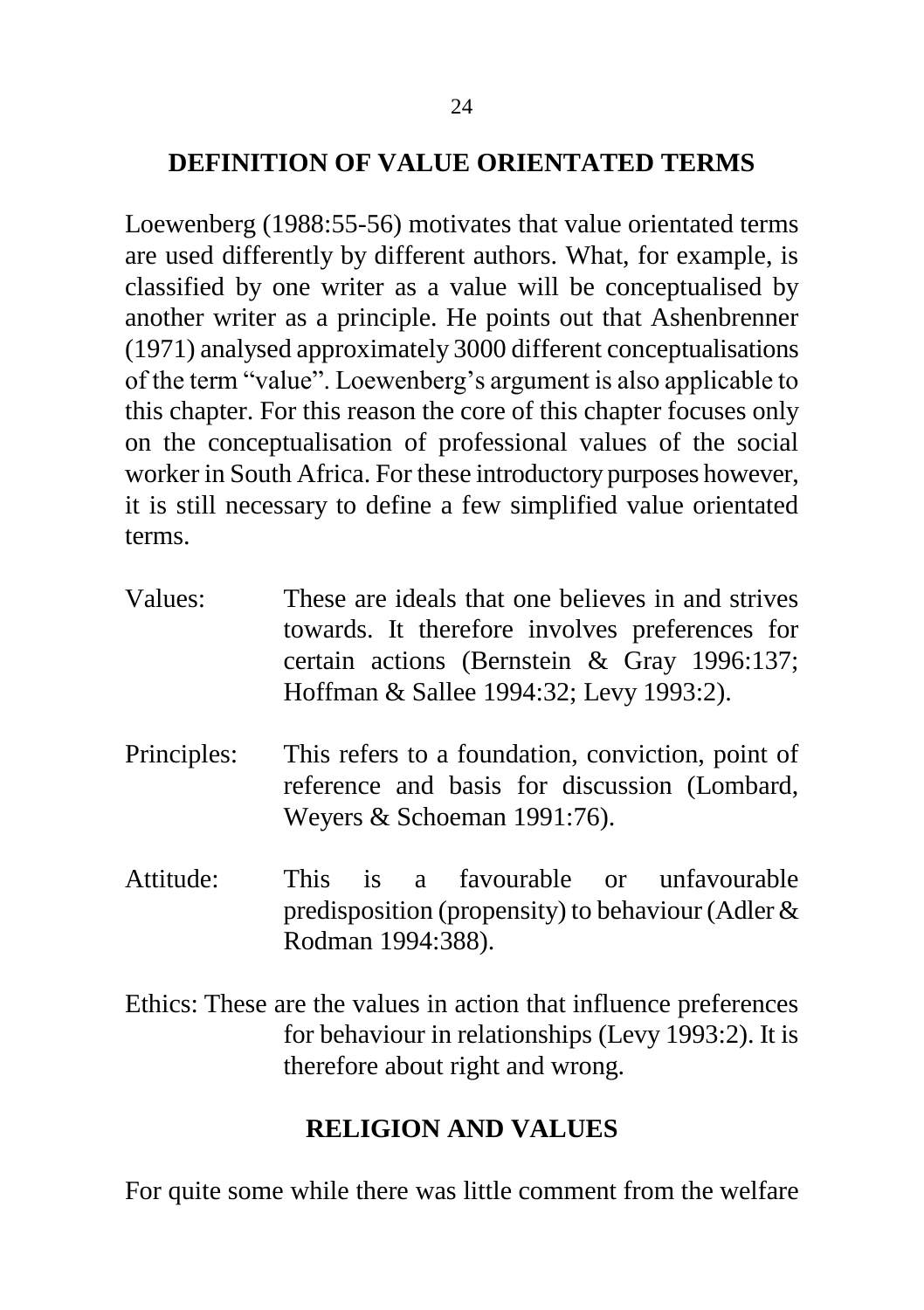field regarding the influence of religion on values in social work. In recent times only a few authors such as Mupedziswa (1996:378-386) aired their views in this regard. The new constitution of South Africa may possibly evoke more responses regarding this issue.

In Loewenberg (1988:15) reference is made to the Christian church as the mother of social work. This reference is probably historically correct, but social work today is certainly not only based on Christian values. A comment by Lombard in Grobbler & Schoeman (1980:6) is also clearly from a certain time perspective. She suggests that in a Christian country such as South Africa, Christian values and norms have, up till now, still exercised a necessary meaningful influence upon social work. In a democratic and multi-cultural South Africa where there is freedom of religion, the focus ought not only to be on the influence of Christian values, but on religion in the broader sense.

Loewenberg (1988:5) emphasises the importance of acknowledging the impact that the social worker"s religion has on his/her expression of values. This author has conceptualised three attitudes of social workers regarding the impact of religion on practice:

- Many social workers ignore religion as if it is irrelevant to the profession. This group includes people who themselves practice, for example the Christian, Moslem or Jewish religion.
- Another group of social workers, who are most probably in the minority, are opposed to religion and are of the opinion that it is harmful to clients and in conflict with the goals of the profession. This group of people usually do not practise any religion.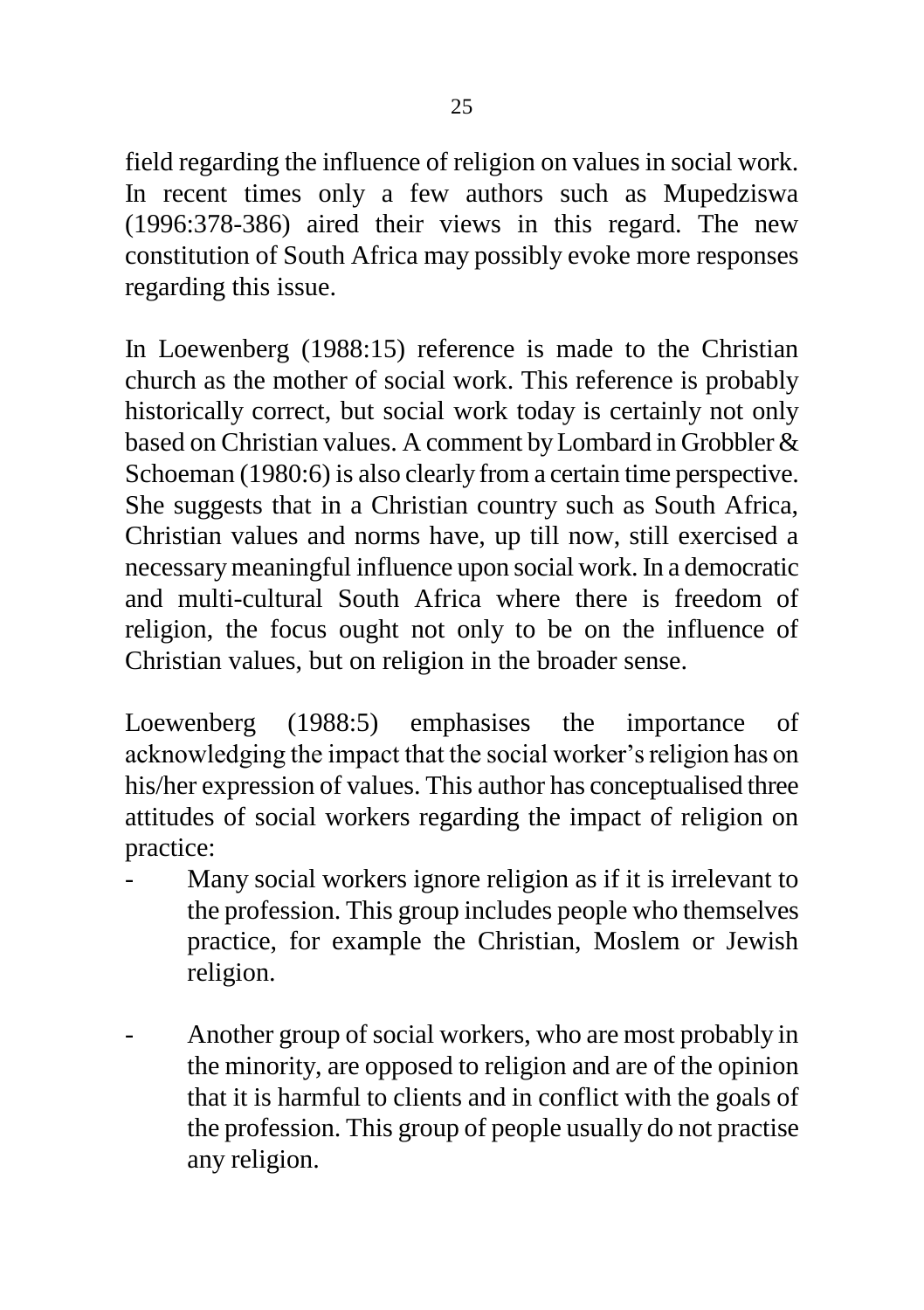The final group of social workers, less prominent in the literature but probably the largest group, regard religion as central to their personal and professional lives.

Although some academics, social workers and students justify their entry into the profession upon humanitarian grounds, the reality is that a large number of practitioners in South Africa also justify their entry into the profession in terms of religious values. It would appear that "to have a calling" (from a religious value orientation) is a factor that greatly motivates many social workers and students to enter the field, while the literature disregards this factor. A possible reason is that academics, in particular, view this "awareness of a calling" as in opposition to and a threat to scientific practice and professionalism. Loewenberg (1988:149) however warns that religiously orientated clients and social workers are not unfashionable remains of a former era, but rather a living reality. Social workers (regardless of what they believe in) must therefore acknowledge and understand the impact of religion on their own and their client's value orientations.

Brammer et al. (1993:350) suggest that in order to understand the impact of values on religion, the following components must be distinguished:

- religion (e.g. Christian, Moslem, Jewish)
- denomination (e.g. DR-church, Catholic, Methodist)
- commitment (e.g. the extent to which religion is practised)
	- individuality (e.g. own opinions and attitudes)

These authors mention how important it is that the *person* and not their religion should be the focus of attention during intervention. This implies that although the impact of religion on values must be recognised and understood, one should always strive towards the goals of social work. Just as a social worker unlike a teacher, for example, cannot deal with a client in a didactic manner, nor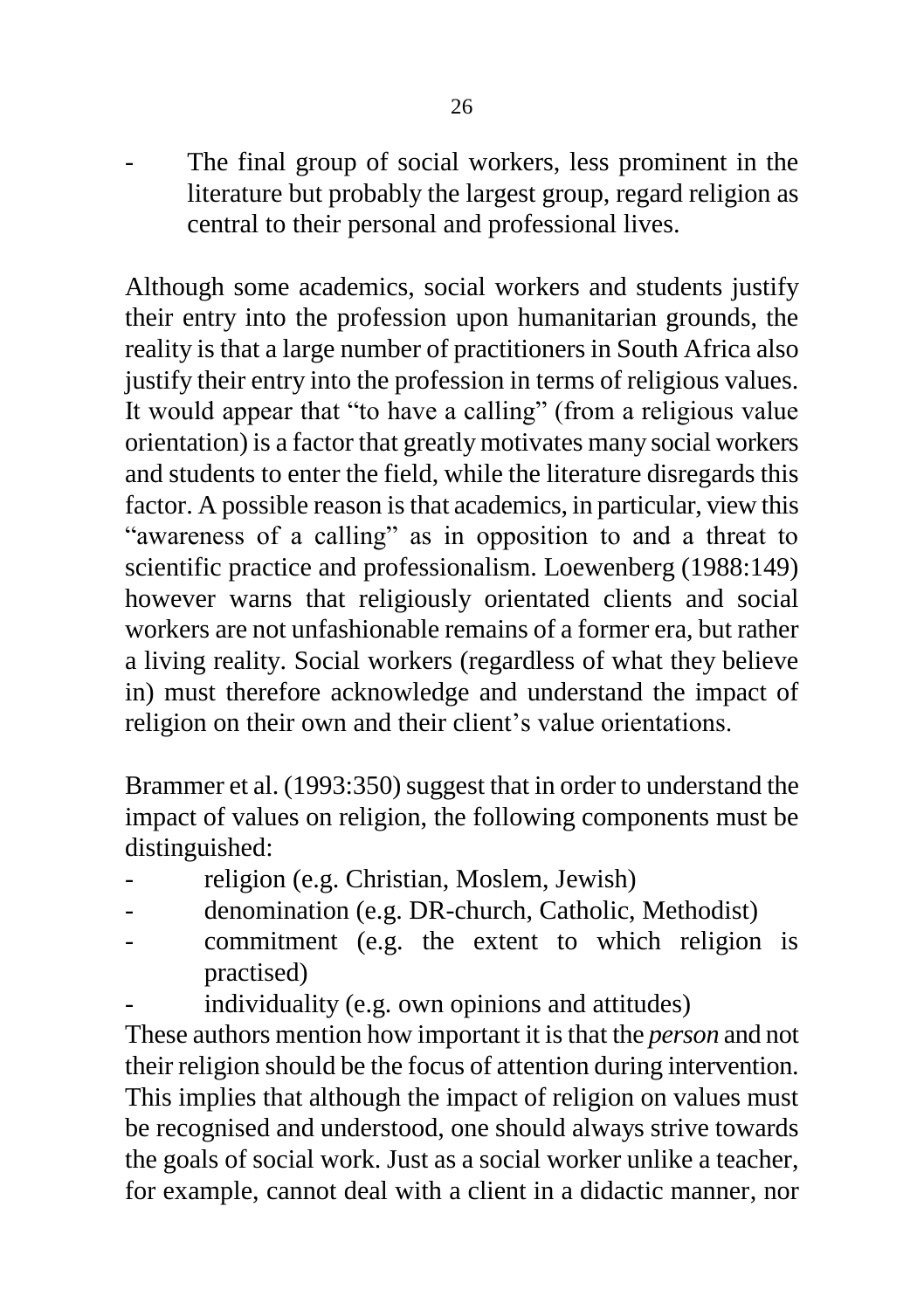can they deal with a client as a minister, pastor or any spiritual leader would.

### **CULTURE AND VALUES**

Payne (1991:4-6) highlights the diversity of culture and the influence that this has on people"s values. This author refers to examples, such as the Western social worker who emphasises the importance of individual rights. In some cultures however individual rights are not important, but rather the duties and responsibilities with regard to the individual's family network. Egan (1994:52-53) stresses the importance of understanding cultural diversity such as gender, sexual orientation, politics, population group etc. This means that the social worker must be aware of his/her own values and prejudices and show understanding of the client"s values. This should lead to culturally appropriate (culturally friendly) intervention. In practice this means that clients should be individualised in terms of the manner in which they express their values. It should therefore be possible, for example, to refer to a middle class black man as *this individual*. This individualisation of the client should however not be viewed in the same sense as individuality in a value context (as with the above-mentioned example provided by Payne). Since culture plays such an important role in social work, it will be discussed more fully in a subsequent chapter.

#### **LEVELS OF VALUES**

Bernstein & Gray (1996:88-90) and Loewenberg & Dolgoff (1996:50-53) distinguish certain levels of values. Differences in the values of the respective levels can result in conflict, for example, differences between the values of a worker and a client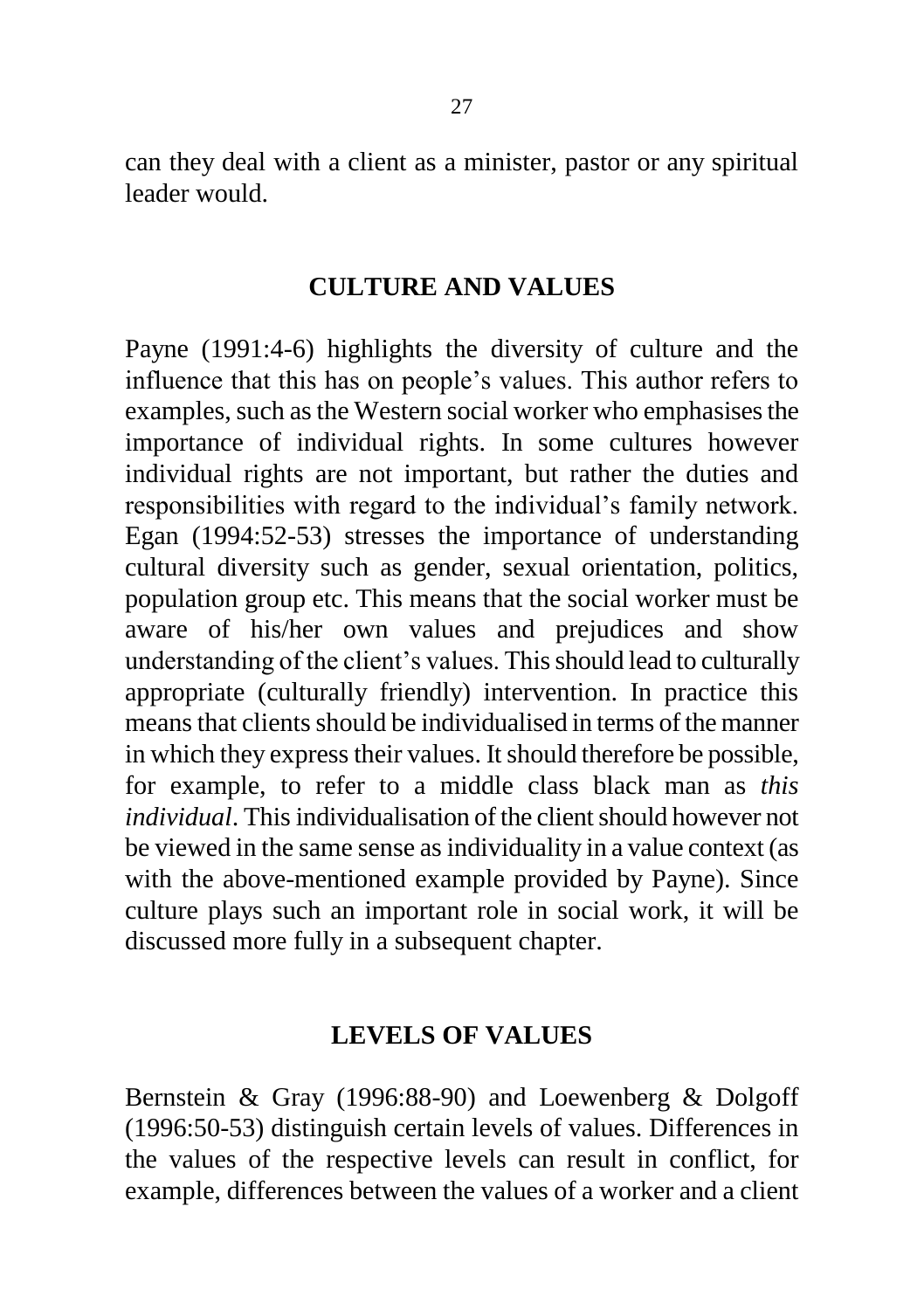or differences between the values of the worker and the organisation.

- Societal values: These are usually reflected through the government, in terms of the policy and welfare model which it subscribes to, for example a residual (welfare is a privilege) or institutional model (welfare is a right).
- Professional values: The values of the profession, which are reflected through respect for the person and social entitlement. Social workers are held accountable for the expression of their values by means of the ethical code.
- organisation: This is demonstrated by means of the policy of the organisation involved, for example, by only providing social relief for a limited period. This reflects the organisation"s value of encouraging independence.

Values of the

Values of the

Social workers

client: Clients have their own frame of reference regarding values, which in the light of their problematic nature need to be reconsidered.

own values: This is that which the worker as a person believes in, their own ideals and what they as human beings strive towards.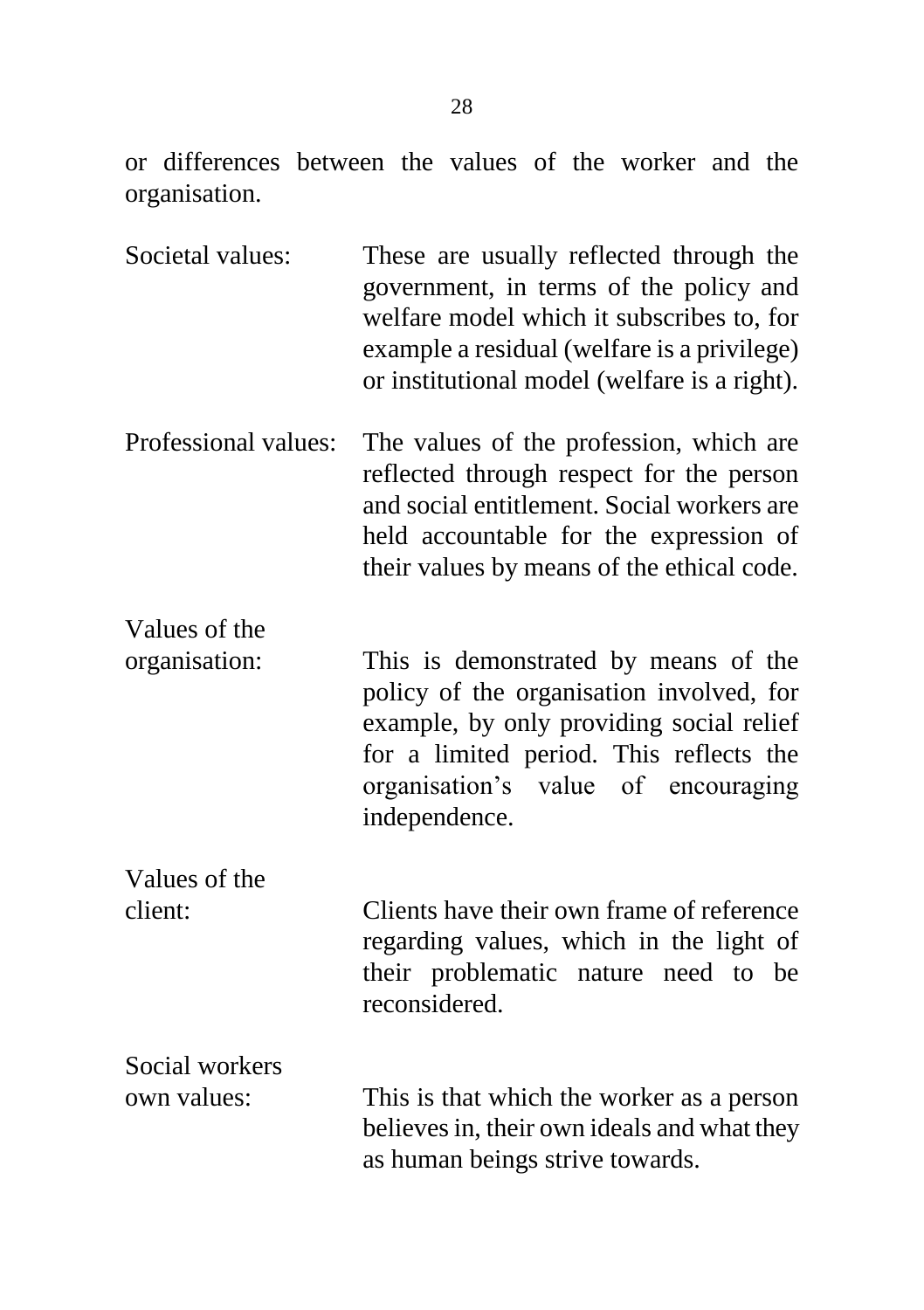### **PROFESSIONAL VALUES OF SOCIAL WORK**

Schoeman in Lombard et al. (1991:75) states that no profession can exist without a fundamental basis. The social work profession is built on a basic philosophy that is fundamentally based on a particular view of humanity and life. The social worker"s view of humanity and life contributes towards achieving the goals of social work. For this reason, considerations such as equity, equality and social justice are not regarded as values, but rather as goals of social work. (This has already been discussed in the chapter dealing with the social work domain.) With this background in mind an introductory discussion on a few of these professional values will be provided with reference to the work of Brown (1992:49-51), Compton & Galaway (1994:221-239), Hepworth & Larsen (1993:52-89), Hoffman & Sallee (1994:33- 37), Kadushin (1990:39-57), Lombard et al. (1991:75-78), Sheafor et al. (1994:85-96) and Zastrow (1989:30-47). *Belief in the potential of people*

The social worker must believe that people are capable of change, growth and development. Therefore peoples abilities must continually be expanded.

### *Affirming human dignity*

The unique ability of people to accept personal responsibility, is taken into account. There is belief in the person rather than in the intervention, by respecting the person's ability to take decisions.

### *Acceptance*

People have the right to be accepted for what they are. The person must be seen within the context of his/her circumstances. Unacceptable behaviour is viewed as the manifestation of a process of dynamic causal factors.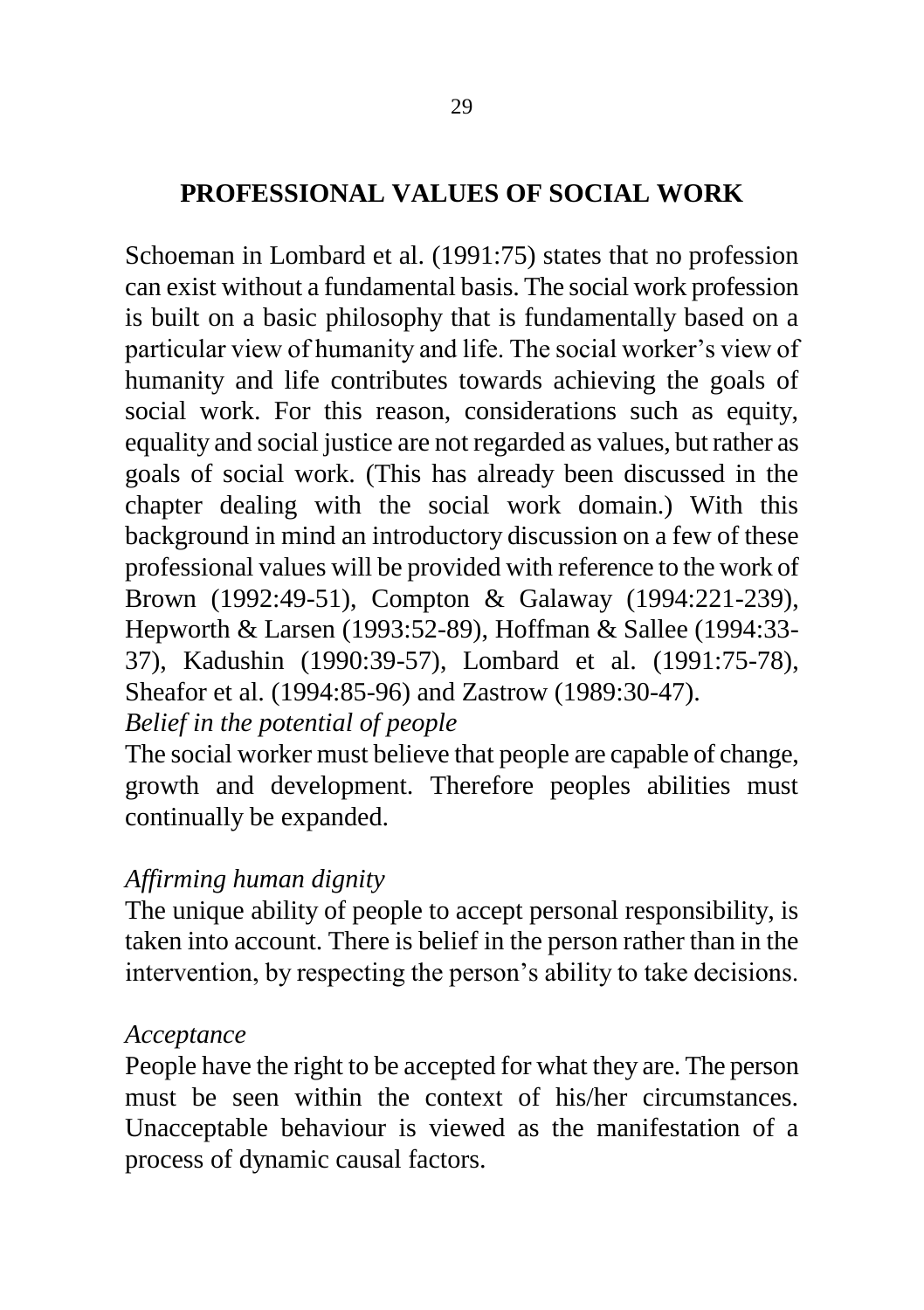### *Non-judgemental*

The client and his/her situation are viewed objectively and this must be reflected in the worker's attitude towards the client.

## *Individualising*

People"s needs and situations are unique, in that they are experienced differently by different people. The value of the individual must be re-established.

## *Right to self-determination*

People want to be in the position to make decisions themselves, which effect their lives. People have the potential to promote their own interests.

## *Self-help*

People should be granted the opportunity to accept responsibility for doing something themselves to improve their circumstances.

### *Address real needs*

The needs addressed must be those which the people themselves have identified and not that which has been forced upon them.

### *Involvement with others*

People want to feel that they belong to a group or community. Opportunities must therefore be created so that the individual can become involved with others.

## *Partnership*

The individual, group or community together with the social worker are partners in the intervention process. All parties therefore must have an interest in the intervention and accept responsibility for it by means of the division of roles.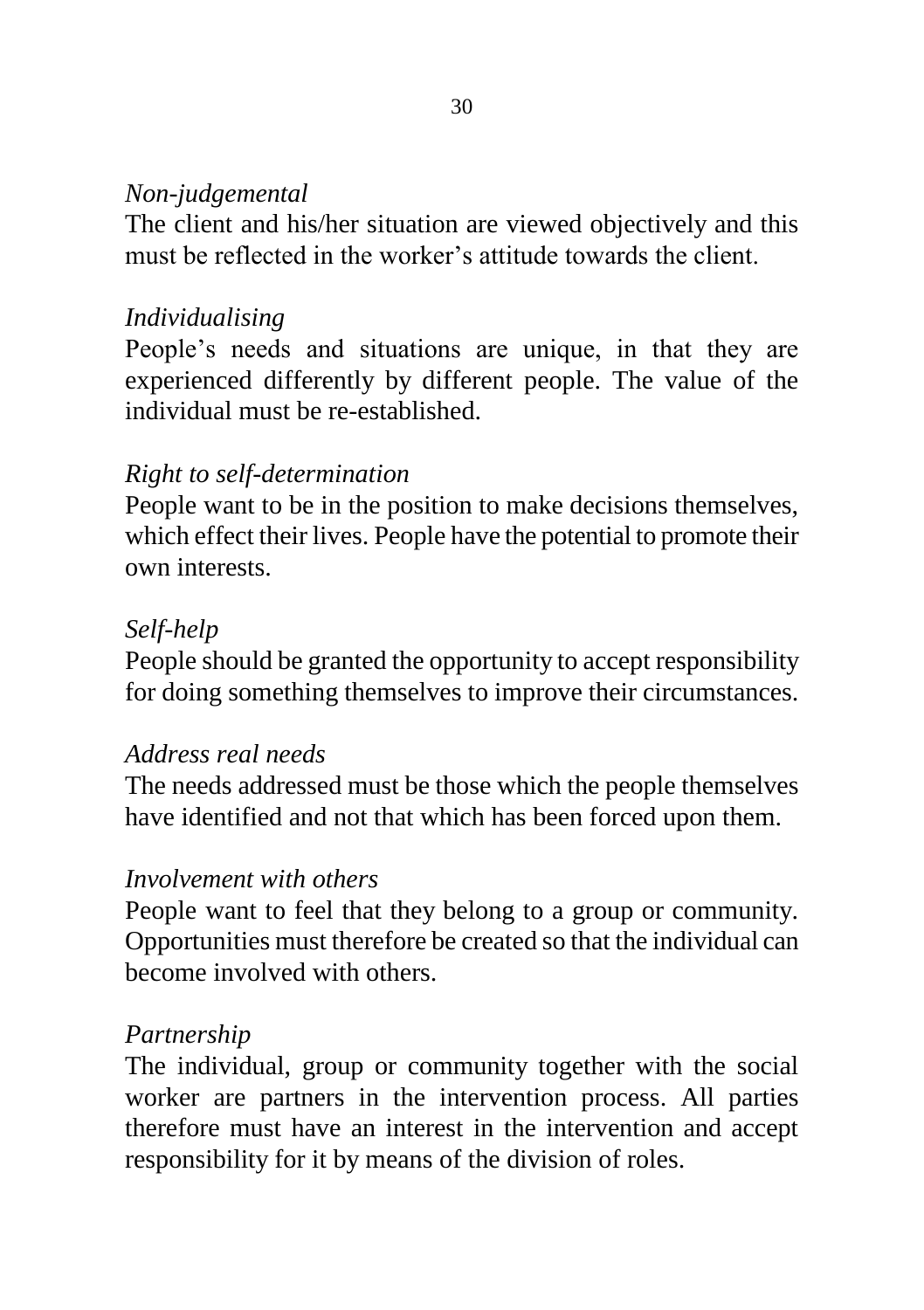### *Responsible change*

Social work implies, amongst others, change. Intervention with a view to change must however be applied in a responsible manner so that it will in no way be disadvantageous to the person.

#### *Meeting on own level*

People must be met on their level of functioning, which is familiar to them. This does not mean that the social worker has to sacrifice his/her own identity, but must rather make him/herself understood by the client and move through the intervention at the client's pace.

#### *Confidentiality*

People find it difficult to share confidential information with outsiders. Information effecting clients must therefore be handled with great prudence. (Many training institutions have the practice whereby students take an oath or declaration of confidentiality.)

### *Controlled emotional involvement*

Subjective elements are involved in every relationship including professional relationships. The social worker however should not become subjectively involved in an uncontrolled manner in the clients situation, as this can be at the expense of level-headedness and sound judgement, which can be to the detriment of the client or the situation.

### **SOCIAL ETHICS**

Ethics can be regarded as the operationalisation of professional values. This is usually done by means of a code of ethics. A code of ethics only provides a guideline according to which a professional person"s behaviour can be judged. Certain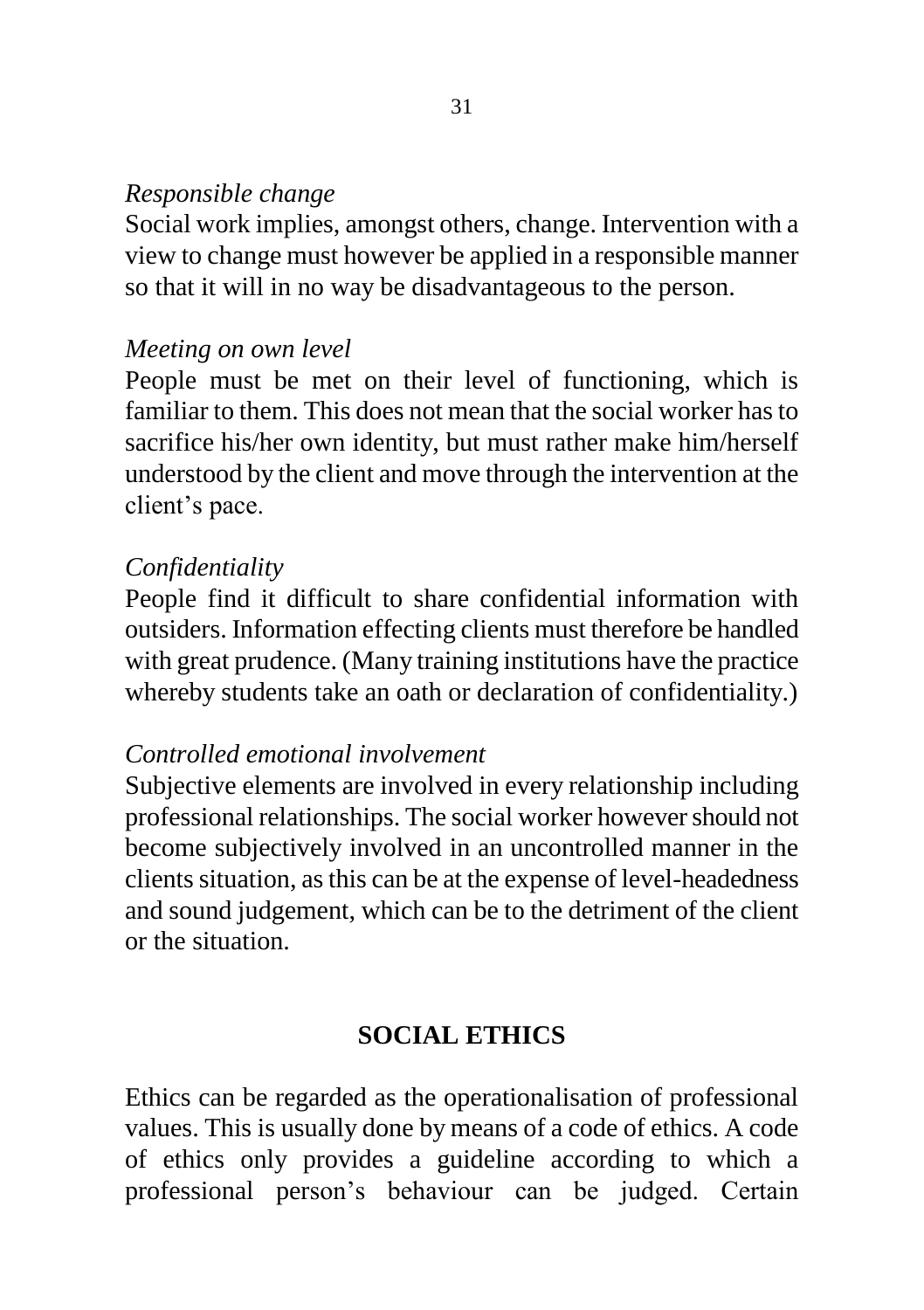behaviours that could, for example, be unprofessional in one situation, may possibly be acceptable in another. Due to certain circumstances, certain values can take precedence over others. Ethical judgements therefore demand an immense amount of thought. Stated otherwise: to be able to apply a code of ethics, the social worker must be able to think ethically. Various attempts have been made to formulate guidelines in this regard (Levy 1993; Loewenberg & Dolgoff 1996).

Loewenberg & Dolgoff (1996:59-62) propose a hierarchy of ethical decision making namely the Ethical Principles Screen (EPS), which offers social workers a practical guideline on professional decision making. In practice the social workers ranking of ethical choices must comply with:

- 1. The guarantee of basic survival needs of all people. The protection of a person"s life (both the life of a client and the lives of others) must take precedence over every other obligation.
- 2. The promotion of equitable, equal and accessible opportunities for all people.
- 3. Guarantee people their autonomy, independence and freedom.
- 4. Ensuring the least harm and/or repairable harm to people.
- 5. Promoting a better quality of life for all people.
- 6. Maintaining a person"s privacy (confidentiality).
- 7. Exposing the truth and fully disclosing relevant information to clients and to others.

Loewenberg & Dolgoff (1996) suggest that the Ethical Principles Screen (EPS) be used in terms of a ranking order when ethical decisions need to be taken. The protection of a person"s life, for example, ought to take precedence over the guarantee of autonomy.

It ought to be apparent that the above-mentioned Ethical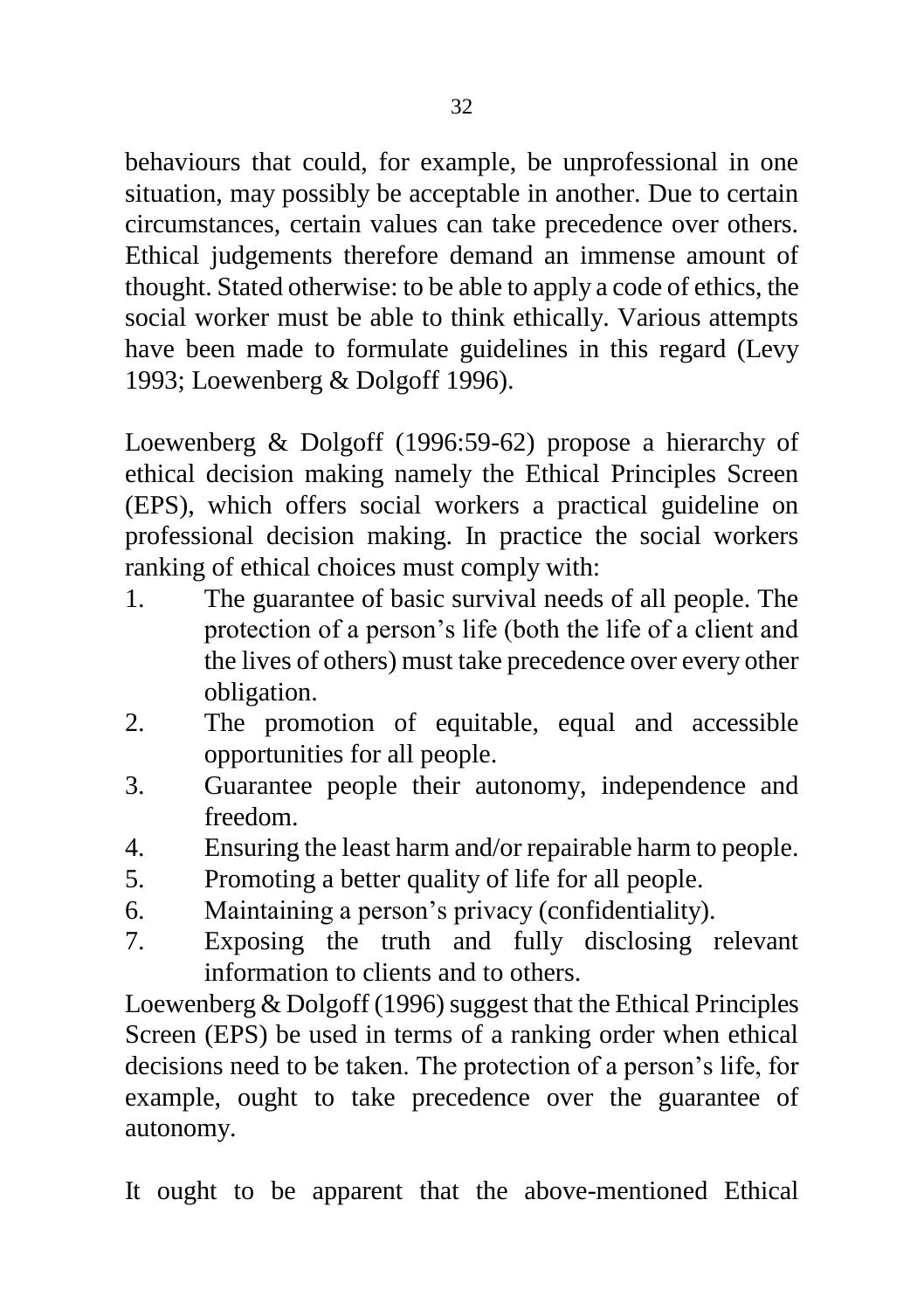Principles Screen can be directly linked to the goals of social work. It can be put to good use with regard to the ethical code for South African social workers, as embodied in the Social Work Act, 1978 (Act 110 of 1978). This code of ethics focuses on the general point of departure and behaviour which effects the profession, the client, a colleague or other professional person, employer, social work agency and community.

Loewenberg & Dolgoff (1996:59) suggest by way of their Ethical Rules Screen (ERS) that the code of ethics should be examined early on in the course of an ethical dilemma. It must first be established whether any of the rules of the ethical code are applicable. The rules of the ethical code must take preference over the social worker"s personal value system. Secondly, it is suggested that the ethical code be adhered to, where applicable. Thirdly it is proposed that, if the ethical dilemma can not be addressed by the ethical code, then the Ethical Principles Screen (EPS) must be followed. The ethical code must be read together with the ethical rules regarding the action or omissions that are seen to be unprofessional or unfitting. (Government notice R.54 of 15 January 1993 in the Government Gazette 14526 amendment.)

In a country like South Africa with its turbulent history of value expression, it is necessary that students, practitioners and academics cultivate ethical thoughts that are based on a healthy and just value system. Seen in the light of the former apartheid system, in particular, it is necessary that everyone involved in providing intervention, must examine themselves to determine the influence of personal values on professional values. Cournoyer (1991:58) states powerfully: "The skill of ethical decision making is fundamental to professional social work practice. Without such skill, a person cannot legitimately claim to have achieved professional status."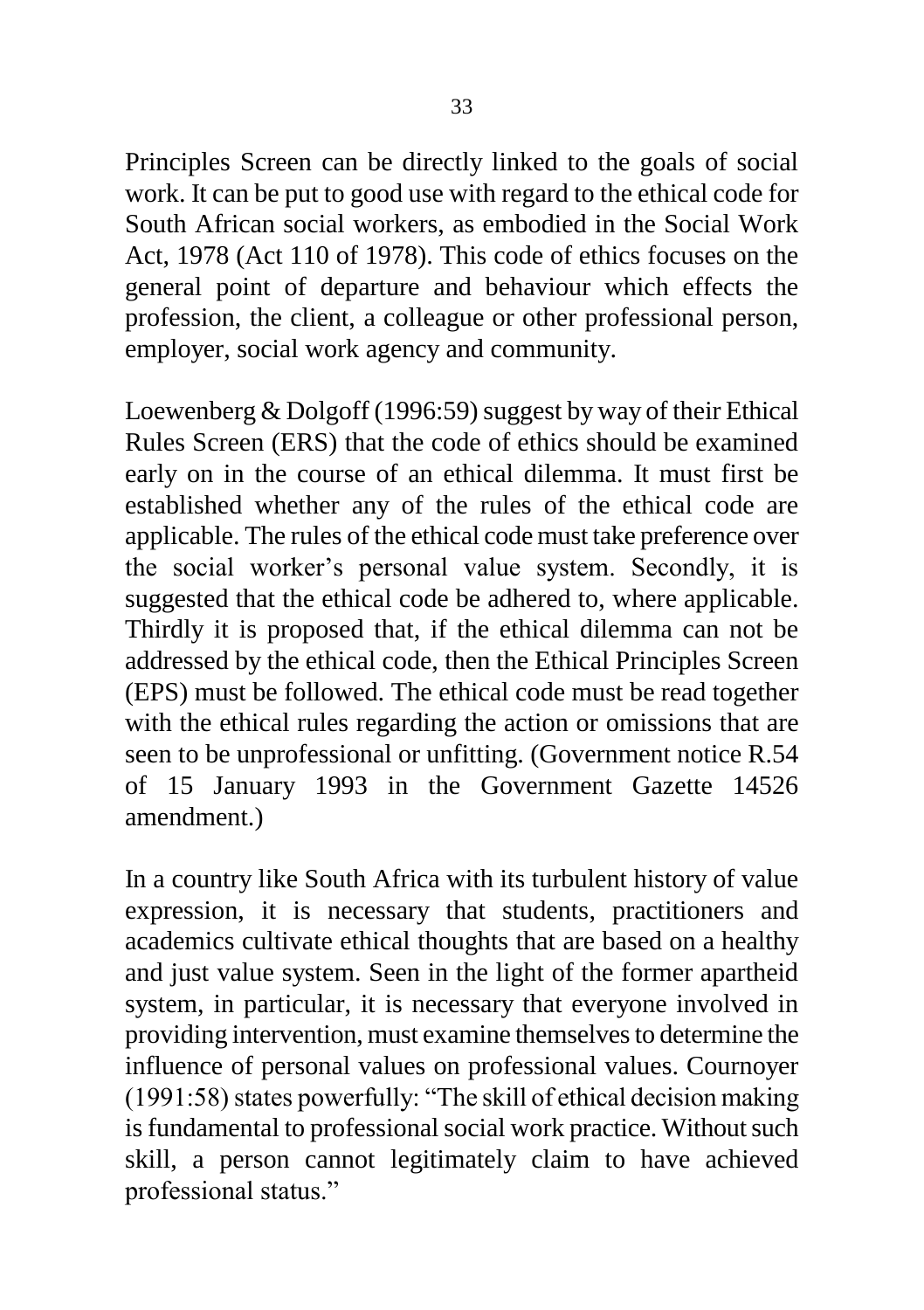# **CHAPTER 5**

# **CROSS-CULTURAL SOCIAL WORK**

The sensitivity of culture is reflected in the following references made by Plionis & Lewis (1995:176): "the premium on correctness gives rise to a paradoxical impact: no language. Being charged with an "ism" is so damning, that many believe that the risk of trying to bridge a cultural gap is too high." Many social workers will be able to identify with the aforementioned statement. Kadushin (1990:303) sketches the profile of a middle class, qualified, white, young and female social worker. Under South African circumstances this social worker will probably render services to an older, disadvantaged, poor, black man. A situation such as this can be detrimental to well intended intervention, if the social worker works in terms of her own cultural norm (Zastrow 1989:279). For this reason authors such as Brown (1992:233) and Hepworth & Larsen (1993:605) recommend that the social worker should be proficient in implementing cross-cultural intervention. In this chapter the suggestion will be made that the proficiency of the social worker not only includes knowledge of other cultures, but also implies an appropriate attitude on the part of the social worker.

Lynch & Hanson (1992:5) and Sheafor et al. (1994:410) warn against the danger that exists of different cultures becoming overgeneralised and stereotyped, for example, providing recipes for cross-cultural intervention. On the one hand the social worker must be aware of certain broad homogenous characteristics which are present in cultures, while on the other hand be aware of the possibility that an individual may not present these specific cultural characteristics. Due to the cultural diversity that exists in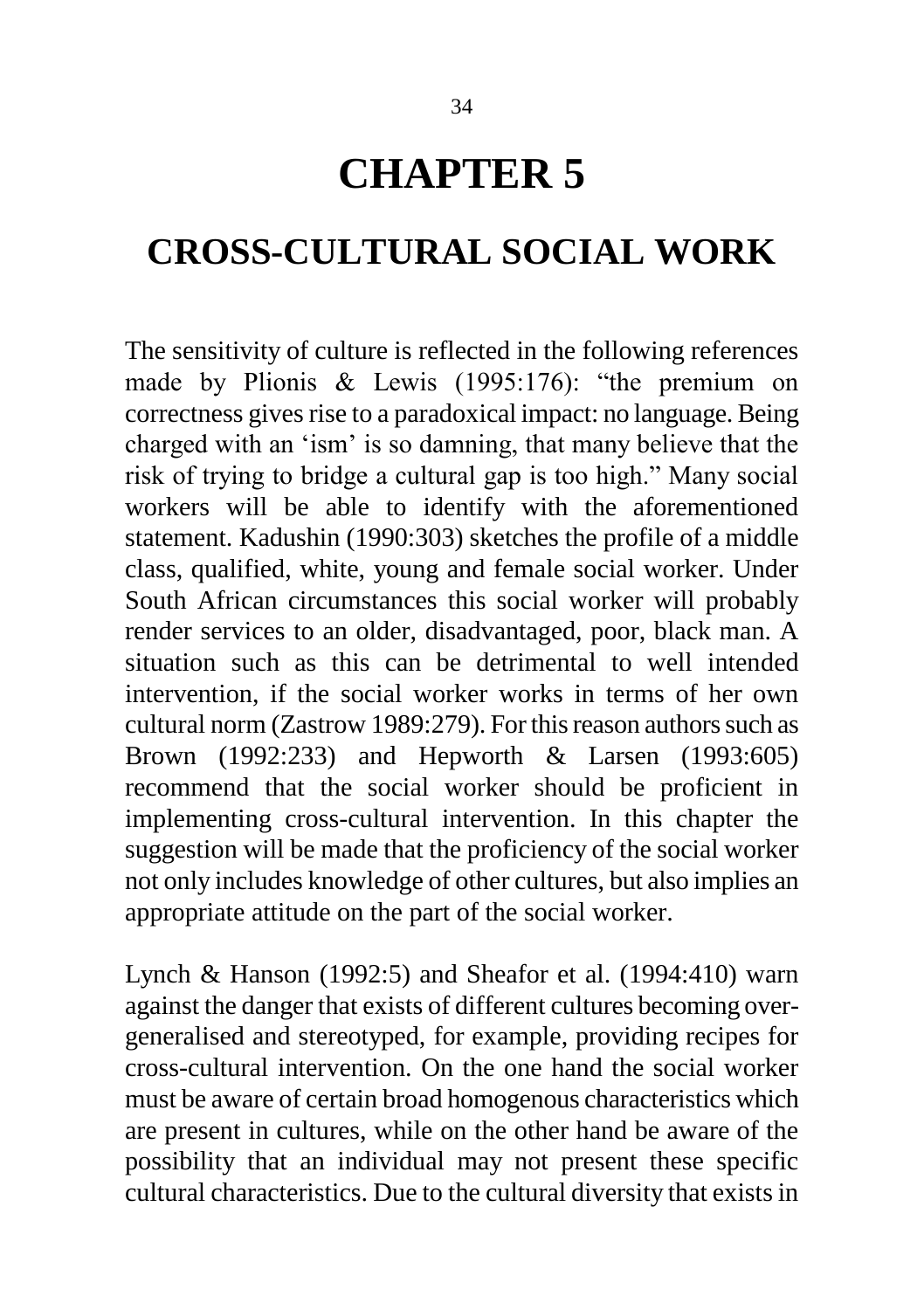South Africa, no attempt will be made in this chapter to isolate and label the different cultural groups.

Sikhitha (1996:61) is of the opinion that literature on crosscultural social work in South Africa is still limited and elementary. This author provides the reason for this himself, by explaining that during the apartheid system social workers could quite comfortably and safely work mainly within their own culture. The new Constitution of South Africa however requires of people to think and work in a multicultural manner. Due to the limited amount of literature available on multiculturalism in South Africa, this chapter focuses mainly on American literature, which has a wide variety of sources and even multicultural textbooks to offer (Ponterotto et al. 1995). In order to ensure that this information is relevant, it will be conceptualised from a South African perspective.

# **CONCEPTUALISATION OF CROSS-CULTURAL SOCIAL WORK**

Cultural terms are used differently by different people, depending on the cultural orientation of the people concerned. For these purposes the following definitions, seen from a social work perspective, will suffice.

### *Culture*

The term culture is derived from Sociology and Anthropology and suggests a way of living that is learned and transferred to others. This includes concrete and abstract elements such as certain practices and a distinctive outlook on life and the world. It is a binding factor, enabling a distinction to be made between "us" and "them" (Bernstein & Gray 1996:134; Sheafor et al. 1994:408; Strydom 1995:115; Van der Walt 1991:4).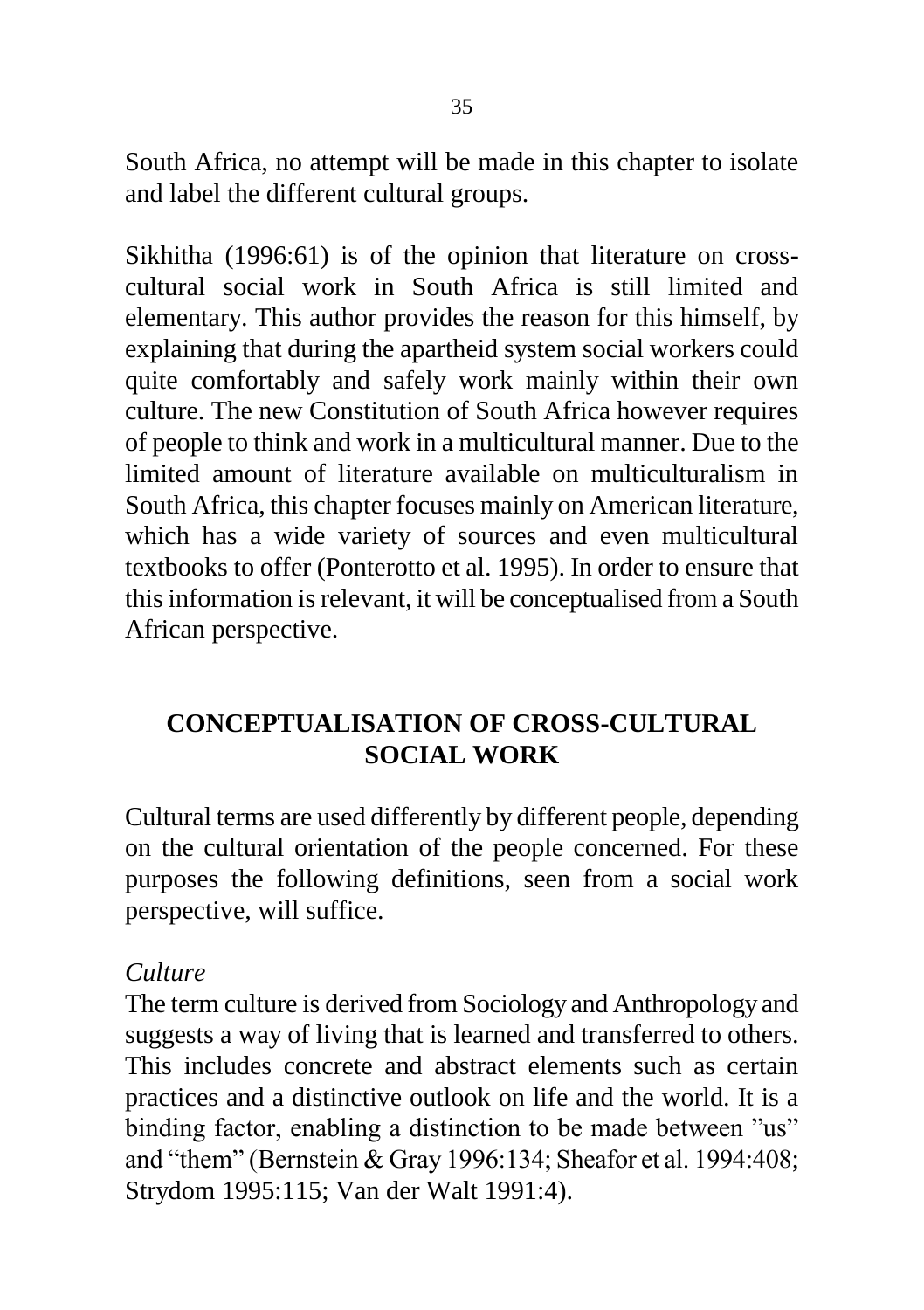#### *Multicultural*

This points to the diversity of cultures and is more than just the interaction between two cultures. Multicultural therefore implies the sum total of a variety of cultures (Bernstein & Gray 1996:138; Strydom 1995:116).

#### *Cross-cultural social work*

This implies the interaction that takes place during intervention between a social worker of one culture and a client of another culture. A variety of terms are used when referring to crossculture, such as transcultural (Brown 1992:233; Hepworth & Larsen 1993:604; Sheafor et al. 1994:411) and intercultural (Mannikam 1991:69).

### **CULTURAL DIVERSITY**

Cultural diversity simply means the differences between cultures, in terms of class differences, gender differences, language differences, differences in origins, ethnic differences, age differences, racial differences, people with different sexual orientations, religious differences, political differences etc. (Mannikam 1991:69; Sikhitha 1996:61). Cross-cultural social work therefore implies that a social worker deals with cultural diversity during the course of intervention. In South Africa however the perception exists (probably due to the apartheid system) that cultural diversity and consequently also crosscultural social work, is only seen in terms of population groups i.e. whites, coloureds, black people and Indians. Some perceptions in South Africa are even more explicit and see cultural diversity only in terms of peoples" skin colour i.e. white, brown or black! If the preceding cultural conceptualisations are taken into account, then obviously this view cannot be justified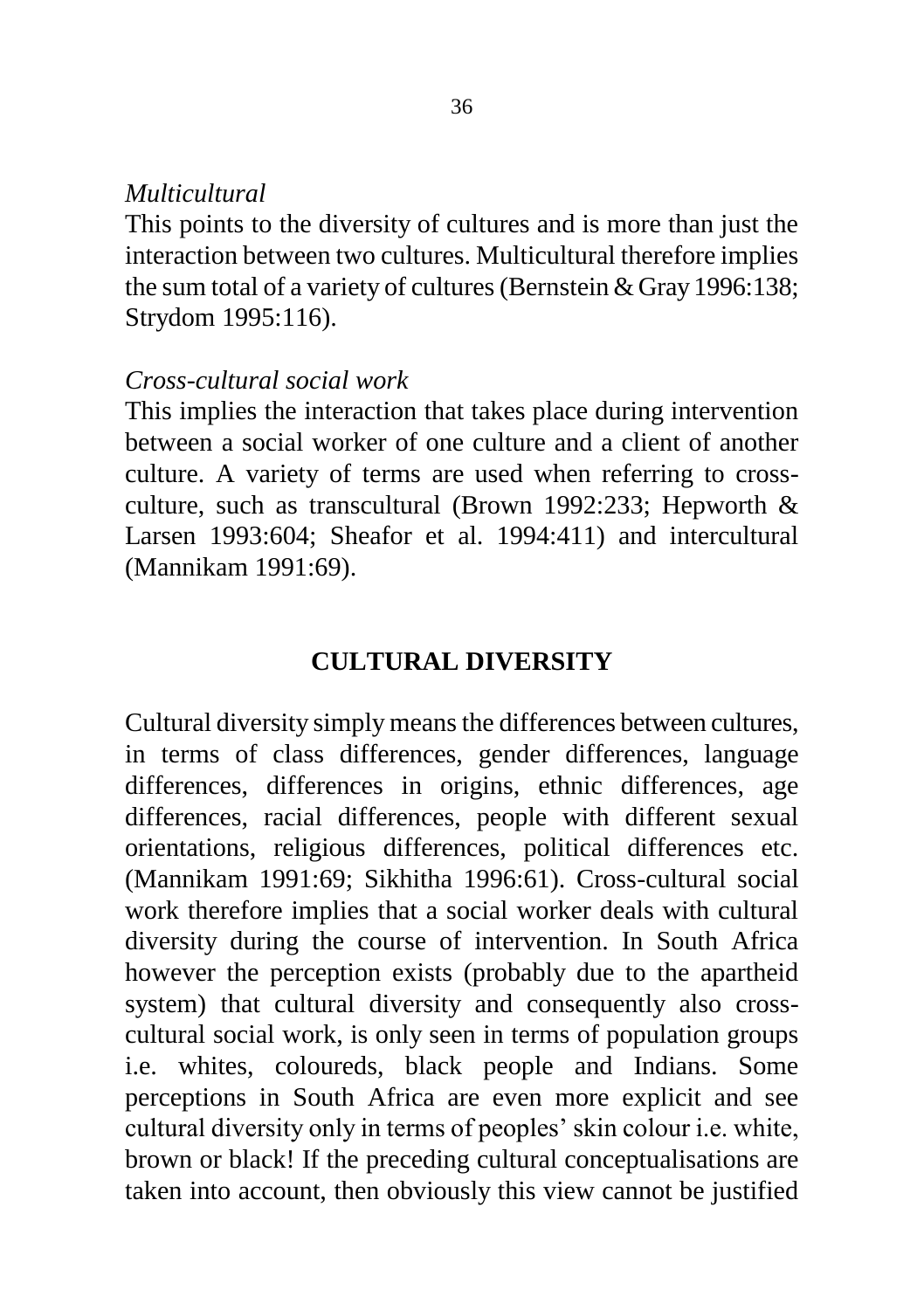either from a practical or theoretical perspective. The point of view subscribed to here, is that cross-cultural social work can only be meaningful, if the full extent of cultural diversity in South Africa is acknowledged and if it is not only seen in terms of population group and skin colour.

## **CULTURAL PERCEPTIONS**

Social workers in South Africa, who in the course of intervention deal with a variety of cultures, ought to be sensitive to the various cultural perceptions. A few of the cultural perceptions discussed by Hepworth & Larsen (1993), Sheafor et al. (1994) and Thesnaar (1993), will be identified in the following section in the form of a summary, so as to serve as examples. It is however impossible to compile a complete list of cultural perceptions, in that it concerns every aspect of life.

Cultural perceptions are the way in which people of different cultural groups regard, experience and express the following aspects: outlook on life and the world, religion, group participation, death, harmony, order, sickness, healing, nature, time, symbols, roles, colloquial language, art, rhythm, food, recreation, dress, body decorations, facial expressions, bodily gestures, communication styles, family structures, names, authority, hierarchical structures and so on.

# **ATTITUDE OF THE SOCIAL WORKER IN CROSS-CULTURAL SOCIAL WORK**

It is quite clear from the opinions of a variety of authors that *cross-cultural social work is not a method that can be applied, but rather implies an attitude that the social worker adopts.* The following are appropriate attitudes towards cross-cultural social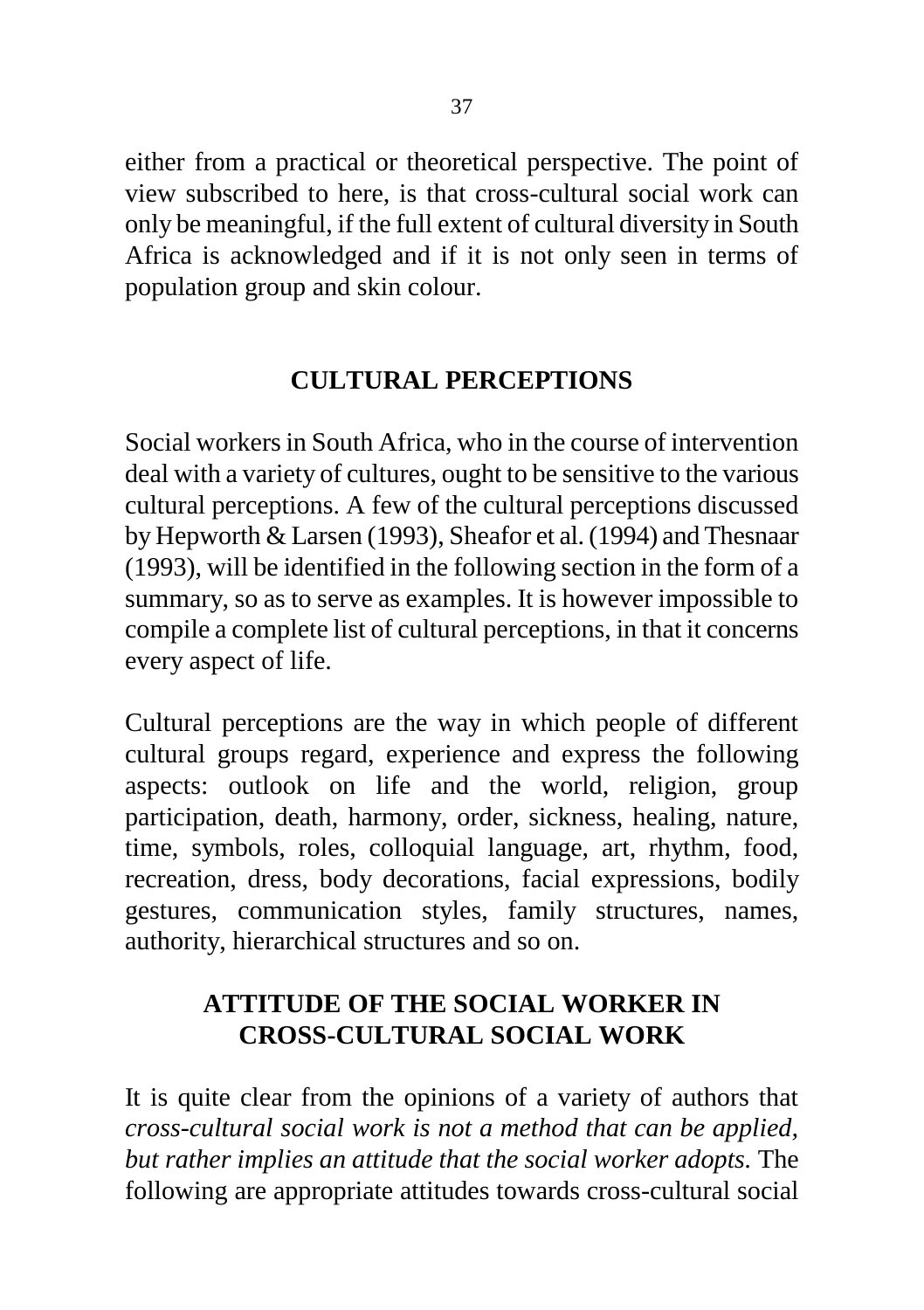work which have been compiled from the opinions of the following authors: Compton & Galaway (1994:167), Hepworth & Larsen (1993:604), Lynch & Hanson (1992:39-40;51-52), Payne (1991:231), Sheafor et al. (1994:411-412), Sikhitha (1996:62-65).

- The social worker must have a positive attitude, understanding, respect, self-awareness and appreciation of his/her own culture, in order to adopt the same attitude towards other cultures.
- Adopt a cordial attitude towards people of other cultures, but avoid insincere over-friendliness.
- Guard against your own suspicious and hostile attitudes that have been formed as a result of previous subjective cultural experiences.
- Avoid the attitude that "everybody is the same", as this denies the existence of cultural diversity and integrity.
- Guard against an attitude of feeling sorry for or expressing sentimental sympathy towards other cultures.
- Prevent attitudes that can lead to over identification with another culture, as this leads to confusion and is usually not acceptable to the people belonging to that cultural group.
- Present a conciliatory attitude instead of just focussing on differences.
- Adopt an open attitude with regard to all the facts surrounding cultural differences and deal with them as hypotheses.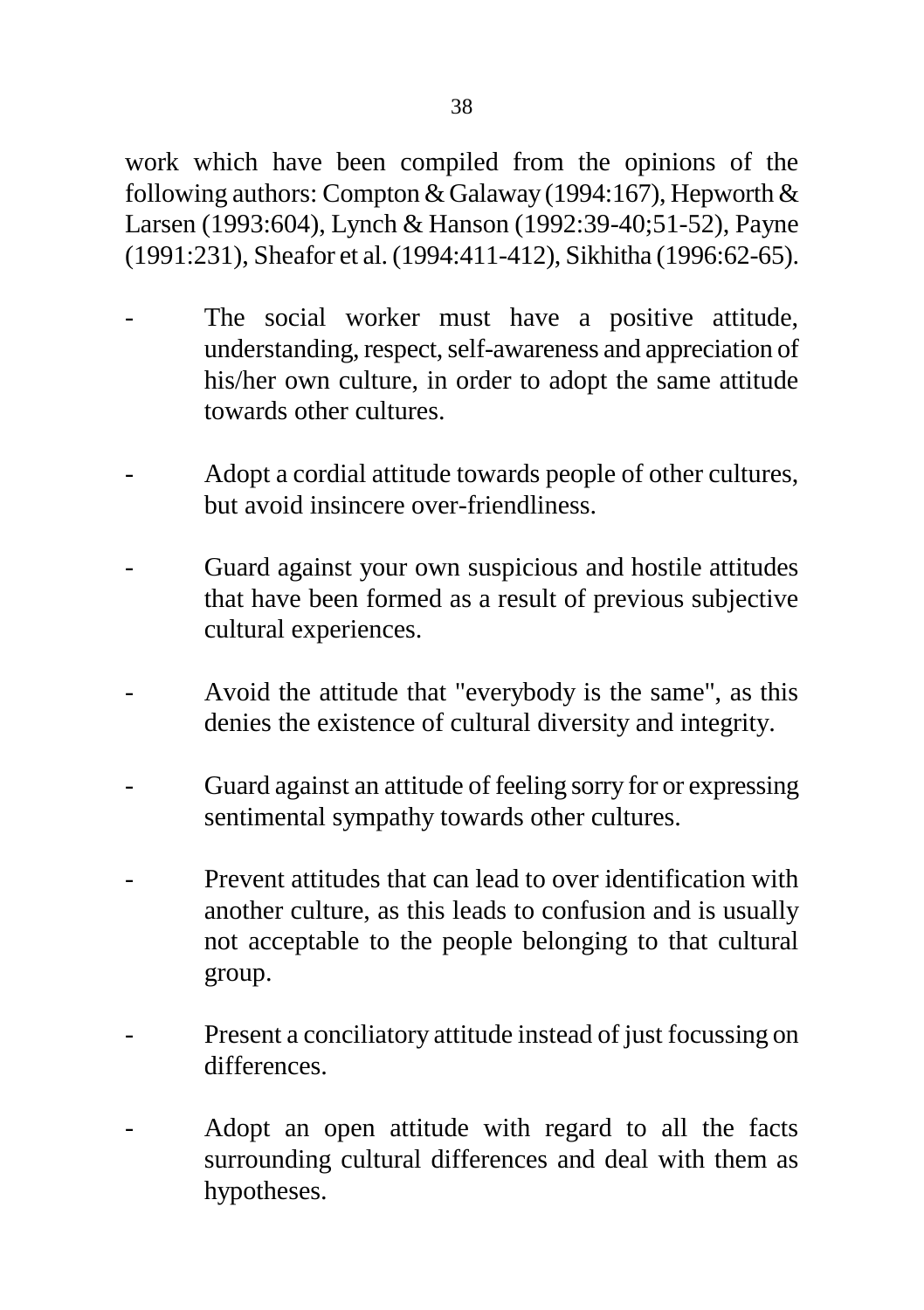- Guard against a closed attitude with regards to the history of other cultures as it is important to that specific cultural group.
- Convey an easygoing attitude by acknowledging and rectifying errors in one"s own interpretation of other's cultures.
- Adopt an understanding attitude towards other people who, for certain reasons suffer from cultural paranoia.
- Cultivate a patient attitude with regard to cultural differences in language and semantics and other confusing cultural perceptions.
- Reflect an eagerness to learn more about the other culture"s "world".
- Display a flexible attitude by considering alternate cultural explanations for behaviour during the course of intervention.
- Display an attitude of acknowledgement towards the suppression of people"s cultures in the past and the spreading of incorrect information.
- Maintain a realistic attitude so as not to overreact as a result of one"s own guilt feelings about others misdeeds towards other cultural groups.
- Adopt a responsible attitude by rectifying incorrect information about other cultural groups.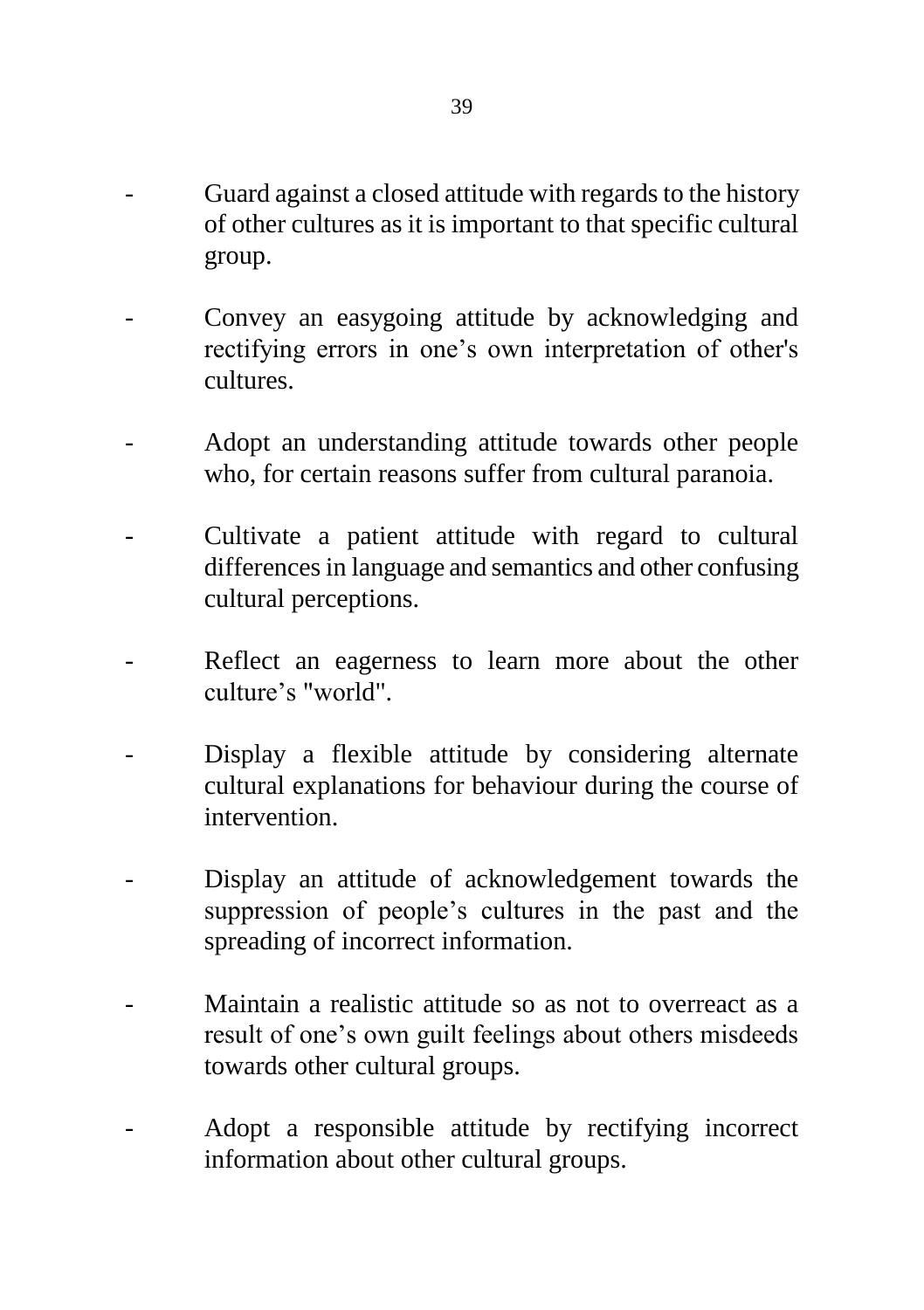- Maintain an empathic attitude that goes beyond empathy, so as to enter the world of other cultures without influencing their legitimacy, and to see the advantages and disadvantages of other cultures without losing one's own culture.
- Develop creative cross-cultural intervention strategies, but not at the expense of scientific or humane principles.
- Demonstrate a universal citizenship, which connects all cultures and yet also allows for them to be separate.

## **CULTURALLY FRIENDLY SOCIAL WORK**

If social workers adopt the above-mentioned attitudes this should give rise to culturally friendly intervention. "Culturally friendly social work intervention" is a neologism (a word that has been created) which implies that by expressing the appropriate attitudes, it is possible to have intervention which enables the social worker to work freely between cultural boundaries.

Van der Walt (1991:4) acknowledges that it is only human to accept one's own culture uncritically, whereas a person tends to be over critical of an unfamiliar culture. This brings relief to social workers that acknowledge this fact. These social workers will also recognise cultural diversity and perceptions and will make concerted efforts to express appropriate attitudes in cross-cultural social work. Only then will culturally friendly social work be possible.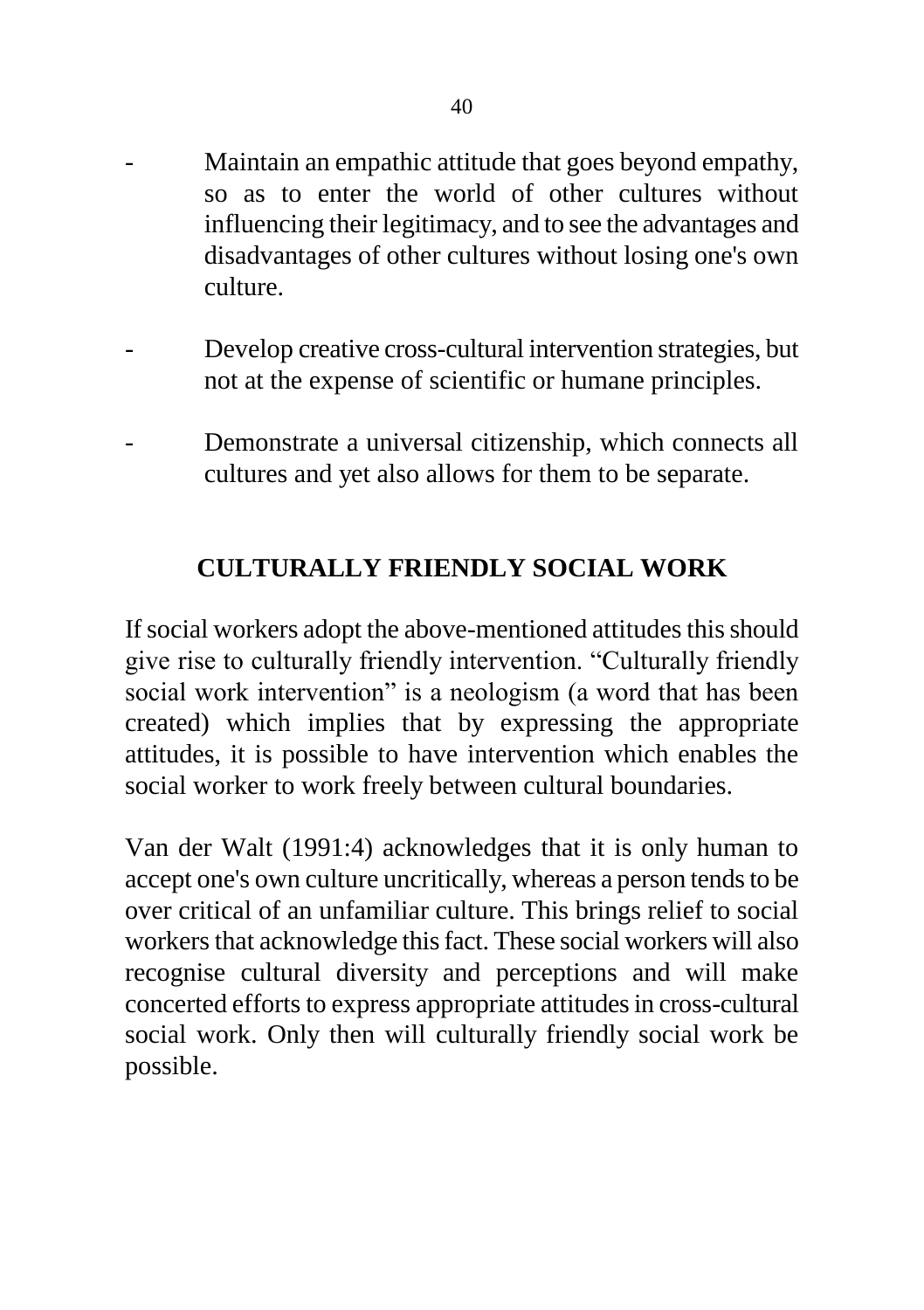# **CHAPTER 6**

# **COMMUNICATION IN SOCIAL WORK**

The ability to communicate effectively is central to social work, because it is probably the most important skill required of the social worker in social work intervention. Introductory knowledge, values and skills in social work would therefore not be complete without reference being made to communication. Communication is such a broad field that it is difficult to only provide an introduction to communication. It is for this reason that in this chapter only the most important components of communication will be conceptualised, from a social work perspective. This will enable the reader to form a complete picture of those aspects important to communication in social work. The viewpoints provided in this chapter are based on Adler & Rodman (1994) and Devito (1997), except where other references are provided. In a few instances these will be supplemented by personal opinions.

### **CONCEPTUALISING COMMUNICATION**

The Terminology Committee for social work (1995:11) define communication as the process by which thoughts or feelings are conveyed, either verbally or non-verbally, by one person to another. Because communication is so complex, it is not sufficient to provide a general definition of communication. Those concepts pertaining to the process of communication must also be defined.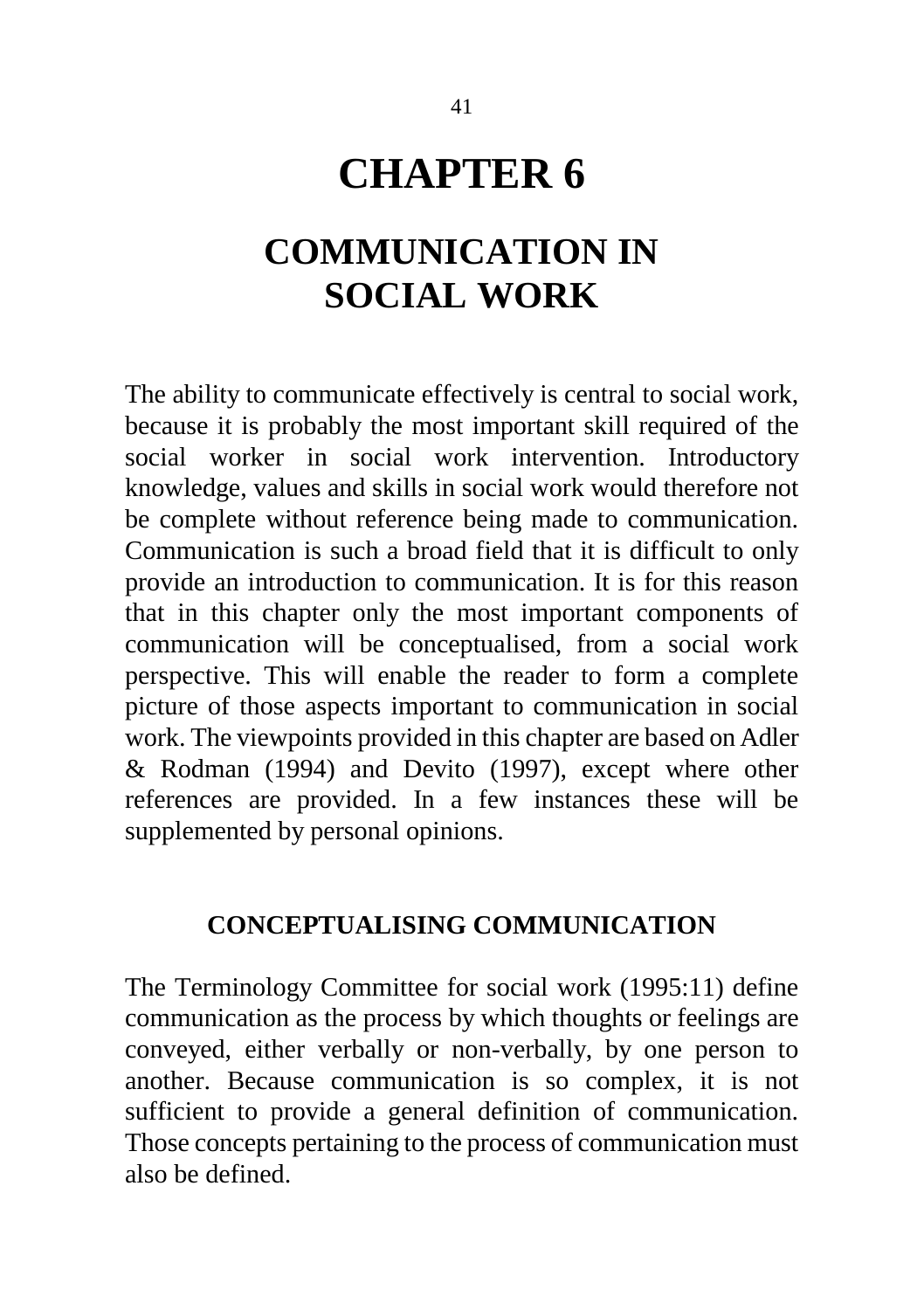- Verbal communication is the spoken word when communication occurs by means of speech.
- Non-verbal communication is communication without words.
- Lineal communication is one way communication between people.
- Interactional communication is a two way cyclical process occurring between people.
- Communication takes places between a sender and a receiver. A person who communicates is both a sender and a receiver.
- Encoding of communication occurs in that thoughts, behaviour and gestures are "translated".
- Transmission occurs once the message has been encoded. The sender then no longer has control over the message.
- The message is decoded (received) by, for example, listening. Encoding and decoding occur simultaneously.
- Messages are sent and received both verbally and nonverbally.
- The channel is the medium by which a message is sent, for example, by talking, listening and touching.
- Feedback is used in order to check if the message sent was correctly received.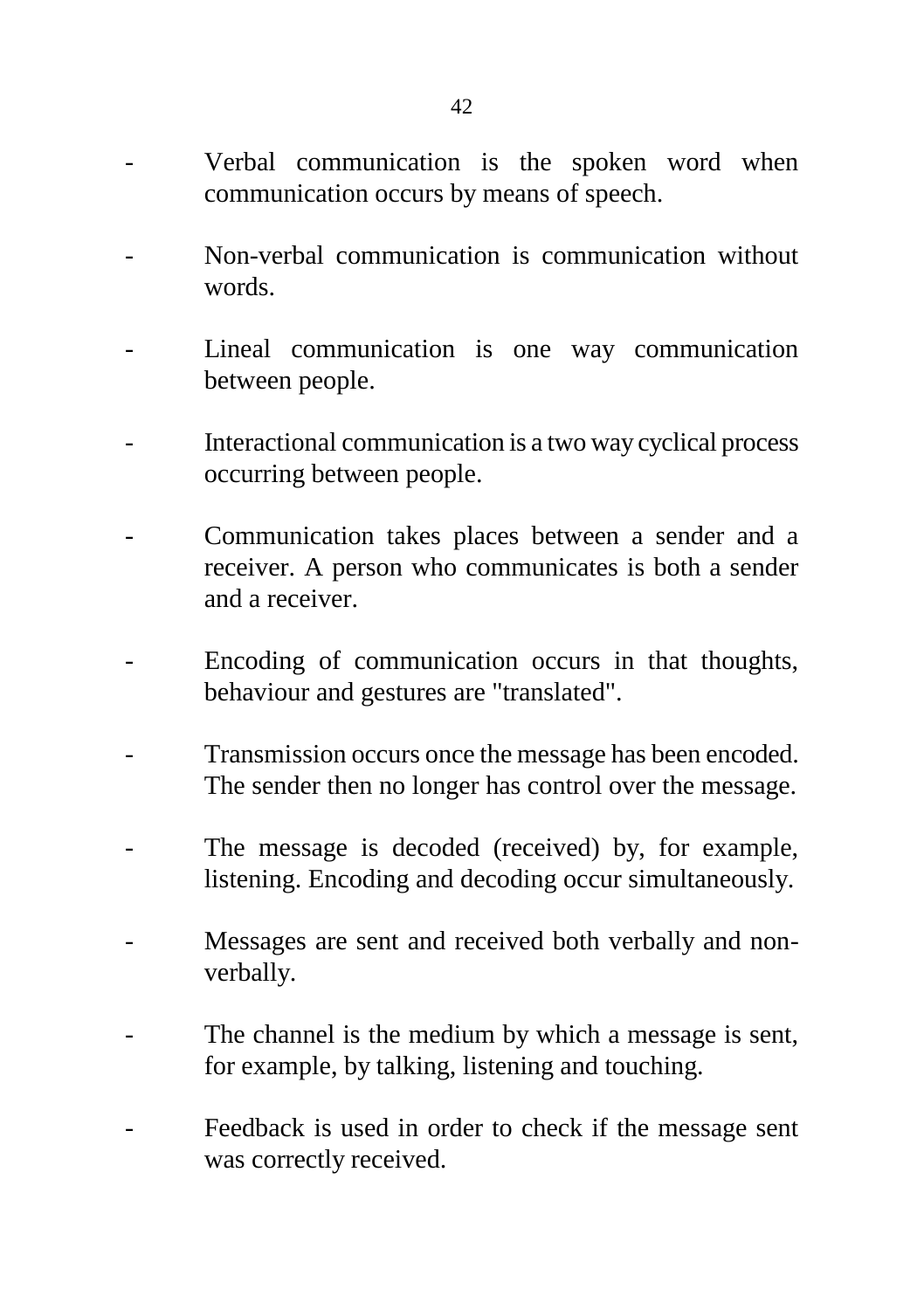- Noise (disturbances) in the communication process can result in the receiver not getting the message that was sent. Noise can be physical (loud sounds), psychological (preconceived ideas) and semantic (different meanings of words) in nature.
- Communication is effective if the message is received correctly, in the form intended by the sender.

### **THE PURPOSE OF COMMUNICATION**

The purpose of communication is:

- to discover (by learning about yourself and others);
- to enter into relationships (by establishing and maintaining them);
- to help (through intervention);
- to persuade (by getting people to think and behave differently);
- to play (through entertainment, pleasure and relaxation).

### **TYPES OF COMMUNICATION**

The different types of communication all occur within their own distinctive context, but present the same basic characteristics.

| Intrapersonal<br>communication: | To communicate with yourself.           |
|---------------------------------|-----------------------------------------|
| Interpersonal                   |                                         |
| communication:                  | To communicate with one other (or more) |
|                                 | person.                                 |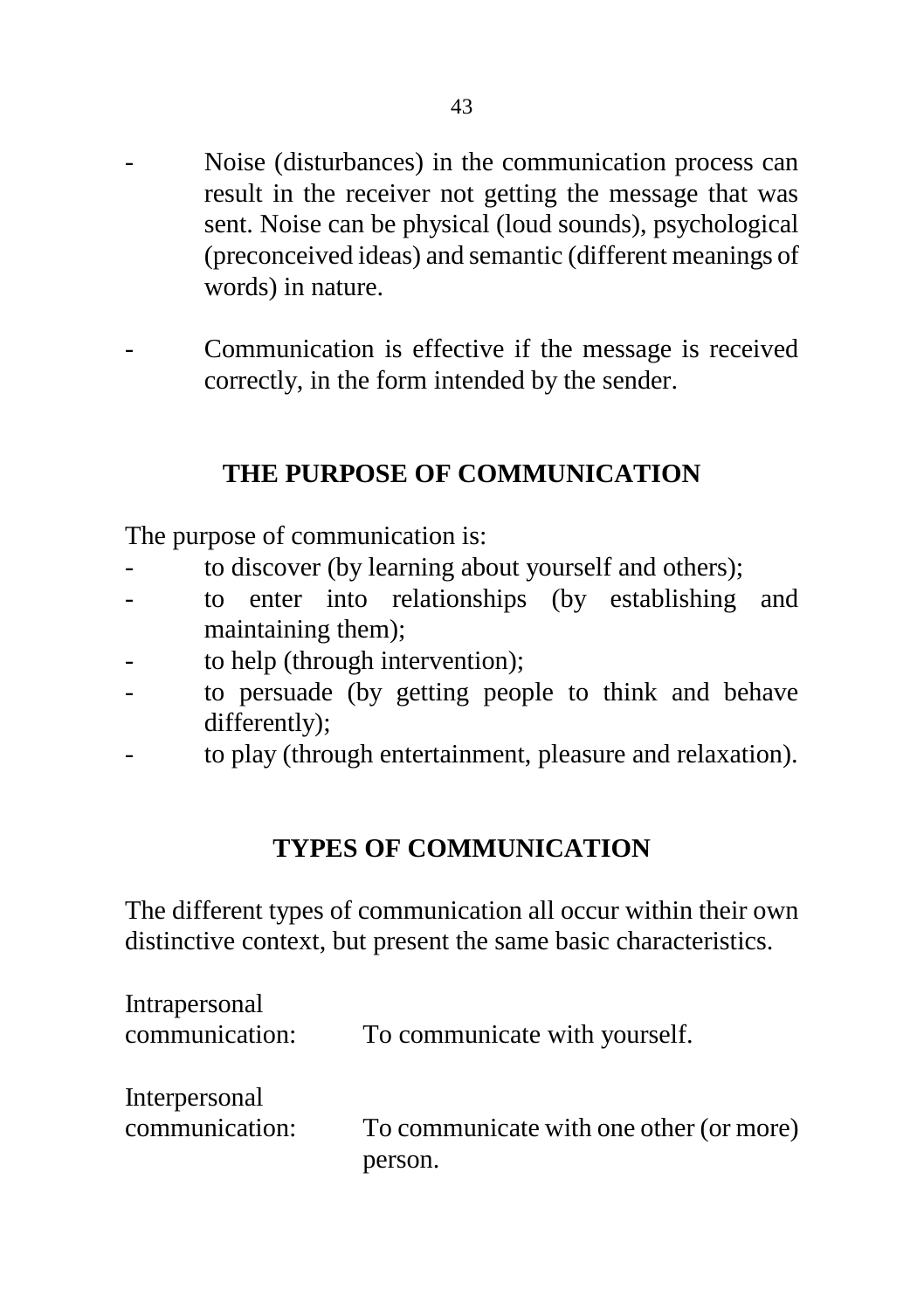| Small group     |                                                                                                                                     |
|-----------------|-------------------------------------------------------------------------------------------------------------------------------------|
| communication:  | To communicate with people in a group<br>situation so that everyone has<br>the<br>opportunity to participate.                       |
| Public          |                                                                                                                                     |
| communication:  | To communicate with a group who form<br>an audience and who are too many to<br>enable participation.                                |
| Written         |                                                                                                                                     |
| communication:  | To communicate in written form with<br>familiar or unfamiliar people in a formal<br>or informal manner.                             |
| Electronic      |                                                                                                                                     |
| communication:  | To communicate with people by means of<br>the electronic media, for example, a radio,<br>television and computer.                   |
| Communication   |                                                                                                                                     |
| through the use |                                                                                                                                     |
|                 | of mediators: To communicate with people by means of an<br>interpreter, facilitator<br>other<br>any<br><b>or</b><br>representative. |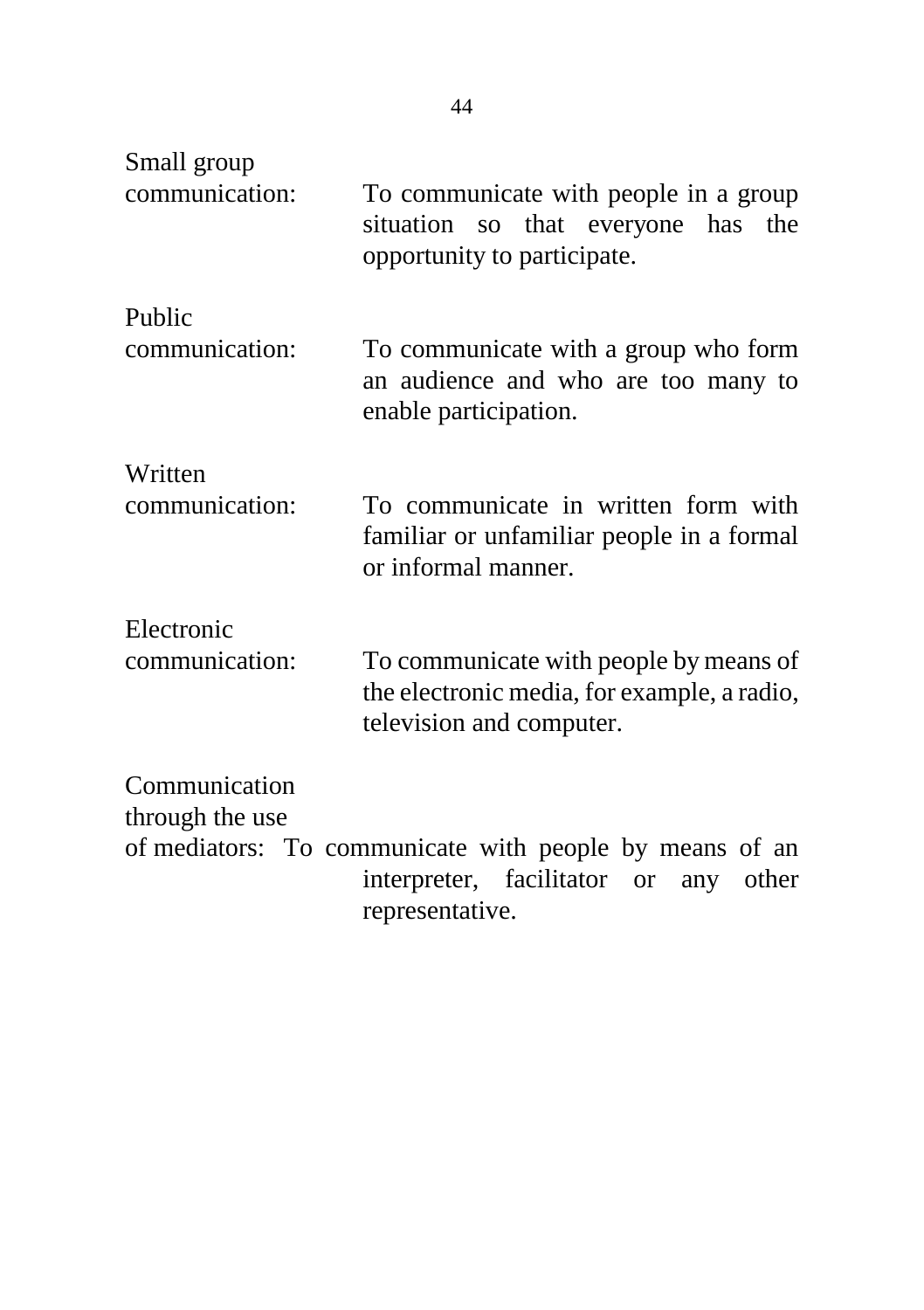## **CHARACTERISTICS OF COMMUNICATION**

The following characteristics of communication are of importance to social work.

- Communication is circular (a circuit), in that it is a process that follows a circular course and results in mutual influencing.
- Communication always has an effect on the people involved in it.
- Communication is dynamic, because it is a process that occurs over time.
- Communication is transactional and always takes place between people, in other words people cannot not communicate.
- Communication always occurs within a specific context, such as a physical context (where), psychological context (how), social context (with whom) and a time context (when).
- Communication is presented in packages. Usually the whole body (verbal and non-verbal) is involved in conveying a message.
- Communication is a process of adaptation. There must be ongoing learning and adapting so as to accommodate and understand other"s messages.
- Communication is continuous. It is an ongoing and consecutive process and does not have a real beginning or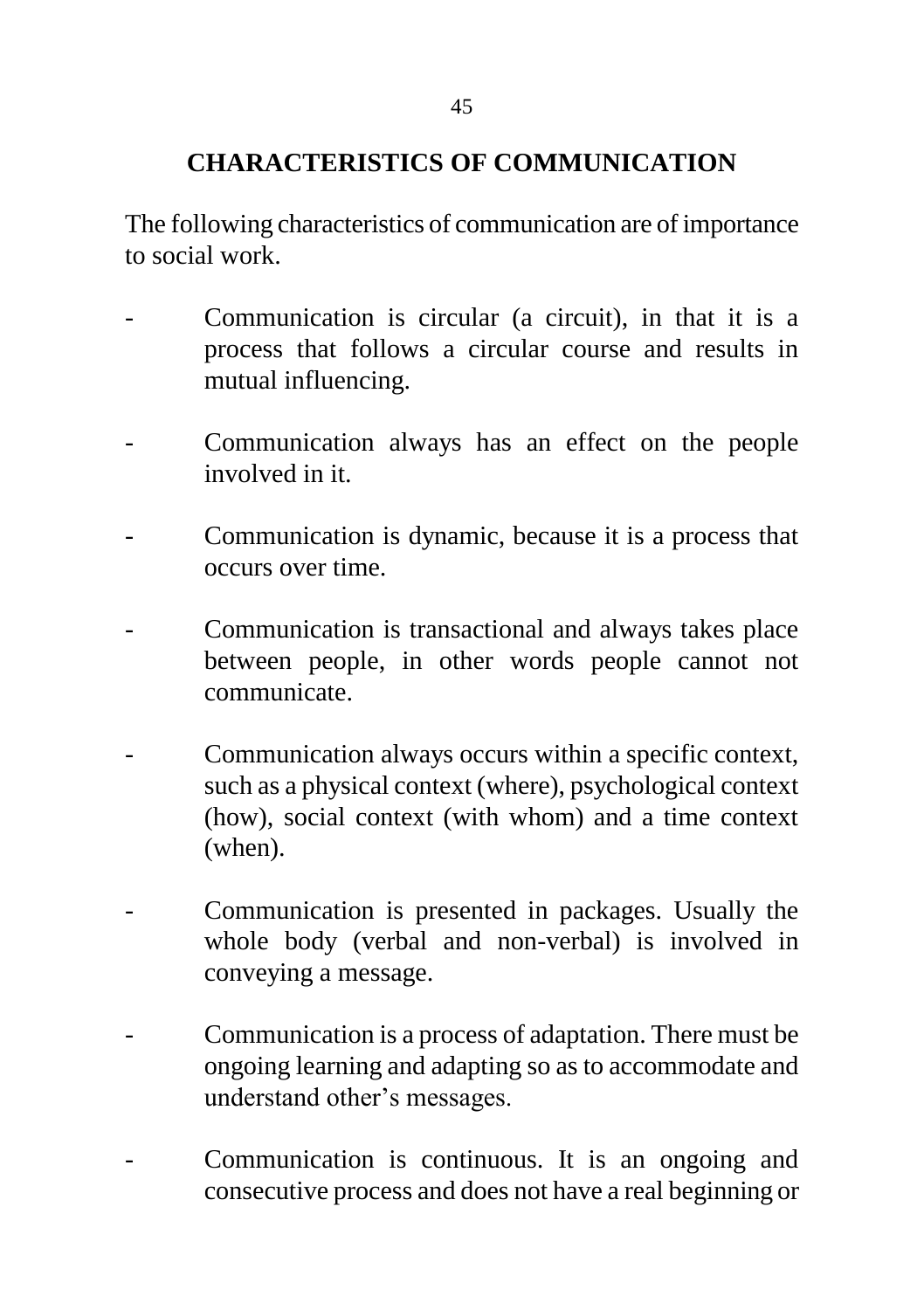end. It is therefore difficult to distinguish between the cause and effect.

- Communication has a certain content within a specific relationship. The relationship between people will determine what they say to one another.
- Communication involves symmetrical and complimentary transactions. In a symmetrical transaction the reactions correspond. In complimentary transactions the reactions supplement one another.
- Communication is transactional, because in order to send a message a person must be both a receiver and a sender.
- Communication is inevitable. It takes place all the time, even when a person chooses not to communicate, that in itself is communication.
- Communication is non-recurrent, because no reaction could ever be repeated in exactly the same manner.
- Communication is irreversible, because something that has already taken place cannot be changed or denied. Attempts to alter the effect of communication can however be successful.
- Communication is guided by rules, in that the nature of the communication is determined by the circumstances.
- Communication is complex, on account of the variety of types, functions, contexts and forms thereof.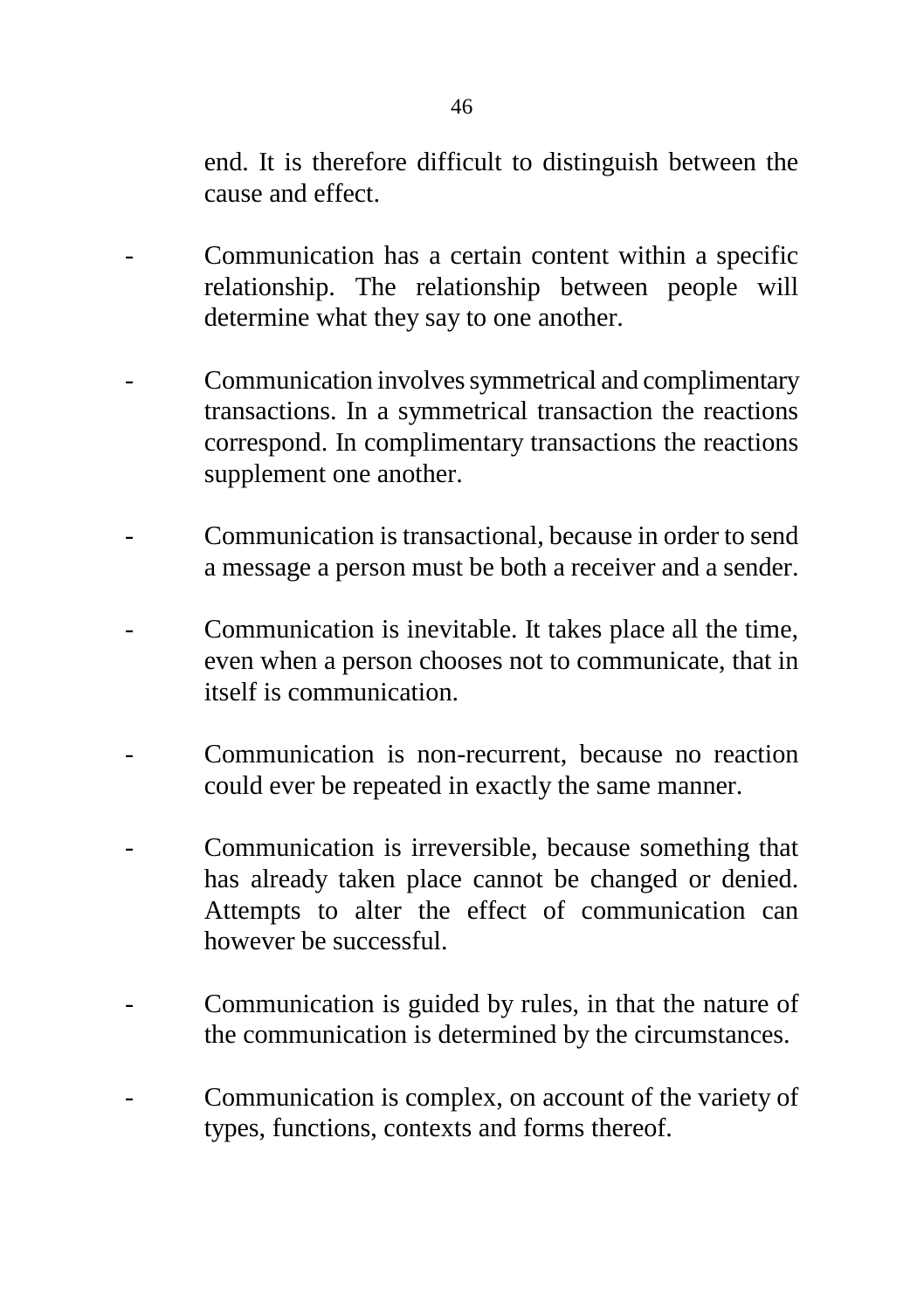## **A FEW ASPECTS WHICH INFLUENCE COMMUNICATION**

Only a few of the aspects which influence communication and which the social worker should know about, are mentioned here.

## *The self*

The social worker"s self image, self-awareness and self-disclosure will influence his/her response towards others during communication.

### *Perception*

Perception influences the social worker by determining which messages will be absorbed and what meanings will be attached to them. This influences the way in which people are judged.

### *Active listening*

If the social worker is a good listener, this will have a great influence on the intervention, in that it will provide the client with the reassurance that he/she has been heard. The listening process is comprised of reception (hearing), understanding, remembering, evaluating and responding.

## *Attending*

This is the manner in which the social worker concentrates and focuses upon the client. This is linked to active listening and influences intervention in that it gives the client the reassurance that the worker is with him/her.

### *Culture*

Culture influences every aspect of communication, due to the fact that the nature and manner in which a person communicates, is determined by that person's culture.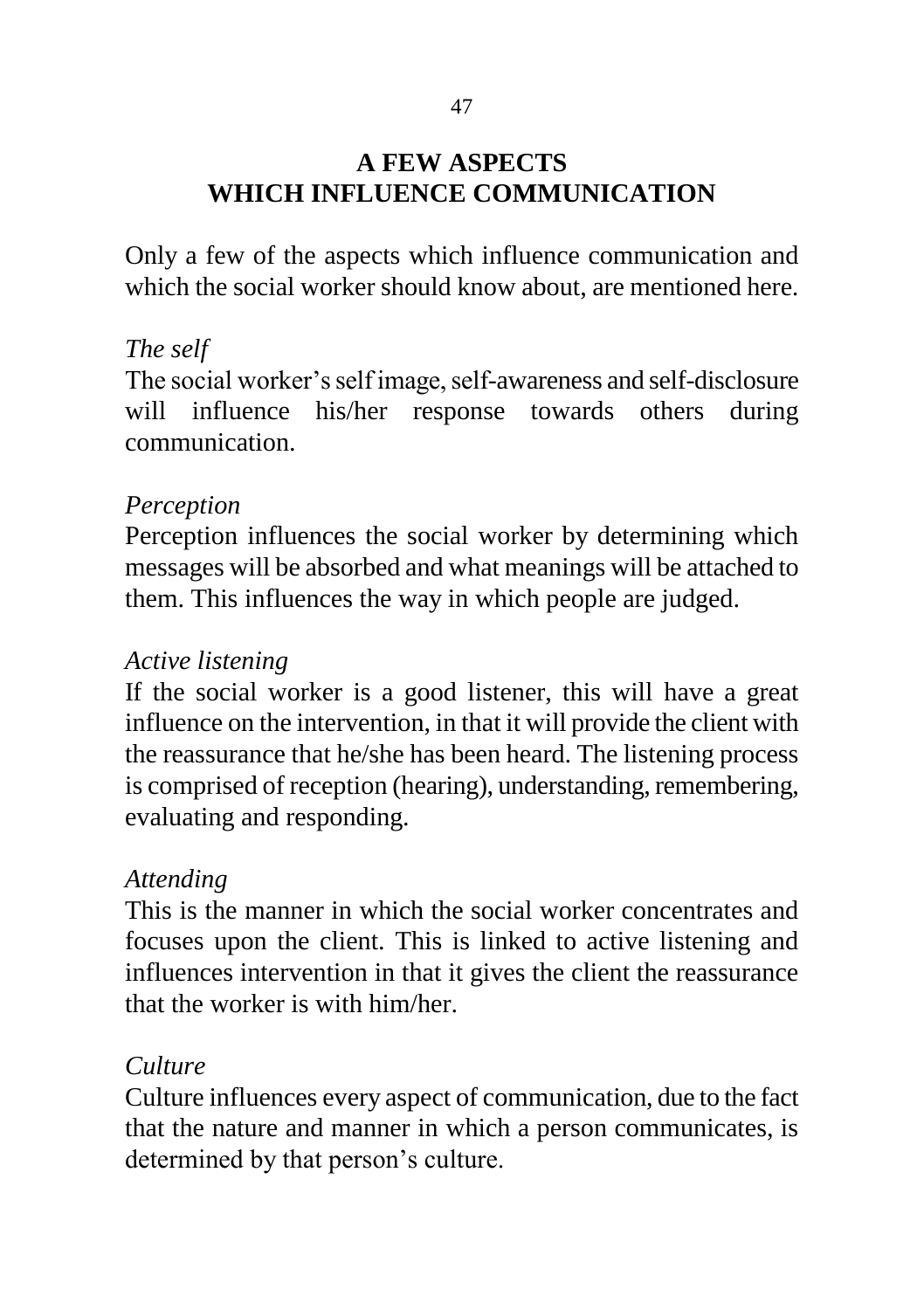## **NON-VERBAL COMMUNICATION**

Although the various forms of non-verbal communication differ from one another in many respects, the one form is usually applied in relation to the other form.

### *Functions of non-verbal communication*

Examples of the functions of non-verbal communication are as follows:

- To repeat and confirm a verbal message by, for example, nodding the head and saying "yes".
- To intentionally contradict the verbal message by, for example, crossing one's fingers when telling a lie.
- Instead of saying "goodbye" to, for example, replace it with a wave of the hand.
- To, for example, tell a joke and to supplement it with a smile.
- For emphasis, for example, looking deeply into some one's eyes during a declaration of love.
- To regulate, for example, using a hand gesture when wishing to speak.

### *Types of non-verbal communication*

Non-verbal communication includes more than just body language. The following are a few examples thereof:

The face: eye movements, blushing, sweating, expressions using the mouth, frowning and other facial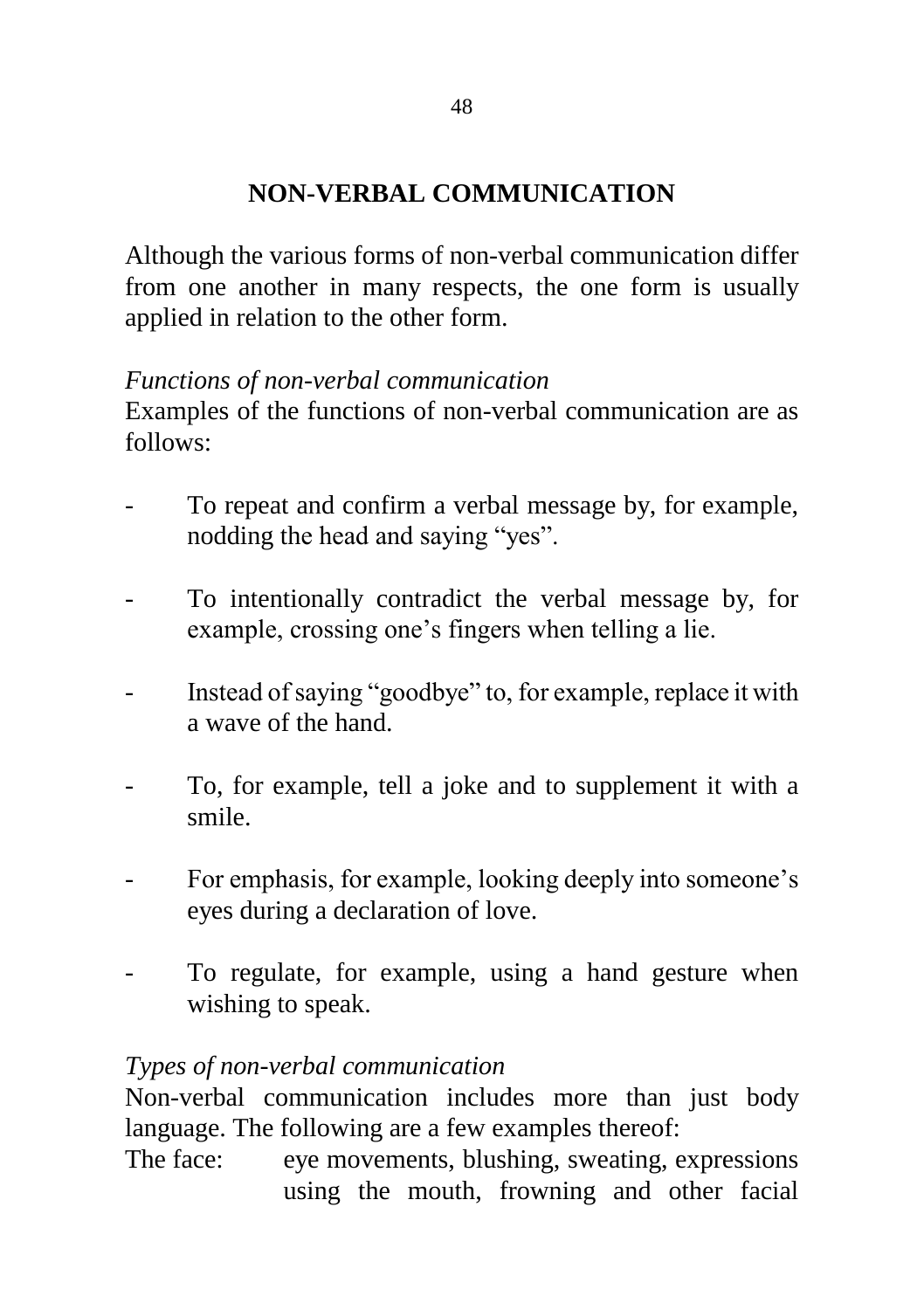expressions.

Gestures: any movements of the limbs.

Posture: the manner in which a person sits, walks and stands.

Space: the size of a person's personal "bubble".

Touch: playful, intimate or aggressive.

Appearance: clothes, personal care, jewelry.

Silence: the way in which silences are dealt with.

Odour: body odour.

Environment: the manner in which the inside and outside of a house is decorated.

*Barriers to non-verbal communication in social work intervention* Hepworth & Larsen (1993:177-179) refer to a number of nonverbal communication barriers that occur during intervention. The examples provided by these authors and supplementary examples will be briefly mentioned here.

- Facial expressions which reflect disapproval, shock, anger or embarrassment at an inappropriate moment.
- Inappropriate silences that make the client feel uncomfortable.
- Body language that can be offensive to certain cultural groups.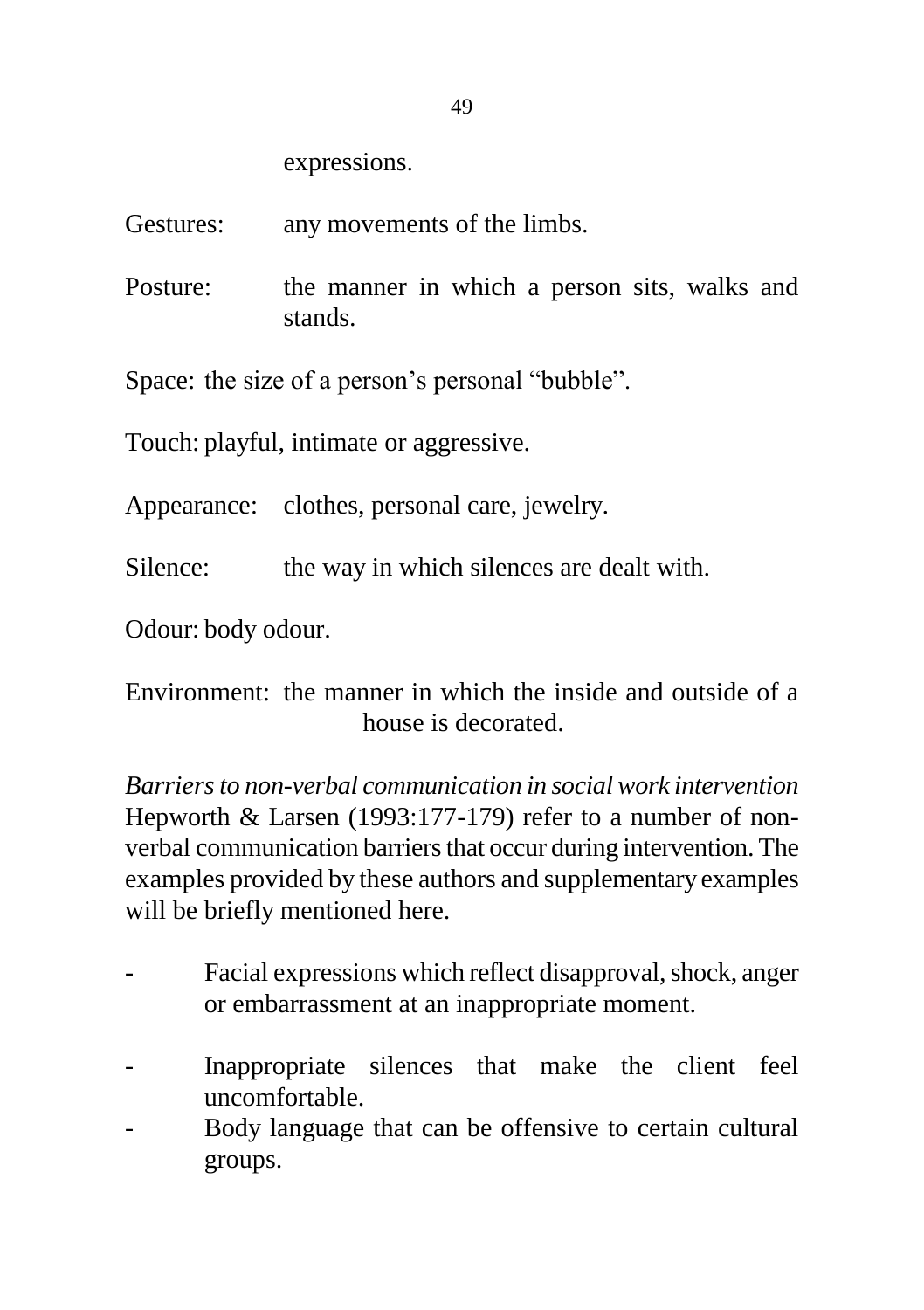- Physical noise which makes it impossible to hear the conversation.
- Background movements or decorations that are distracting.
- Insufficient attending, for example, not maintaining eye contact.
- Uncontrollable gestures and movements such as trembling hands and muscle spasms.
- Irritating habits such as fidgeting, constantly touching certain body parts, objects or clothing, scratching or rubbing.
- Touching or coming too close to the client which can be. embarrassing or uncomfortable for the client.
- Clothing or jewelry that is offensive to the client or which distracts their attention.
- Time concepts that differ from that of the client"s culture.
- Odours which are unbearable.
- Decorations in the environment that make the client feel uncomfortable.

## **VERBAL COMMUNICATION**

Language is the most explicit form of communication. The main purpose thereof is to convey meaning.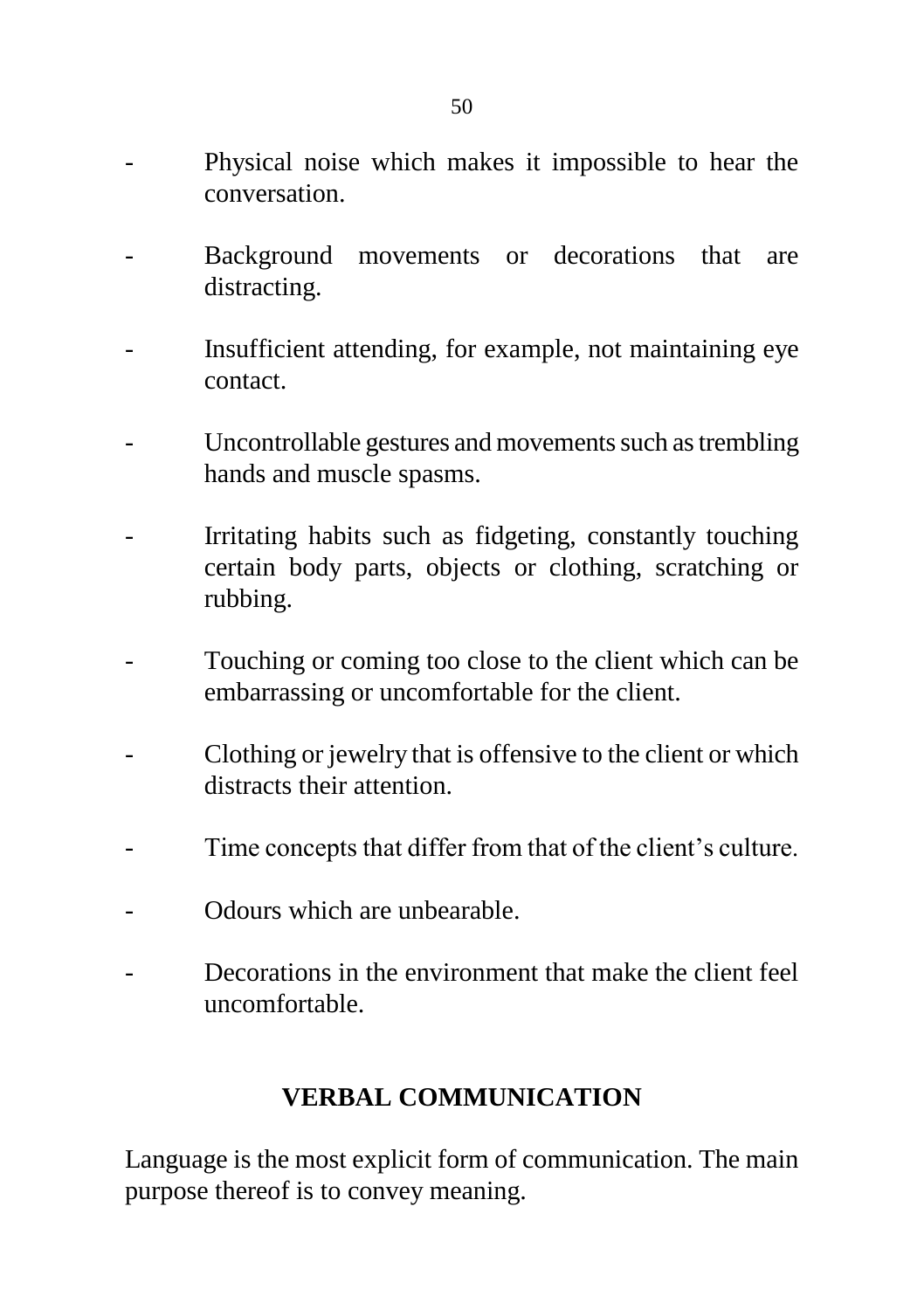## *Characteristics of verbal communication*

- Choices of words and speech patterns can assist in identifying a person"s culture, socio-economic status and literacy.
- If the pitch does not vary, it can become boring.
- The pitch and range influence the quality of the voice.
- The voice must have volume in order to be heard.
- The content of the words can reflect feelings.
- The pace of speech refers to how fast or slowly one speaks.
- The fluency with which one speaks can be either absorbing or irritating.

## *Categories of verbal communication*

Any message can be conveyed by means of verbal communication. It can be categorised as follows:

- Exclusive and inclusive messages (certain people are included in the communication while others are excluded).
- Messages which indicate inferiority, equality or superiority.
- Messages which are based on criticism, recognition and honest judgement.
- Lies and honest messages.
- Gossip and confidential messages.
- Approving and disapproving messages.
- Racist and sexist messages.
- Glorification and slanderous messages.
- In social work a distinction can be made between informal messages (social conversations/chats) and formal messages (professional interviews).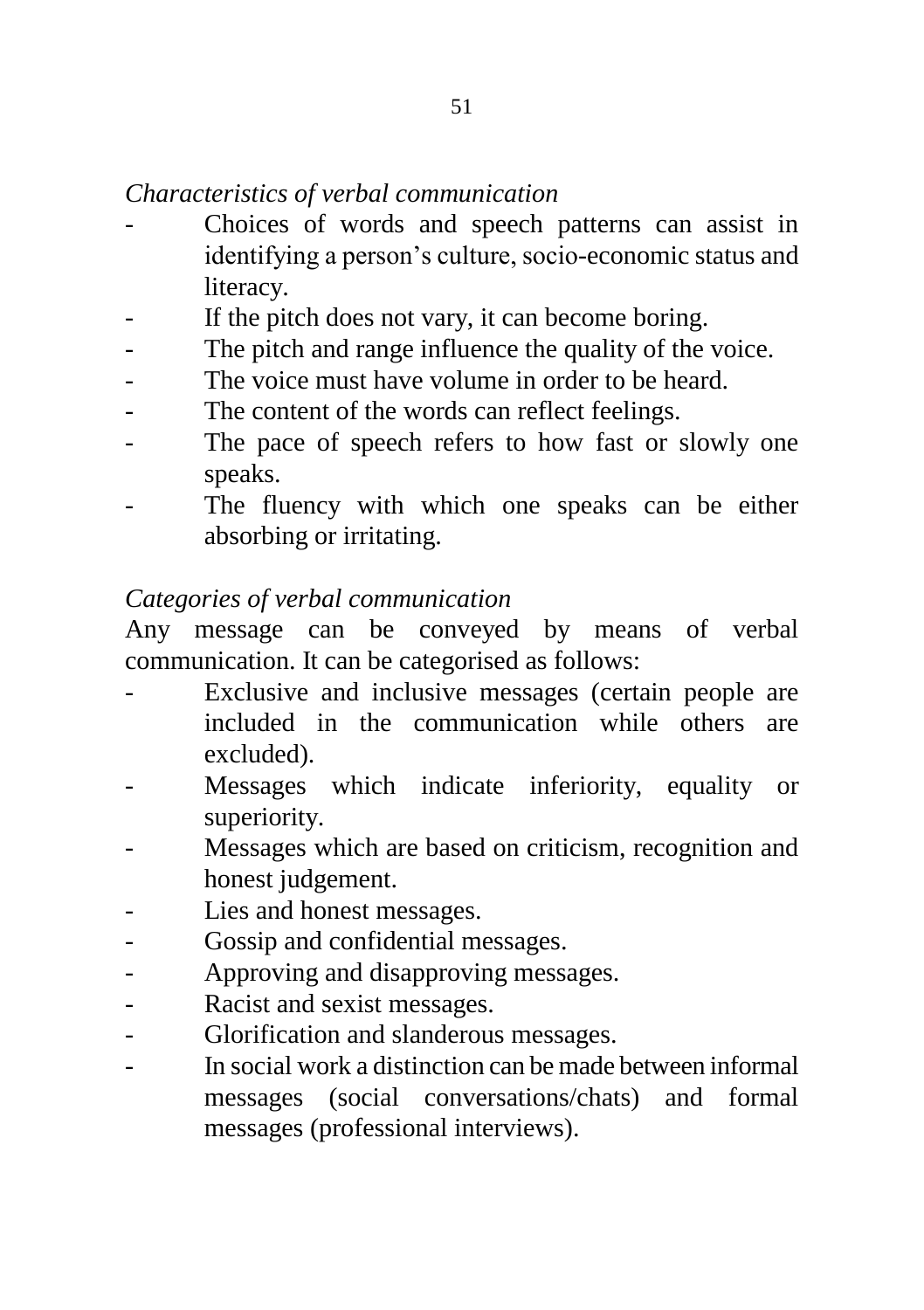*Barriers to verbal communication in social work intervention* The aforementioned information in this chapter serves as necessary background, so as to gain an understanding of the barriers to verbal communication during intervention. The following examples are taken from the work of Hepworth & Larsen (1993:180-187) and can in one way or another be regarded as a barrier in a given situation.

- Moralising and preaching: "You should not have done that".
- Premature advising and providing of solutions: "I think the best thing for you would be if.....".
- Persuading, providing logical arguments, lectures, instructions and intellectualising: "Let us look at some of the facts regarding addiction to smoking".
- Judging, criticising and blaming: "You made a mistake by doing that".
- Analysing, diagnosing, making dramatic interpretations and stereotyping behaviour: "You are behaving in this manner because you are angry with your husband".
- The use of social work jargon: "The transformation process is not transparent or sustainable" or "your passive aggressive behaviour can be ascribed to your poor self image".
- Reassuring, sympathising, consoling: "Do not worry things will work out".
- Sarcasm, inappropriate humour, making light of client's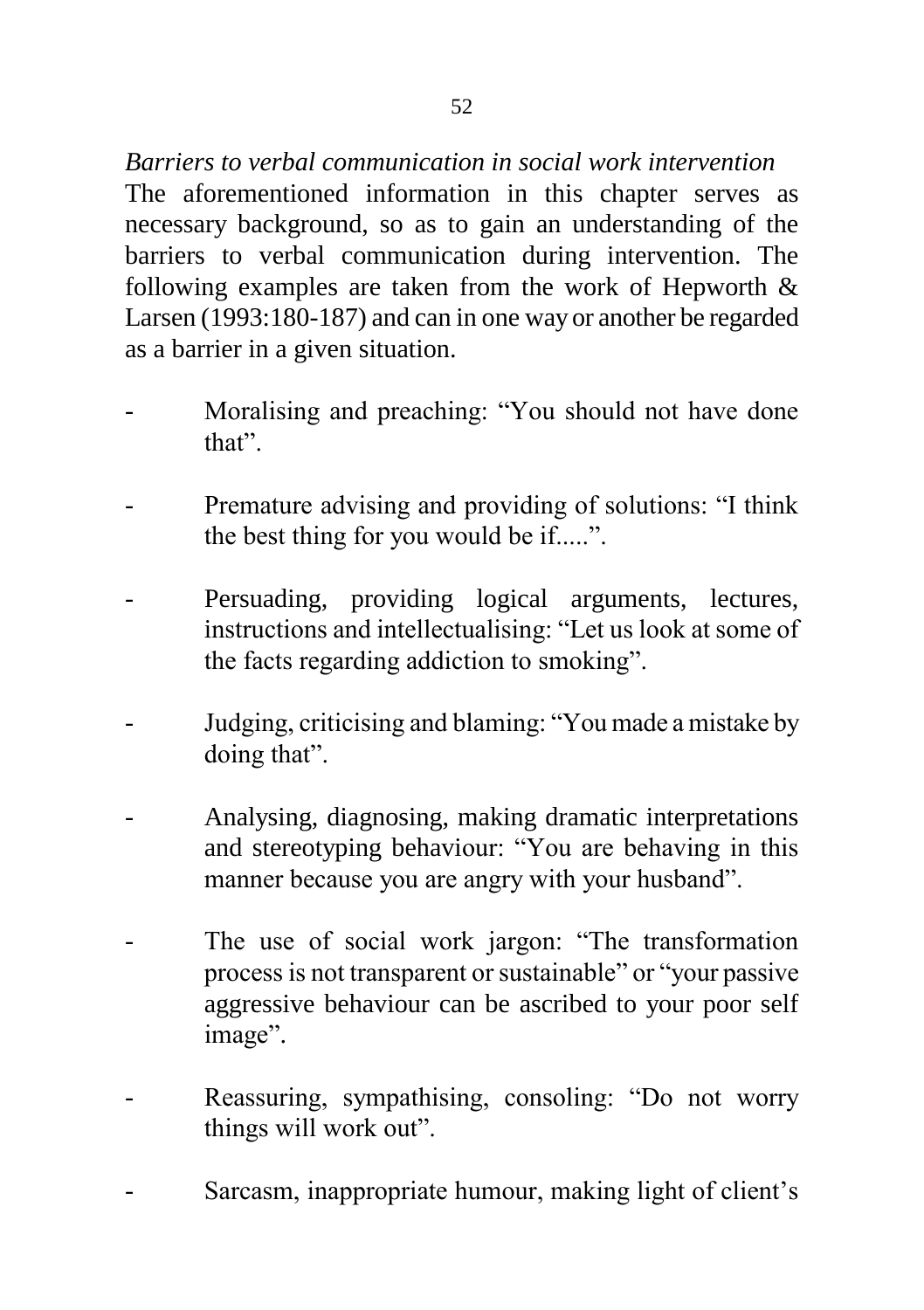problems: "You think you have a problem!.....".

- Threaten, warn, attack: "You better........or else!".
- Stacking questions: "What are you thinking about? How are you feeling now? What are you going to do now?".
- Leading questions: "Are you not too young to go and live on your own?".
- Inappropriate and repeated interruptions: it is frustrating for any person to be constantly interrupted in the middle of a sentence.
- Dominating the conversation: When the other person, for example, is not given the opportunity to speak.
- Safe topics: By continually sticking to certain topics such as the weather and the news without "getting to the point".
- Passive responses: Not becoming actively involved in the discussion and/or not giving structure to the discussion.
- Parroting, the use of stock phrases and clichés: To constantly use the same words the client"s use, stopgaps such as "good" or "OK" and phrases such as "you know".
- To only focus on the past: Clients are experiencing distress now which is important to them at this very moment.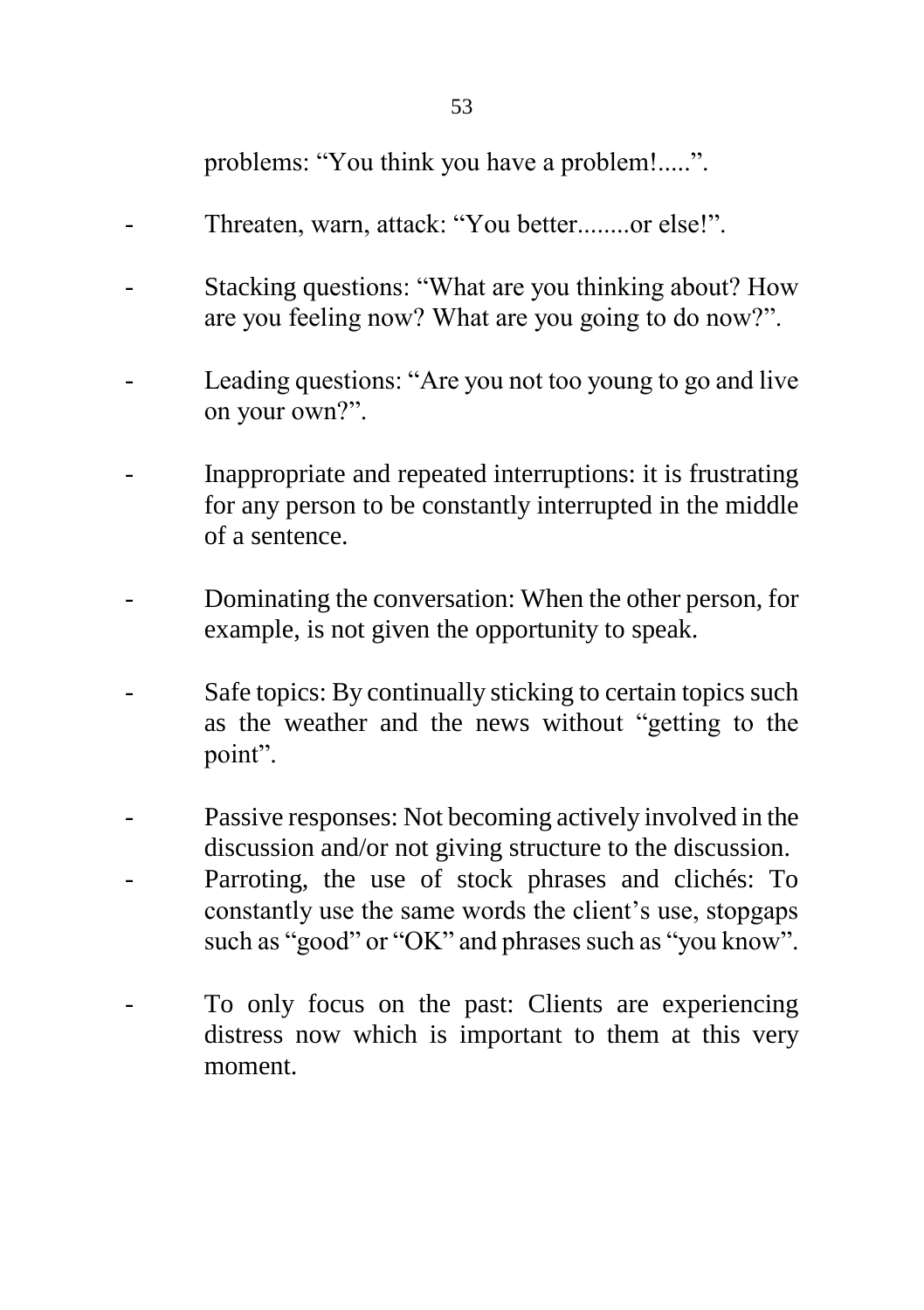## **COMMUNICATION BY MEANS OF INTERPRETERS**

Due to the fact that South Africa is a multilingual and culturally diverse nation, it is necessary for students and social workers to have some knowledge of the basic communication principles applied when making use of interpreters. Lynch & Hanson (1992:55-56) and Paniagua (1994:12-13) provide guidelines in this regard.

- Use interpreters who come from more or less the same background as the client.
- Use interpreters who have a basic understanding of social work (if possible).
- Attempt at least to acquire knowledge of the protocol and forms of address used in the unfamiliar language.
- Explain the role of the interpreter to the client.
- Look directly at the client when speaking and not at the interpreter.
- Avoid body movements that could be misinterpreted by the client.
- Use a positive tone of voice and facial expressions.
- Speak clearly and a little slower but not loudly.
- Follow a specific order when speaking (e.g. client speaks, interpreter translates, social worker speaks, interpreter translates).
- Limit comments and questions to a few sentences between translations (preferably sentence for sentence).
- Avoid simultaneous translations.
- Avoid using technical language and jargon.
- Try not to oversimplify the language being used.
- Emphasise core words and phrases.
- Continuously check whether or not the client understands.
- Follow up verbal communication with other written or visual material using the client"s language.
- Be aware of the fact that the discussion will take double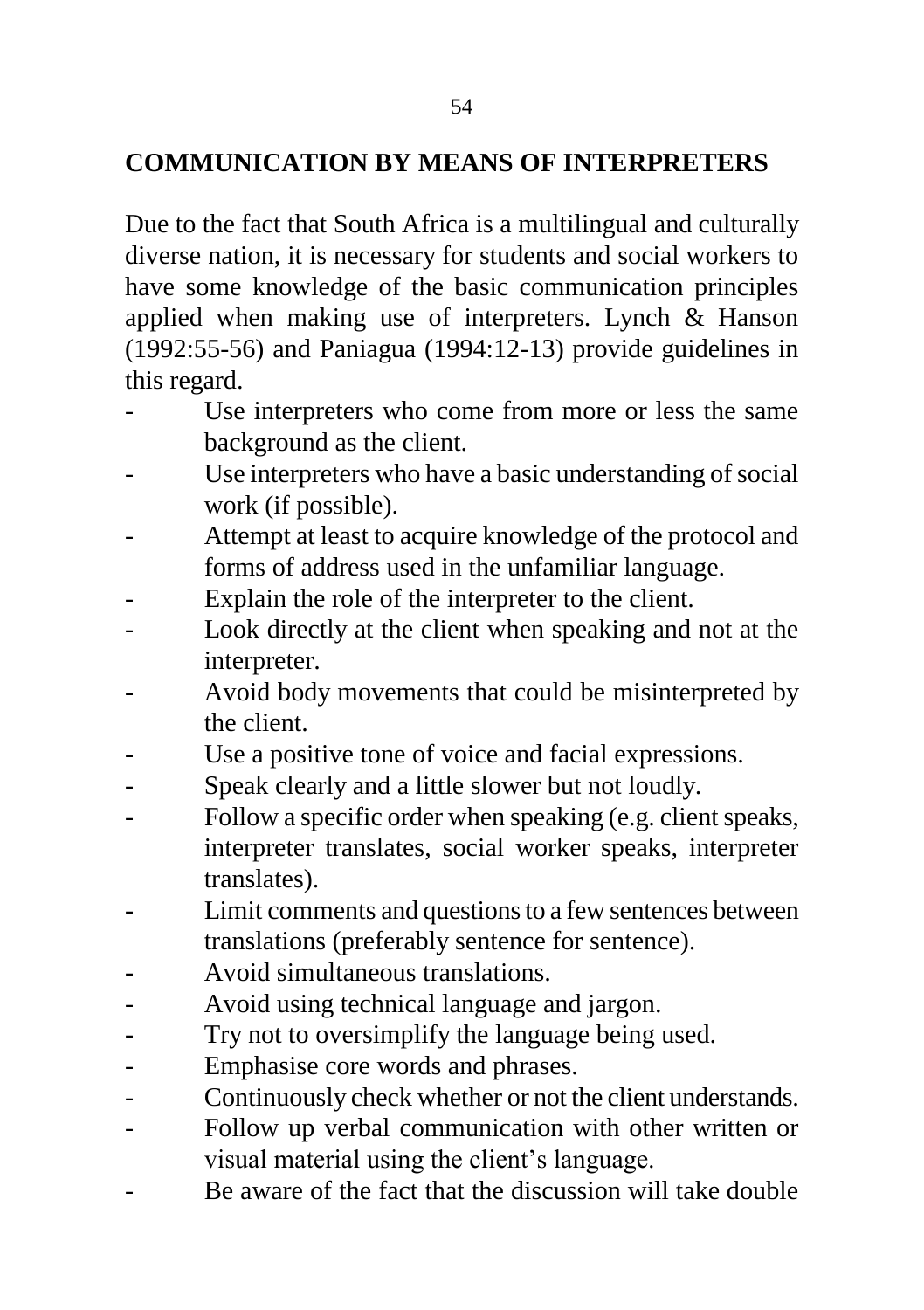the length of time and therefore ensure that sufficient time is made available.

- The effect that the interpreter has on the client must be assessed.
- Avoid using interpreters who are friends or family of the client as this could bring their objectivity (and confidentiality) into question.
- The use of child interpreters should also be avoided as this could be viewed as disrespectful in certain cultures.

# **WRITTEN COMMUNICATION IN SOCIAL WORK**

Written communication is the written operationalisation of the social worker's intervention. The quality of the written report is often seen as a reflection of the social worker"s intervention. The policy and procedures of the agency, as well as the purpose of the report usually determine the format and nature of the reports that are written.

## *Functions of report writing*

Brown (1992:131) distinguishes the following functions of report writing.

- It serves as an instrument for supervision, instruction, inservice training and the general professional development of the worker.
- It provides information for research and needs to be incorporated in programme planning.
- It is a reflection of the quality, quantity and type of service offered by an organisation.
- It is used for reference purposes.
- It is used to ensure continuity between workers and organisations.
- It is used to obtain funding for programmes.
- It is of value to the social worker in order to evaluate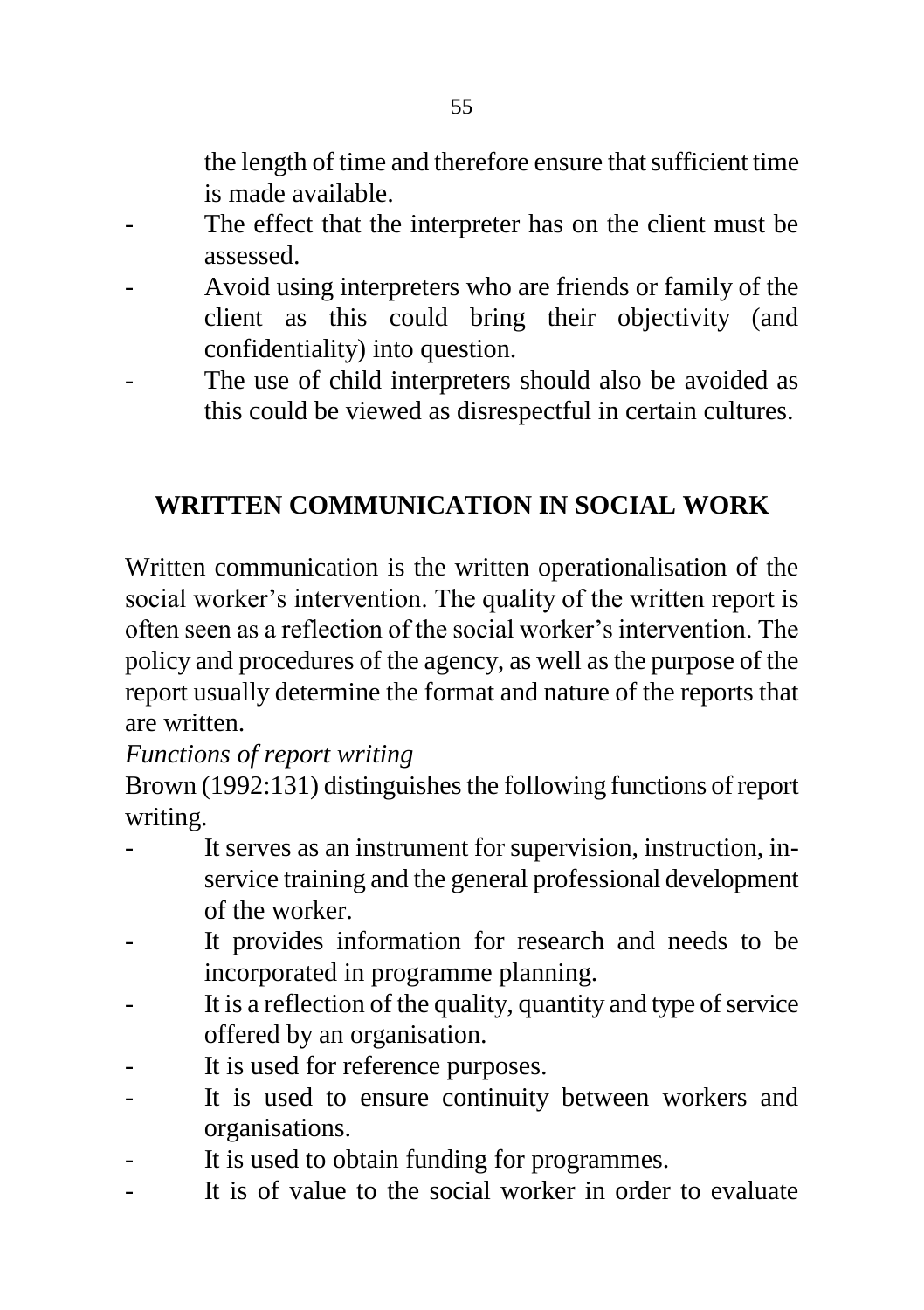his/her work and for the purpose of keeping records.

### *Guidelines for written communication*

Brown (1992:129-139) and Sheafor et al. (1994:148-151,156- 157) identify guidelines for report writing. The opinions of these authors as well as supplementary opinions are provided here.

- Reports must be written in concise, suitable, understandable and correct language.
- The purpose of the report must always be clearly stated.
- Reports must be written using paragraphs, which must be linked to one another and each paragraph must only deal with one topic. Single sentence paragraphs must be avoided.
- The choice of words must be simple and unambiguous.
- A formal report may never be hand written.
- Spelling, language and numbering errors are inexcusable.
- The layout of a report must be neat, logical and attractive.
- Supporting documentation must be contained in appendixes.

# *Types of reports*

Decisions regarding individuals, groups and communities are frequently made based on the following reports: process reports, pre-sentencing reports, court reports, assessment reports, summary reports, background reports, profile reports, intake reports, legal aid reports, foster care reports, after care reports, adoption reports and reports applying for subsidies and financial support. It ought therefore to be clear that written communication in the form of report writing, is a fundamental task of a social worker.

Communication is indeed a complex process. It would however appear that students and practitioners who communicate effectively in their private lives, are also effective communicators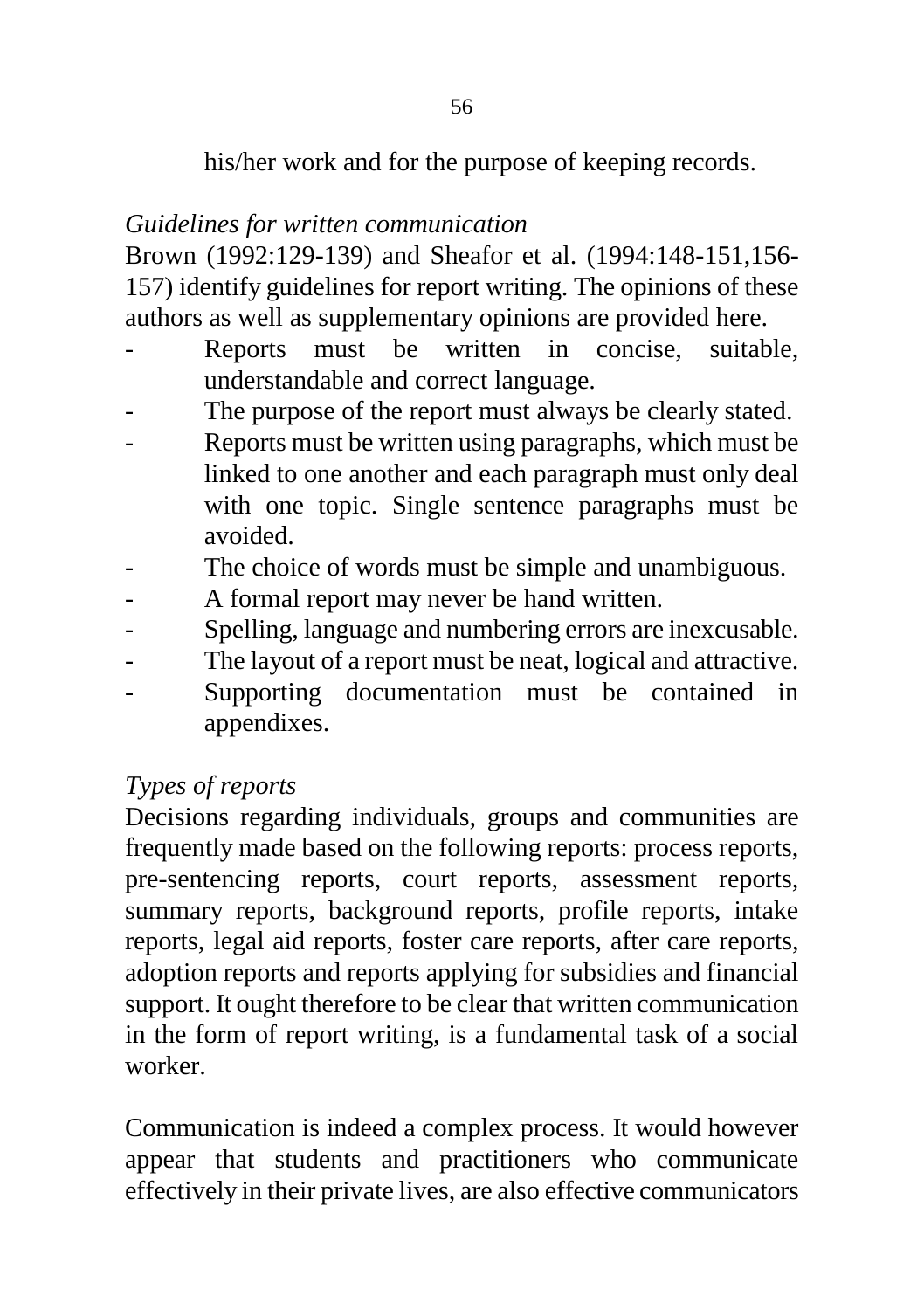in their professional capacity. The ability to communicate can however improve through practice, which is to the advantage of the client. This leaves every student and practitioner with a grave responsibility in this regard.

# **CHAPTER 7**

# **THE THEORETICAL AND PRACTICE PARADIGM OF SOCIAL WORK**

Payne (1991:37) argues that theory must undergo a process of naturalisation so as to adjust to social work practice. Theory must therefore be such that it reflects the characteristics (domain and goals) of social work in a certain period. The process of theoretical naturalisation is comprised of intellectual study and analysis, understanding, interpretation and application. This results in a certain paradigm, which for these purposes can be defined as a thought pattern or template. Payne (1991:38) takes it further: "I am arguing that there is a paradigm of social work, which is socially constructed and into which all current theory and practice may be fitted." In South Africa therefore a theoretical and practice paradigm, which takes the current trends in theory and practice into account, should be followed. (This has already been discussed in previous chapters).

Zastrow (1989:13-14) points out that the medical model, which emerged from psychoanalytical theory, belongs in the past. In social work at present the focus should be upon the ecological systems theory perspective. In order to enable the reader to gain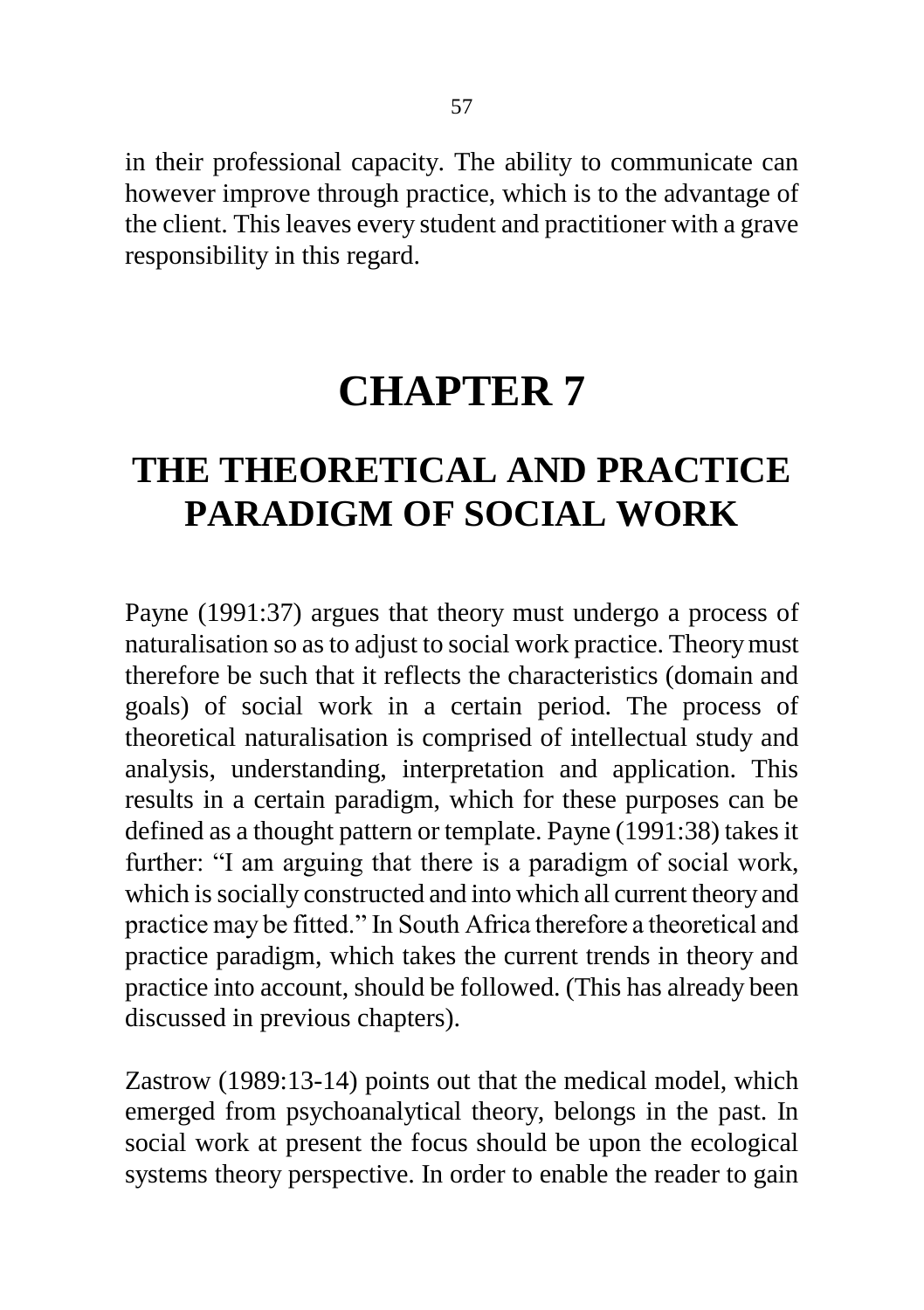an understanding of the theoretical and practice paradigm of social work in South Africa, this chapter will be aimed at providing an introduction to the conceptualisation of theory and the ecological systems theory perspective as well as the operationalisation thereof. Due to the fact that the focus of this chapter (and book) is only introductory in nature, it will not be possible to fully discuss the full range of the theoretical and practice paradigm. Nevertheless an attempt will still be made to provide an overall picture, albeit selective.

## **CONCEPTUALISING THEORY**

The theory of social work is a philosophy that is based on certain values according to which human behaviour is explained. It consists of concepts which describe it, facts which can be proven, a process according to which the facts can be arranged and predictions (hypotheses) regarding the facts (Brammer 1993:158). Theory is therefore not merely knowledge or information.

### *Theory and models*

A model is an organised set of guidelines and procedures, which is based on research and practice experience and which can offer a solution to problems (Compton & Galaway 1994:10). A model is therefore the operationalisation of theory and practice. Examples of models are those of Egan (1994) and Carkhuff & Anthony (1994).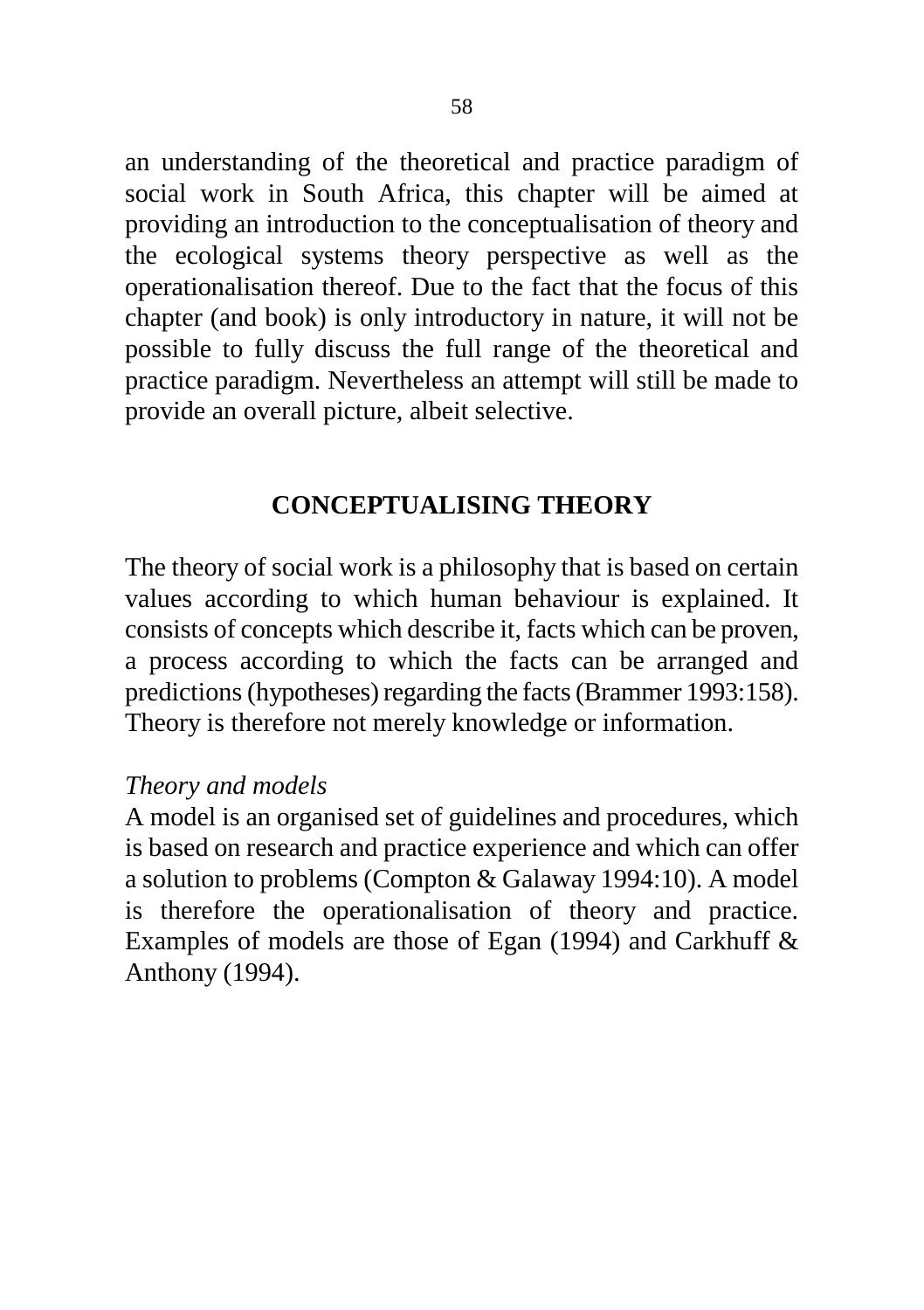#### *Theory and practice*

There is an ongoing debate in social work regarding the integration of theory and practice. The argument is usually about the fact that theory and practice are not linked. This arises from the assumption that social work is either too theoretical and can not be implemented in certain situations or is too practical so that it has no scientific basis. Payne (1991:53-57) suggests that theory and practice should not be viewed as two extremes, but rather that the one forms the basis of the other. The opinion is held that this debate amongst social workers, students and academics regarding the integration of theory and practice, will only be resolved, if the naturalisation of theory that is relevant to South African circumstances is accepted. Theory must therefore be developed which is linked to the goals of social work in South Africa.

#### *Viewing the theory*

To contribute to the debate on theory and practice the following three views regarding theory will be provided (Payne 1991:39- 50).

The pragmatic view: the current theory can not be applied in practice.

| The positivistic view: theory is not useful, unless clear |                             |  |                                   |  |  |
|-----------------------------------------------------------|-----------------------------|--|-----------------------------------|--|--|
|                                                           |                             |  | predictions can determine the     |  |  |
|                                                           | correct results beforehand. |  |                                   |  |  |
| The eclectic view:                                        |                             |  | the combinations of several or    |  |  |
|                                                           |                             |  | more theories in such a manner so |  |  |
|                                                           |                             |  | as to form a main theory.         |  |  |

This book is written from an eclectic view, because the assumption is made that currently the majority of social workers in South Africa also subscribe to the eclectic view. For this reason the eclectic view will be discussed in more detail. An eclectic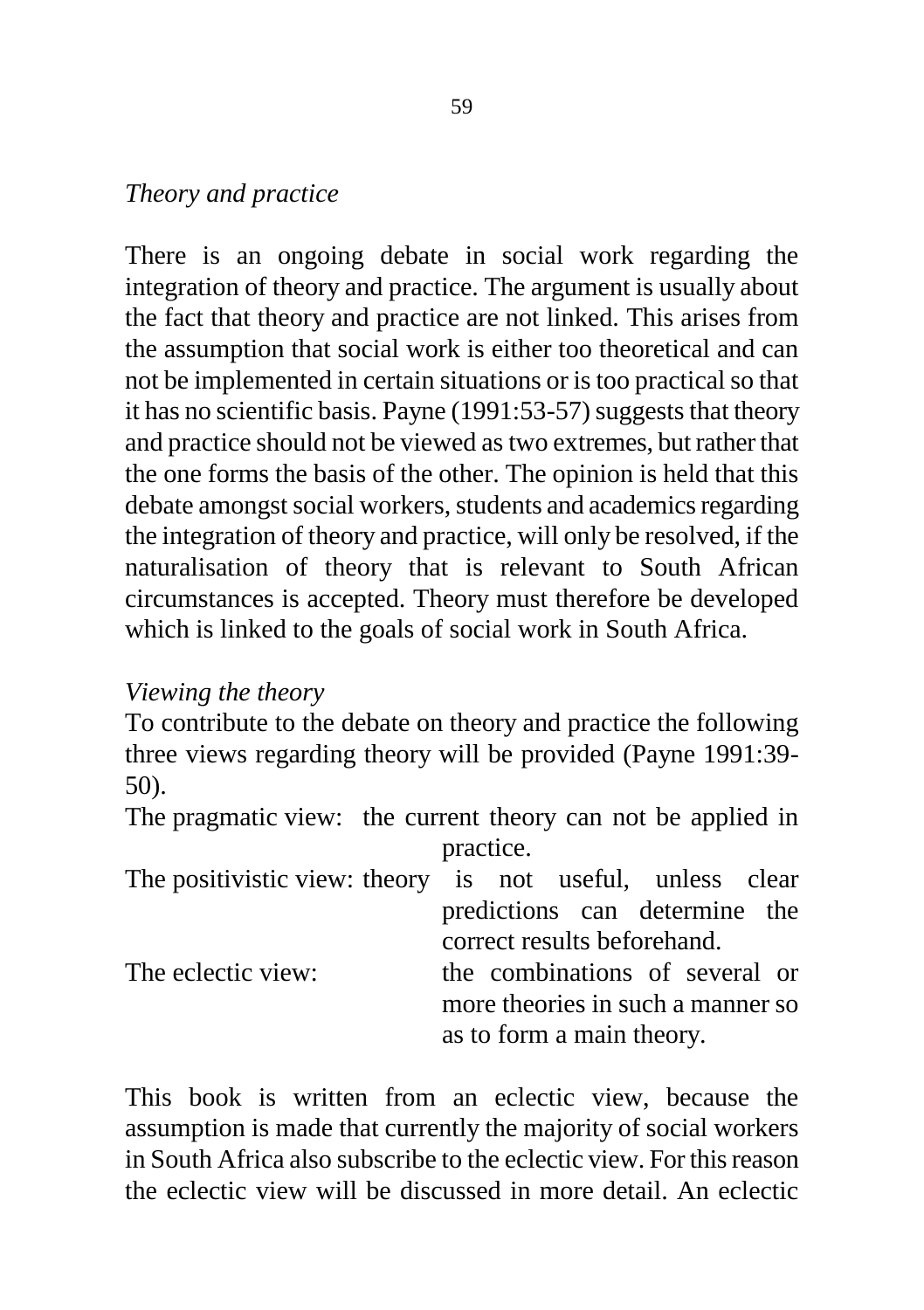view is:

- theoretical, because one main school of thought is followed. but techniques from other schools of thought can be added so as to adapt to the aim of the main school of thought;
- structural, because a variety of techniques from various theories are used to adapt to the client"s circumstances;
- combinative, because more than one theory is combined during intervention;
- existential, because the social workers can apply theories which are linked to their own views on people and the problems of the clients;
- technical, because techniques from a variety of theories can be used, without any commitment to that theory;
- developmentally orientated, because intervention is regarded as a series of steps which is supported by theory;
- random, because the social worker can apply a theory which suits him/her.

#### *Types of theory*

Different theories with different goals exist in social work. They can be divided into four groups (Payne 1991:52).

- Theories about social work that explain the nature and role of social work in society.
- Theories of social work that explain the actions or activities that constitute social work, by explaining the relevancy of these activities in achieving the goals.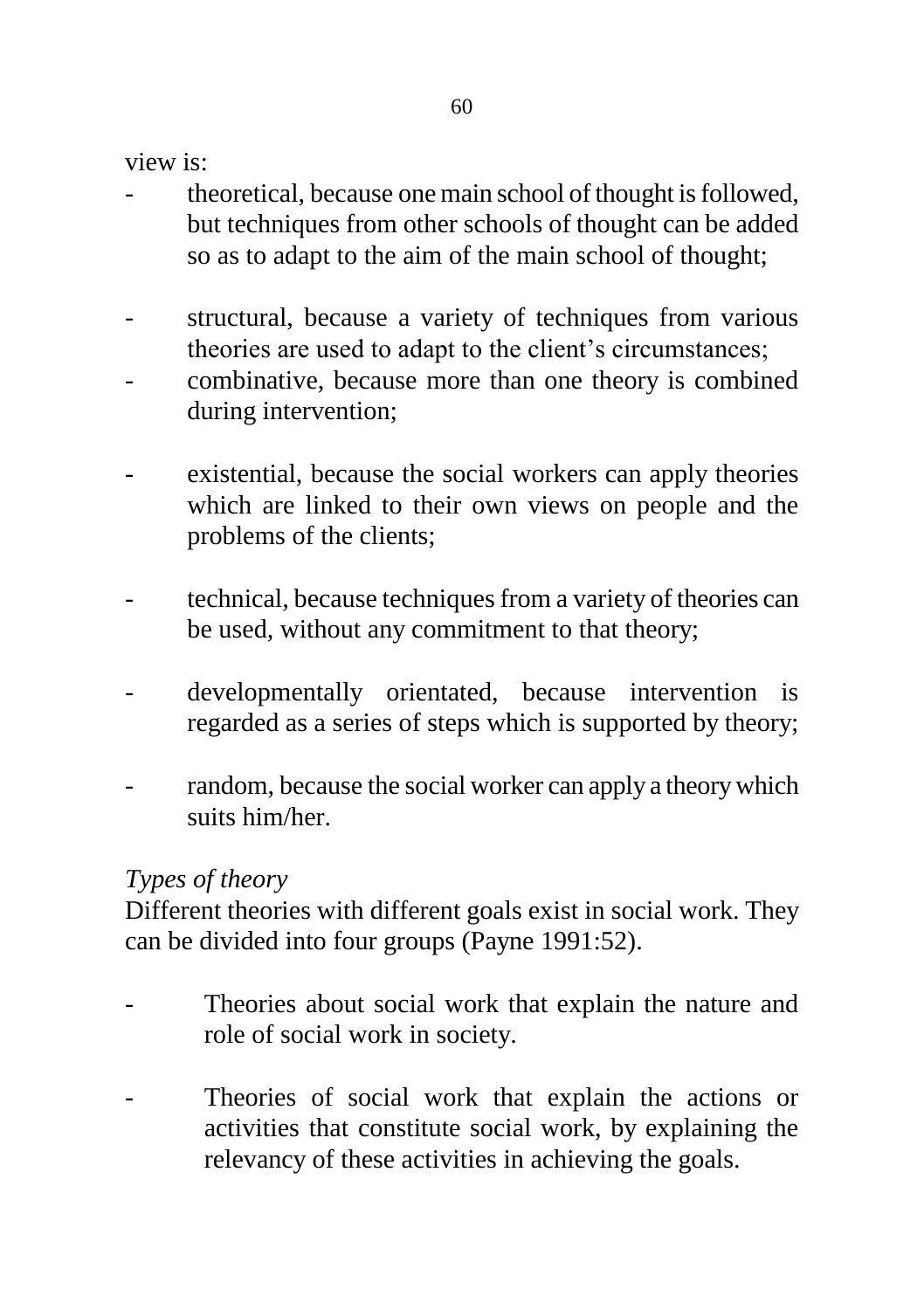- Theories taken from psychology and sociology for example, which contribute to social work by explaining human and social behaviour.
- Theories of social work practice and social work methods, which together with the above-mentioned types of theories, explain the interaction between the social worker and the client.

#### *Value of theory for social work*

Theory has the following value for social work practice: it provides structured models which can be followed;

- it offers approaches and perspectives to social workers which can serve as a way to order their minds;
- it offers explanations on the causes and effects in specific circumstances;
- it provides prescriptions to social workers so that they know when to do what;
- it offers accountability to the public by effectively defining acceptable practice, so that intervention can be measured accordingly;
	- it justifies the use of certain models and practice (Payne 1991:51-52).

#### *Theoretical perspective of social work*

Payne (1991:249) reasons that it is possible to formulate a clear perspective for social work based on both practice orientated and theoretical trends. This is motivated by the fact that there is currently more acceptance of the naturalisation of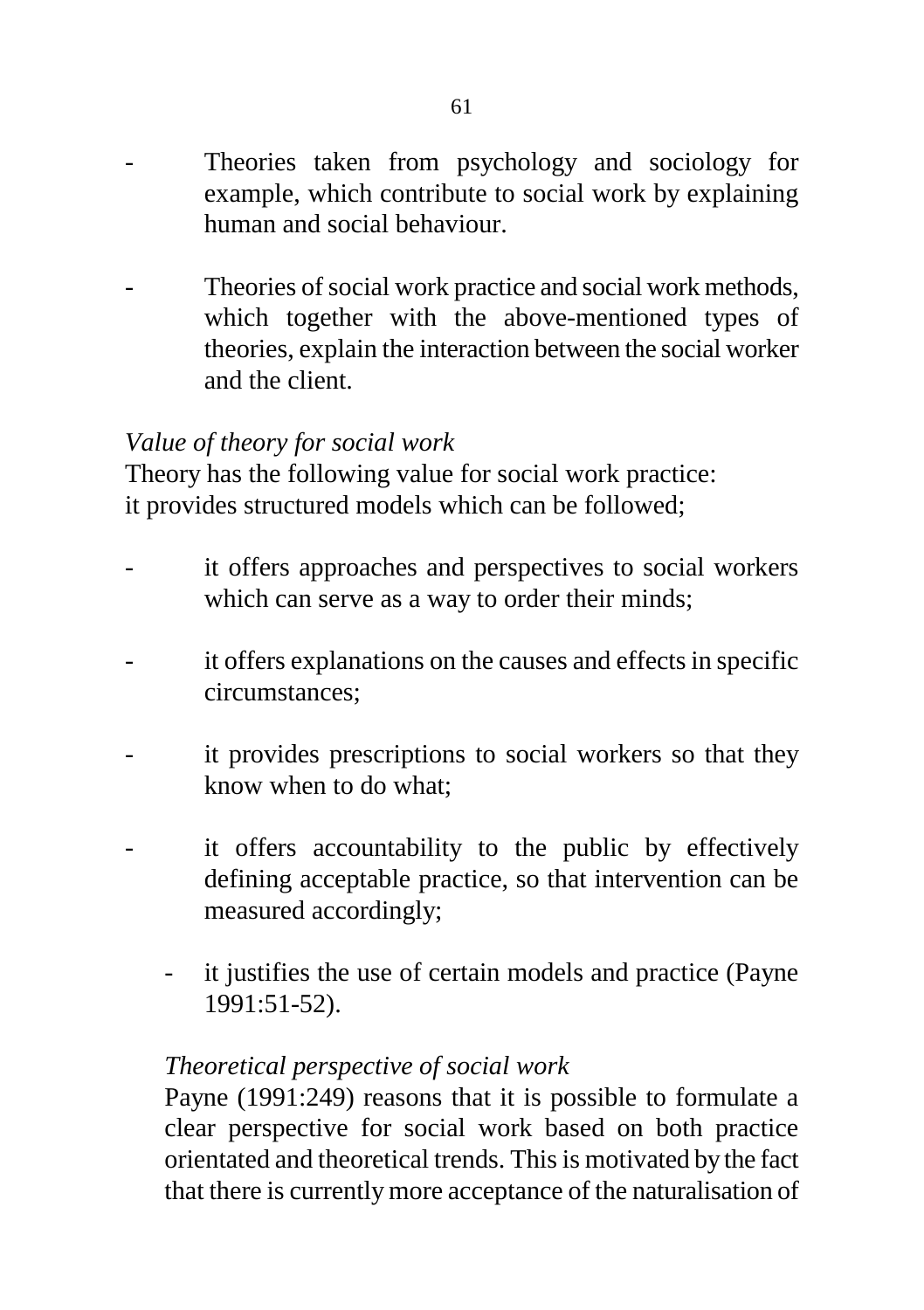theory. There is a greater tendency to implement social work techniques in a more focused manner, while the improvement of the general quality of life of people and their environment is being regarded as more and more important. Collaboration with the client system is also being proposed more strongly. There is also a greater awareness of the capacity of the social work profession to influence societal structures and networks to the advantage of the client. Although social work is an international profession, it was previously greatly influenced by Western models. There is currently a greater awareness of the need to develop theories that reflect cultural diversity and which take the client's social environment into account.

Currently social work subscribes to a perspective that is based on the total ecology of humans and the systems linked to them. For this reason an introductory explanation on the ecological systems theory perspective will be provided.

## **THE ECOLOGICAL SYSTEMS THEORY PERSPECTIVE**

The reference made in the literature to the use of the terms "ecology" and "system" in social work is very confusing. These terms are sometimes used separately and/or together and sometimes they are referred to in terms of a theory, model or even an approach (Compton & Galaway 1994; Hepworth & Larsen 1993; Johnson 1986; Payne 1991; Sheafor et al. 1994; Terminology Committee for Social Work 1995; Zastrow 1989). For this reason the above-mentioned authors" opinions are offered as a perspective. The Concise Oxford Dictionary defines a perspective as the apparent relation between objects as to position, distance etceteras. The relationship and importance of the ecology, systems and theory will, for these purposes, be differentiated from one another. Because the term "theory" has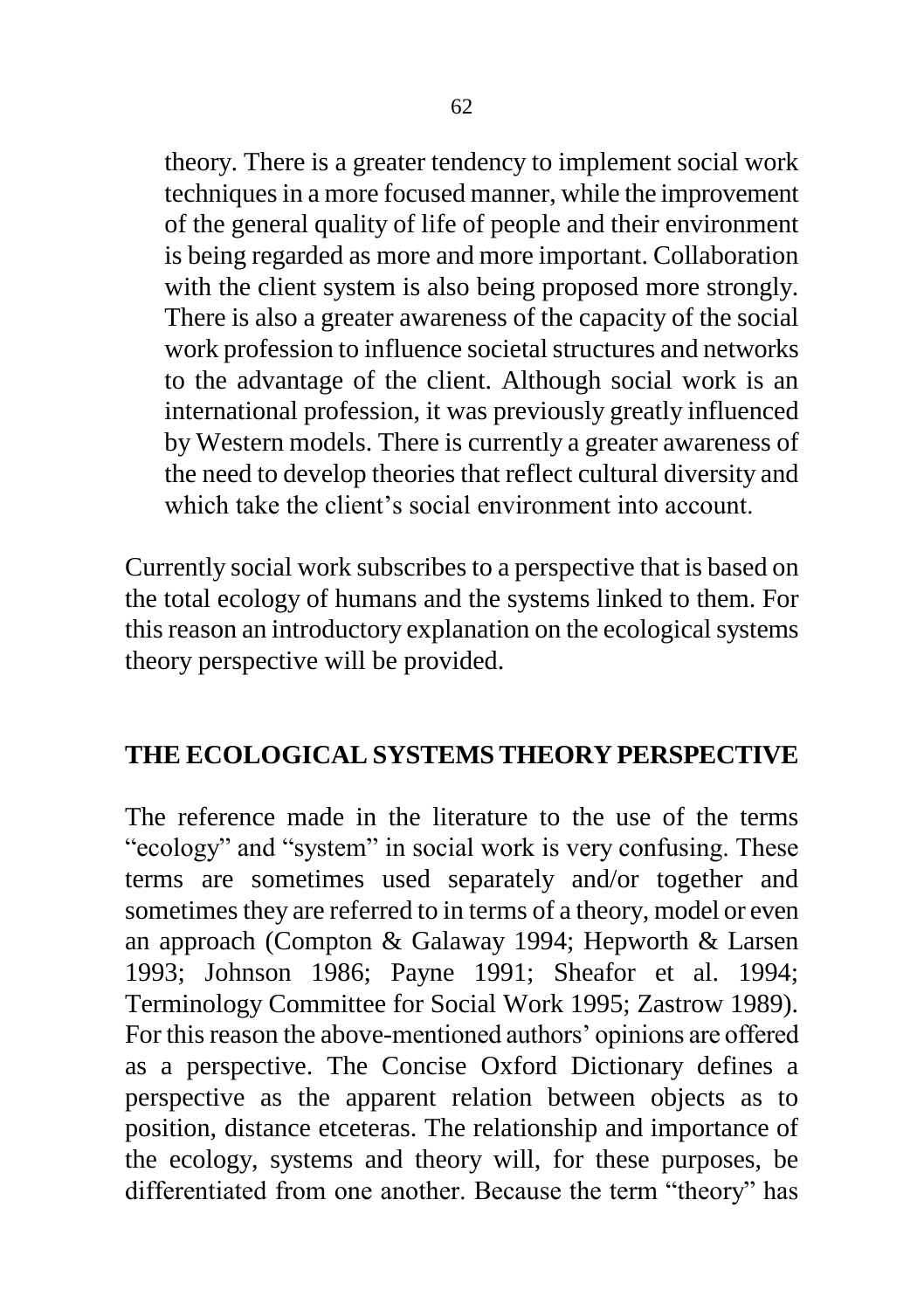already been conceptualised, the focus will be on the terms "ecology" and "systems".

### *Human ecology*

The term ecology was originally used in the study of plants. It was subsequently also used for the study of communities (Grobbelaar & Louw 1990:15). In social work it is referred to as "human ecology", which is a study of human beings in their environments, the processes and interaction taking place between them and their environments and the way in which the social equilibrium is achieved and maintained. This refers to a perspective that emphasises the environmental context in which people function, and emphasises the concepts transaction, adaptation and goodness of fit. A transaction refers to a reciprocal exchange between people mutually or between them and the environment resulting in mutual influencing and/or change. Adaptation refers to a reciprocal process between individuals and the environment to accommodate one another. It results in a goodness of fit between human needs and environmental resources (Terminology Committee for social work 1995).

#### *Systems theory*

Systems, as a biological term, was originally used by sociologists to analyse systems in society (Payne 1991:134-135). The Terminology Committee for Social Work (1995) defines a system as a whole of complex units in a specific interactional relationship in which mutual influencing takes place and which is characterised by a measure of regularity and orderliness. In social work the systems theory focuses on the configuration (the arrangement of elements in a specific form) client-environmentsocial problem as a unit.

The Terminology Committee for Social Work (1995) distinguishes six systems in social work.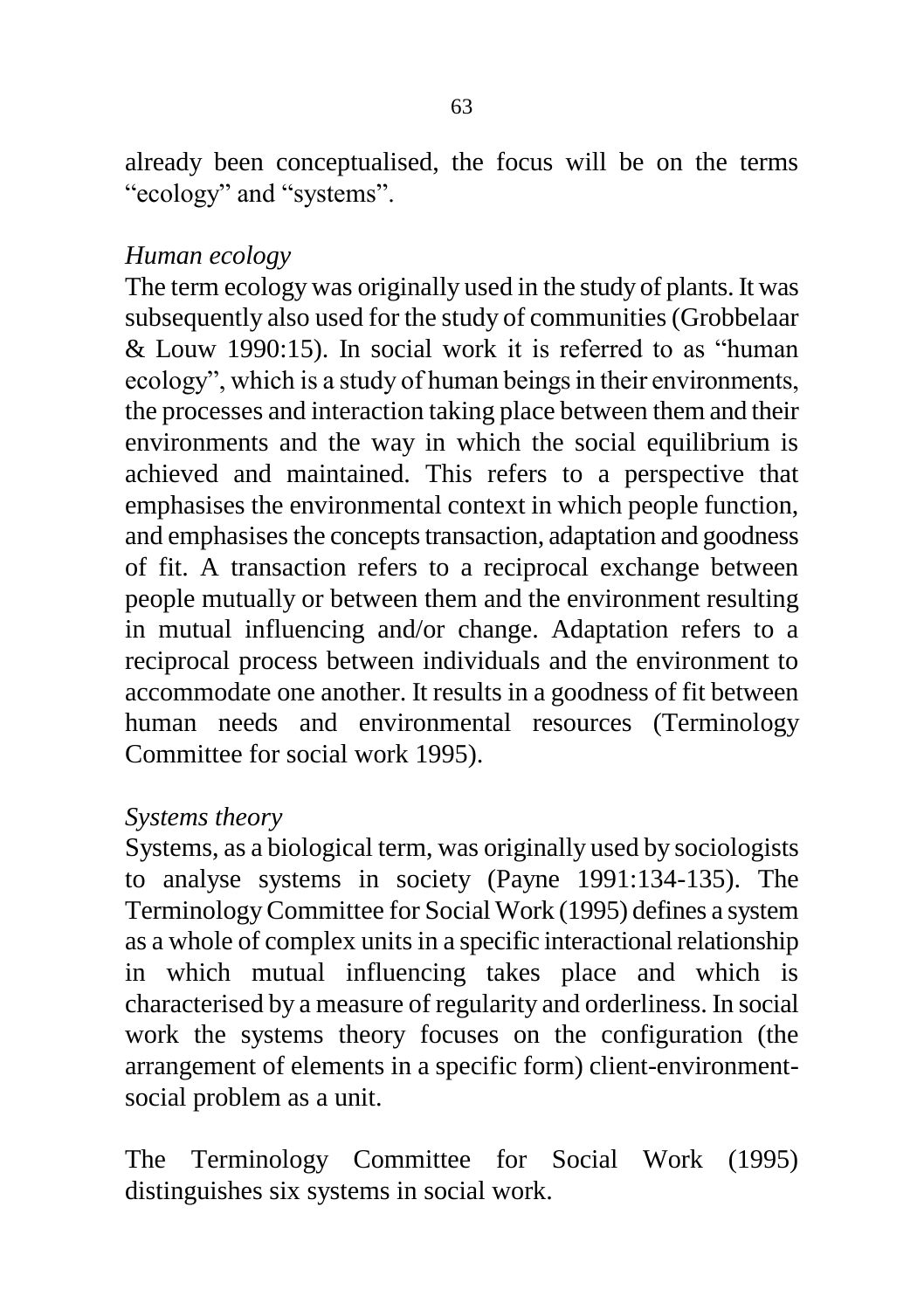- The change agent system (the welfare agency who appoint social workers and other people to improve the social functioning of clients by means of social welfare programmes and programmes for community development).
- The client system (individual, family, group or community that has either asked for or sanctioned social work services, is expected to benefit from those services and has entered into an agreement of co-operation or a contract with a social worker).
- The action system (persons and resources in the community utilised by a social worker to achieve the objectives of social work intervention).
- The professional system (structure of institutions such as universities, professional associations and councils who influence the contents of knowledge, skills, value orientation and professional ethics of a social worker and define the range of social work actions).
- The problem identification system (person or institution that brings a potential client to the attention of a social worker or welfare agency).
- The target system (persons, groups and/or communities that have to be influenced or need to change in the interest of a client system to achieve the objectives of social work intervention).

Due to the introductory nature of this book, only the basic concepts central to the systems theory, according to Payne (1991:135), will be identified.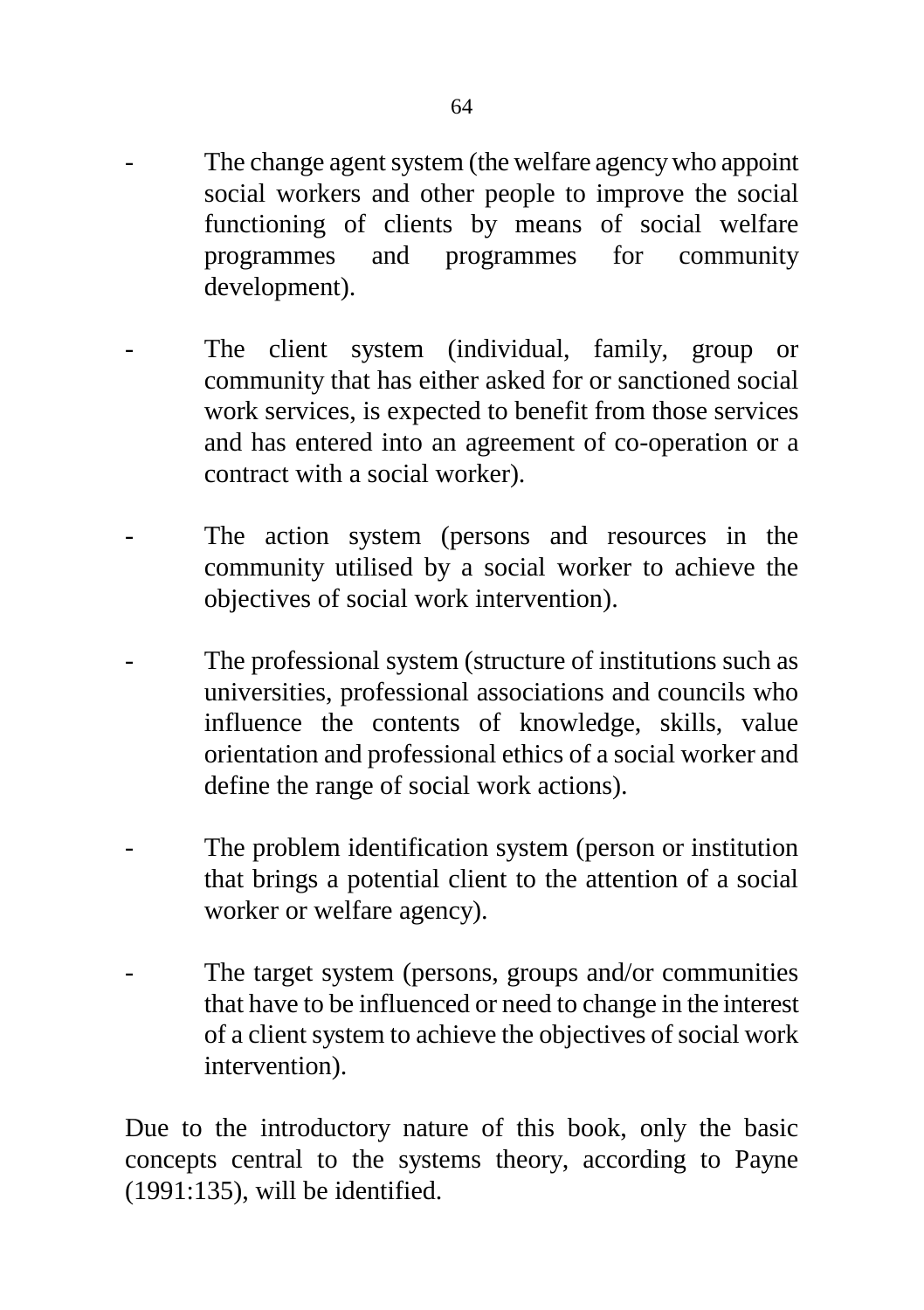- A system is an entity (something which exists separately) with boundaries.
- In a closed system there is no interchange across the boundary. It therefore functions in a vacuum (like a hot water flask).
- In an open system the boundaries are permeable (like a teabag in a cup of hot water – it allows water in and tea out, but keeps the tea leaves inside).

## **OPERATIONALISATION OF THE ECOLOGICAL SYSTEMS THEORY PERSPECTIVE**

What is meant by operationalisation, is the practical application of the ecological systems theory. This implies the integration of the theory and practice during the social work intervention process, which has a beginning, a middle and end phase. (The intervention process is discussed in more detail in a subsequent chapter). One of the initial tasks during the intervention process is to assess the total situation. What is meant by assessment is a process that includes the analysis of factors that influence or determine the social functioning of the individual, family, group or community. (From here on reference will only be made to "the person", as if including the individual, family, group and community). This is how the appropriate system (e.g. the client system and change agent system) is assessed to determine whether it is closed or open, the nature of the environment in which people exist, their transactions and adaptation. This is done in terms of the past, present and the future, so as to determine the effectiveness of the adaptations. When transactions between the systems disturb the equilibrium, this causes stress which results in problems in the fit between human needs and the environment.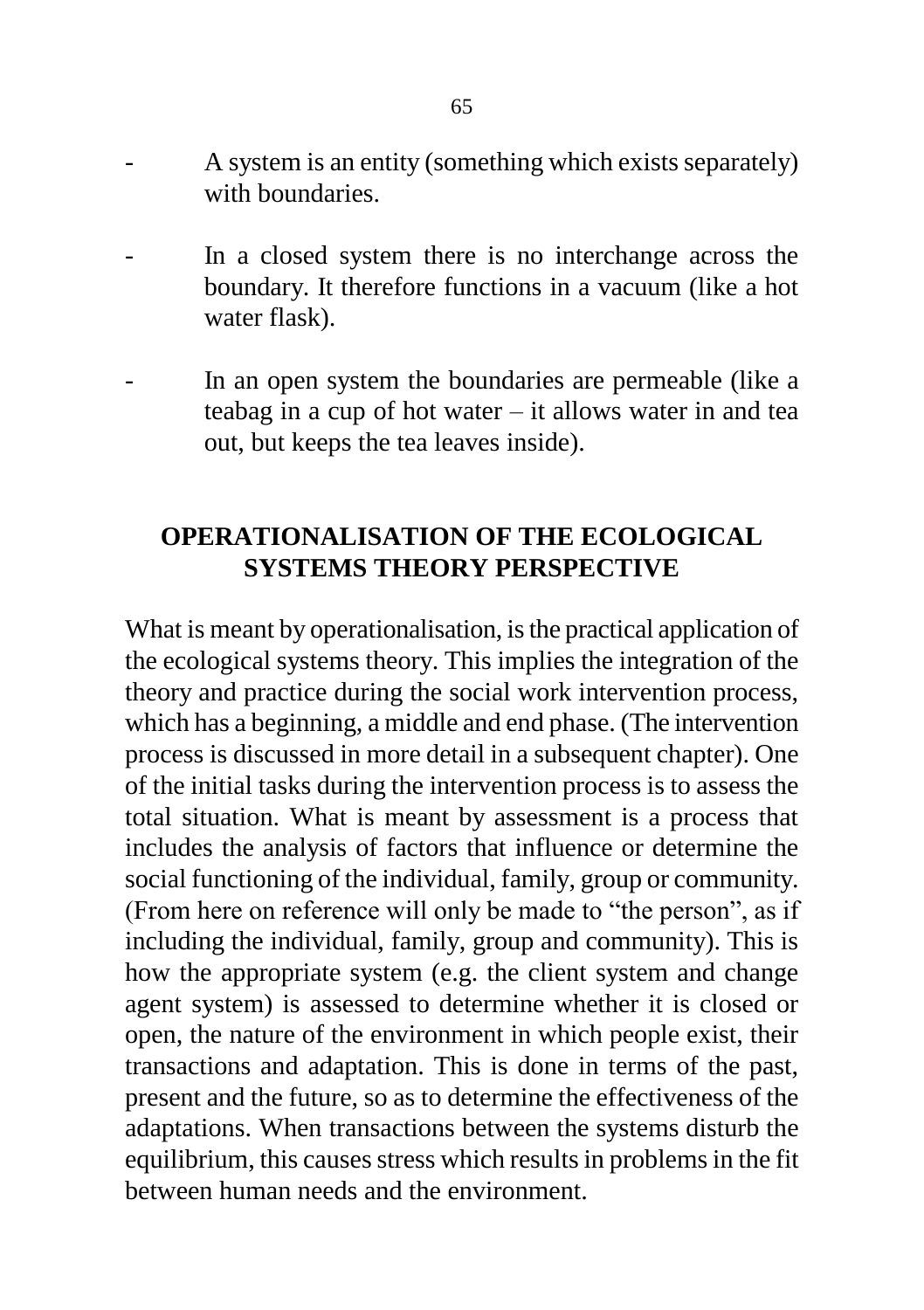Payne (1991:141-142) points out that stress in this regard arises from life transitions (e.g. changes in developmental phases, status, roles and restructuring of life space), environmental pressure (e.g. unequal opportunities) and interpersonal processes (e.g. exploitation, inconsistent or unrealistic expectations). The operationalisation of the systems theory perspective involves the social work intervention with regard to those stressors that influence the person"s behaviour in his/her situation-environment and consequently his/her social functioning. In order to understand the above statement it is necessary to define the concept social functioning.

### *Social functioning*

Brammer (1991:3-4) points out that by 1958 Boehm had already identified a link between a person's behaviour within his/her environment and his/her social functioning, he said as follows: "Social work seeks to enhance the social functioning of individuals, singularly and in groups, by activities focused on their social relationships which constitute interaction between individuals and their environments." It is therefore clear that the term social functioning is fundamental to social work, not only at present but also historically. The enhancement of a person"s social functioning by means of intervention also justifies the existence of the social work profession by distinguishing between a lay and a scientific approach.

The Terminology Committee for Social Work (1995) defines social functioning as the individual's role performance in its entirety at all levels of existence in interaction with other individuals, families, groups, communities or situations. This implies that certain roles are fulfilled. A role is an expected or prescribed behaviour pattern of a person in interaction with other persons or within a given social context. The prescribed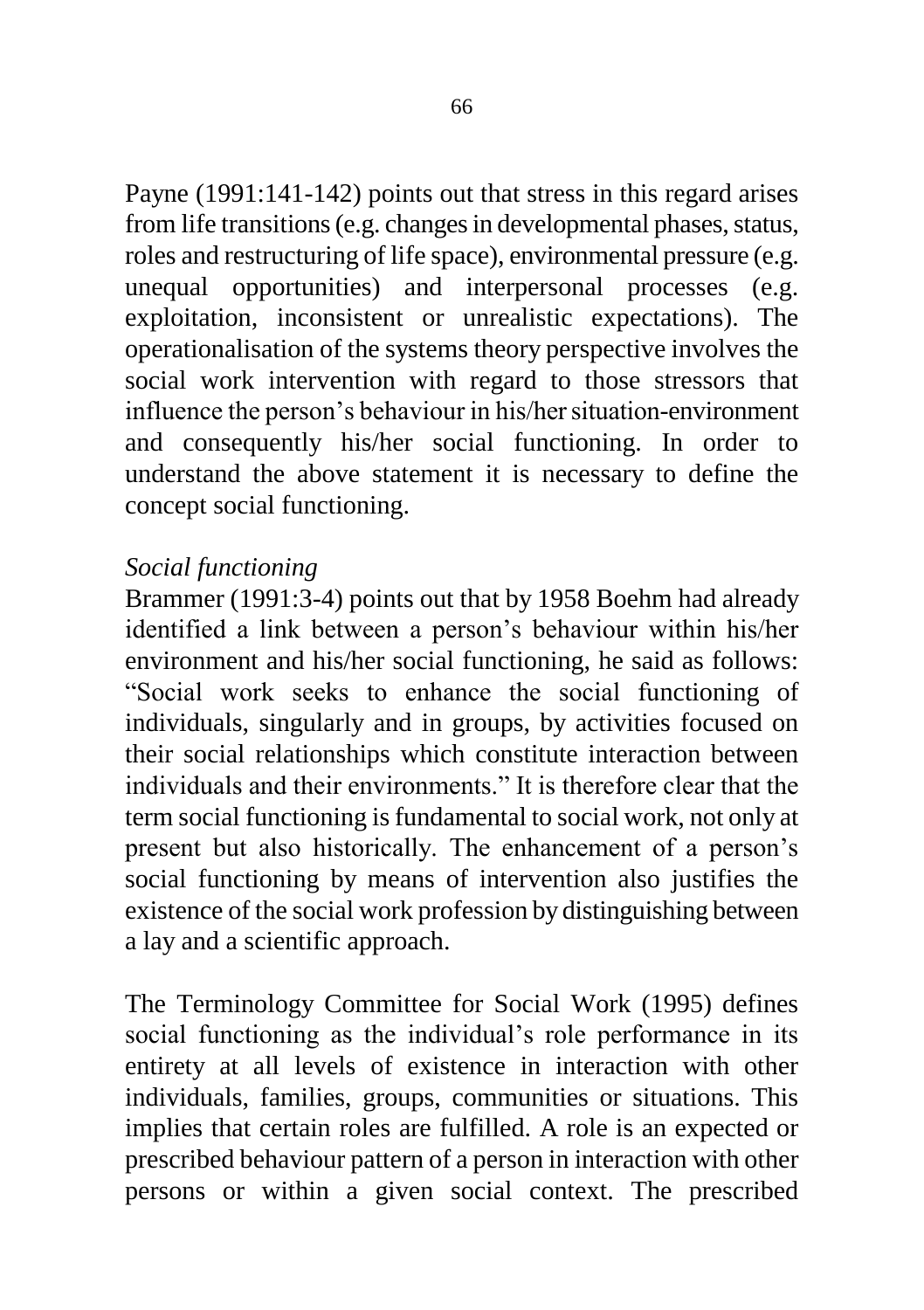behaviour pattern can be interpreted as norms and the social context as social institutions. A norm is formal or informal rules and standards of behaviour and expectations held collectively by a group, organisation or society. A social institution refers to a structure in society, such as the family, political, economic and religious institutions.

Brammer (1991:3) highlights the fact that social workers are supposed to link personal troubles with political issues, by improving the social functioning of people. However social functioning is mostly evaluated only in terms of a person's behaviour as it complies with the roles which are set according to the norms of social institutions. It can therefore rightly be asked: "When is a person"s social functioning optimal and when is a person"s social functioning a personal trouble or a political issue?" This can be explained by means of the following example.

An unemployed person from a poverty stricken squatter camp steals food to feed his children. Seemingly this person does not fulfil his role expectations, because he is not working as the breadwinner. He also contravenes the norms of a social structure (society) in that he broke the law (theft). He exhibits deviant behaviour, because he steals. As a person he has also not adapted, due to the fact that he is unemployed. His environment is also not facilitative, as it is a poverty stricken squatter camp. Finally – his own understanding of his role is inhibited, as he believes that he can steal to feed his children!

In the light of Gray (1992:15-16) the above example ought to clearly illustrate that optimum social functioning is relative and that there is not an absolute level of social functioning. (The unemployed man in the above-mentioned example is possibly a very good father to his children, spouse to his wife and leader in his community.) It can therefore not simply be argued that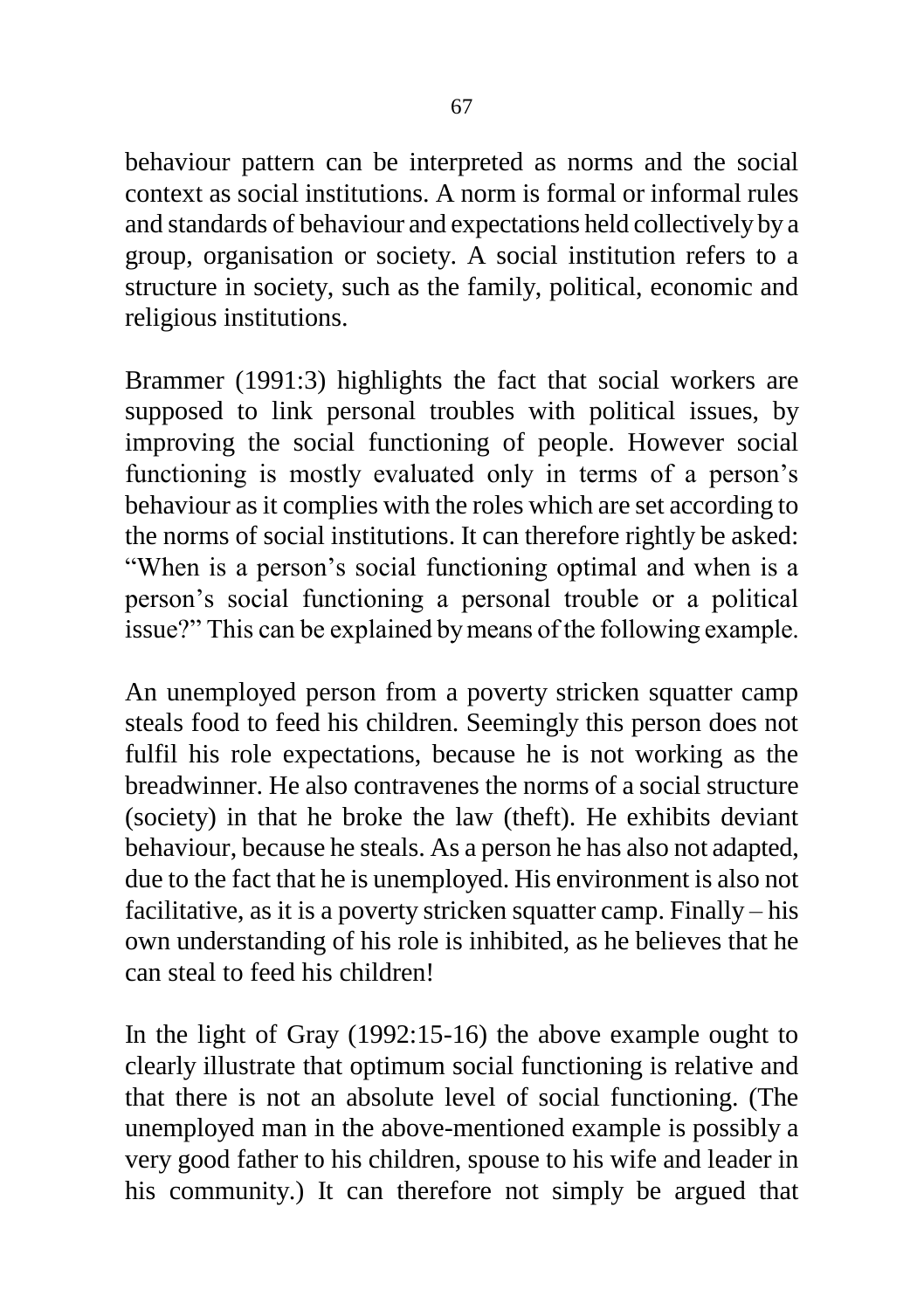gratification of needs (in this case it is a basic need) will improve the quality of life and promote social functioning. A person in a poor squatter camp can also live a healthy and meaningful life and function well socially, in that he is well adapted on all levels, in spite of the fact that his basic needs are not met.

It is therefore controversial to only focus on needs and not on the person in his/her situation-environment. That is why theories which only concentrate on needs (e.g. Maslow"s hierarchy of needs) would in this case be questionable. The starting point of assessment should therefore not be "optimal social functioning". It is necessary to first determine if there is a link between the personal trouble and the political issues. The example of the unemployed man is referring to a personal trouble. In the said example however, it would be of no value if the focus during intervention had only been on stressing the person's individual responsibility. It would therefore have made little difference to his social functioning, as the man would not have been able to work due to the fact that there are no employment opportunities in the environment. This is therefore the result of unequal opportunities that already exists. That is why it is a political issue.

Determining the optimum level of social functioning ought to be a part of the end product of the assessment process. The opinion is held that determining the optimum level of social functioning can be done from the ecological systems theory perspective by means of five dimensions. The starting point of assessment and the first dimension, ought to focus primarily on the identification of stressors which have a reciprocal impact on the person and his/her environment and which inhibits the person"s behaviour. A second dimension, is that the level at which the stressor begins to have an impact needs to be determined. This involves examining the situation so as to determine what systems in the person's situation-environment are influenced by this stressor. (Is it, for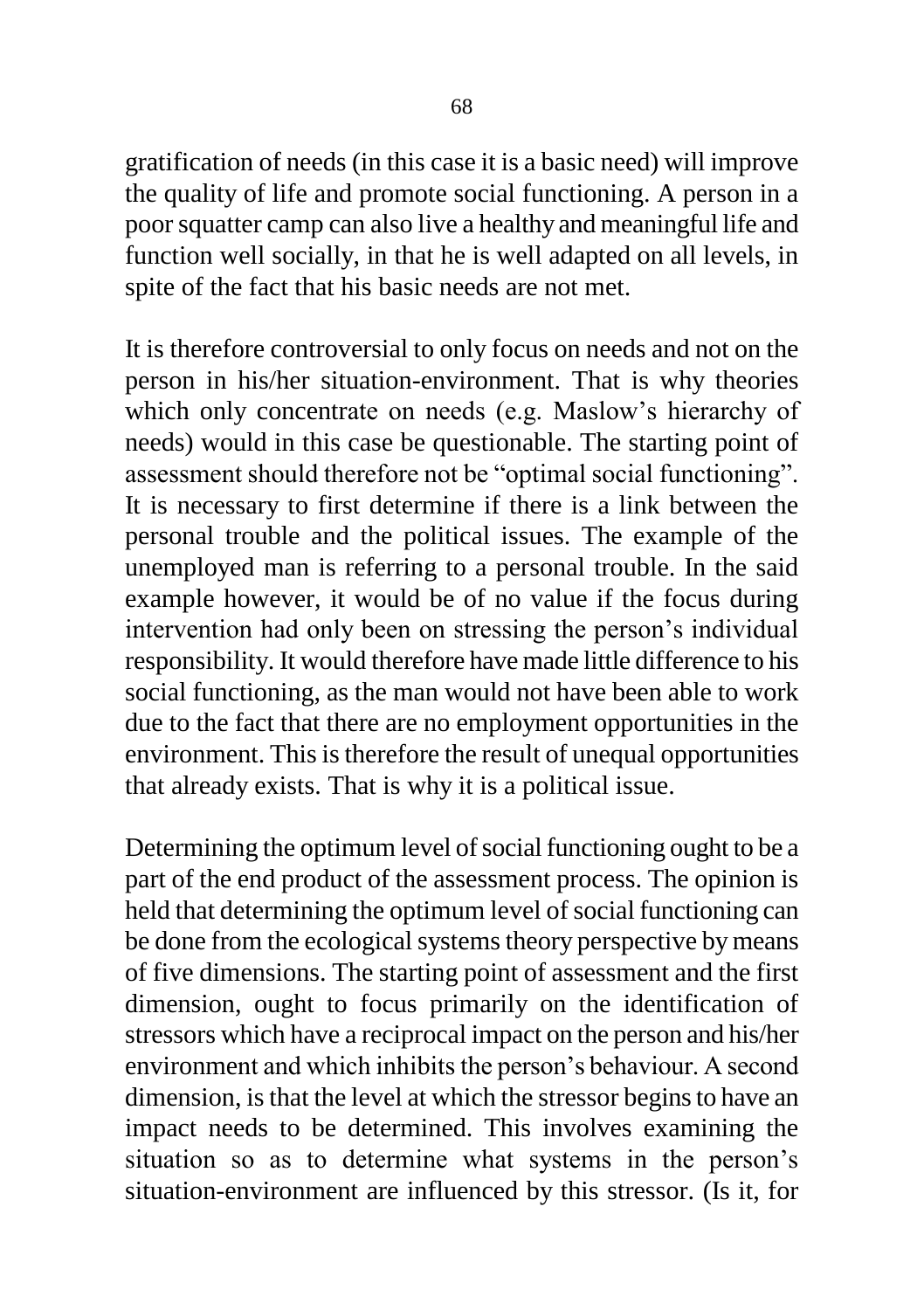example, a personal trouble or a political issue in an open and/or closed organisation system, client system or other system.) Thirdly, the systems' mutually reciprocal influence upon one another needs to be determined. As the fourth dimension, the systems' capacity must be established, so as to determine if they possess the strength to facilitate adjustment of the imbalance. A fifth dimension that must be determined and which is related to the previous one, is that the impact of the past, present and future with regard to the stressor and systems of the person and his/her environment must be determined.

In summary it can therefore be said that determining a person"s optimum level of social functioning is part of the assessment process which is comprised of certain dimensions. It involves determining the stressors, adaptation, balance, transactions, systems, roles, competency, norms, social structure, impact and facilitation. After determining the said dimensions, intervention strategies aimed at promoting social functioning can be developed. (Due to the introductory nature of this book, systemic concepts such as input, throughput, output, entropy etceteras. will not be focussed upon. It is however implied by means of the above-mentioned dimensions.)

In order to further operationalise the ecological systems theory perspective, it is necessary to define the other core concepts, without which the said perspective would be of little or no value. Subsequently the core concepts, namely stressor, level of human functioning, person, behaviour and environment will be discussed, based on the work of Bernstein & Gray (1996), Compton & Galaway (1994), Fox (1993), Hepworth & Larsen (1993), Sheafor et al. (1994), The Terminology Committee for Social Work (1995) and Zastrow (1989).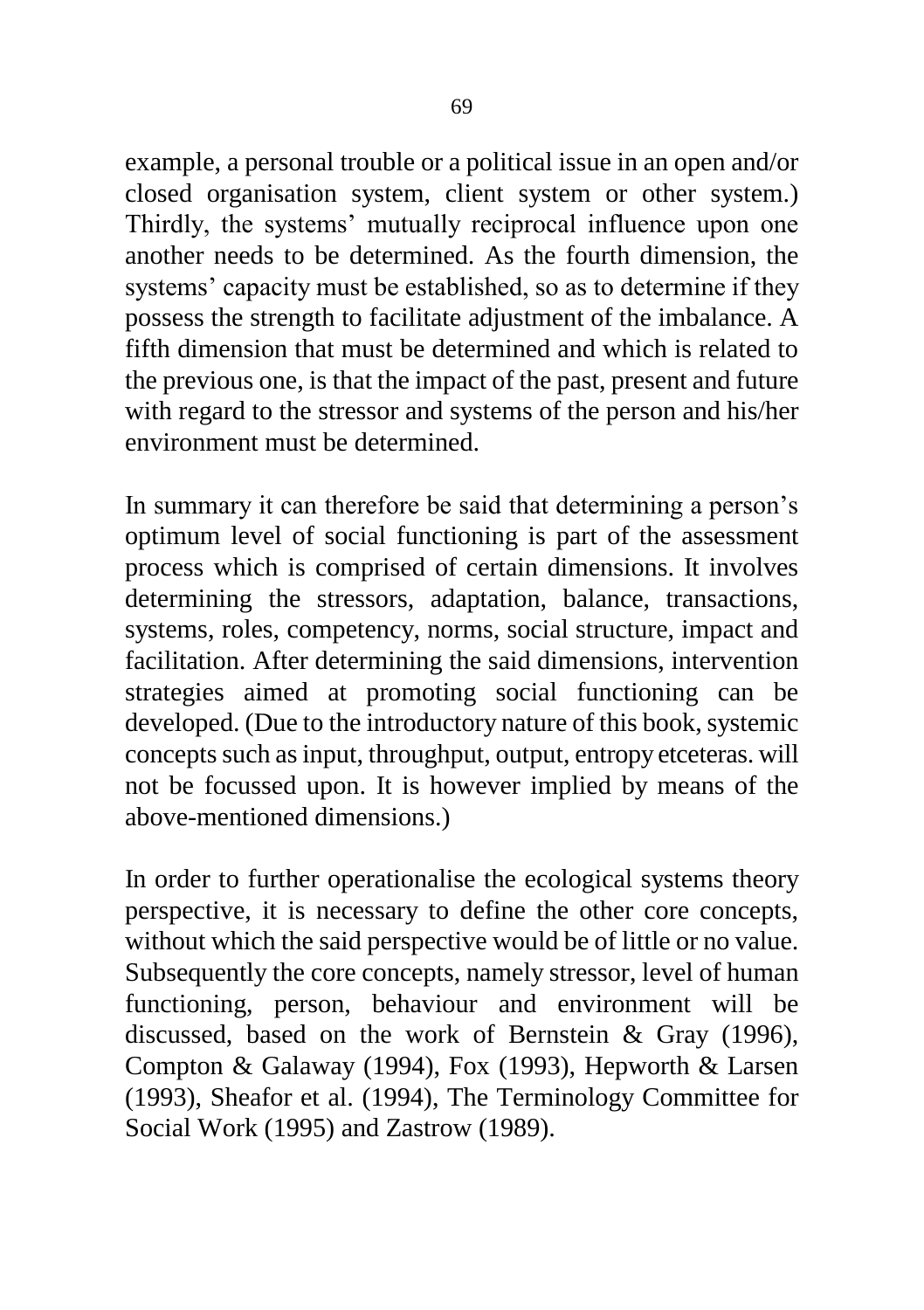#### *Stressor*

A stressor is an event or process which, because of its demands on people, brings about a change in their biopsychosocial condition and influences their social functioning, should internal and external resources not be able to provide for their needs. It is therefore a demand, event or circumstances in the environment or person (or both) which disturbs the equilibrium. The demand is seen and/or experienced as a threat and results in a reaction. The causes of stress are unlimited, but when determining whether an event is a demand (stressor), the role that the person"s interpretation or perception of the event plays, must be taken into account. Stressors can therefore not be determined in isolation from the person in his/her situation-environment.

#### *Levels of human functioning*

In relation to the previous statement, it is clear that a stressor results in a dynamic interaction and impact. Reference has already been made to the levels at which the stressors begin to have an impact. These levels can be conceptualised as the micro, meso, eco, and macro systems. Various authors (e.g. Bernstein & Gray 1996:18-19) refer to the said systems in this context as levels of the environment. For these purposes however it has been decided not to refer to the so-called levels only as levels of the environment, due to the fact that these levels also include the person and behaviour. That is why the various systems are referred to as levels of human functioning, as this implies totality and that which stressors have an impact upon.

The personal level refers, for example, to the physical and psychological health and level of frustration of the person. (This is discussed in more detail in the next point.) The micro system refers to the personal world, which includes the smallest systems such as the family and friends. The meso system points to the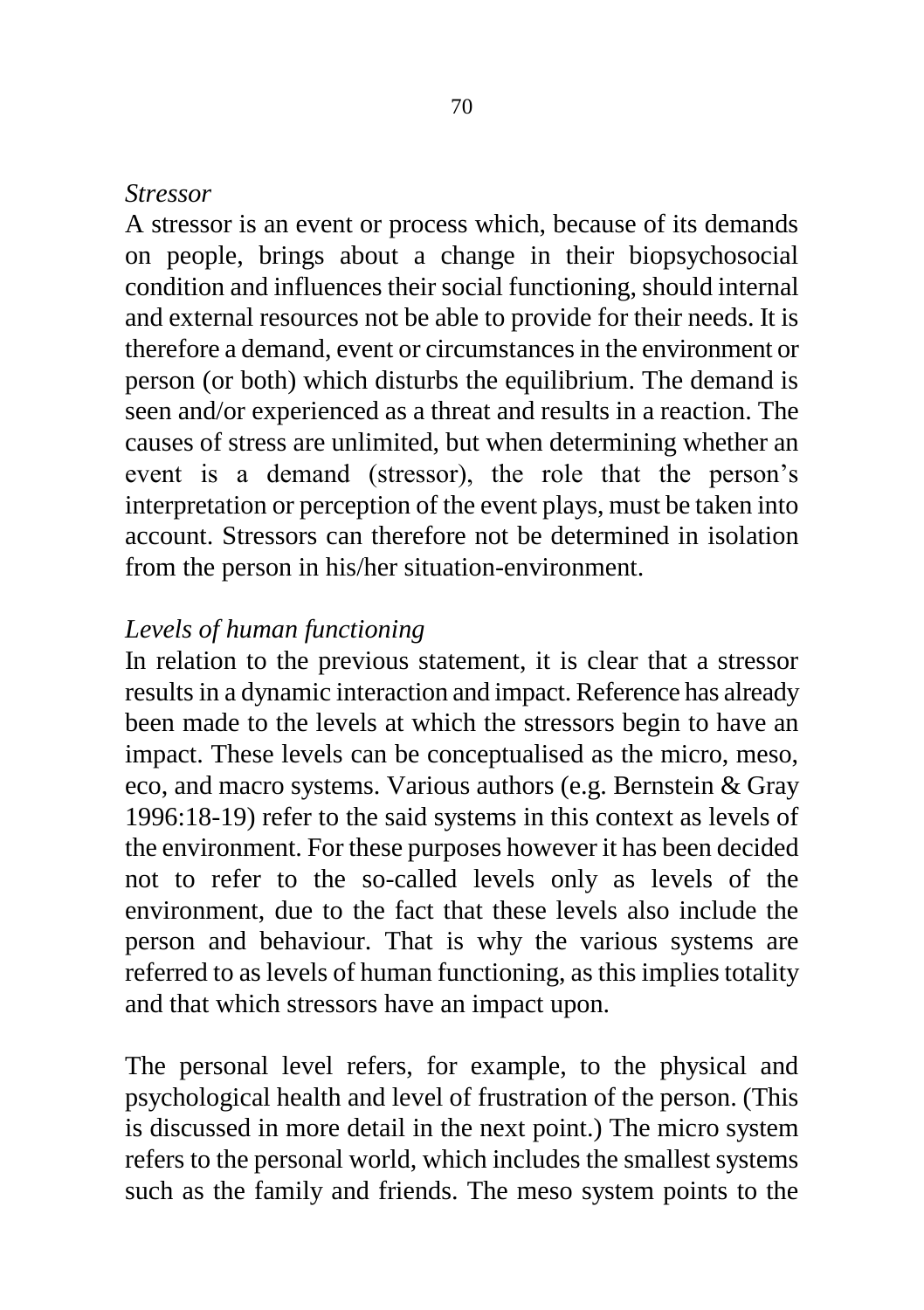network of personal worlds that are in interaction with one another. This involves, for example, the family member's relationships with people outside of the family. This refers specifically to the communication between the network of personal worlds. The ecosystem implies the larger institutions of which the person is not a direct part of, but definitely influenced by, for example, local authorities, the economic system etceteras. The macro system refers to the culture that influences the eco, meso and micro system and the personal level. (All the characteristics of systems as previously discussed, are of course also applicable to these levels of human functioning.)

These said levels of human functioning therefore form the total human ecology. Stressors can only be identified and understood if their impact and reciprocal response (reaction/behaviour) to it can be distinguished. This is what is meant by the operationalisation of the ecological systems theory perspective. Examples of what the person, behaviour and environment imply in practice, are provided as follows.

## *Person*

For these purposes the concept "person" also refers to a family, group or community. In practice the following components can serve as examples:

- stage of development, life tasks and life transitions;
- work, income, qualifications, level of literacy;
- relationship capacity, socialisation;
- values, culture orientation;
- ego strengths, capacity to cope, competency;
- skills, potential;
- feelings that are experienced.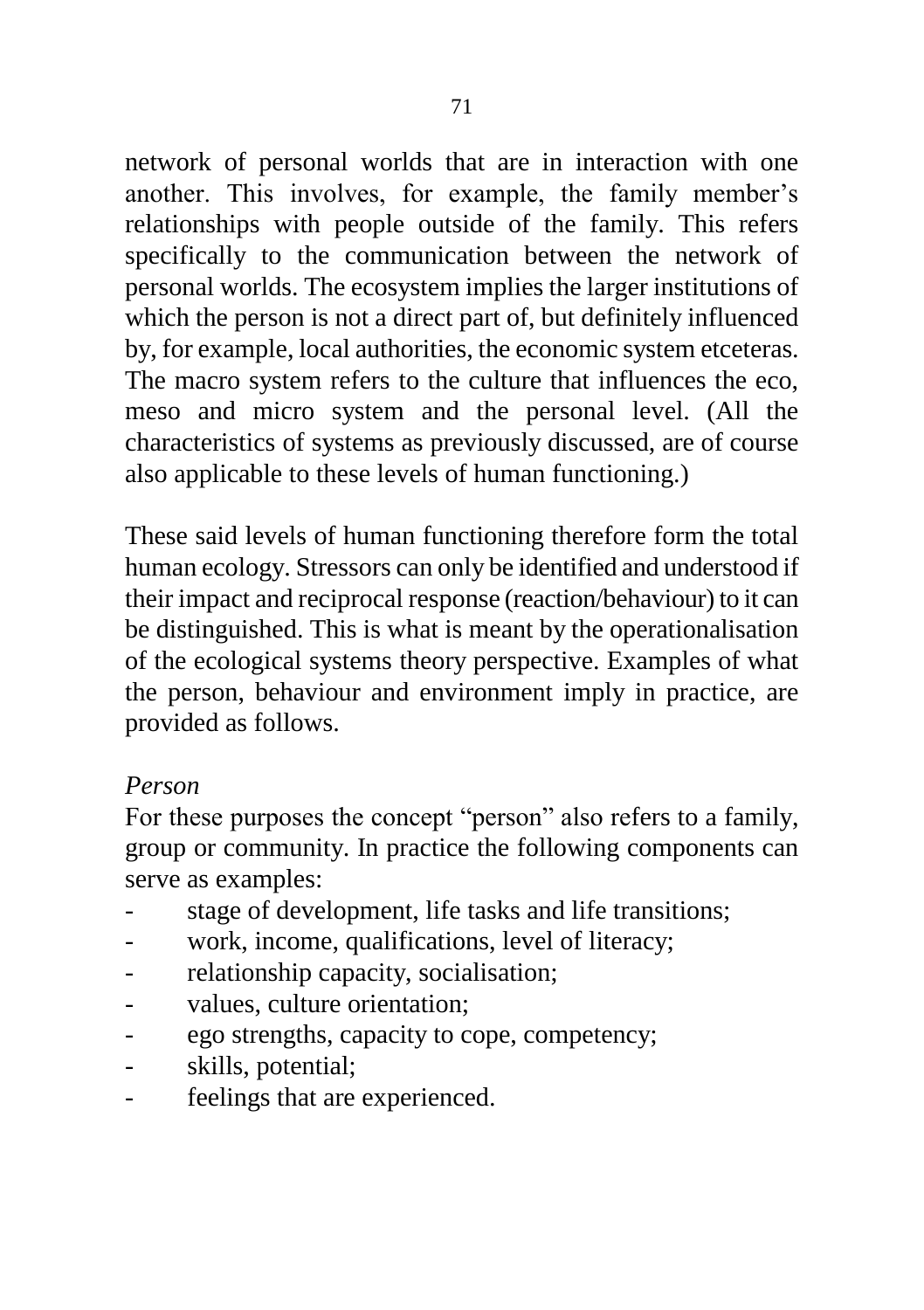## *Behaviour*

Behaviour is that which a person does and is usually regarded as either normal or abnormal. The norm against which it is measured has already been discussed in the section on social functioning. Behaviour is usually the field of study of psychologists and sociologists. For these purposes only a few examples from practice will be focused upon:

- the nature of the behaviour (what);
- duration, history (how long);
- intensity (how severe);
- frequency (when and how often):
- other stressors (how else is functioning hampered);
- previous attempts made by the person him/herself;
- previous attempts made by helping professionals;
- feelings of helplessness;
- coping with stress, communication (nature of the transactions), role behaviour, emotions;
- what is the person's motivation for addressing the behaviour;
- how does the person see the future, how should it be;
- what skills does the person need to cope with his/her situation effectively.

#### *Environment*

The environment as human context is so complex that it will never be completely understood. A few components that serve as practical examples are as follows:

- physical environment (housing etc.);
- other systems involved (who else is influenced);
- the availability and capacity of environmental resources and support networks;
- stratification (position in the community) of culture, status, economic class, religious involvement, leadership positions,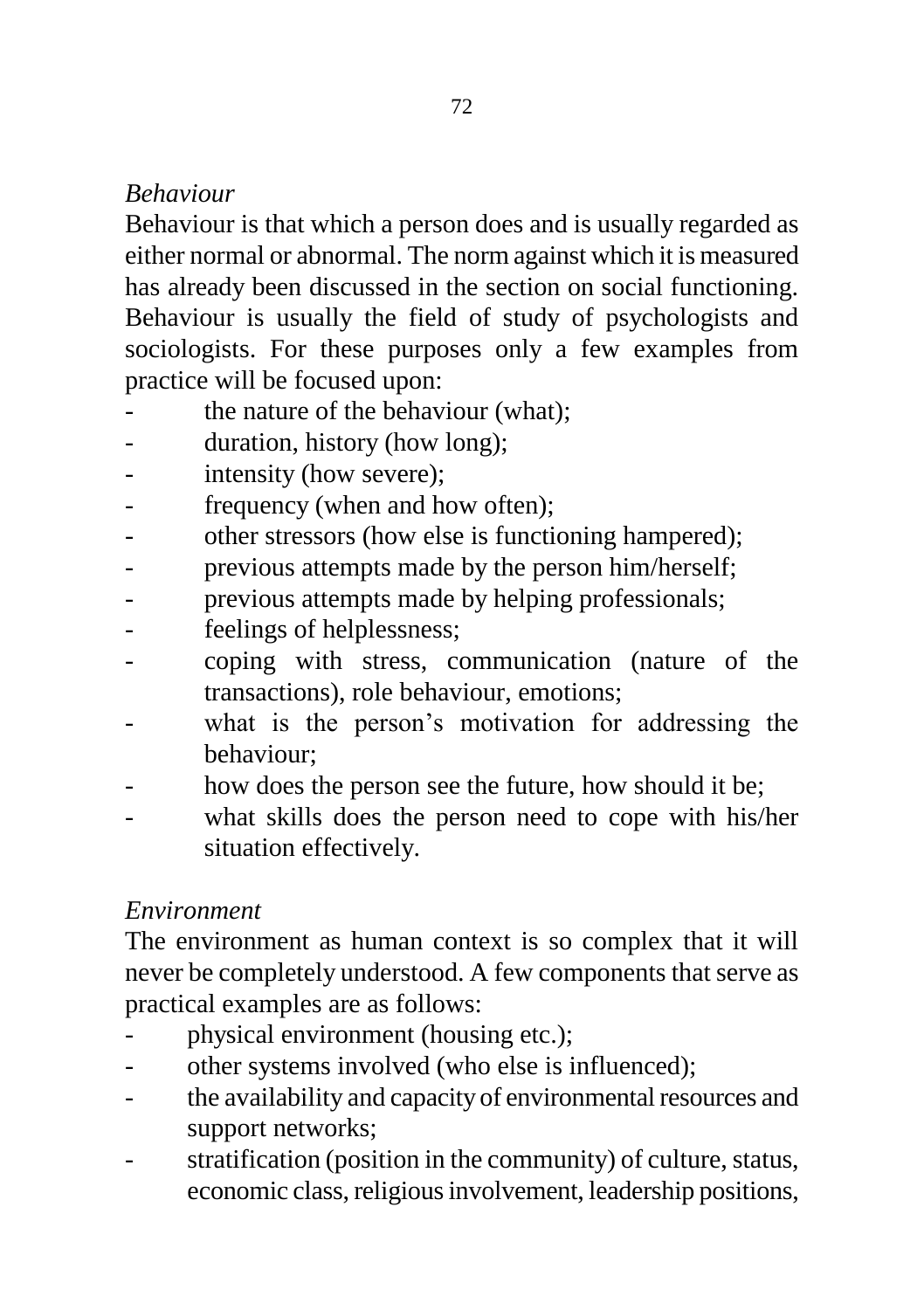racism, general involvement in the community;

- the effect of the history of the environment:
- transactions in the environment (does the environment facilitate or inhibit the behaviour);
- perception the person has regarding the environment.

It ought to be clear that an effective South African theoretical and practice paradigm for social work, which is based on the ecological systems theory perspective, is indeed possible. It is however only possible if there is appropriate knowledge, skills and a value orientation regarding the conceptualisation of theory, the ecological systems theory perspective and the South African practice situation. Only then can the ecological systems theory perspective be operationalised. This ought to lead to effective social work intervention being rendered to the client.

# **CHAPTER 8**

## **APPROACHES IN SOCIAL WORK**

As with many of the terms in social work, different authors use different terms when referring to "that which is done". Reference has already been made in a previous chapter to the difference between a theory and a model (and to the authors' tendencies to use these terms interchangeably). To further complicate the terminology used to describe "that which is done", authors such as Sheafor et al. (1994) sometimes refer to approaches in the same context as a theory and model.

In this chapter an attempt will be made to provide an introductory conceptual framework of the approaches in social work. This will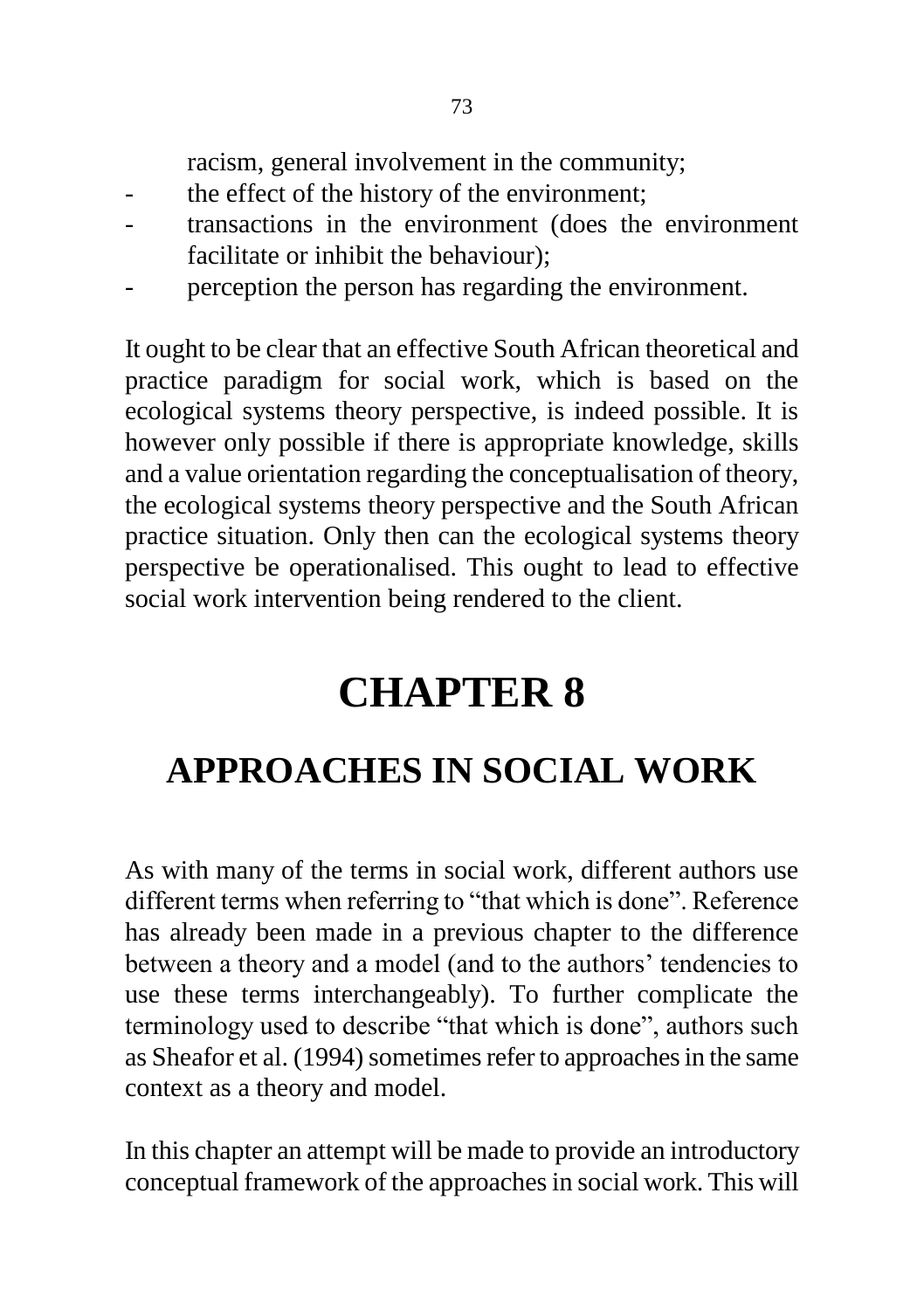enable the reader to distinguish a few of the approaches. Due to the fact that there are a vast number of approaches, only a few which are commonly used in South Africa will be discussed here. This however will be a concise discussion and therefore will not be sufficient to adequately equip the reader with the necessary knowledge to implement these specific approaches. The comprehensive reference list can be consulted for the purposes of aiding implementation.

It is very important to clearly understand that the approaches that the social worker uses will determine the process, techniques and roles to be used by the social worker. Each approach therefore also implies certain techniques, processes and roles that will be discussed in forthcoming chapters from a holistic approach.

## **DEFINITION OF APPROACHES**

Payne (1991:60-62) attempts to categorise "alternative" reviews of theories. Brown (1992:59,76) distinguishes between major and minor theories. At the same time Brown (1992:76) refers to a theory and an approach in the same context. Payne (1991:57-70) also highlights the fact that the so-called theories (approaches) are applicable to all the primary methods, namely case work, group work and community work, but that certain authors only apply some theories (approaches) to specific social work methods. It would therefore appear that definitions in this regard are made with certain purposes in mind. For the purposes of this book the focus is on all three primary methods of social work and the term "approach" will be used.

The Concise Oxford Dictionary defines an approach as an act or means of approaching. Pruis (1987:22-23) sums up the definition of an approach as follows:

it is a way of approaching a phenomenon;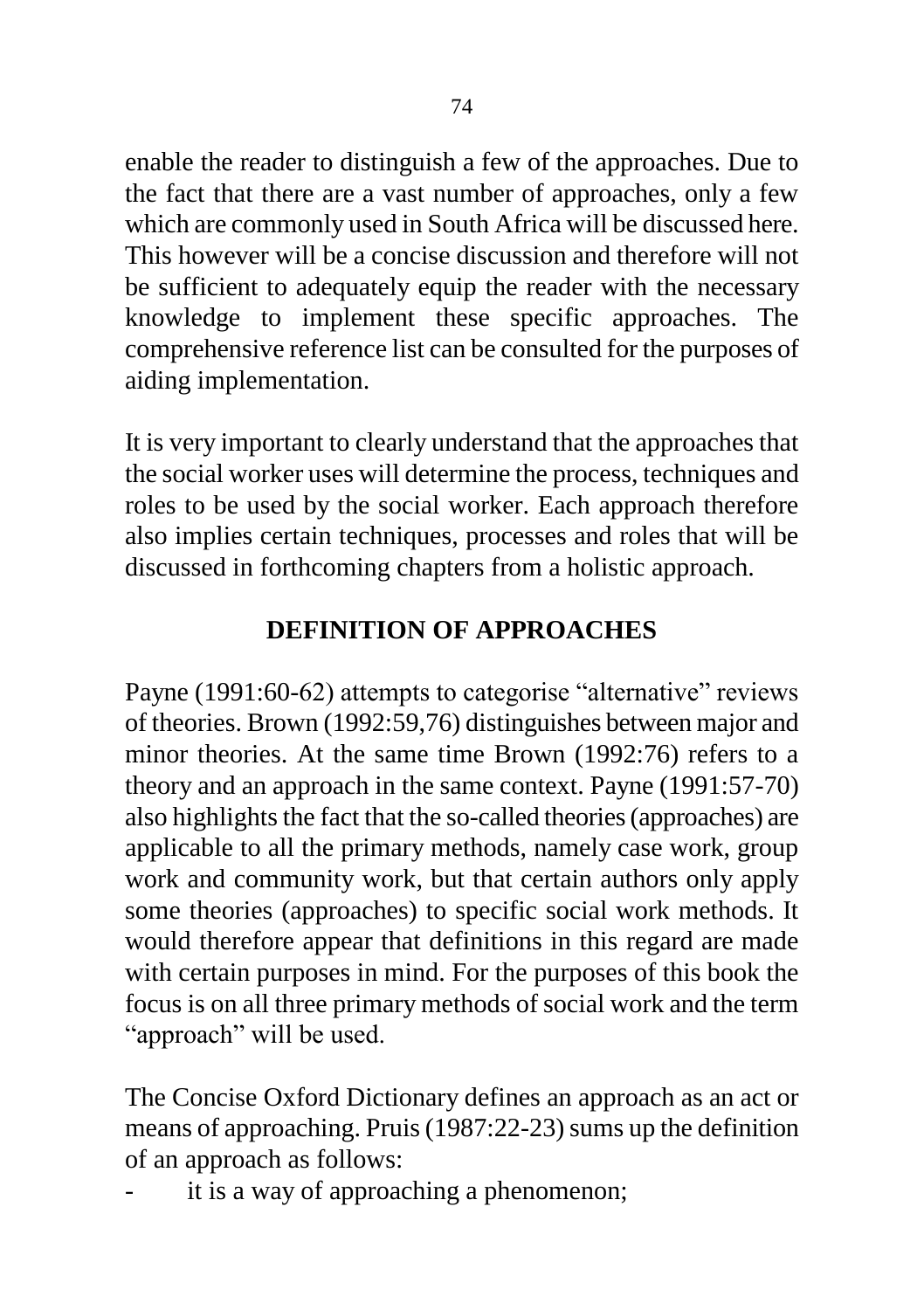- it involves both a theory and a model;
- it corresponds to a preconceived idea or philosophy.

In social work therefore the concept "approach" can be used to distinguish "how it is done". It is the way in which a theory or theories are approached in intervention. In this regard a model refers to the specific manner in which certain approaches are structured, thereby forming pattern-like guidelines and procedures to be adhered to during intervention. During intervention however, the focus should not be on the names of the terms, but rather on the selection and content thereof, by being able to distinguish between them.

Van Rooyen & Combrink (1985:36) identified several approaches in social work in the first edition (1980) of their book "Gevallewerk, "n Integrerende Benadering". Although this was done from a casework perspective, there is proof that it can also be identified in group work (Corey 1995:139-437) in terms of theoretical approaches and in community work (Lombard, Weyers & Schoeman 1991:134-147,154) in terms of intervention objectives. Examples of approaches are behaviour modification, problem solving, psychosocial, functional, crisis intervention, family therapy, psychoanalytical, existentialism, gestalt, client centred, task centred, transactional analysis, reality therapy etceteras.

For the purposes of this book there will be a concise discussion on those approaches which are commonly used in models such as Egan (1994) and Carkhuff & Anthony (1994). In order to adapt to social work in South Africa the empowerment approach (Lee 1994) will be included in this discussion. First, before discussing the rational of the following selected approaches, namely psychoanalytical, behaviour modification, client centred, task centred, problem solving and the empowerment approach, it is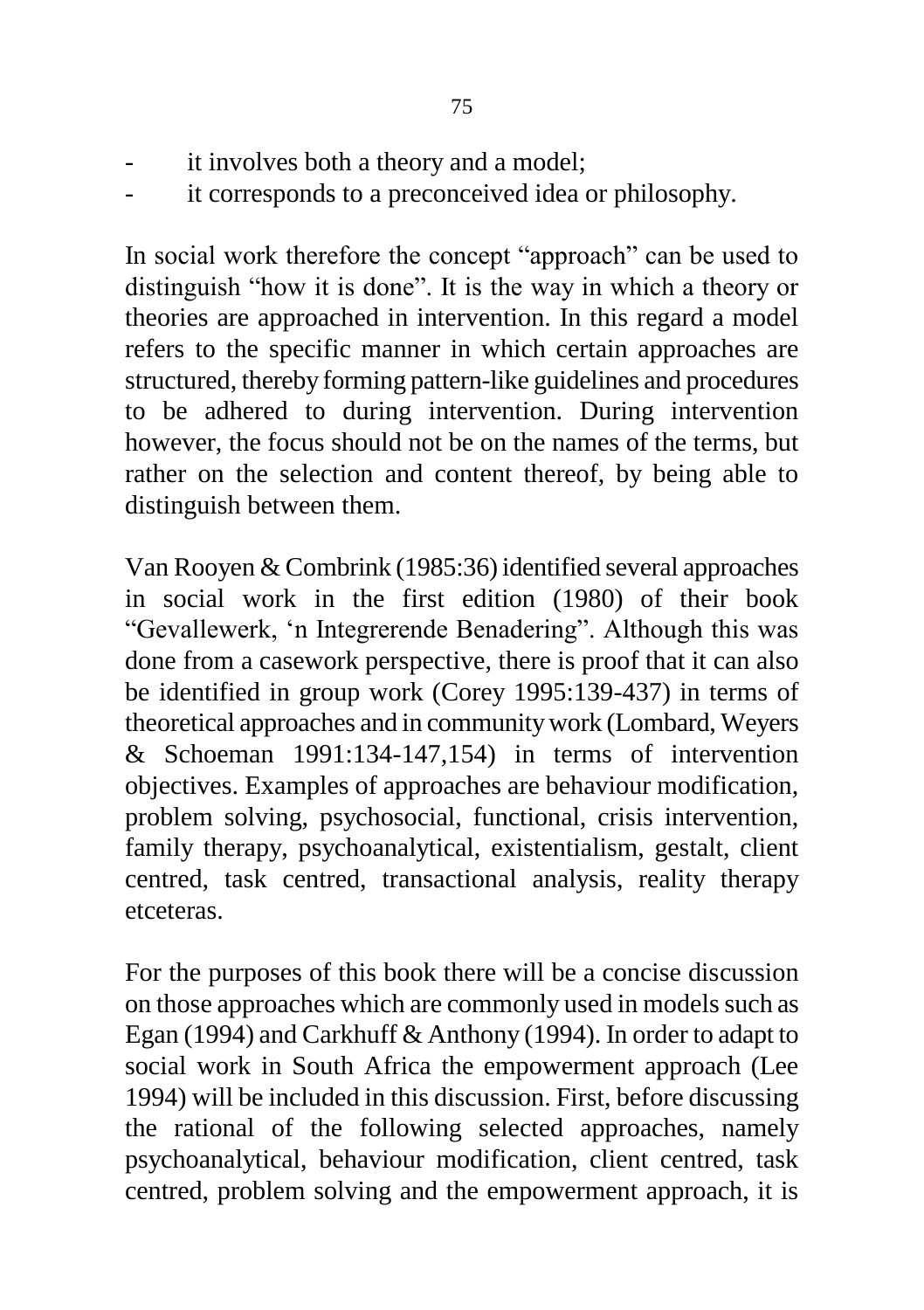necessary to highlight important factors which must be taken into account when selecting an approach. This will be done based on the work of Hepworth & Larsen (1993:17-19) and Zastrow (1989:26-27).

#### **SELECTING AN APPROACH**

It would be easy to formulate a set of guidelines for the selection of approaches within given circumstances. However, the fact that social work is an art and a science, means that this is not possible. For this reason Zastrow (1989:26) suggests that students and practitioners should master a number of approaches, so that they have a "bag of tricks" from which to choose. The choice of approach however should be motivated by the desire to render the best possible service to the client and not according to that which bests suits the social worker. Another aspect that influences the choice of approach, is the practitioner"s view of theory. Whether or not the practitioner works eclectically and what theory or theories the practitioner"s work is based on, will therefore determine the approach that is followed. The view maintained in this book corresponds with that of Hepworth & Larsen (1993:18) which is as follows: "The theoretical base of this book, therefore, is systematic eclecticism practiced under the umbrella of ecological systems theory (perspective)". The opinion is held that this view is the answer to South African circumstances and is suitable for the greatest number of clients and problems. The following aspects should be considered when selecting an approach for intervention.

The rationale of the approach which is chosen must primarily be suited to the person involved, behaviour (problems and situations) and the environment.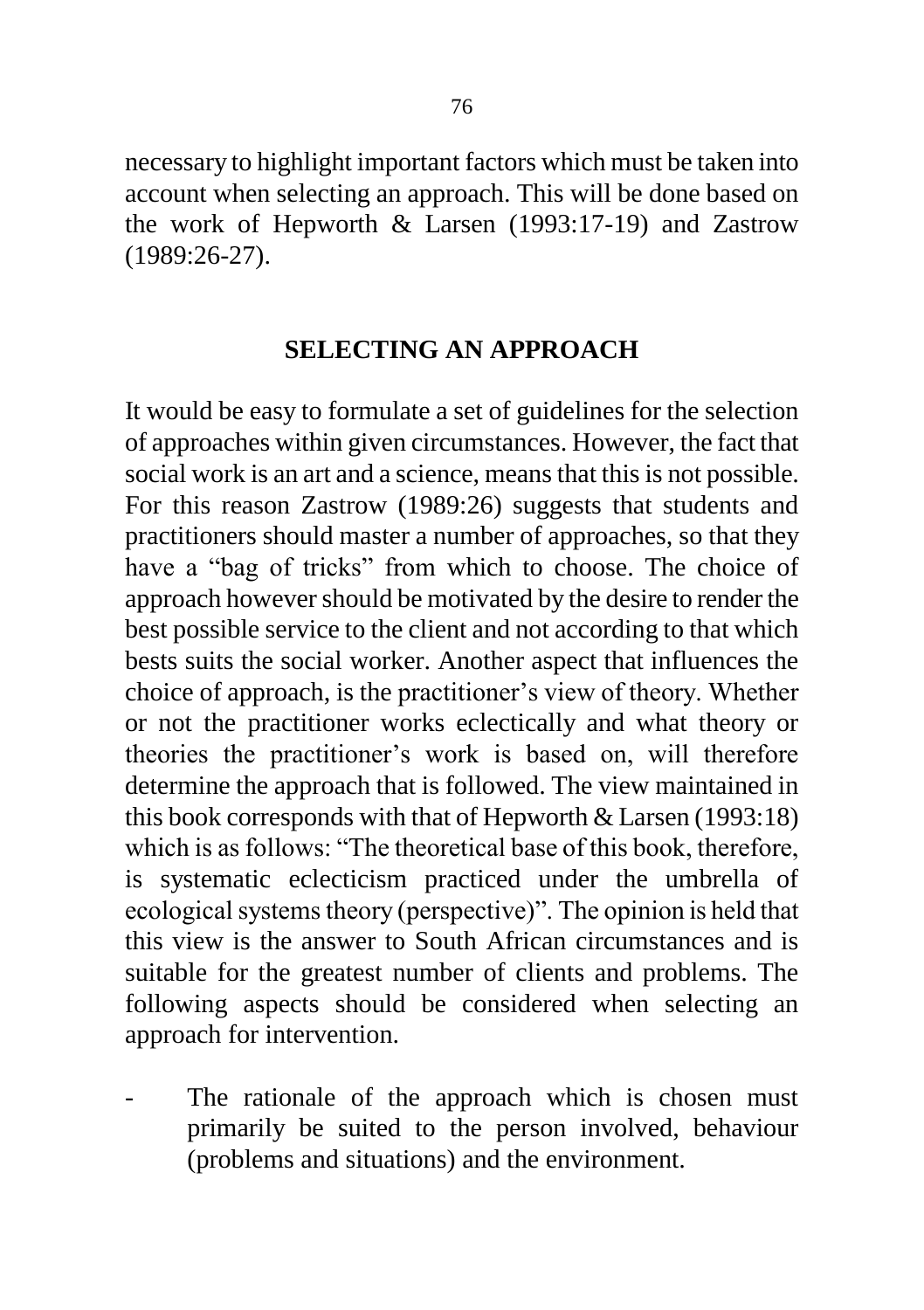- The practitioner's personality does influence intervention, this therefore also plays a role in the choice of an approach. The rationale and techniques of certain approaches are more suited to certain personalities.
- The agency that delivers the service and the field of service (e.g. institutional care, care of the disabled or child and family care).
- The extent to which approaches are supported by empirical research.
- The extent to which approaches can guarantee results with the least time, money and effort being expended.
- The extent to which the techniques prescribed by that approach can be applied in the course of intervention. (The practical application of the psychoanalytical approach, for example, can be questioned, while the behaviour modification approach is specific, concrete and practical.)
- The level of knowledge and skills that the practitioner has in the application of the approach during intervention. In some instances well-intended actions can easily cause damage.
- Ethical implications. This aspect is related to the previous aspect. Some of the approaches require specialised training, which is not always provided as part of all social work instruction. This can result in certain ethical issues, which are addressed specifically by the ethical code for social work in South Africa.

It is therefore clear that only those approaches that advance the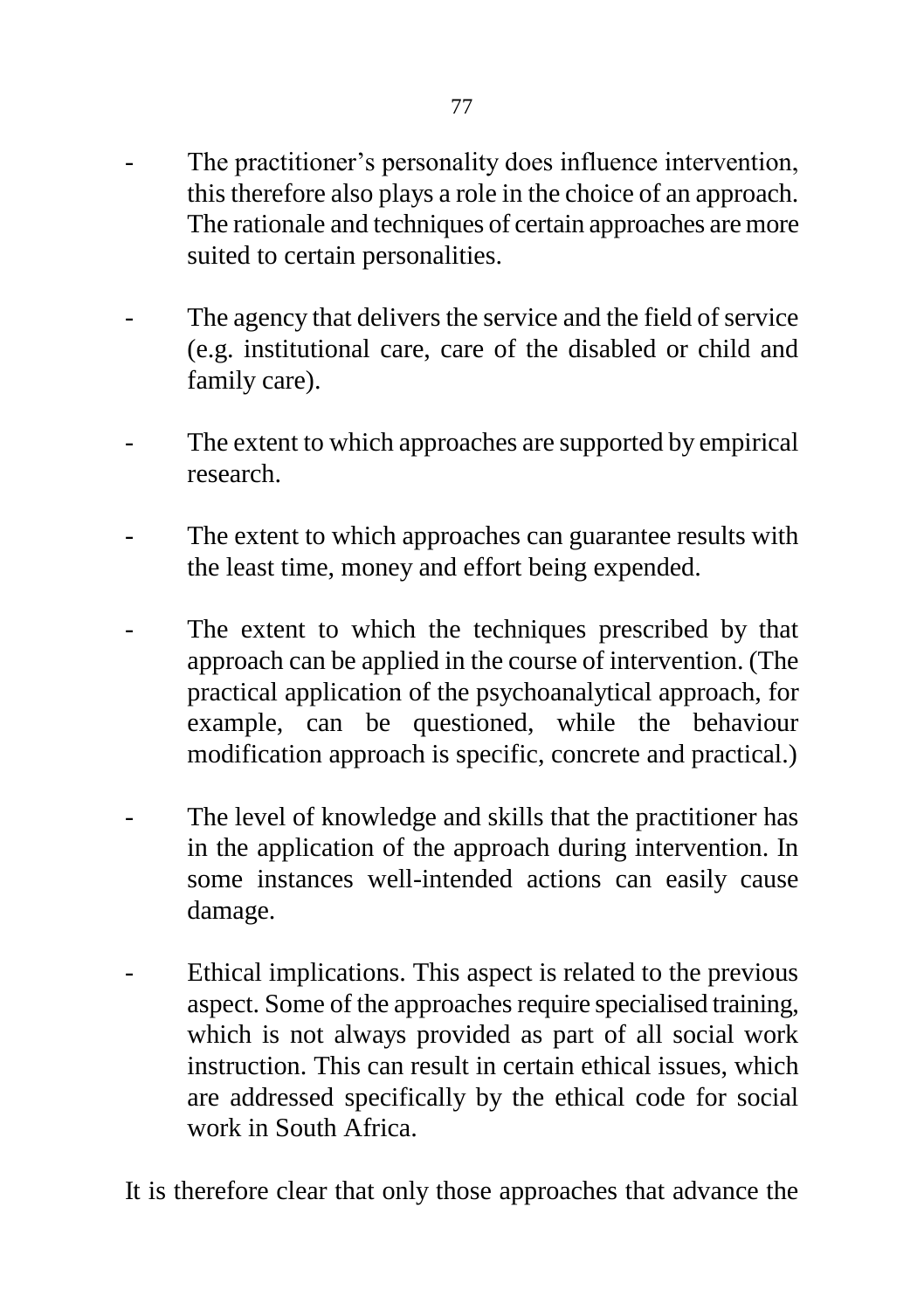goals of social work and particularly under certain circumstances, such as those in South Africa, ought to be considered for application. This also implies that, in relation to the first and primary factor mentioned above, the goals that are to be achieved through a specific intervention would determine the nature of the approach.

## **THE PSYCHOANALYTIC APPROACH**

To a large extent social work is influenced by psychodynamic approaches. It in fact forms the basis of social work intervention. The psychodynamic approach is based mainly on the work of Freud and psychoanalysis. Other contributions include that of the psychosocial approach by Hollis and Woods and alternative psychodynamic approaches such as the problem solving approach by Perlman (this is discussed in a separate section in this chapter) and transactional analysis (Payne 1991).

Due to the fact that a discussion and differentiation of the psychodynamic approaches is a job on its own, only an introductory focus on psychoanalysis will be provided in this book, as it forms the basis and origins of all approaches. The rationale and definition of a few terms that are of importance to social work will be provided hereafter, based on the work of Corey (1995:139-183), Payne (1991:74-100), Terminology Committee for Social Work (1995) and Zastrow (1989:341-352).

## *Rationale for the psychoanalytic approach*

Psychoanalysis refers to a frame of reference of the human psyche. It focuses on the unconscious and the influence that the past has had on a person"s present functioning. Circumstances must therefore be created to work through the unresolved problems. Resistance must be broken down by managing defence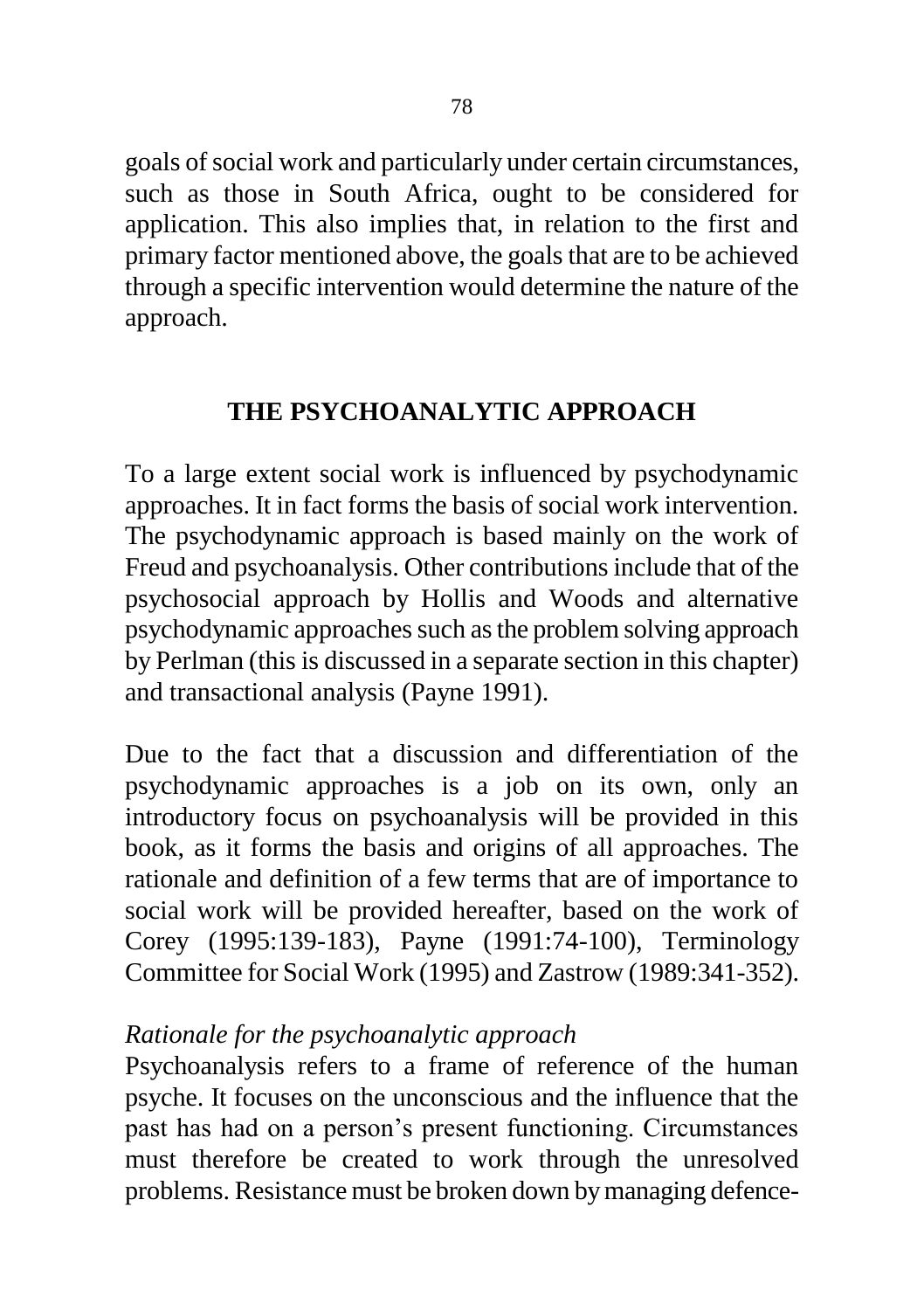mechanisms in an acceptable manner. Insight is gained through techniques such as developing insight and interpretation (this will be discussed again in a later chapter) with regard to the id, ego and superego. This approach is based on a medical model, where the person in need ("sick patient") depends on the social worker ("expert therapist") for help. There is therefore less emphasis placed on the equal relationship between the worker and client. Little provision is made for cultural diversity and environmental factors. This approach is aimed particularly at clients who are able to express themselves well verbally and who exhibit psychological problems. Clients who have practical problems and who do not easily partake in conversation or self-evaluation are more difficult to manage through the use of this approach.

*Definitions of a few terms which are of importance to social work*

- Ego: the rational part of the psyche that forms a person"s view of him/herself in terms of his/her own interests, achievements, qualities and wellbeing.
- Superego: that part of the psyche that represents the moral codes of society and regulates the individual"s ethical standards, conscience and sense of right and wrong.
- Id: that part of the psyche where instinctive impulses are dominated by the pleasure principle and gratification is demanded regardless of the consequences, moral beliefs or norms.
- Insight: the capacity to see problems and situations in perspective.

Resistance: conscious or unconscious negative reactions of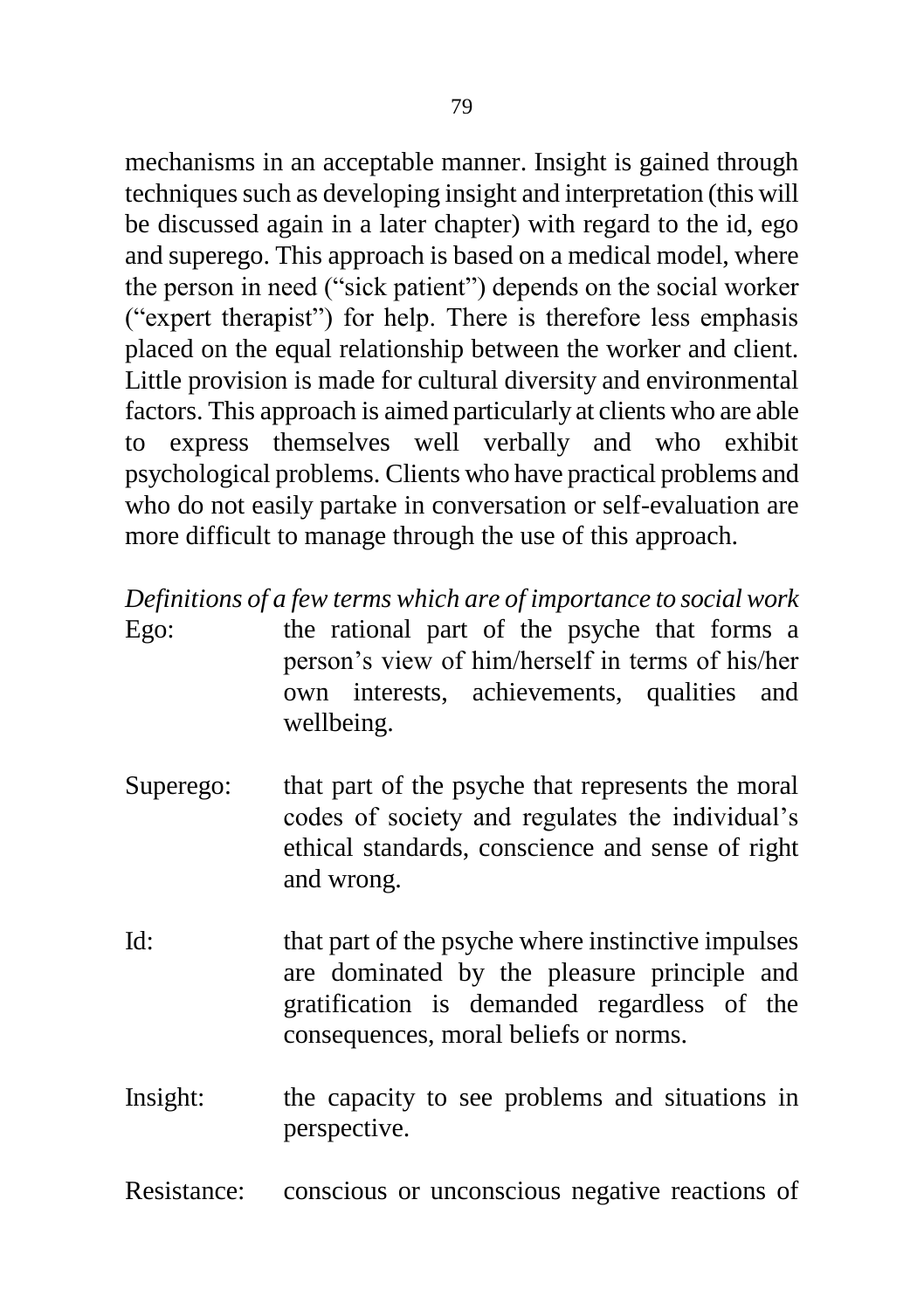|               | clients to every effort made to change their<br>behaviour and improve their adaptation.                                                                                                                                                                     |
|---------------|-------------------------------------------------------------------------------------------------------------------------------------------------------------------------------------------------------------------------------------------------------------|
| Transference: | the phenomenon where, in a professional<br>relationship, the client transfers elements<br>of attitudes, feelings and needs from<br>previous relationships onto the social<br>worker. (Counter transference occurs from<br>the social worker to the client.) |
| Unconscious:  | thoughts, feelings, impulses,<br>the<br>motivation and events that a person is<br>unaware of.                                                                                                                                                               |
| Identity:     | a person's view of him/herself and his/her<br>place in life.                                                                                                                                                                                                |
| Defence-      |                                                                                                                                                                                                                                                             |
| mechanisms:   | Any unconscious attempt to adapt to<br>unpleasant circumstances such as anxiety,<br>frustration and guilt feelings. (Knowledge<br>of a variety of defence-mechanisms is of                                                                                  |

## **THE BEHAVIOUR MODIFICATION APPROACH**

discussed here.)

particular value in social work. Due to the limitations of this book it will not be

The psychodynamic approaches dominated social work for quite some while in the history of the profession's development. The behaviour modification approach started taking root as a reaction to the validity of the psychoanalytic approach in social work. Behaviour modification originally developed from the work of people such as Pavlov, Bekhterev and Bandura. It was derived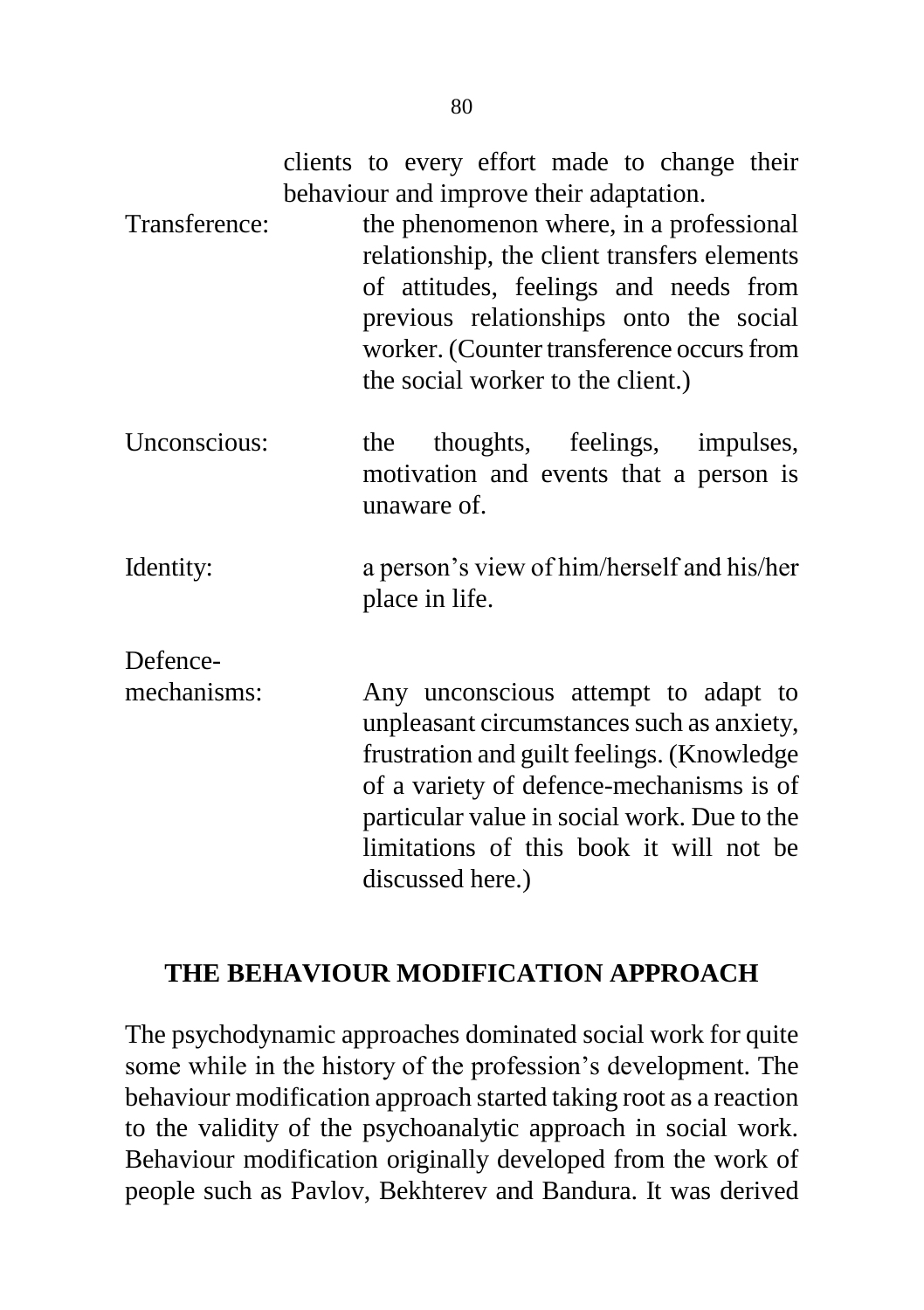from the experimental work in the field of classical and instrumental conditioning and the application of learning theories to the management of human problems. In the following section a concise account of the rationale for the behaviour modification approach will be provided based on the work of Brown (1992:62- 64), Corey (1995:345-378), Payne (1991:118-133), Sheafor et al. (1994:63-64) and Zastrow (1989:432-454).

#### *Rationale for the behaviour modification approach*

The behaviour modification approach is concerned with the elimination of negative behaviour and the acquisition, reinforcement and maintenance of desirable behaviour. Behaviour is the result of a person"s genetic composition, biological characteristics and the environment. Behaviour is learned and is the product of the reinforcement of that to which the person is exposed. In order to gain control of the behaviour, those events that precipitate the behaviour, the behaviour itself and the consequences thereof, must be isolated. The focus is therefore upon the observable and external behaviour and not on the person"s life history, except in cases where this is of importance (e.g. previous symptoms that were exhibited). It is therefore concerned with the "here and the now" and aspects of behaviour which influence a person's functioning. It is assumed that there is a good relationship between the social worker and the client, but this is not a prerequisite, because the client"s willingness to participate and experiment must be established beforehand. The social worker is therefore actively and directly involved and sometimes acts as a coach.

The behaviour modification approach, in particular, is characterised by a wide variety of practical techniques, which can be applied because of their effectiveness in modifying specific behaviour. Techniques which have been implemented with great success in social work, include modelling, training in assertive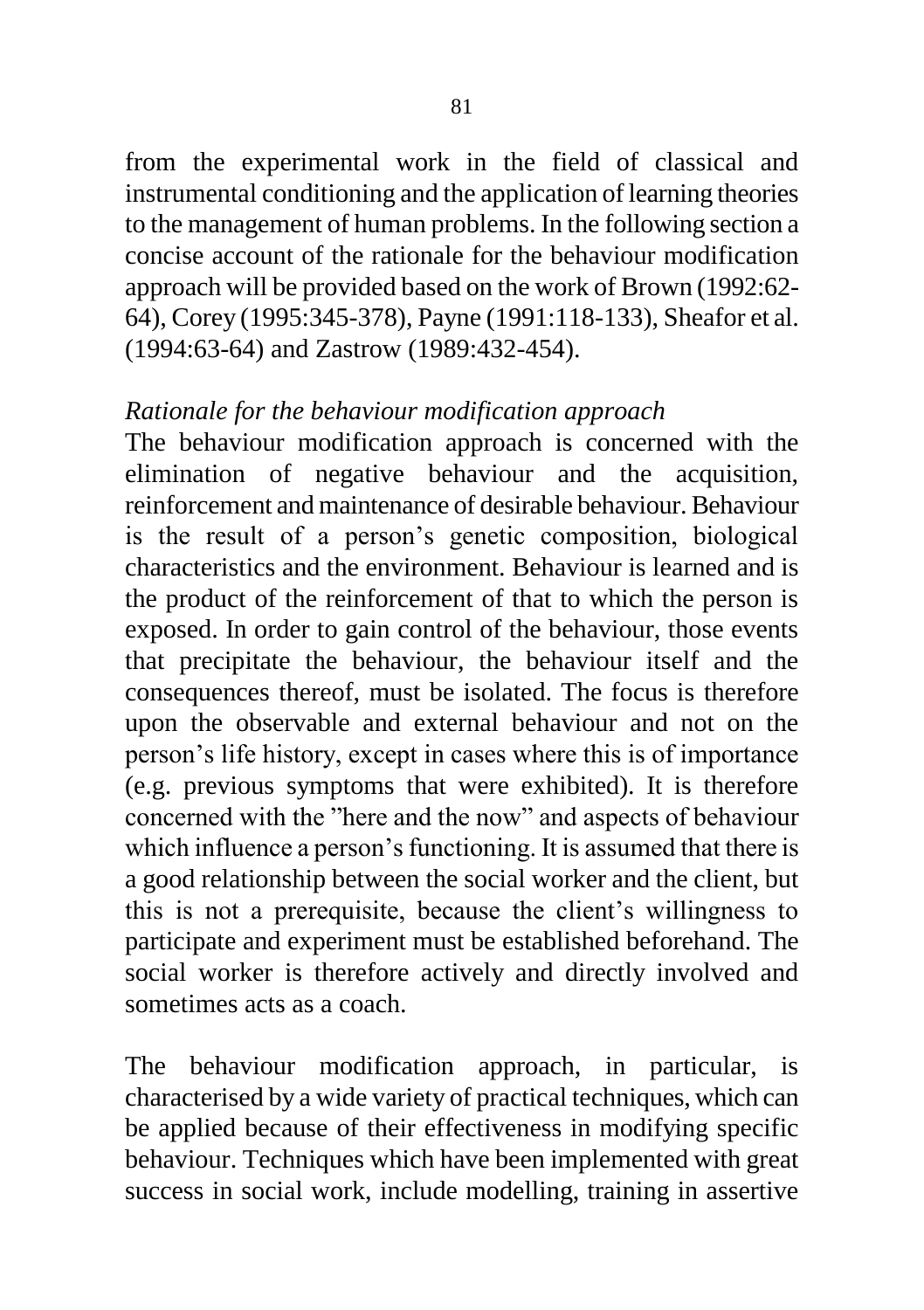behaviour and positive reinforcement. (These techniques will be discussed in more detail in a later chapter.)

#### **THE CLIENT CENTRED APPROACH**

Carl Rogers is regarded as the founder of the client centred approach. This approach is implemented from a humanistic perspective and is currently used in disciplines such as psychiatry, psychology and social work. Although reference is made to the "client" in this approach, the basis of this approach is that it is not only applicable to casework, but also to group work and community work. This is one of the reasons why increasing reference is being made to the person centred approach as opposed to the client centred approach. A brief account of the rationale for this approach will be given in the following section, based on Brown (1992:76-78), Corey (1995:263-290), Sheafor et al. (1994:65-66) and Zastrow (1989:357-365).

#### *Rationale for the client centred approach*

When utilising this approach the social worker acts in a nondirective manner. The client becomes the centre of attention and is accepted unconditionally. The relationship between the worker and the client deserves special attention, as this needs to be a warm relationship in which the client can feel free to discuss his/her problem. The focus is upon the client's potential to manage his/her problem him/herself and it is the client's experiences, perceptions and feelings in particular, which receive attention. Special emphasis is therefore placed on the person"s aspirations to grow and adapt, as well as to the emotive aspects characterising the client"s situation. More attention is also devoted to the immediate situation than to the client's past. The client must be voluntary, highly motivated and well spoken and must not be overwhelmed by problems that may exist in the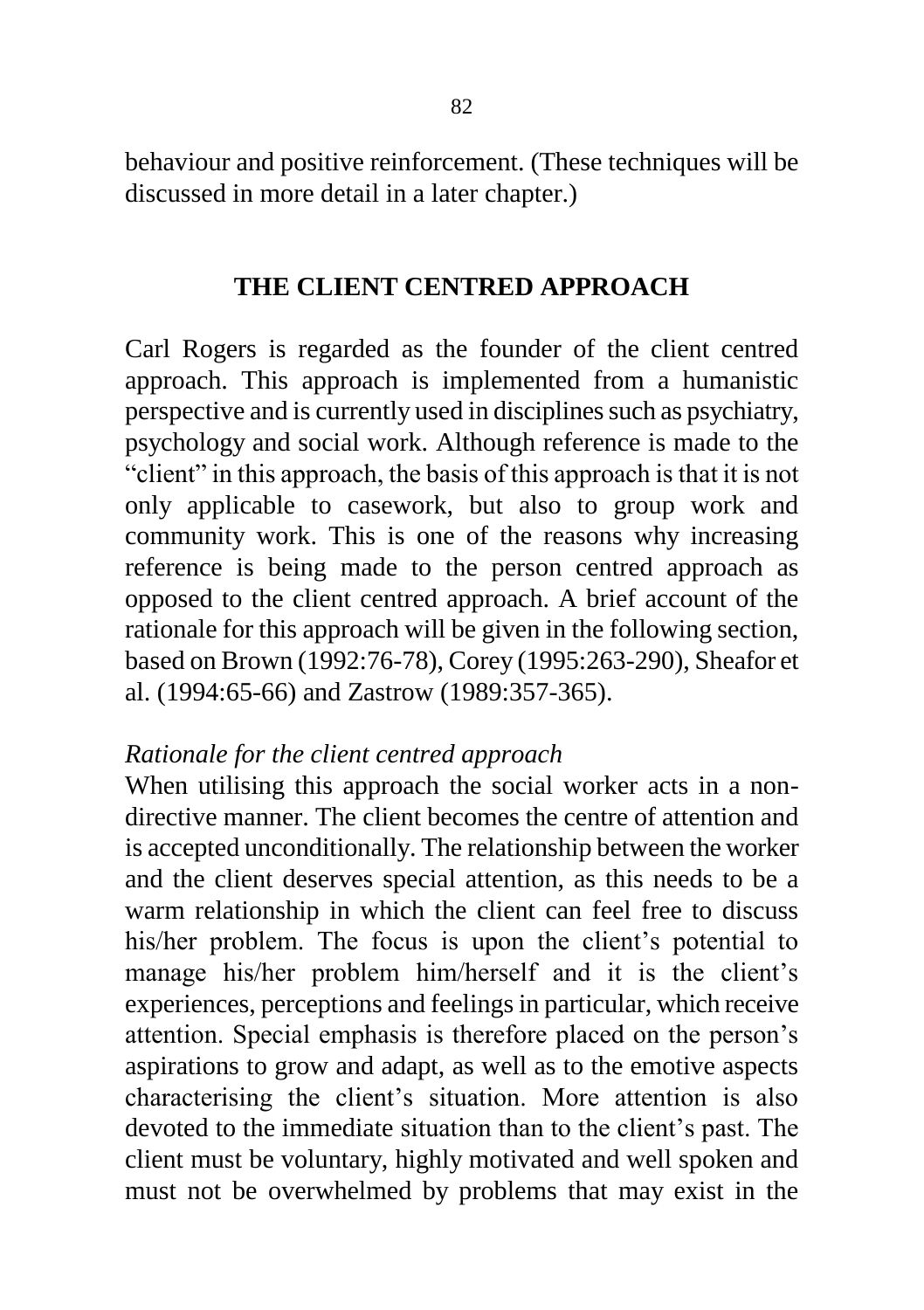environment (e.g. insufficient income and violence). In summary therefore, this approach rests on the assumption that all people strive for self-realisation and are inherently good.

In utilising the client centred approach, the personal qualities of the social worker are stressed more than the specific techniques, since the social worker employs his/her personality to bring about growth and change. Techniques such as interpreting and advising are not used. Empathic responding, active listening and reflecting are those techniques upon which most emphasis is placed.

|                                           | Definitions of a few terms which are of importance to social work                                                                                                                                                                                                                                                          |
|-------------------------------------------|----------------------------------------------------------------------------------------------------------------------------------------------------------------------------------------------------------------------------------------------------------------------------------------------------------------------------|
| Empathy:                                  | this is the capacity of the social worker to<br>place him/herself "in the shoes" of the<br>client, so as to understand what the client<br>thinks and experiences. This must also<br>then be communicated to the client. It<br>therefore involves entering the client's<br>world, without sacrificing your own<br>identity. |
| Congruency:                               | the extent to which a person's experience<br>of him/herself is consistent and is<br>accurately expressed.                                                                                                                                                                                                                  |
| Self-image:                               | a person's perception and evaluation of<br>him/herself.                                                                                                                                                                                                                                                                    |
| Self-realisation<br>(self-actualisation): | a natural tendency of each human being to<br>develop to full capacity.                                                                                                                                                                                                                                                     |
| Non-directive:                            | during the process of self-realisation the<br>worker uses the client as a guide $-$ the                                                                                                                                                                                                                                    |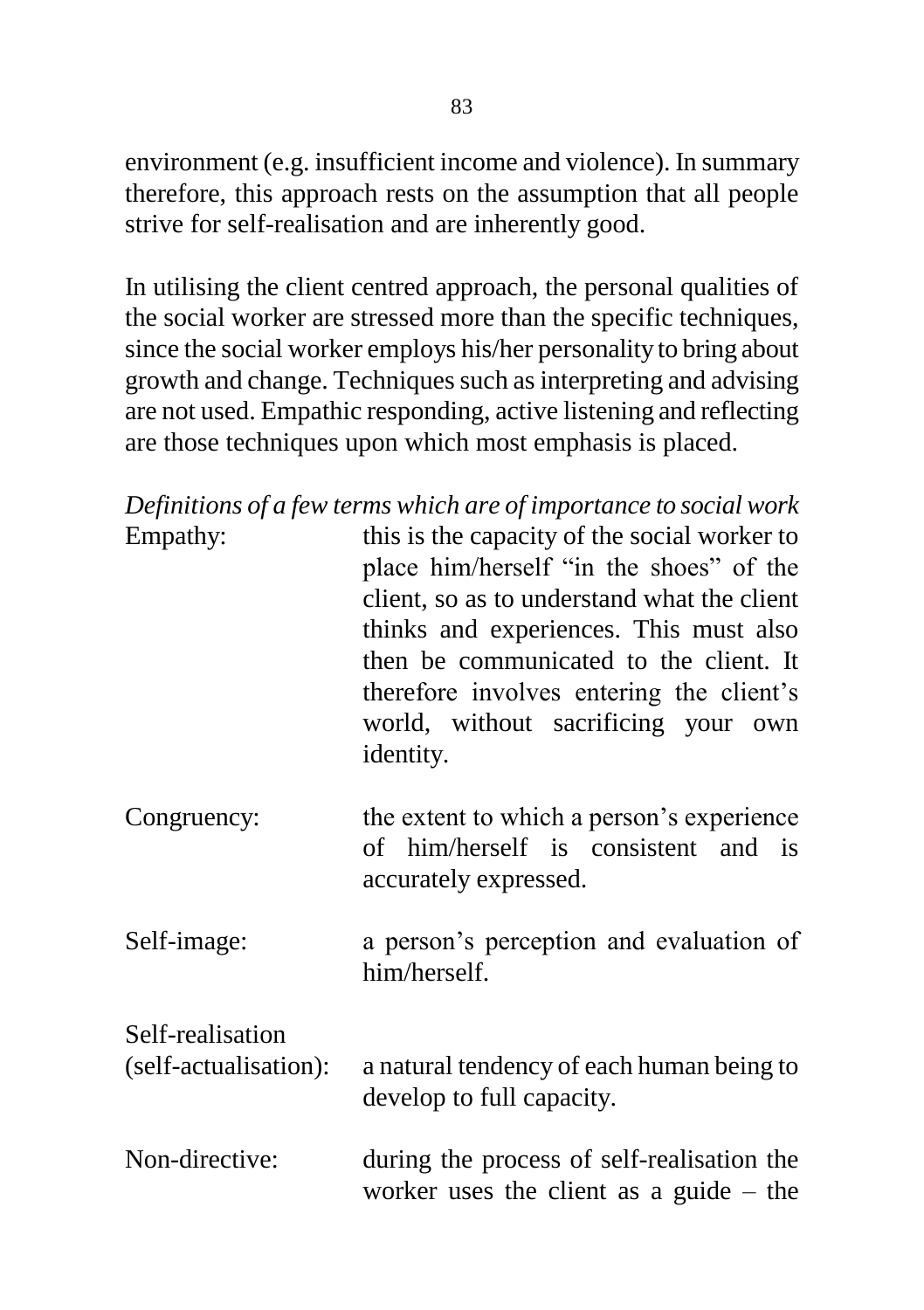worker therefore offers no guidelines.

#### **THE TASK CENTRED APPROACH**

Reid and Epstein developed the task centred approach, it is a time limited approach where the results can be empirically tested. The rational of this approach is briefly discussed according to the work of Brown (1992:71-72), Johnson (1986:420-421), Payne (1991:108-116) and Sheafor et al. (1994:69-70).

#### *Rationale for the task centred approach*

This approach makes use of the contents of the systems theory, role theory, psychoanalysis, learning theories and communication theory. It focuses on specific target problems and the goals, which stipulate what change is required, are formulated specifically. It can be used in individual work, but also with larger groups and can also be adapted for unmotivated and involuntary clients. It places special emphasis on taking action and carrying out tasks. That is why it is also suitable to use when dealing with problems that are the result of insufficient resources, as well as with clients who know what their problems are but are unable to take the necessary action to change their situation. Larger tasks are divided into smaller tasks so as to ensure success and motivation. Priorities are established so as to keep the client focused and to mobilise their inner capacity. This approach is empirical and can therefore be measured by means of the completion of tasks.

Examples of typical problems that can be addressed through the task centred approach, are interpersonal conflicts, problems with organisations, decision making problems and problems with role functioning. Techniques of the task centred approach involve performing any practical task that can lead to the management of the problem.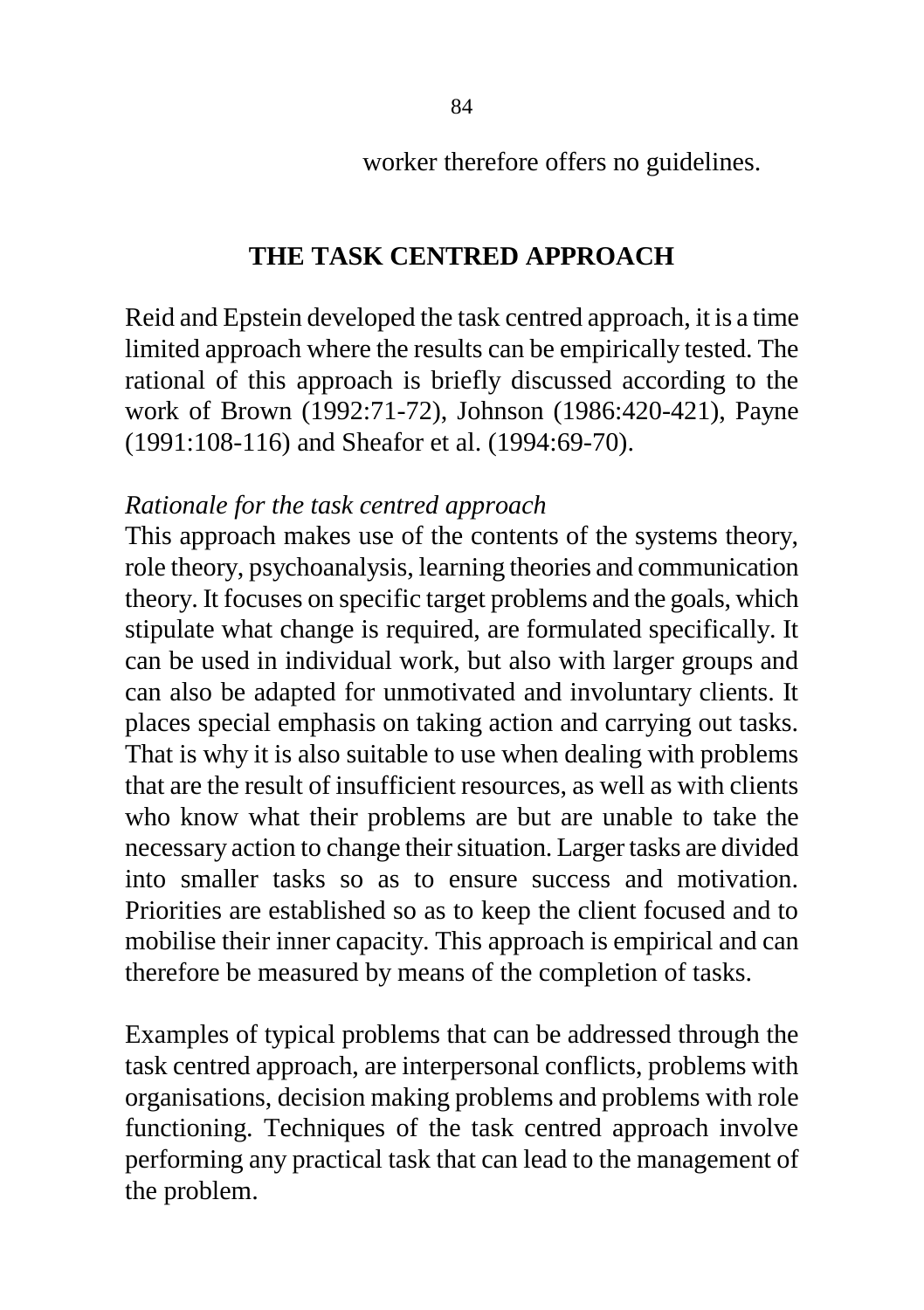#### **THE PROBLEM SOLVING APPROACH**

John Dewey described the problem solving concept when he analysed the thought processes of the individual. Polya also developed a model according to which mathematical problem solving could be done. The founder of the problem solving approach in social work however, is Helen Perlman, who with her P-component Model defined the client"s situation as follows: the person with a problem comes to a place (welfare organisation) where he/she is helped by means of a process to solve his/her problem. The stages in Perlman"s problem solving process correspond to those identified by Dewey and Polya: the nature of the problem is rationally considered and judged, solutions and alternatives are decided upon and the implementation and results of the solutions are evaluated. Elements of this problem solving process are also found in the work of Mary Richmond and Dunham, which is what makes it possible for this approach to be used in all the primary methods of social work. This approach will be discussed further based on the work of Brown (1992:62) and Johnson (1986:414).

## *Rationale for the problem solving approach*

The basic problem is the manner in which the client solves his/her problems. The client"s problem solving capacity must therefore be improved. For this reason the client him/herself is regarded as the problem solver. The worker-client relationship and the process are regarded as the medium of intervention, as this experience will enable the client to manage existing and future problems. The client must be motivated to engage in intervention and must present a rational understanding of his/her problem. Techniques of the problem solving approach focus on practical steps that can improve the client"s problem solving skills.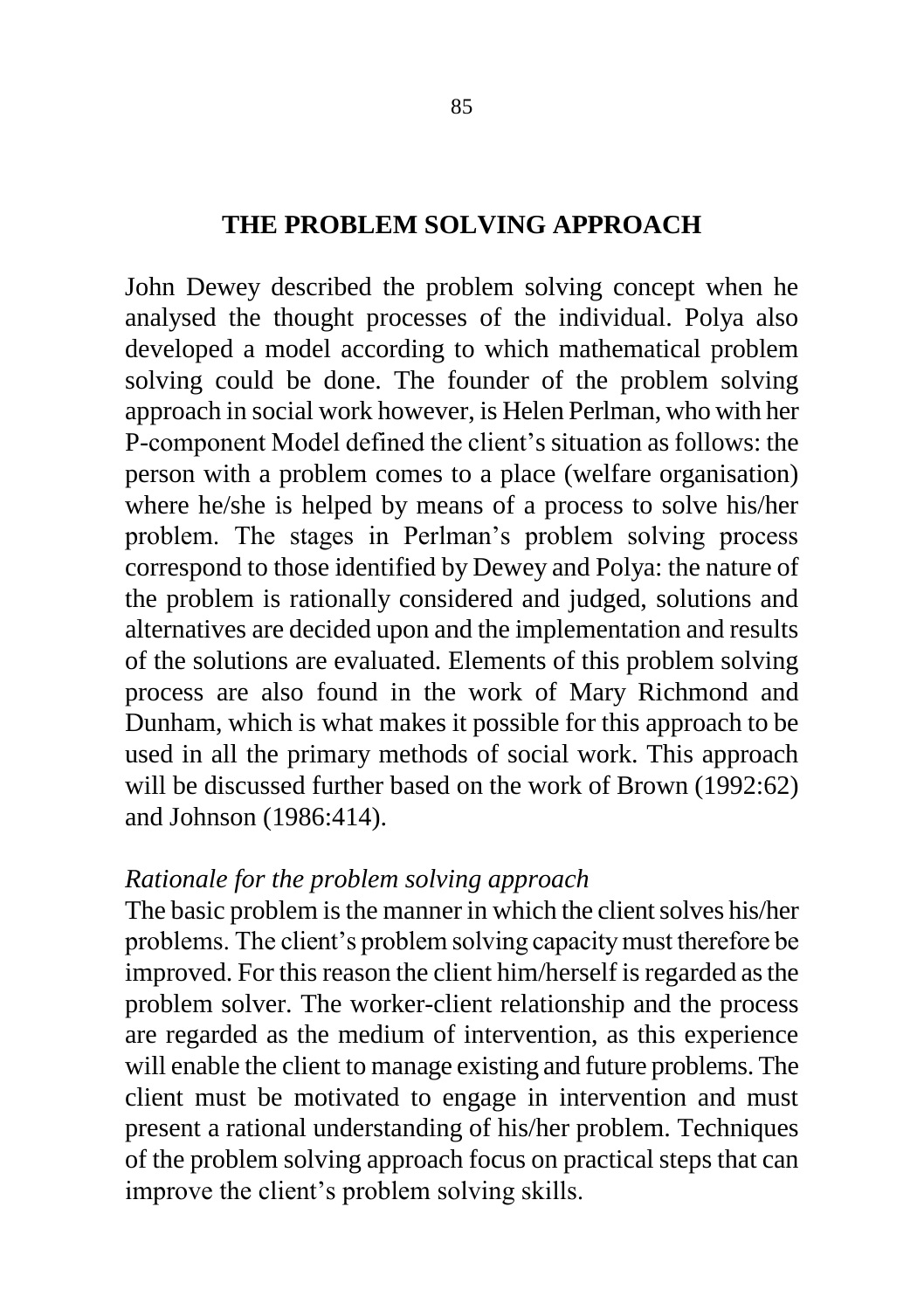#### **THE EMPOWERMENT APPROACH**

Mention is made in the literature of empowerment as an approach, but is not generally defined as an approach. However Judith Lee in her book "The Empowerment Approach to Social Work Practice" created a conceptual framework for empowerment as an approach. (The concept "empowerment" has already been defined in a previous chapter.) Because empowerment refers to the acquisition of personal and collective power, it implies that this approach can be used with regard to all three primary methods of social work. The rationale for this approach will be briefly discussed in terms of Barber (1991:29- 41), Fitzgerald, Mc Lennan & Munslow (1995:288- 294),Hepworth & Larsen (1993:495-500), Lee (1994), Payne (1991:224-233) and Sheafor et al. (1994:406-408).

#### *Rationale for the empowerment approach*

This approach is based on a concern for people and their environments. This implies that people, who experience poverty, stigmatisation and oppression, should be assisted in their endeavours to empower themselves. This means that people"s individual capacity to adapt must be developed and that attempts should be made to change oppressive environmental conditions and circumstances. Individual and collective action is necessary. Aspects which are of importance are, holistic transaction orientated concepts, knowledge of oppressed groups, social policy and programmes, the advancement of a just society, equal opportunities, equity and access to resources. Knowledge of the functioning of a person's ego, learning theory and problem solving is also necessary. It is also required of the social worker to have a specific value orientation and the skills to utilise this approach. The techniques that can be applied when using this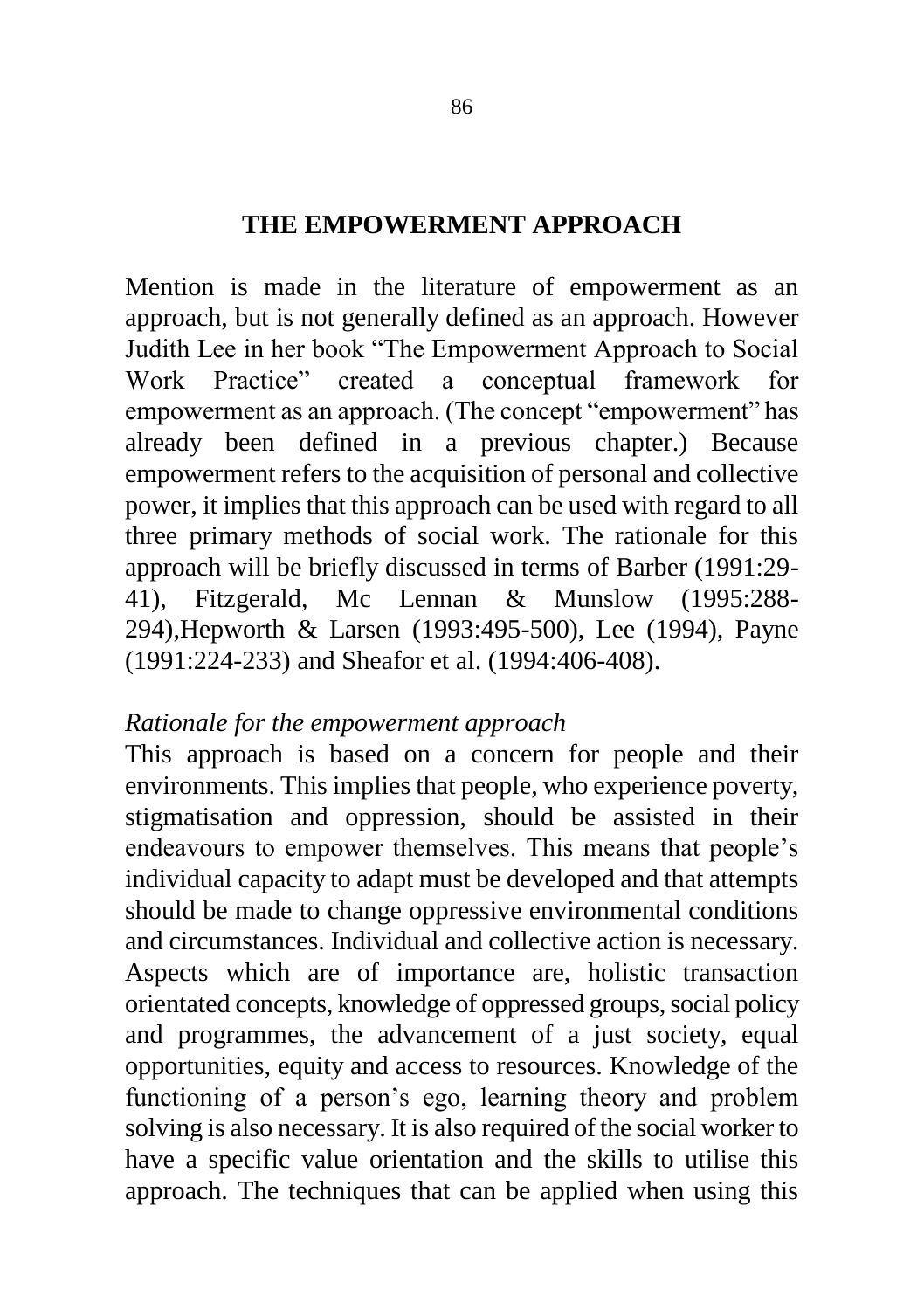approach, are holistic in nature and include techniques from the behaviour modification, client centred, task centred and problem solving approaches.

If the goals of social work are taken into account, then it ought to be clear that the empowerment approach should be receiving a lot of attention in South Africa at present. Due to the holistic nature of this approach, it is necessary that the student and practitioner also be well grounded in the use of the other approaches in social work.

## **CHAPTER 9**

## **THE INTERVENTION PROCESS IN SOCIAL WORK**

When providing intervention to individuals, groups and communities, social workers make use of different theories, approaches and resultant techniques. This implies that there will also be different perspectives regarding the implementation of these processes. The reason for the diversity in intervention is because social work is concerned with such a great variety of clients, problems and environments. The purpose of social functioning however always remains the same.

For this reason the purpose of the intervention process in social work, according to Hepworth & Larsen (1993:30) is to:

- assist people to restore their equilibrium;
- promote people's growth and coping capacity;
- develop, mobilise and make resources available;
- reduce stress and tension:
- satisfy problems and needs.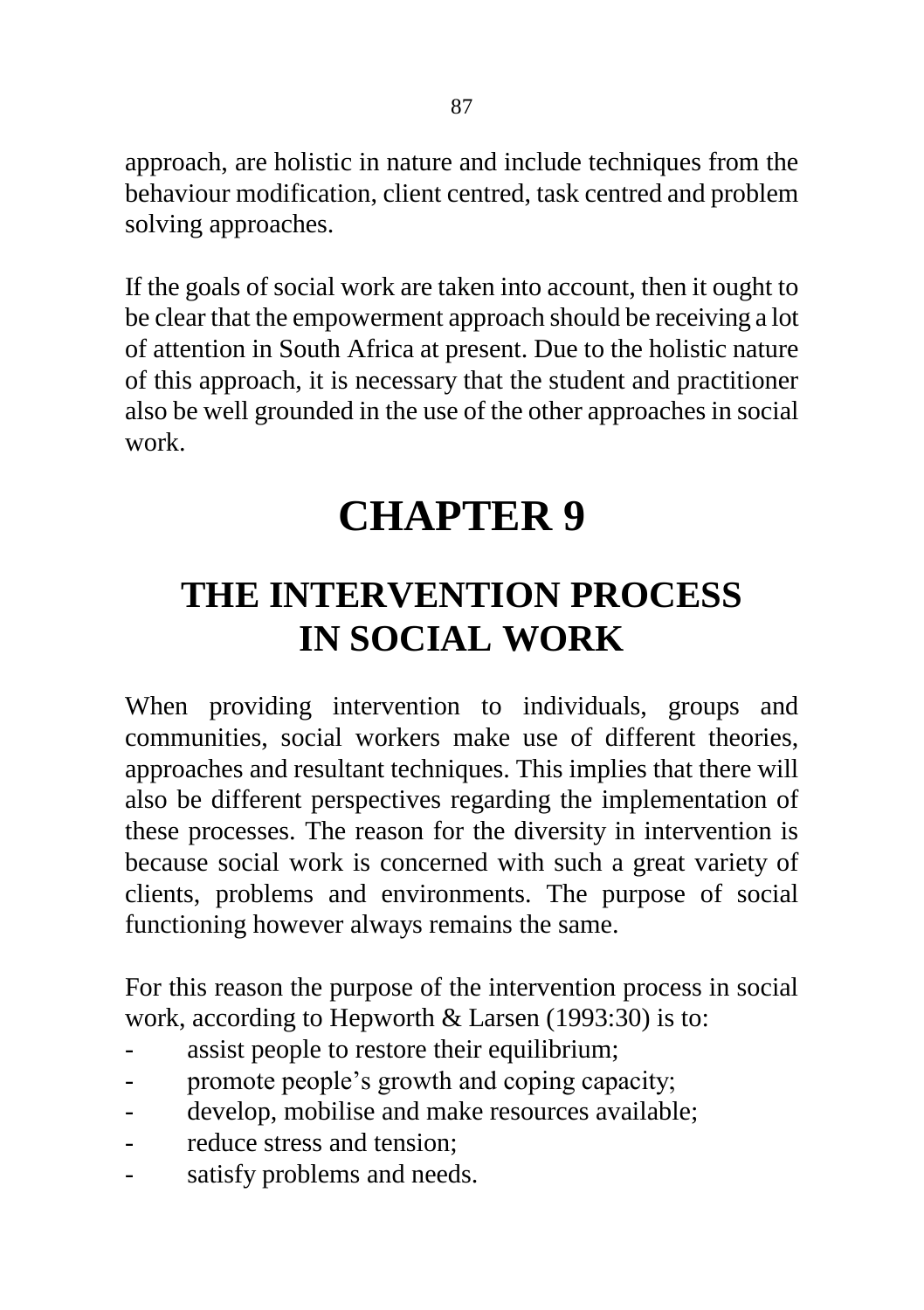It would appear that the intervention process in social work proposed by different authors, is essentially the same as the problem solving process, irrespective of the approach that is followed (Brammer 1993; Brown 1992; Compton & Galaway 1994; Cournoyer 1991; Fox 1993; Hepworth & Larsen 1993; Hoffman & Sallee 1994; Johnson 1986; Sheafor et al. 1994; Zastrow 1989). For the introductory purposes of this book the focus will specifically be on the intervention process as proposed by Hepworth & Larsen (1993:30-41). The reason for this choice is that these particular authors present the intervention process in a compact and orientated manner, which can easily be applied to different situations and methods. These authors also explicitly explain that they subscribe to an ecological systems theory perspective, which corresponds to the view expressed in this book.

Before the intervention process can be discussed however, it is necessary to make certain suppositions about it, in view of the fact that the process does not offer a recipe for intervention and many variables need to be considered during the implementation thereof.

## **A FEW SUPPOSITIONS REGARDING THE INTERVENTION PROCESS**

- Although the different phases and the cyclical nature of the process is emphasised, this does not imply that the process cannot proceed simultaneously in one or more phases.
- The activities or steps in the various phases are not so inflexible that they can be separated into watertight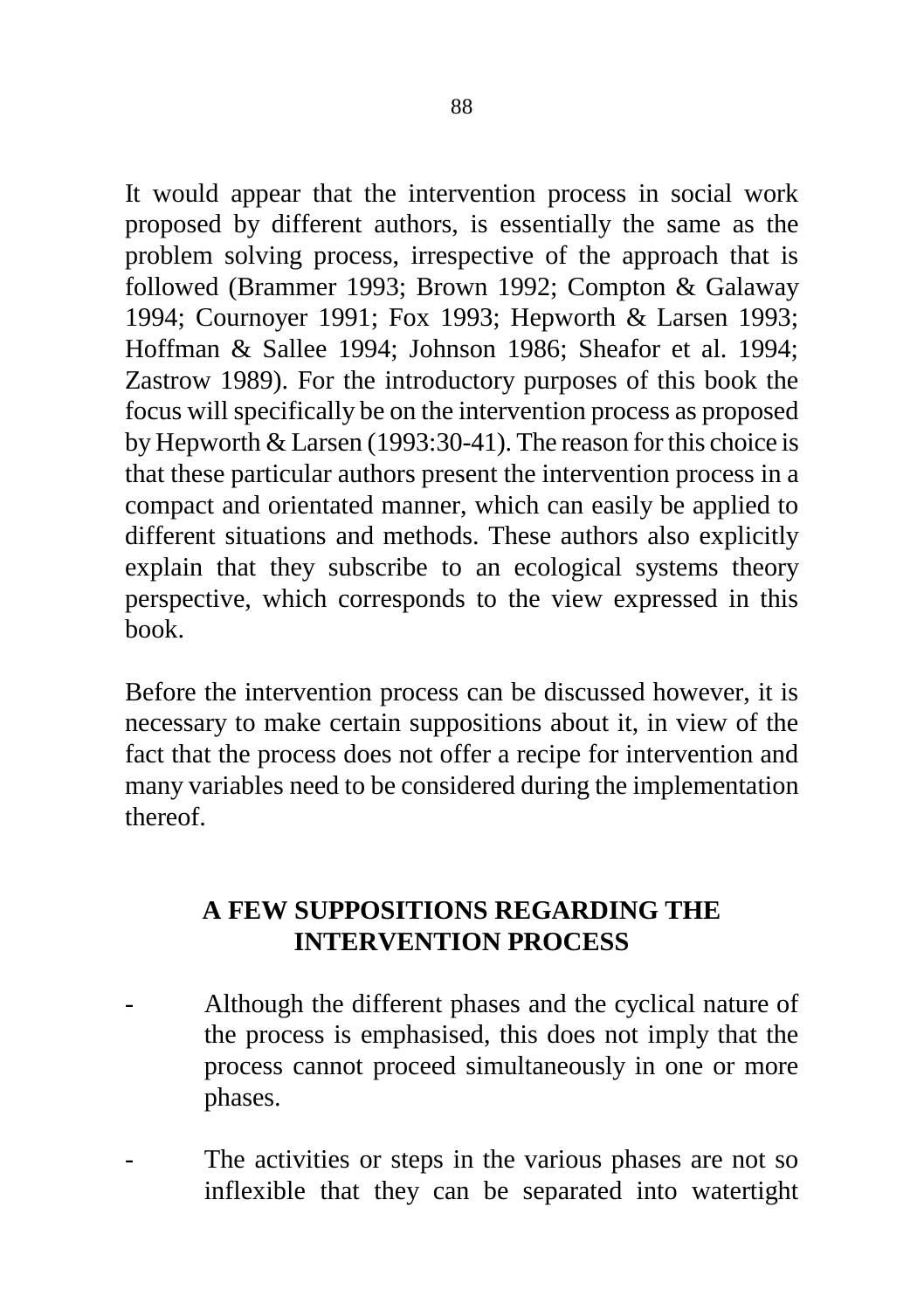compartments.

- The cyclical process implies a forward movement by means of phases. But at the same time it allows for freedom to return to a previous phase. The activities in the various phases need not necessarily be performed consecutively.
- A condition for the successful use of the problem solving process is that the social worker must not only be skilled in the use of the process. The social worker must also be able to implement the process in interaction and together with the client and with his/her collaboration and cooperation.
- An outstanding feature of the problem solving process therefore, is the involvement of the client in the process.
- It implies that the worker and the client must agree as to whether or not the goal set within a specific phase has been reached, before moving to the next phase or a previous phase.
- The implementation of the intervention process is always influenced and directed by the characteristics and dynamics of the person and the behaviour/problem and the environment.
- The intervention process can be applied to case work, group work and community work, although the specific social work method used can result in a difference in focus during the implementation of the intervention process.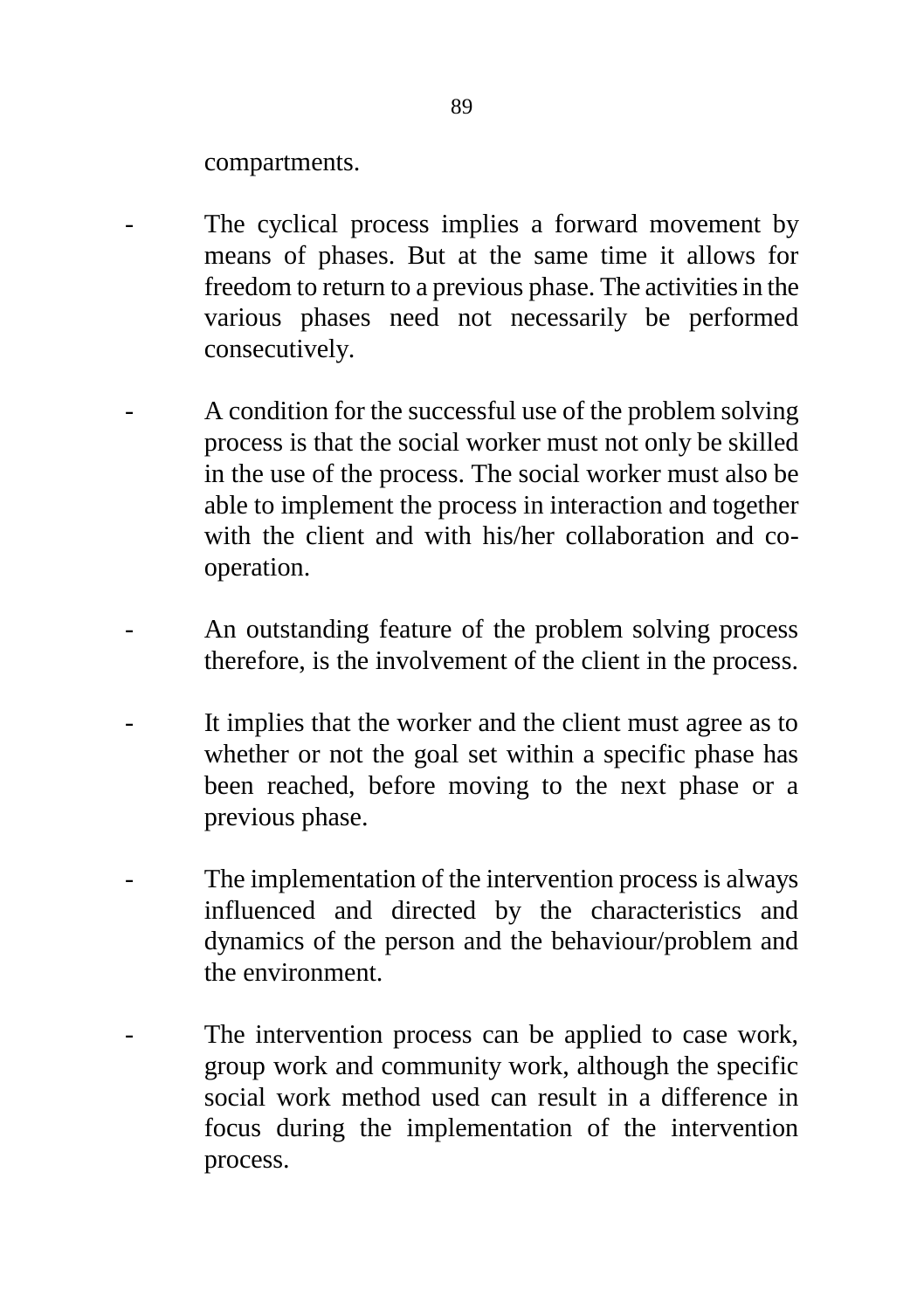- The different authors use different terminology to describe the phases of the intervention process. Irrespective of the terminology used, the following elements are present throughout the process: making contact with the client, mutual contracting, implementing the contract by means of action, evaluating the process and termination.
- An important assumption is that although evaluation is distinguished as a separate phase, evaluation takes place during each phase of the process. Evaluation is therefore also a continuous activity. (In some situations every phase can be regarded as a continuous activity, for example, contracting can take place in each phase. This results in the trend developing where a process within a process is followed.)
	- The final supposition is that, according to Hepworth  $\&$ Larsen (1993), three phases can be distinguished in the intervention process namely:
		- Exploration, assessment and planning
		- \* Implementation and goal attainment
		- \* Termination and evaluation

## **PHASE I: EXPLORATION, ASSESSMENT AND PLANNING**

This phase implies making contact with the client and mutual contracting.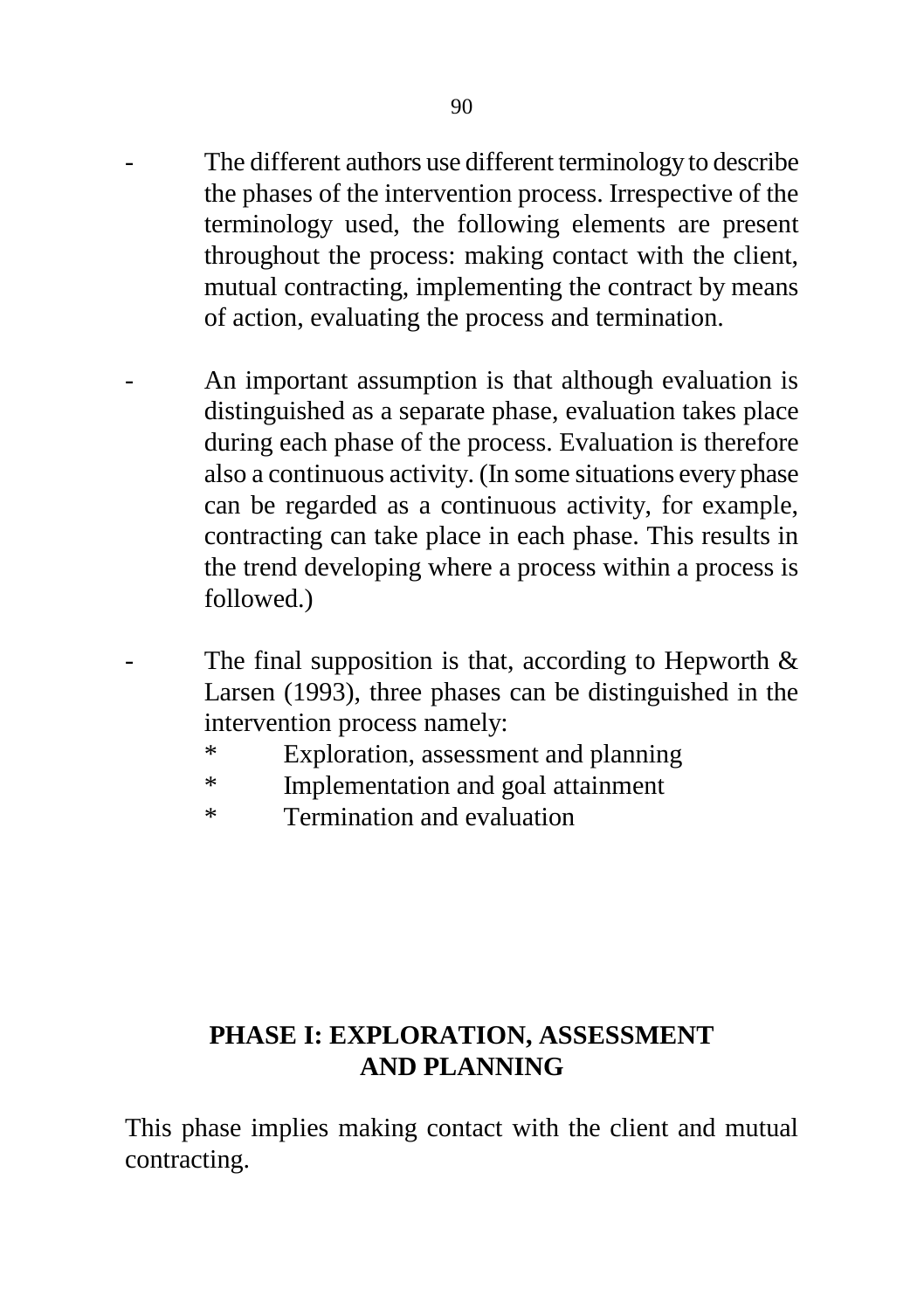#### *Establishing rapport*

Effective communication during intervention is necessary to get and keep the client involved. What is meant by rapport is the relationship between people, that presupposes trustworthiness and which involves an acknowledgement and the awareness of the other as a unique individual (Terminology Committee for Social Work 1995:52). This involves the client trusting the worker and regarding him/her as a sincere and understanding person. To establish rapport it is essential that the social worker take into account cultural factors that are expressed by means of the worker"s values. Empathy and genuineness are therefore indispensable to the worker during this phase.

#### *Exploring the client's situation*

Establishing rapport and exploring the client's situation occur simultaneously. Empathic responding by the social worker does not only refer to the worker"s understanding, but also unleashes the feelings and emotions of the client. In this regard it is necessary to explore the effect that the client's emotions have on the other systems (e.g. interpersonal and environmental systems) involved. It is of particular importance to explore the client's potential as well as that of the systems involved, so that these can be used as possible resources.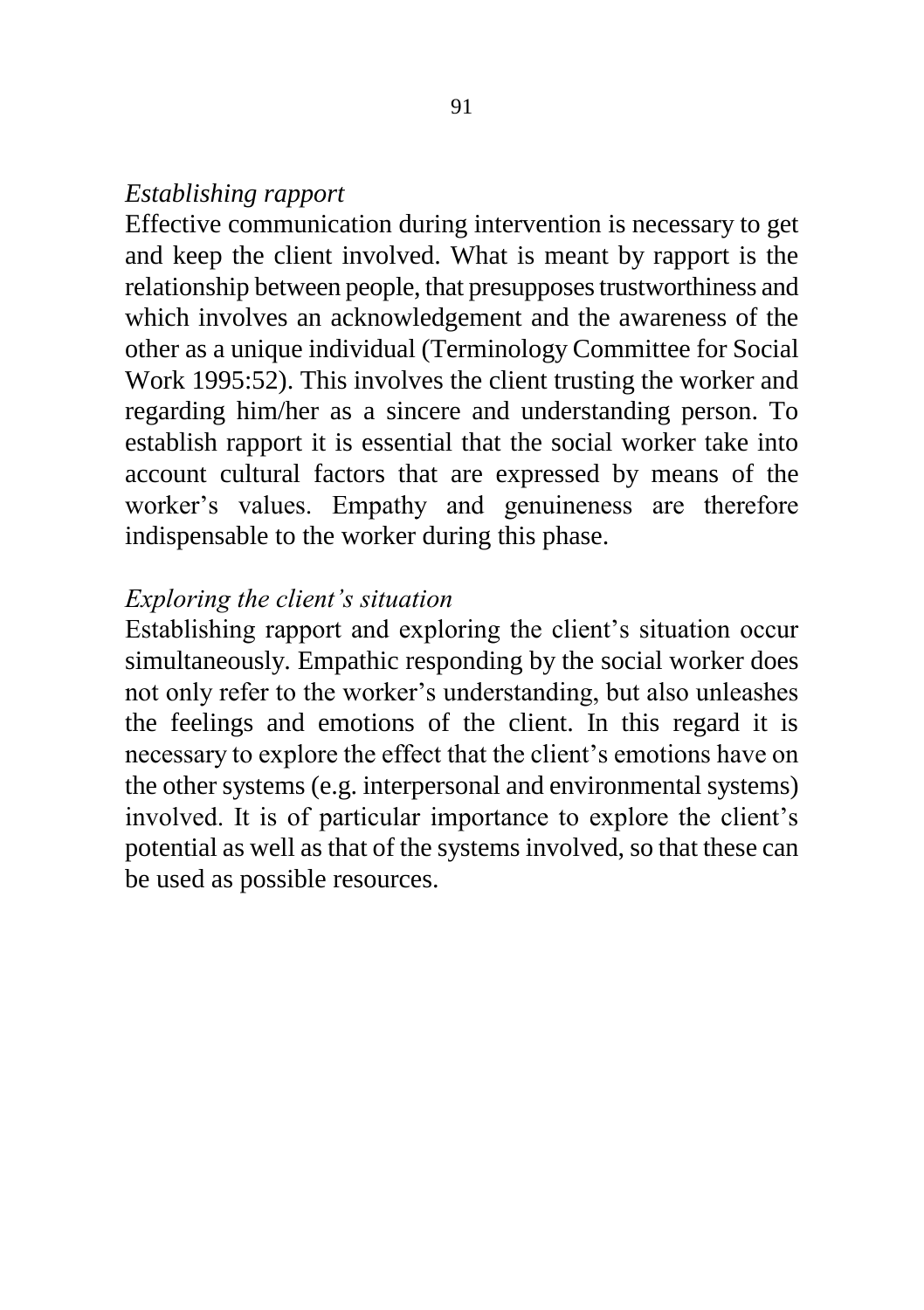#### *Formulating a multidimensional assessment*

Assessment is an ongoing process that commences with the first contact with the client. It is a process of analysing factors that influence or determine the social functioning of the individual, family, group or community. Assessment is also a product, because it gives rise to the formulation of a problem/need or hypothesis. Because the assessment by the social worker, for these purposes, is done from an ecological systems theory perspective, a specific guideline is necessary so as to ensure that all aspects are accommodated. Cournoyer (1991:144) offers an exploration matrix, which for these purposes is adapted to form a guideline for assessment.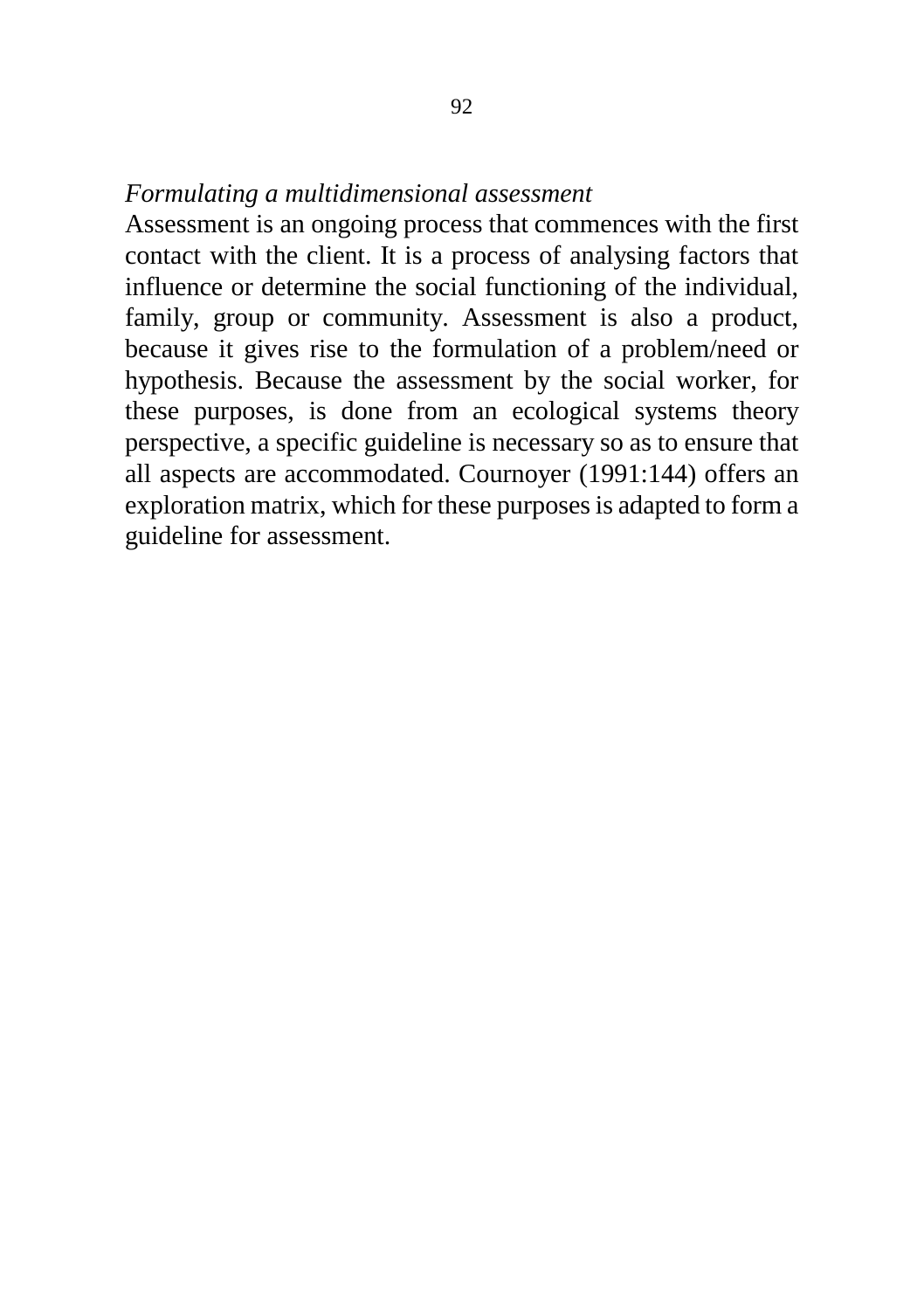| <b>Assessment guideline</b>               | Past | Present | Future |
|-------------------------------------------|------|---------|--------|
| Person (individual/group/<br>community)   |      |         |        |
| Behavior (need/problem/<br>circumstances) |      |         |        |
| Environment (situation)                   |      |         |        |

This assessment guideline can for the purposes of assessment be used as a product and a process. This enables the social worker to assess in a multidimensional manner, by means of a specific guideline. All aspects of importance with regard to the person"s behaviour in the environment can be assessed by means of a specific time dimension. (The aspects of importance have already been discussed in a previous chapter on the theoretical and practice paradigm in social work. It is also directly applicable to this.) Since all aspects are related to one another and therefore influence each other, the numbering system of the thought framework serves as an aid to analyse the various components. It is however important to realise that the various components cannot really be separated from one another, but can only be differentiated for the sake of a structured thought process.

The assessment guideline is of little value unless the client is involved in it. Various creative aids (such as the eco map and genogram, which are visual presentations of the client"s situation) can be used to supplement the assessment guideline.

When the social worker and the client reach an agreement over the nature of his/her problem, the client and worker are then ready to formulate goals regarding the problem. The assumption is made that the client is motivated to move on to the action phase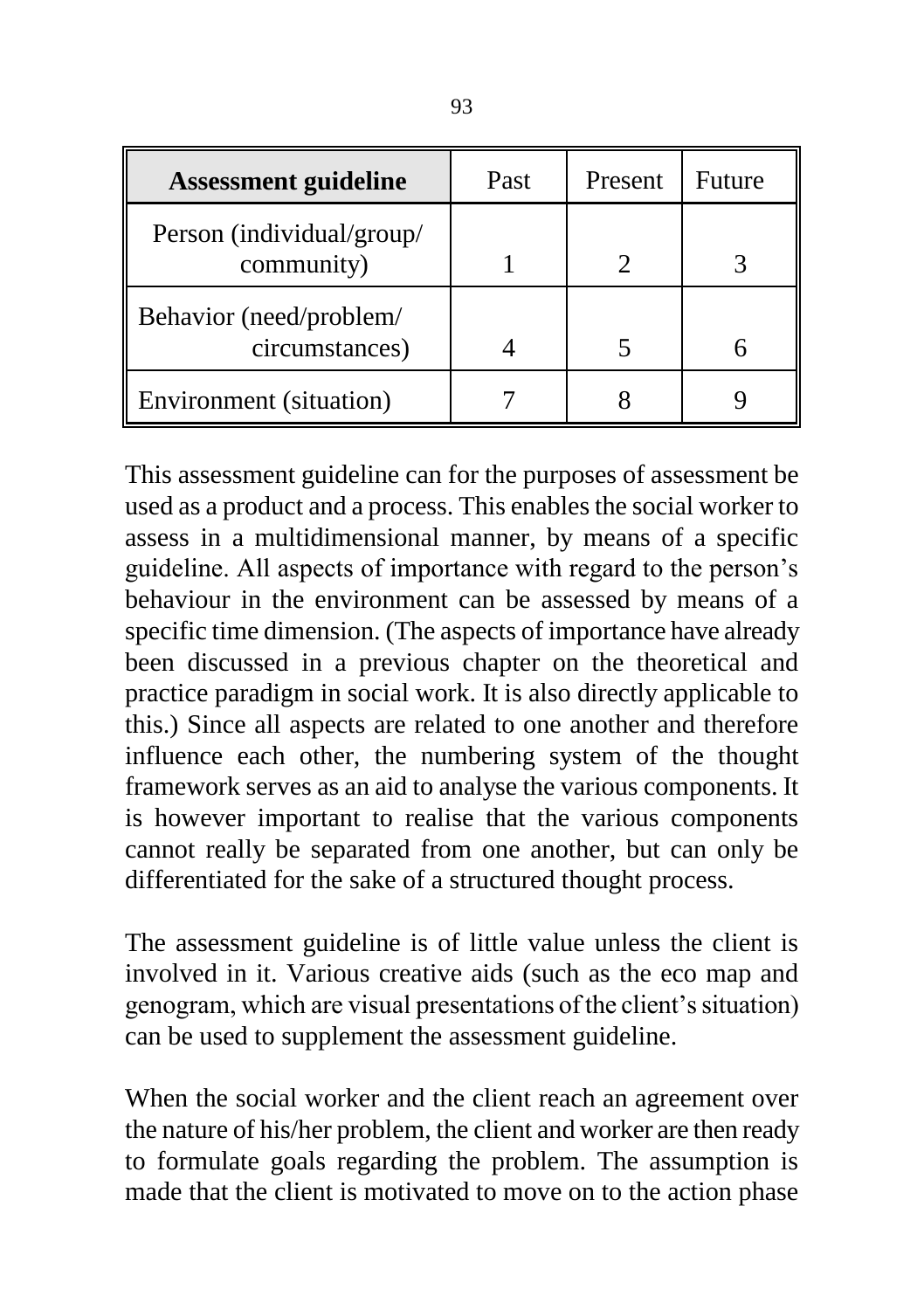of the process. Unfortunately clients are not always motivated to change their circumstances.

#### *Motivating the client*

It is important to realise that clients are not always aware that a problem exists and/or motivated to work on it. Many clients are also not voluntarily involved in intervention (e.g. clients who are involved in intervention for statutory reasons). This offers a challenge to the social worker to eliminate the resistance of such clients, so that the client can accept ownership and responsibility for the problem.

## *Referral and matching clients with appropriate resources and systems*

It sometimes happens that the resources necessary for intervention are insufficient. In such situations it is necessary to mobilise the resources so as to bring about a fit between the client and the appropriate resources. It is however important that the client must be ready to be referred to a resource. A decision must be made together with the client as to what resource and network best suits the client"s needs. The client"s right to self-determination must however be taken into account and false expectations of a resource must not be created by, for example, specifying what a resource will be able to do.

#### *Negotiating goals and formulating a contract*

When an agreement is reached with regard to the problems and needs of the systems, goals can be formulated. The goal formulation flows from an agreement (contracting) over factors such as what needs to be achieved, when it must be achieved and how it is to be achieved. This implies amongst other things specifying roles and practical arrangements. These steps always form part of a joint process.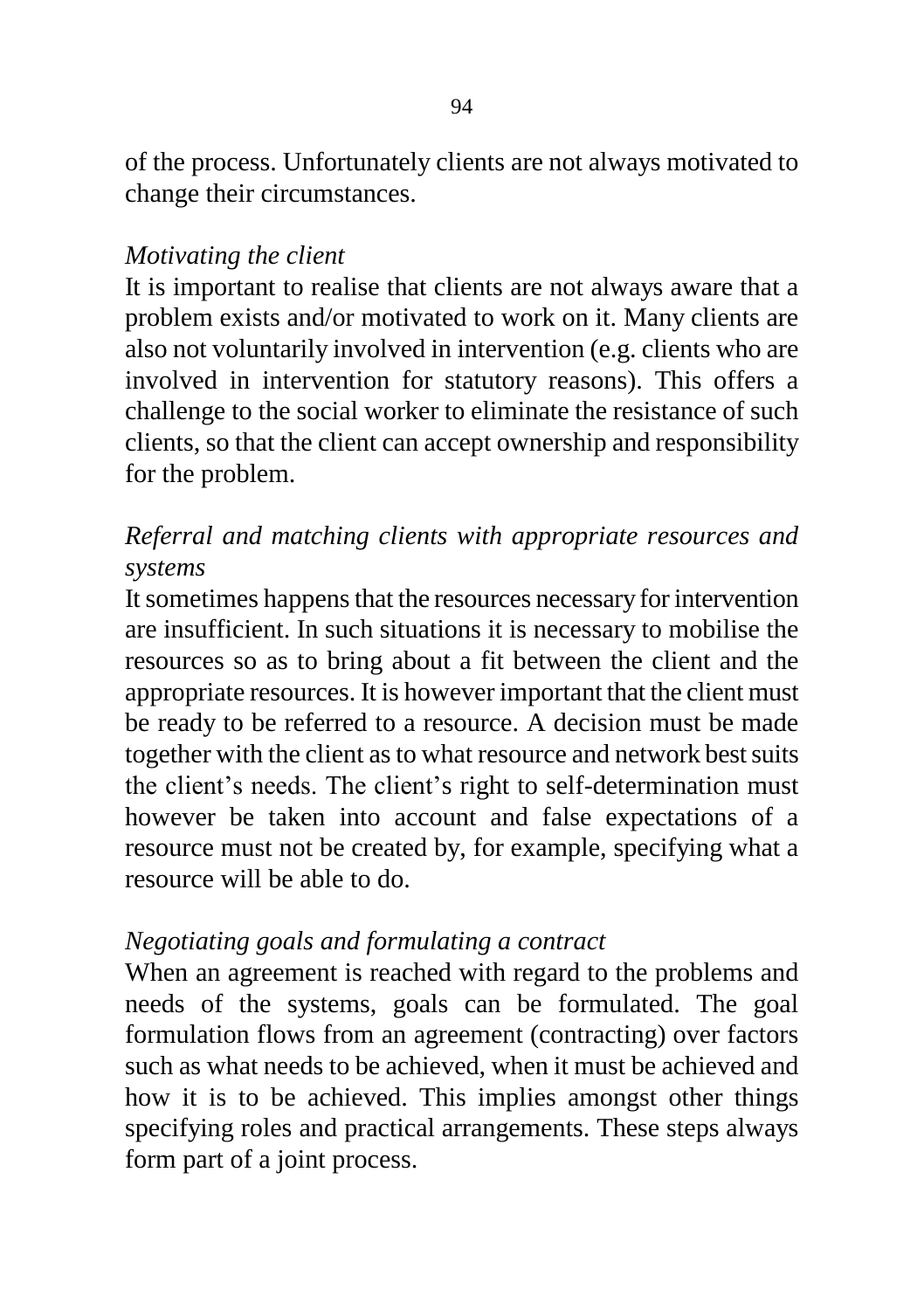### **PHASE II: IMPLEMENTATION AND GOAL ATTAINMENT**

This phase is seen as the "heart" of the action phase of the problem solving process. This phase is an attempt to achieve the set goals according to priorities. It involves the implementation of specific tasks and strategies. It is once again important to remember that the intervention is a joint attempt by the social worker and the client and that it is the result of assessment, the setting of goals and contracting.

### *Enhancing self-efficacy*

The improvement of the client's self efficacy is an important step during the implementation of the intervention. The improvement of the client"s self-efficacy involves establishing a belief and expectation that the tasks and change, resulting from the objectives that have been set, can be performed and attained. This is achieved by highlighting the potential of the client and the appropriate systems", by unleashing this potential and utilising it.

### *Monitoring the intervention*

To reach goals, it is important that the progress be monitored regularly. This is done by evaluating the effectiveness of the intervention and by directing the client's attempts at achieving the goals. Poor progress can undermine the whole intervention process. That is why it is necessary to constantly motivate the client and to continuously strengthen the client"s self-confidence. Various methods of measurement can be applied for these purposes, for example, intervention research that is aimed at the creation of systematic procedures for the design, testing and evaluation of intervention.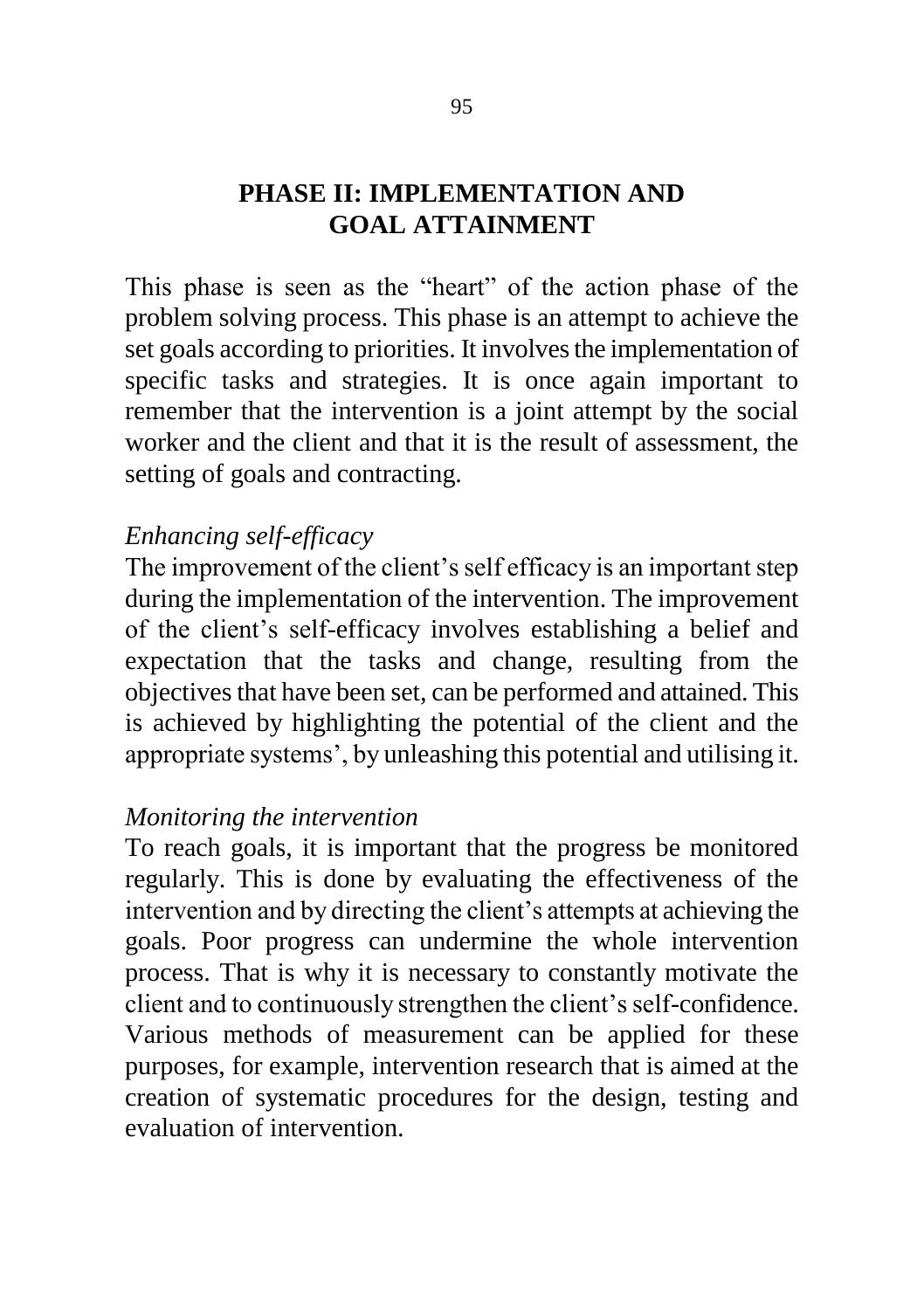### *Obstacles to goal attainment*

Progress during the intervention process does not always occur without hindrances. Clients usually experience uncertainty when attempts are made to change. Uncertainty gives rise to stress and stress reactions. For this reason, which is a given, the social worker must be aware of possible manifestations of the client"s behaviour during intervention. These manifestations which become obstacles to achieving the goals, can take on a variety of forms ranging from limited co-operation by individuals to resistance from systems within the community.

### *Reactions resulting from the worker-client relationship*

Emotional reactions in the relationship between the social worker and the client can also be an obstacle to goal attainment. Either the client, or the worker or both can exhibit emotional reactions. The client, for example, can have unrealistic expectations of the relationship with the worker or can feel disappointed and rejected as a result of the worker-client relationship. While the worker could possibly be bored by the relationship, or the worker could simply just not like the client system. It is not only negative feelings that are a barrier to goal accomplishment during intervention. Unrealistically optimistic feelings (e.g. amorousness) in the worker-client relationship can also be an obstacle.

#### *Enhancing the client's self-awareness*

Self-awareness is one of the first steps towards self-realisation. The social worker must facilitate the process of self-realisation by assisting clients with the process of self-discovery. The worker can achieve this by means of empathic responding, which brings clients into contact with more deep-seated feelings. Confrontation can also be used in this instance, but must be used in the right circumstances and context so as to evoke the desired reaction.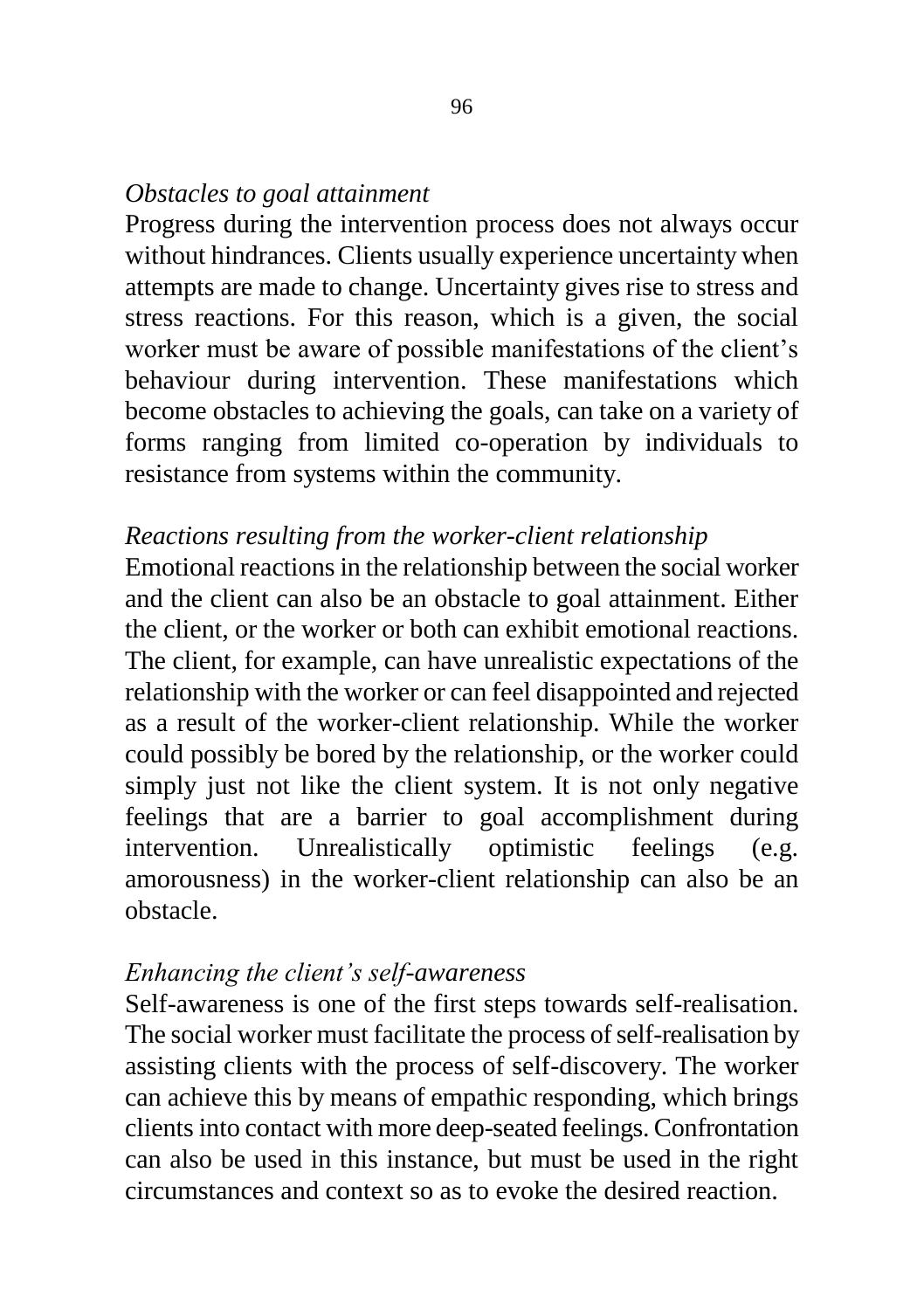### *The social worker's use of self*

In order to reach the goals that have been set, it is necessary for the social worker to use his/her own personal qualities in the intervention process. The worker's personality is also a contributory factor that impacts on the level of success achieved through the intervention process. The spontaneity of the worker and the extent to which sincerity is shown, plays a large role. Because the social worker is in contact with a variety of systems, the assertiveness of the worker is of great importance. Increasingly in South Africa there is a call for training institutions to offer opportunities for social work students to develop professional assertive behaviour.

### **PHASE III: TERMINATION AND EVALUATION**

It is easy to terminate if there are time limitations attached to the intervention, or when it is clear that the goals that were set have been reached. In other instances however it is more difficult for the social worker to withdraw, as it is difficult to determine when intervention has reached saturation point. (In this regard the reader is referred to the discussion on optimal social functioning in a previous chapter.)

*Feelings which arise in response to termination*

It is natural that subjective feelings will develop between clients and social workers. For this reason these specific feelings must be dealt with during termination of the intervention process. Feelings of loss, relief or uncertainty regarding the future are common. Reactions to these feelings can undermine previous successes derived from intervention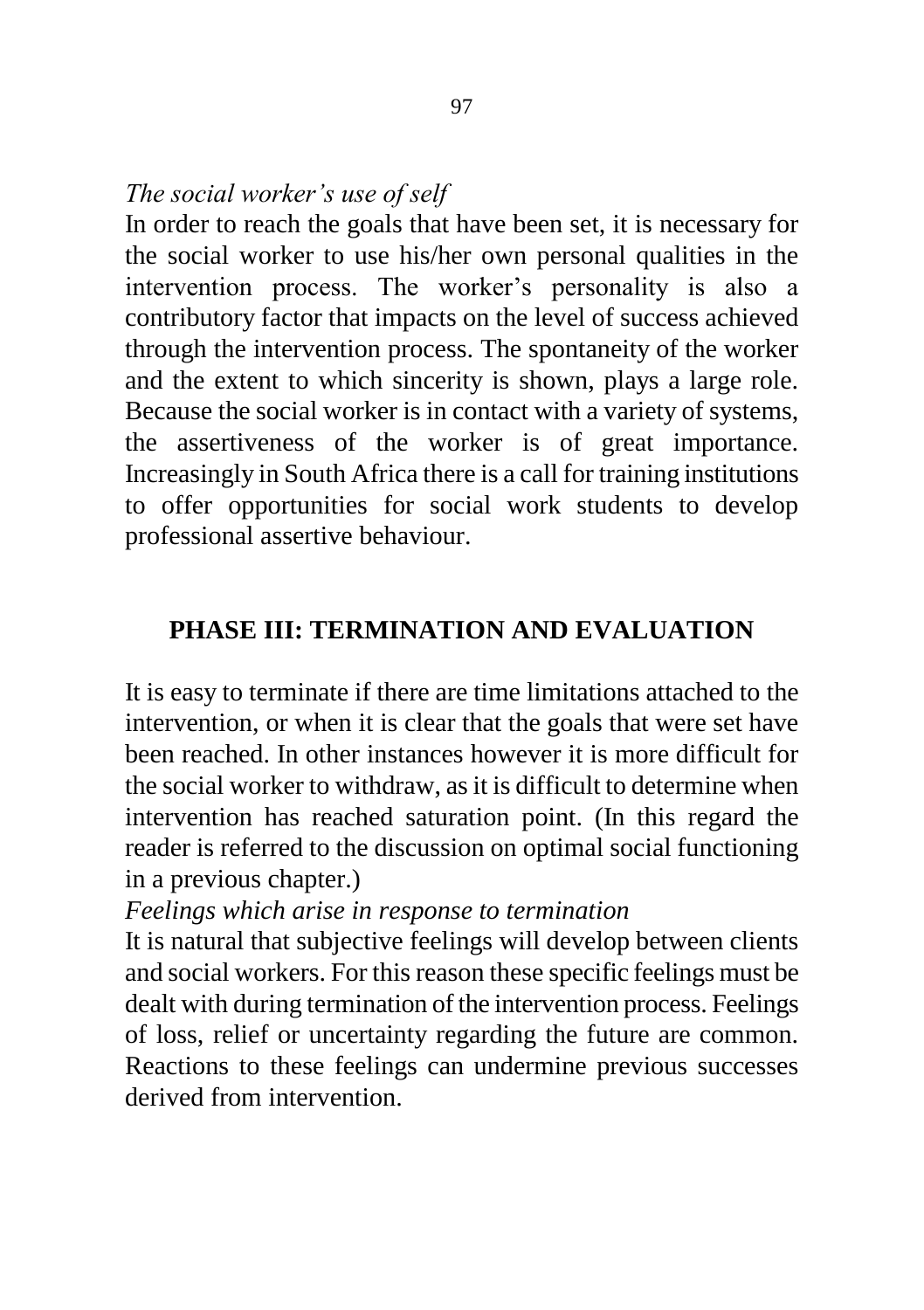### *Planning for sustainability after termination*

It is very important that strategies for sustainability should come into effect when termination occurs. Continued growth after termination is just as important as the intervention process itself.

#### *Evaluating results*

Accountability for the results and attainment of goals is only possible if an objective evaluation is done. Measurement, which is aimed at evaluating the impact, efficiency and effectiveness of the intervention, is therefore essential. The procurement of financial resources is increasingly being determined by empirical results, which is placing a greater onus on social workers to not only prove the quantity (amount) of intervention, but also the quality (how good) of the intervention.

It ought to be clear that the intervention process places a great responsibility on the social worker. It can only be achieved if the social worker understands the dynamics of the process and if it is not regarded as the social worker"s process, but rather as the worker and the client"s process. Apart from the already mentioned role orientation by the worker a certain value orientation is also necessary: the social worker"s belief must be vested in the person and not in the intervention process. The capacity of the individual, group and community must therefore never be undervalued.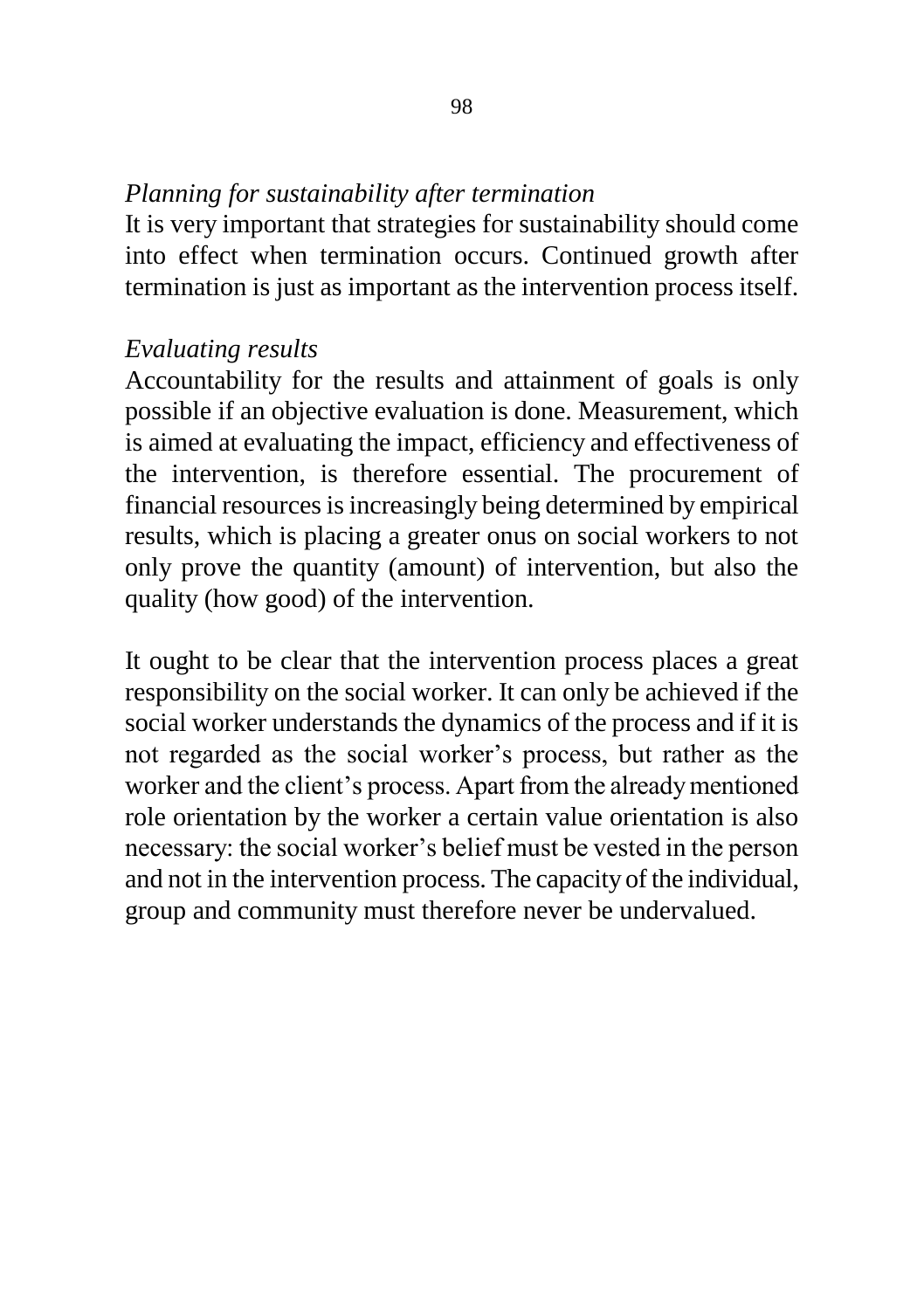# **CHAPTER 10**

## **INTERVENTION TECHNIQUES IN SOCIAL WORK**

A technique is a procedure as applied by the social worker in the intervention process (Terminology Committee for Social Work 1995:65). A technique is therefore applied in order to achieve a specific goal.

Different authors use different terms to refer to the recognised procedures in social work. Terms such as skills, competencies, strategies, modes of intervention and intervention objectives are used, inter alia, by authors. For the purposes of this book the term "technique" will suffice.

Various authors have also made attempts to group techniques. This is usually done from a certain perspective, which contributes to the reason why authors only discuss a few techniques. For the purposes of this book, as many as possible of the recognised techniques that are commonly used in social work will be defined. (However no claim is made that this is a complete list.) No attempt will be made to group the techniques, as this is an impossible task due to the overlapping between the various techniques. For practical purposes the techniques will be arranged in alphabetical order. Only those techniques that can be accounted for from an ecological systems theory perspective will be discussed here. Certain specialised behaviour modification techniques will therefore not be discussed (e.g. implosive theory and systematic desensitisation).

This chapter therefore only provides an orientation regarding the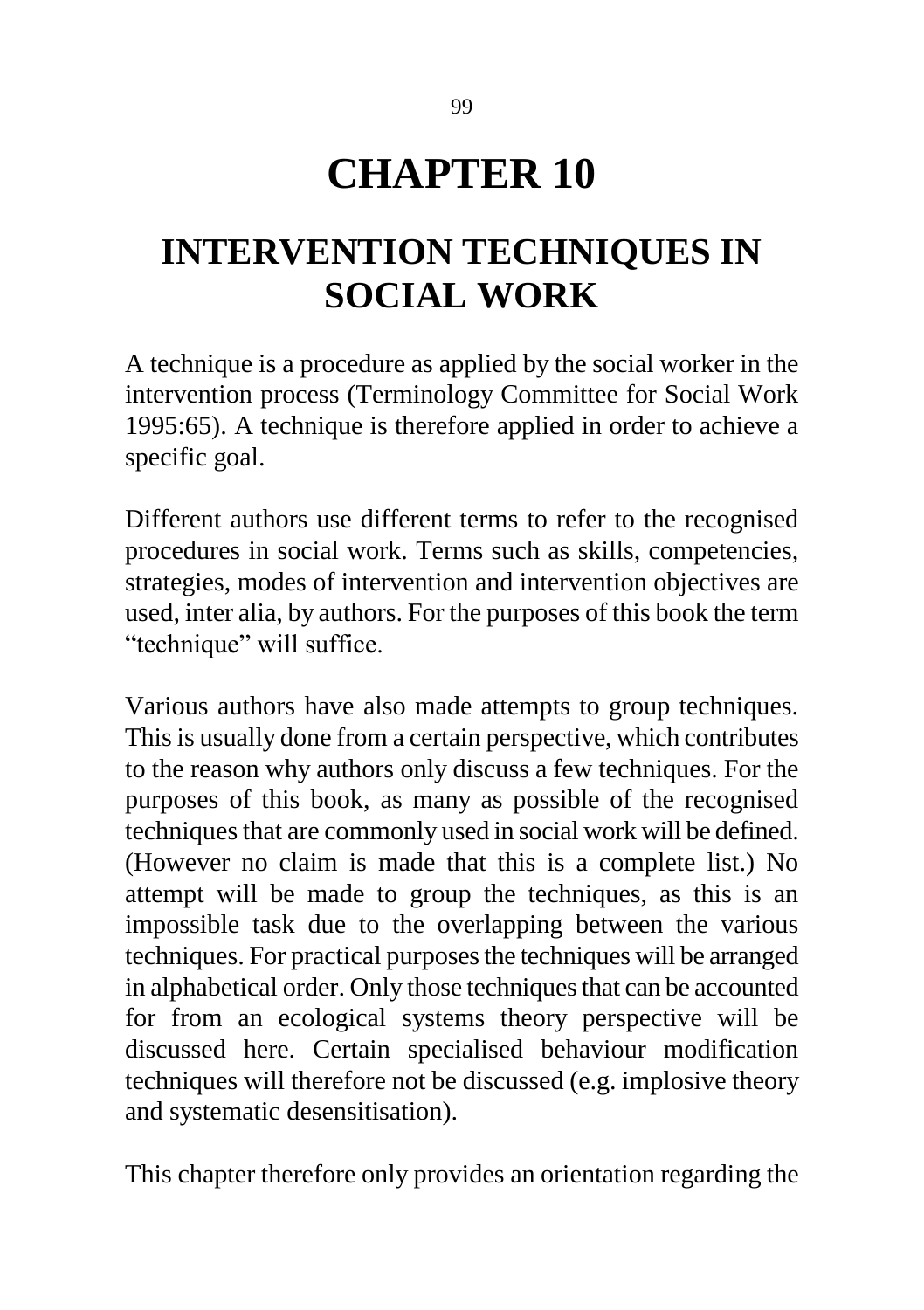various techniques in social work, which will enable the reader to distinguish these techniques. To be able to do this, it is first necessary to discuss a few suppositions regarding the techniques.

### **A FEW SUPPOSITIONS WITH REGARD TO THE INTERVENTION TECHNIQUES IN SOCIAL WORK**

- In social work it is more important to know when and how to do what than to philosophy as to whether it is a skill, strategy, mode, grouping or technique.
- The approach and perspective, from which intervention is implemented, will determine the techniques that are used, for example, certain techniques are characteristic of the behaviour modification and the client centred approaches.
- The specific phases of the intervention process also influence the use of certain techniques.
- The goals and resultant type of intervention also determines the nature of techniques to be used.
- Intervention techniques are always applied in accordance with the person and his/her behaviour and his/her situation-environment.
- The central characteristic of the techniques used in social work is that communication is the medium through which all intervention techniques are applied.
- The intervention techniques are applicable to all methods of social work and are adapted according to the particular nature of each method.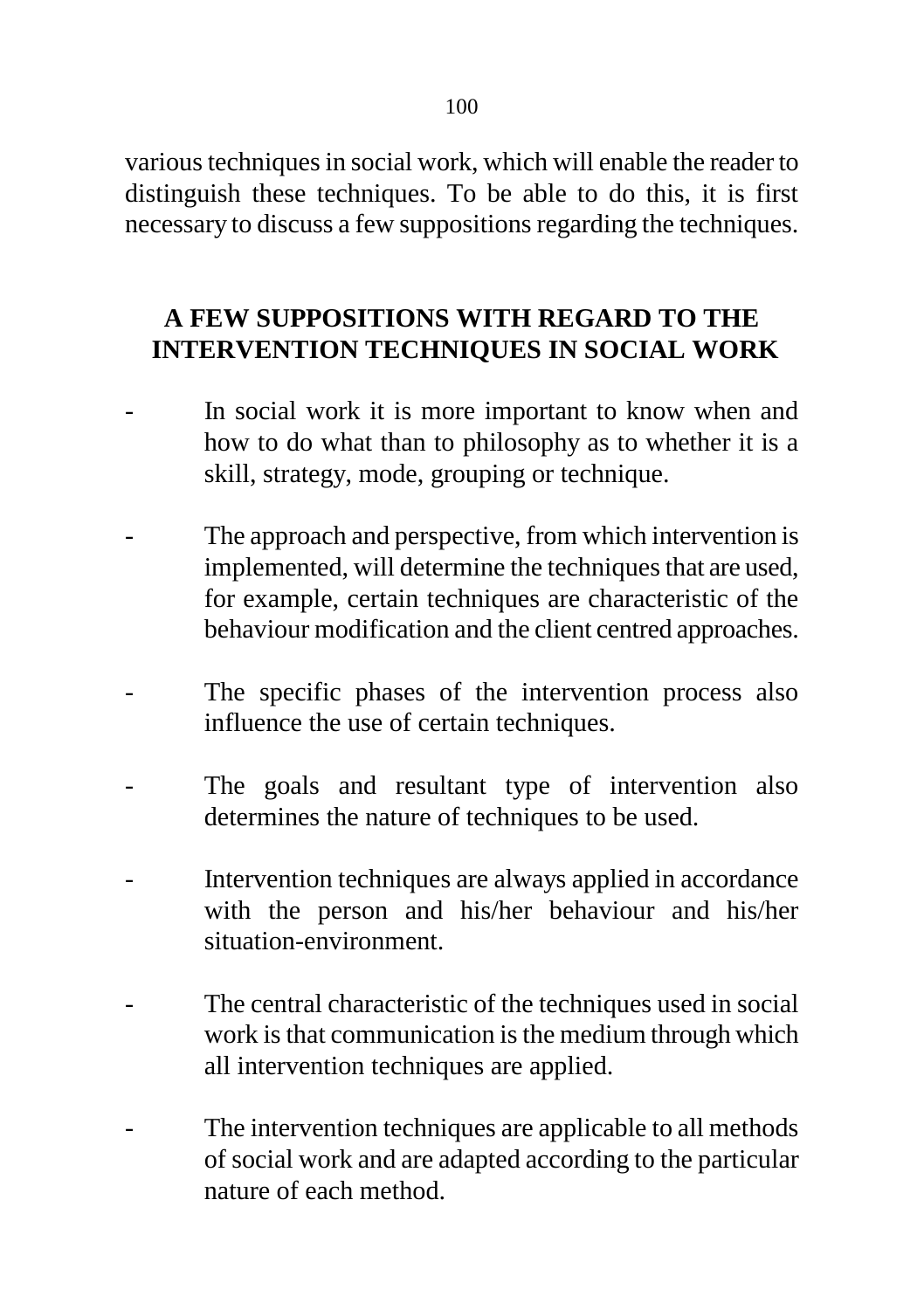- Most techniques are used in conjunction with and in support of each other.
- One technique can also be part of the whole of another technique.
- Some people use some techniques naturally in the course of conversation. Intervention techniques however must be consciously used in social work to achieve certain goals.
- The social worker therefore requires specific knowledge and skills to use the intervention techniques effectively.
- In order to integrate the use of intervention techniques in the social worker"s personality (to automatically know when and how to do what), it is necessary to be able to distinguish the nature, purpose and application of an appropriate technique.

### **DISTINGUISHING APPROPRIATE INTERVENTION TECHNIQUES IN SOCIAL WORK**

Reference has already been made in the introduction to this chapter, to the different opinions held by the different authors. In an attempt to accommodate the most recent opinions of most authors, the aforementioned suppositions and the following distinction of appropriate intervention techniques has been compiled from the work of the following authors: Brammer (1993), Brammer et al. (1993), Brown (1992), Carkhuff & Anthony (1993), Cournoyer (1991), Egan (1994), Hepworth & Larsen (1993), Hoffman & Sallee (1994), Ivey (1994), Kadushin (1990), Lombard et al. (1991), Sheafor et al. (1994), Terminology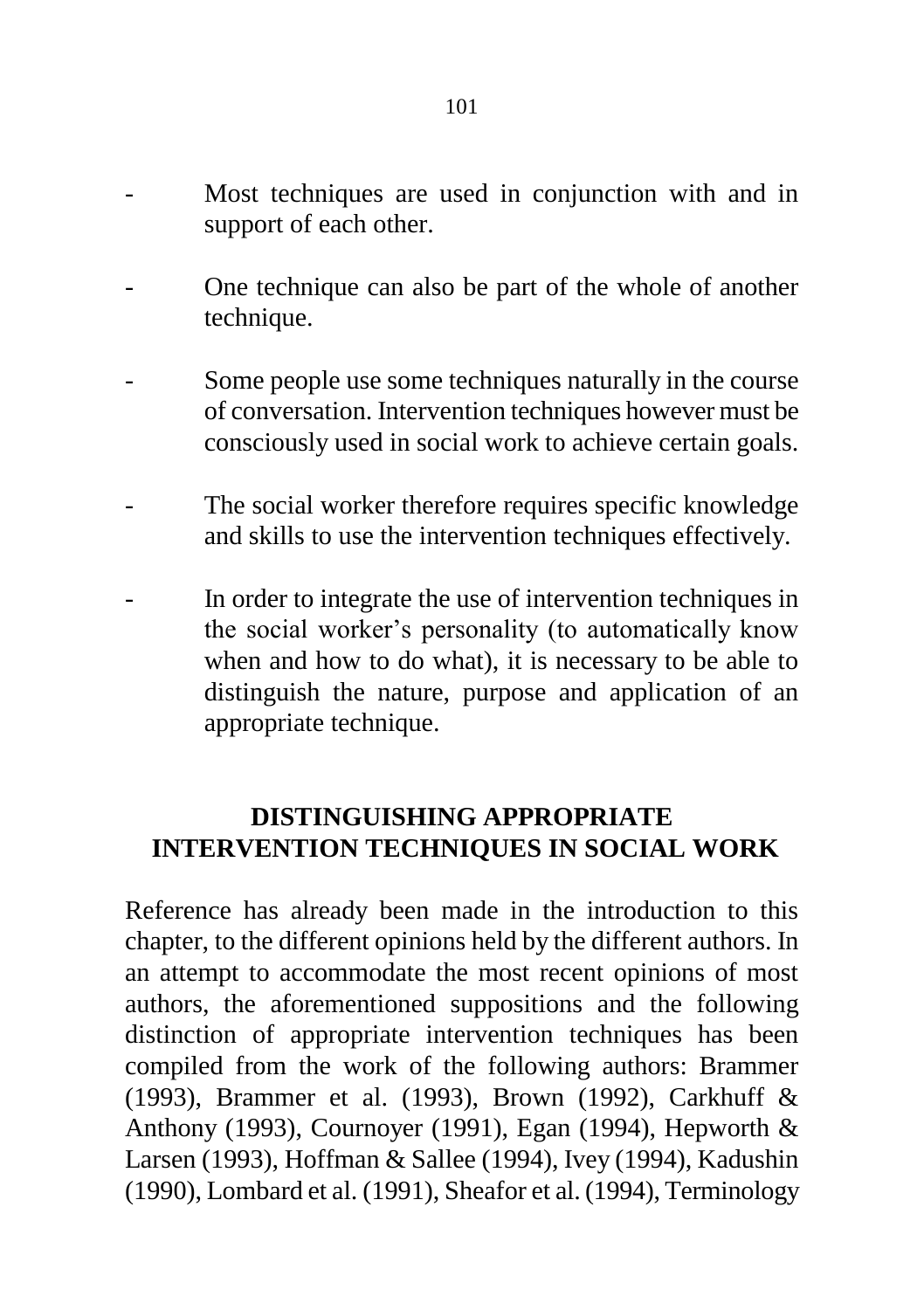Committee for Social Work (1995) and Van Rooyen & Combrink (1985).

*Acknowledgement*: openly conveying to the client that his/her ego strength is developing and that this will probably improve his/her social functioning.

*Active listening*: when the worker puts all his/her thoughts, feelings and observations aside so that his/her full attention can be focused on that which the client is saying.

*Advising*: the provision of an expert opinion on the sort of action that seems preferable for the client system in the light of available knowledge and information.

*Association*: the free association or directed association with something to free the client's feelings and thoughts and to make him/her open to discussion, for example, by means of a brain storm, object or feeling.

*Attending*: the worker intimates to the client both verbally and non-verbally through his/her eyes, carriage and body movements that he/she is being listened to.

*Bargaining*: when negotiating with opposing people or groups in order to bring about compromises and mutually equitable agreements.

*Challenge*: to pose an invitation to clients that will increase their self-awareness and thereby bring about positive change in their thoughts, feelings and behaviour.

*Clarification*: manner whereby clients are helped to realise that their feelings and desires are not having the desired effect, by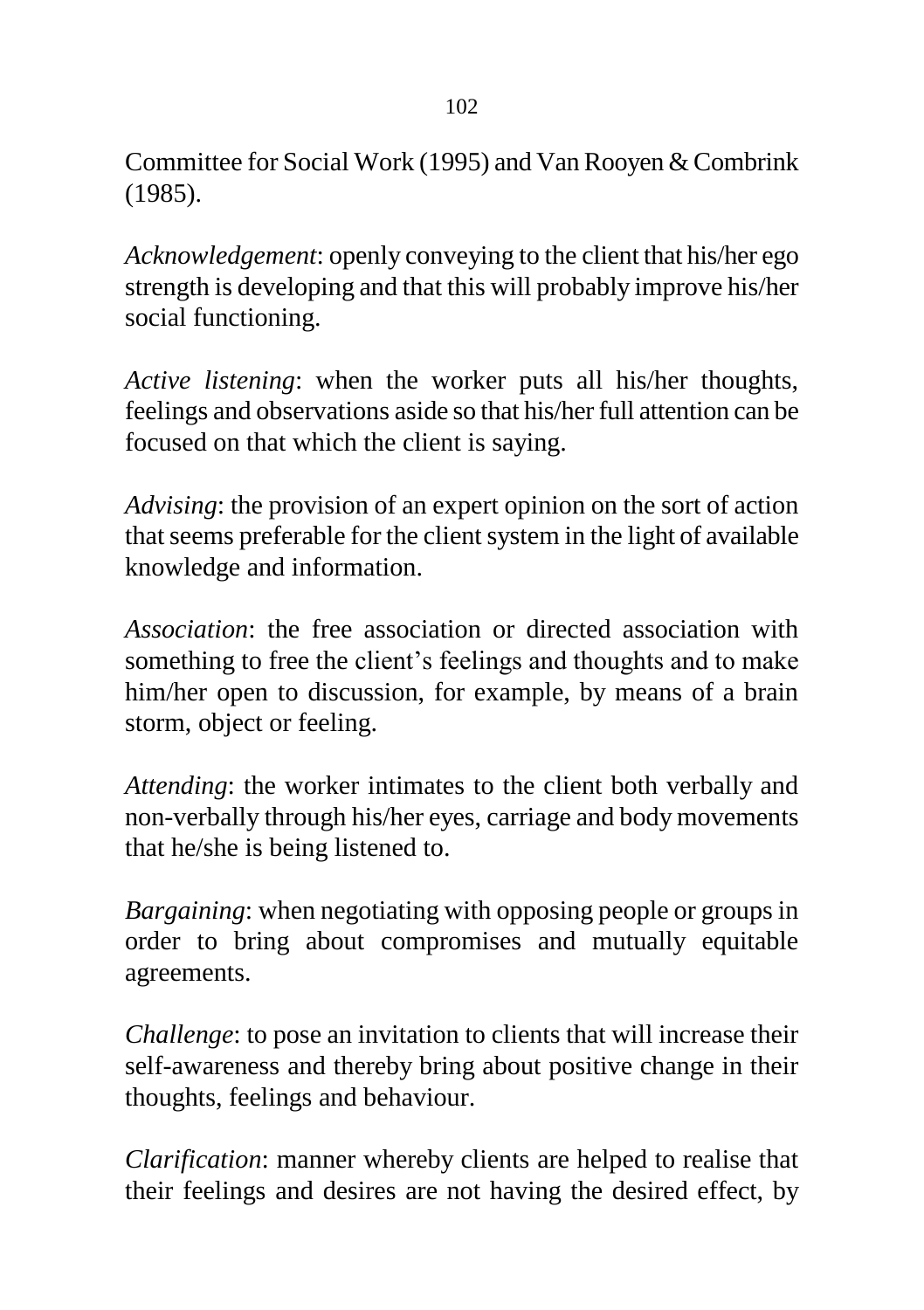103

highlighting the facts regarding the problems so that clients can better understand themselves within the problem situation.

*Confrontation*: it is used together with clarification to present clients with realities contrary to their own views, attitudes and behaviour and to point out facts, opinions, feelings or experiences to them.

*Consultation*: the worker conveys expert knowledge at the request of others.

*Direct influencing*: to promote specific behaviour in a direct manner, for example, to influence parents as to how they should act towards their children.

*Education*: the creation and utilisation of one or other type of formal or informal learning opportunity or instructing people on how to conduct themselves in a variety of situations.

*Empathic understanding*: to think with the client rather than to think about him/her and the way in which this understanding is conveyed to the client.

*Encouragement*: The worker's attitude, approach and conduct that are aimed at supporting the client system in some or other meaningful way.

*Environmental manipulation*: to change the client's environment positively by influencing the environment by means of generating, mobilising and expanding resources.

*Euphemism*: to soften and eliminate the use of insensitive language by conveying it to the client in an acceptable way, for example, saying "things that trouble you" rather than "problems".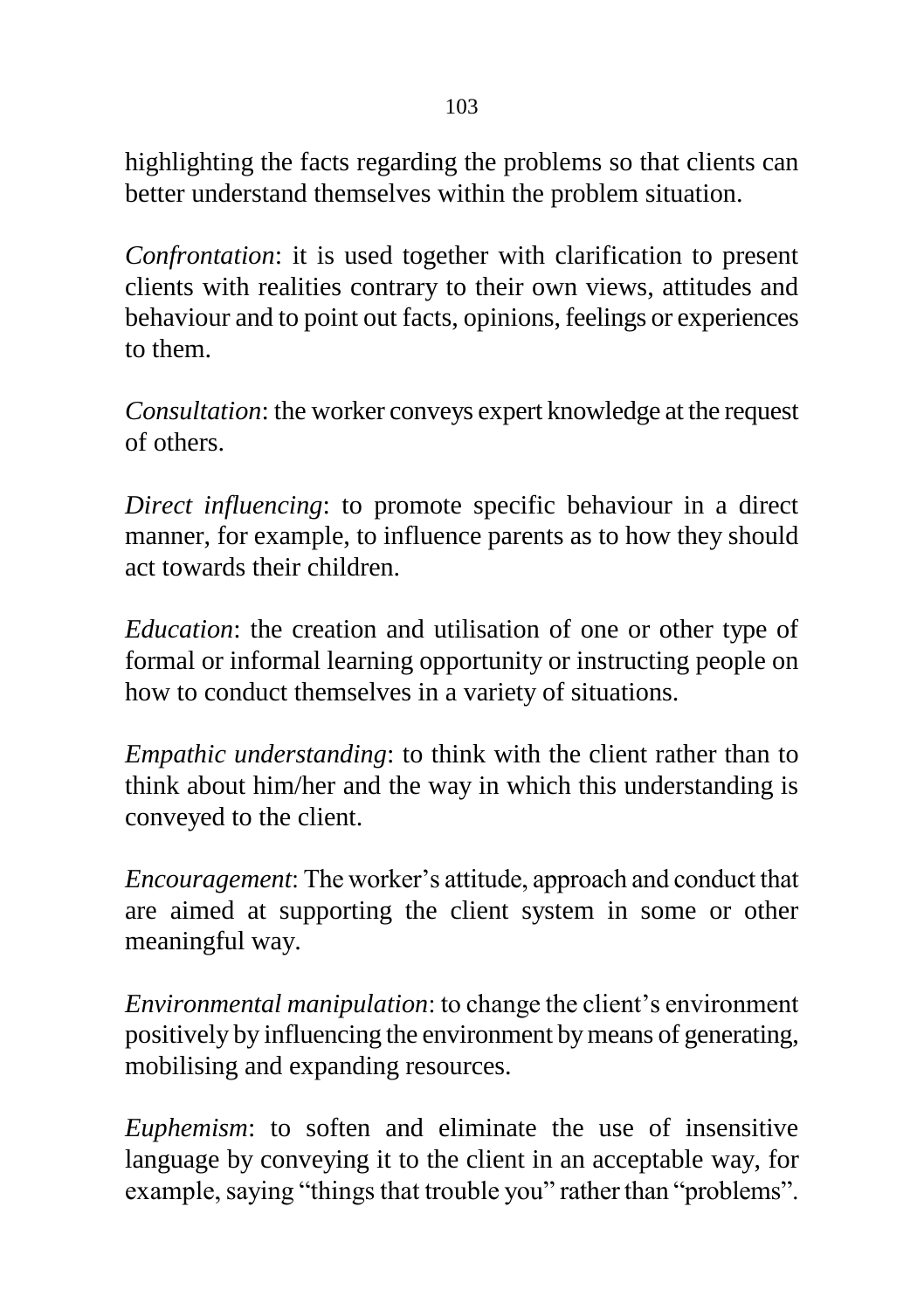*Experimenting (practising)*: new behaviour is learned through practising it.

*Explanation*: information is given and events are clarified in order to relieve the client"s feelings of discomfort caused by confusion and fear.

*Exploration*: the objective and subjective facts and feelings are scrutinised together with the client so as to determine the dynamics thereof and formulate the problem as a whole.

*Extinction*: to not reinforce unacceptable behaviour by, for example, ignoring it so that it can gradually diminish and eventually disappear.

*Facilitating*: the action whereby resources are created, mobilised, co-ordinated or controlled.

*Focusing*: to concentrate on a specific aspect of a problem situation.

*Funding*: this involves fundraising, acquiring state and other forms of subsidies, acquiring sponsorships and implementing control measures.

*Generalisation*: reducing client's discomfort by explaining to them that most people will display similar reactions under similar circumstances.

*Giving direction*: managing client"s feelings by giving direction to their thoughts through verbal leading thereby constructively influencing the client system"s thoughts.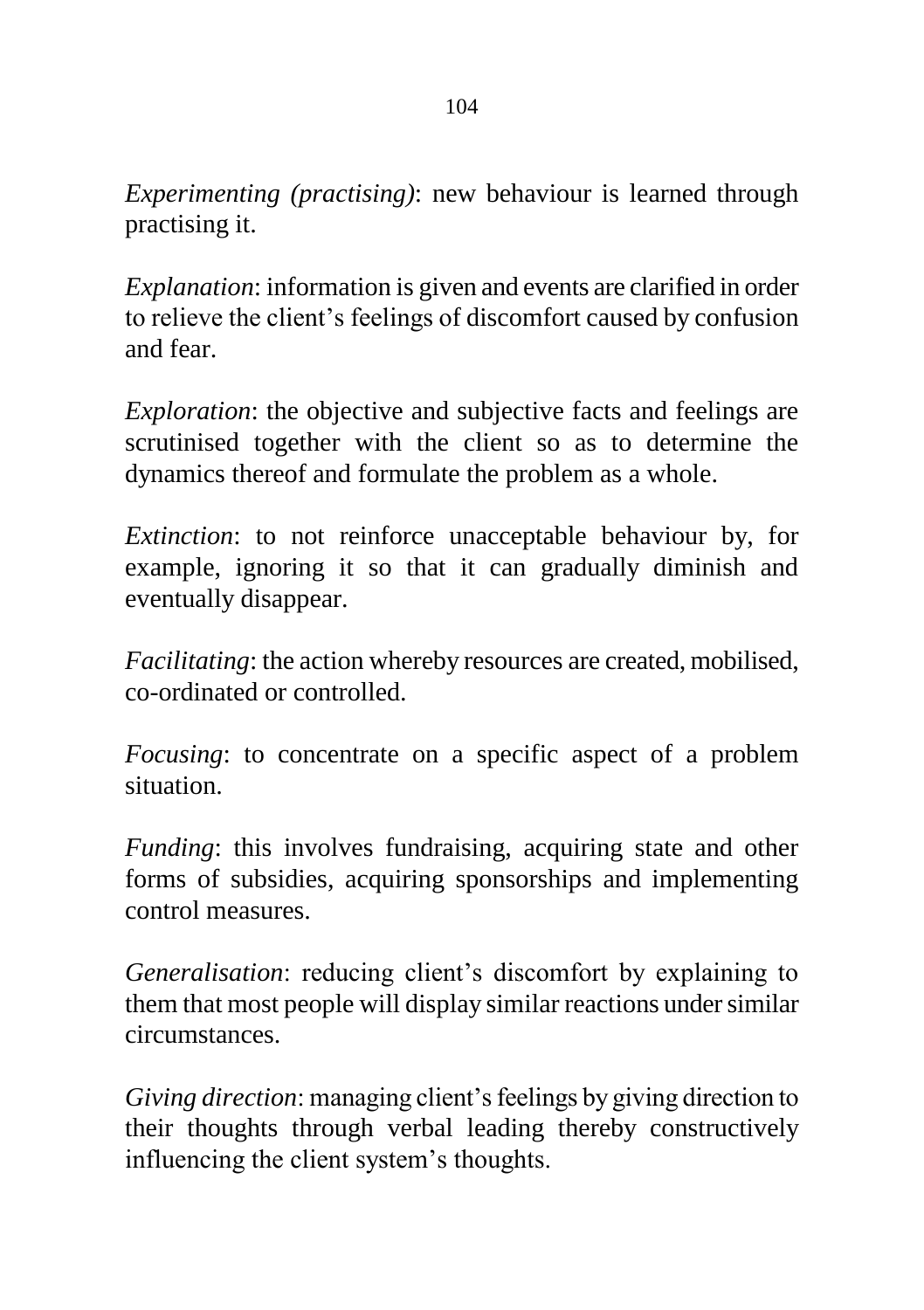105

*Group decision-making*: to influence the composition, functioning and decision making process of groups (e.g. committees).

*Immediacy*: to explore with the client as to what is happening at that specific moment in the worker-client relationship.

*Influencing*: this refers to specific actions which are aimed at promoting specific behaviour or practices, for example, petitions or protest marches.

*Insight development*: the manner in which the client is guided to see problems and situations in perspective, by revealing an intellectual understanding and emotional awareness thereof.

*Interpretation*: the manner in which clients are guided to gain insight into that which is unacceptable to them, or regarding the relation between elements in their problem situations which would not otherwise be explained in the course of their ordinary thought processes.

*Linkage*: all the communicative actions on the part of the social worker that are aimed at establishing productive co-operation and mutual satisfaction of needs between various systems.

*Lobbying*: endeavours to change the point of view of legislators, decision makers, as well as public opinion in favour of issues affecting specific groups and communities.

*Mediation*: to resolve issues in as friendly a manner as possible, for example, division of personal property and the custody of children during a divorce.

*Minimal encouragers*: short and powerful verbally encouraging responses to the clients such as "hmm", "and?" or nodding of the head, a facial expression or gesture.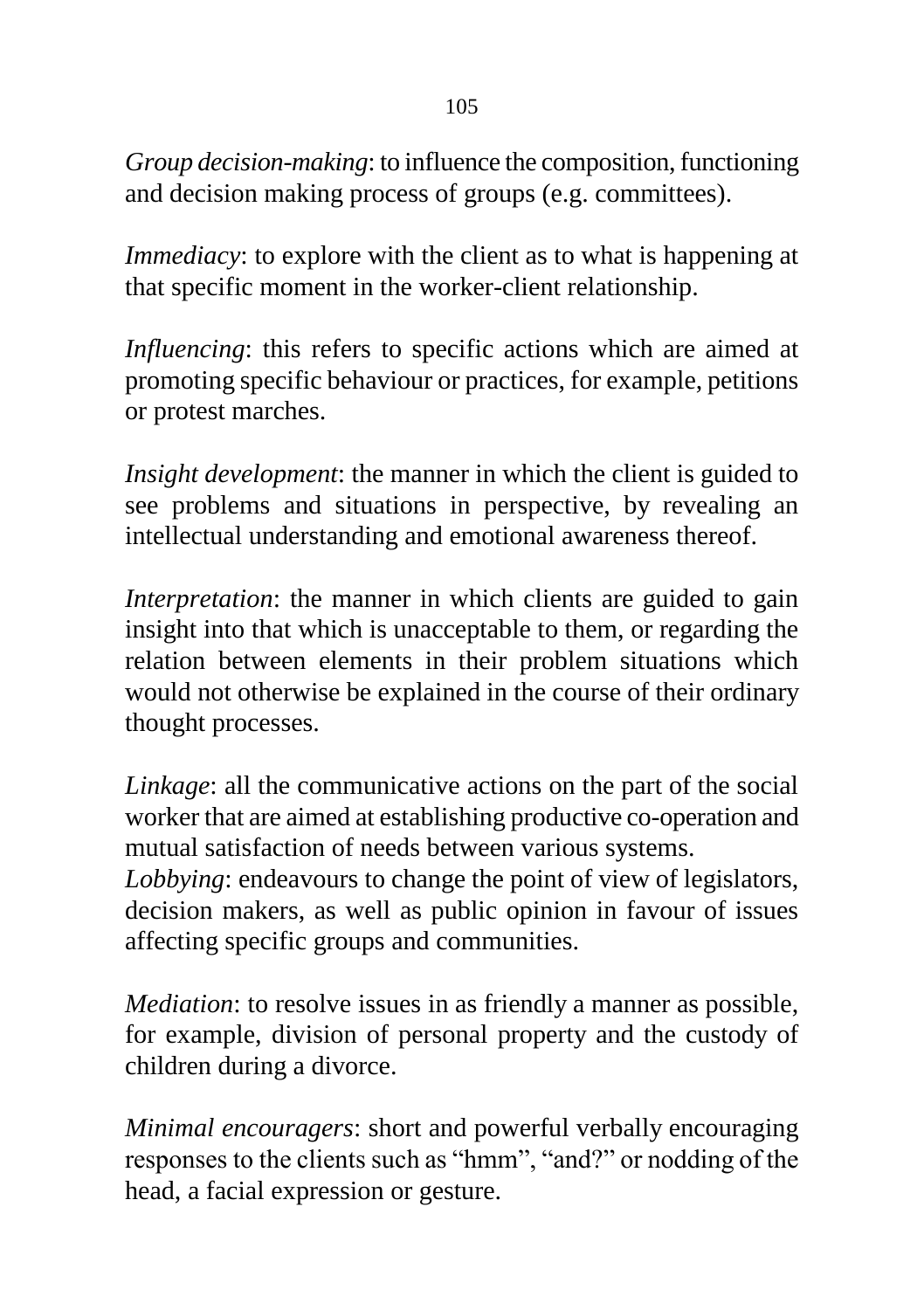*Modelling*: the change of behaviour in the client by observing and copying the behaviour of others.

*Motivation*: to encourage a client to participate and get involved in the intervention process.

*Negative reinforcement*: disapproval that is shown to a client when he/she exhibits behaviour that is unacceptable in the environment.

*Negotiation*: to develop insight among parties that are in conflict with one another, by influencing their thoughts, feelings, decisions and behaviour.

*Observation*: focusing upon, identifying and interpreting the client"s attitudes, feelings, actions, reactions and environment.

*Opinion*: the worker gives his/her subjective and/or objective view in the form of feedback to the client, in order to increase the client"s self-awareness.

*Paraphrasing*: the worker reformulates in his/her own words the essence of what the client has just said.

*Perception control*: to check if that, which the client has said, was correctly understood and if the same meaning is attached to the content as the client initially intended.

*Personalising*: for clients to accept ownership and responsibility for their problems by making it applicable to them personally.

*Probing*: questions, statements and interjections that help the client to define experiences, behaviour and feelings more concretely.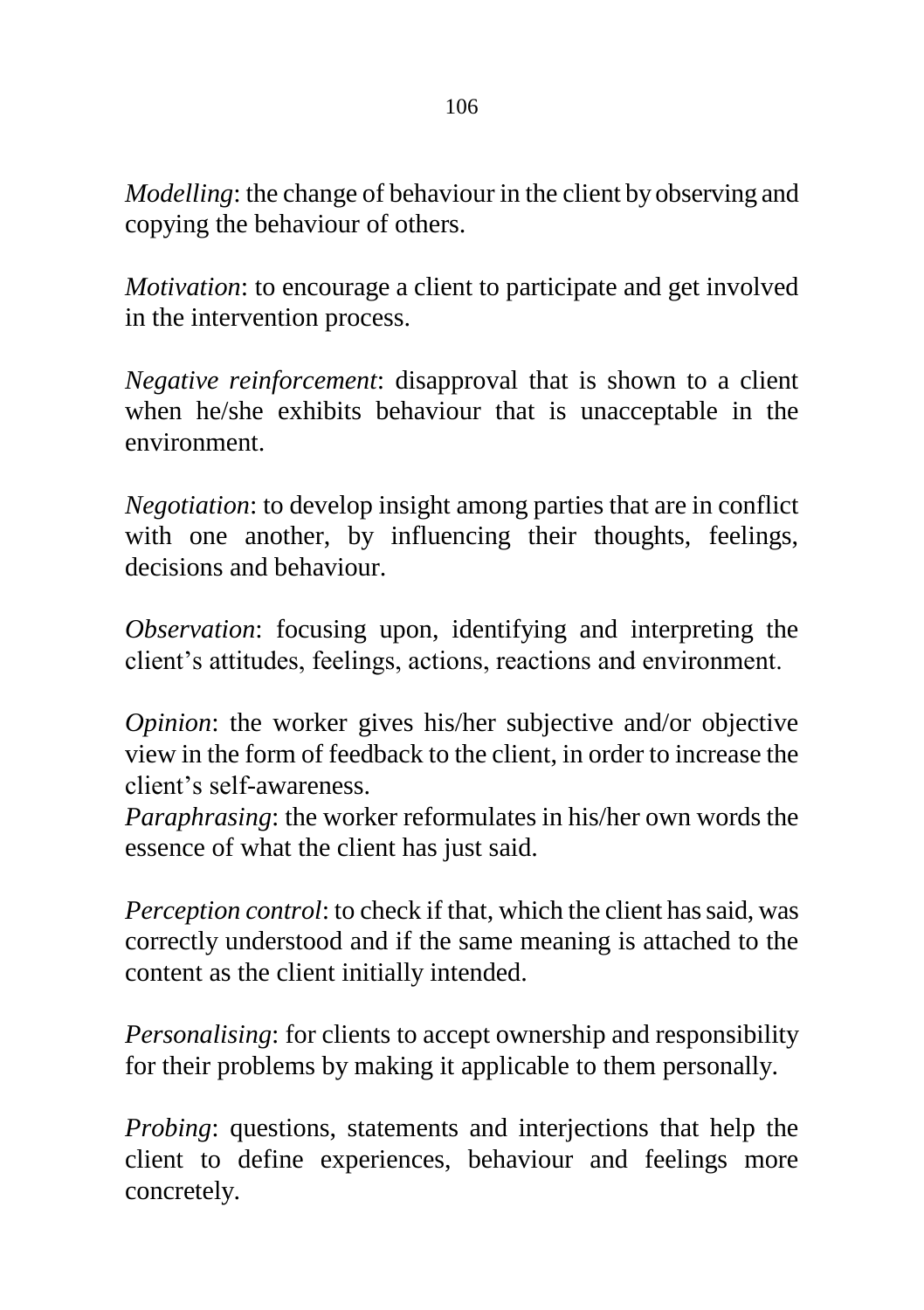*Providing tangible intervention*: this is a concrete deed such as the provision of food, accommodation, grants, facilities etceteras to reduce immediate pressure from the environment.

*Punishment*: is administered to reduce and to eliminate negative behaviour, for example, verbal criticism, a disapproving attitude and denying privileges.

*Questioning*: to encourage communication regarding facts and feelings by asking open questions, closed questions, focused questions, probing questions, direct and indirect questions.

*Reassurance*: it is aimed at counteracting apprehension, anxiety and uneasiness, and instilling confidence by explaining to clients that there is understanding for their feelings and actions and that possible solutions to their problems exist.

*Reflection*: to give feedback to clients with regard to their feelings and attitudes through the selective repetition or reformulation of their words and the interpretation of their sensations and actions.

*Repetition*: the social worker or client repeats words, movements, tasks and actions so as to focus on the emotional impact thereof.

*Role play*: reality is simulated to develop insight, learn skills, cope with feelings and/or practise, interpret and modify modes of behaviour.

*Screening*: to determine if further intervention to the client is justifiable, for example, can the client recover naturally, is no recovery possible and is the resistance too great?

*Selection*: to help a client who is faced with various problems, to isolate and cope with one problem at a time.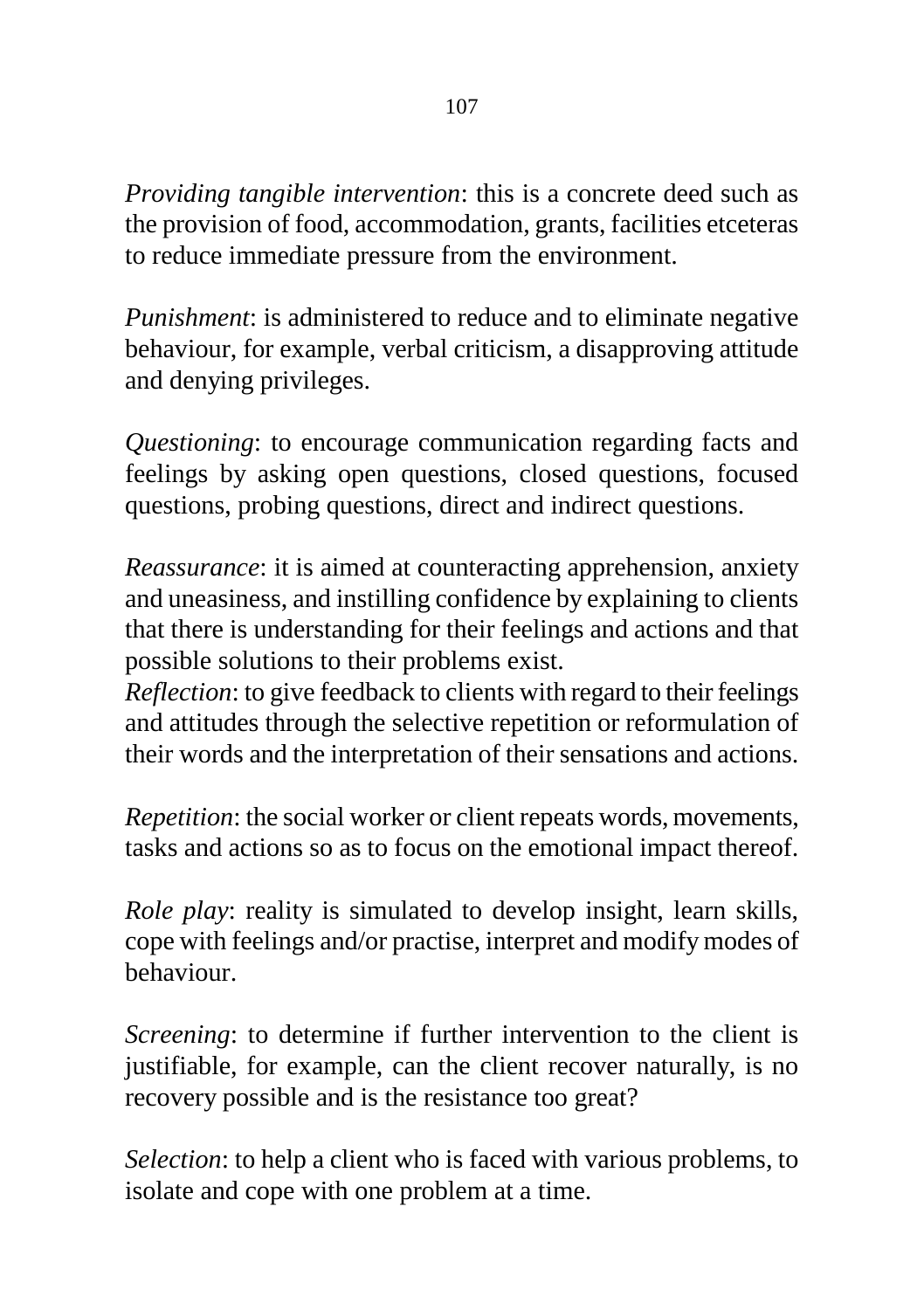*Silence*: it is a specific form of communication within the context of the worker-client relationship, where the worker decides in the interests of the client whether to maintain or break a silence.

*Social intervention*: to intervene even without the co-operation of the client (e.g. statutory) to protect the client against him/herself or others.

*Suggestion*: it is less forceful than giving advice, it is open, optional, vague and tentative and points to a variety of possibilities and/or alternative actions.

*Summary*: the selective summing up of meaningful information so that the client, for example, can experience a sense of progress.

*Support*: to assist a client through, for example, encouragement, generalisation and acceptance, in order to reduce tension and promote self-confidence.

*Survey*: a given practice situation is analysed so as to evaluate the course that was followed and results thereof.

*Ventilation (catharsis)*: creating an atmosphere that is conducive to the release or reduction of tension caused by repressed, traumatic experiences.

*Verbalising (storytelling)*: to create a climate and to give clients the opportunity to tell their stories, so as to develop an understanding thereof.

It ought to be clear from the above distinction of intervention techniques that there are only slight differences among some of the identified techniques. Because each technique has a specific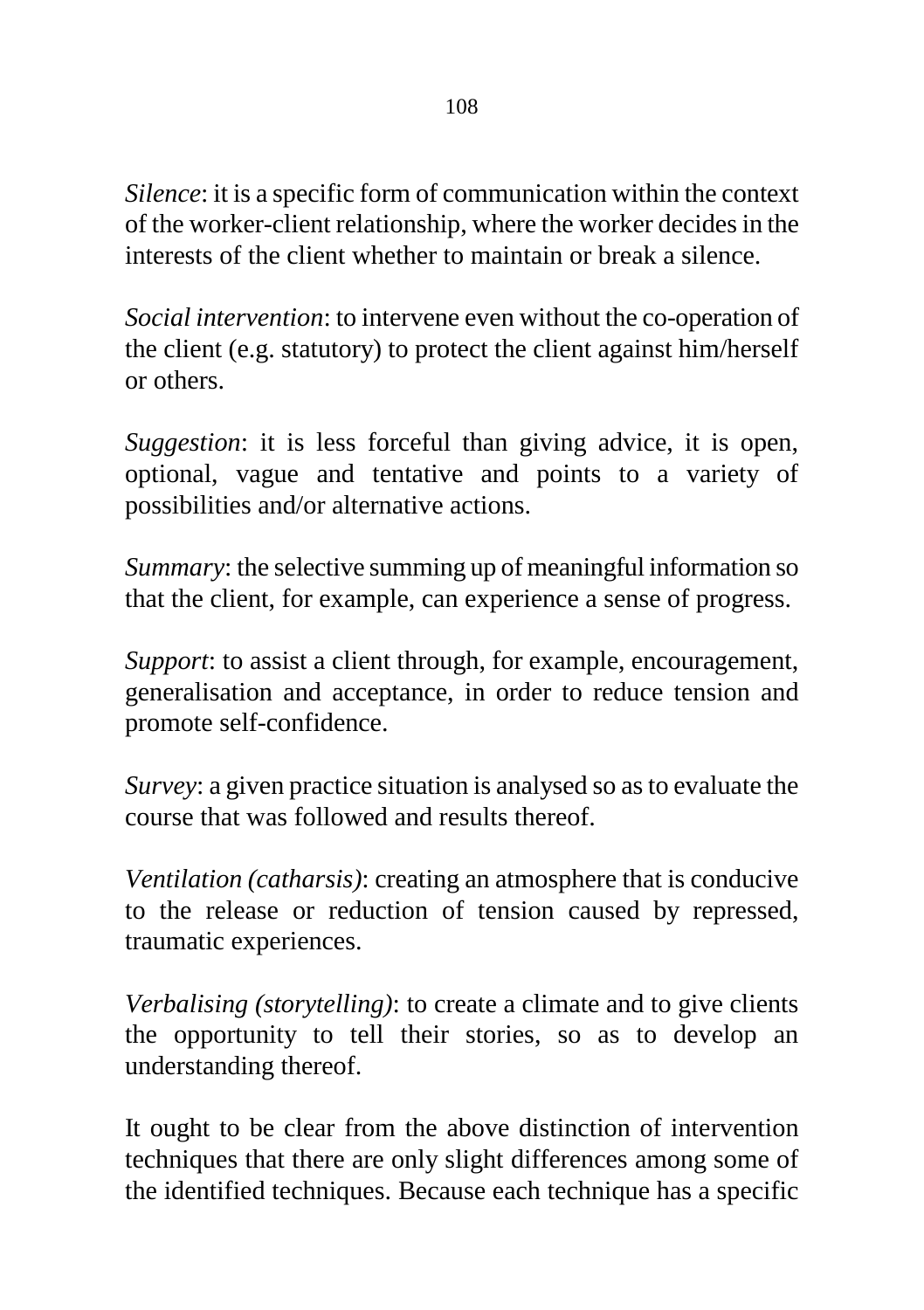purpose, it is necessary that the social worker know precisely what he/she wants to do, how he/she wants to do it and why he/she is doing it. That is what makes the difference between a lay and professional approach to providing intervention to people. The large number of intervention techniques that can be identified also emphasises the dynamics and professional element of social work.

# **CHAPTER 11**

## **INTERVENTION ROLES IN SOCIAL WORK**

The terms used for the roles that people fulfil were originally created by sociologists. These terms are now commonly used in the behavioural sciences. The Terminology Committee for Social Work (1995:54) define a role, inter alia, as follows:

- \* an expected or prescribed behaviour pattern;
- \* an expected or prescribed working method.

If the above description is applicable to the social worker, then it can be deduced that there are two functions of roles:

- \* career roles which indicate the social worker"s position in society (e.g. professional status and behaviour according to an ethical code);
- \* intervention roles which highlight the activities and procedures of the social worker and give an indication of what the worker does.

This chapter focuses on the intervention roles of the social worker that are aimed at achieving specific goals during intervention. This is done by creating a conceptual framework of intervention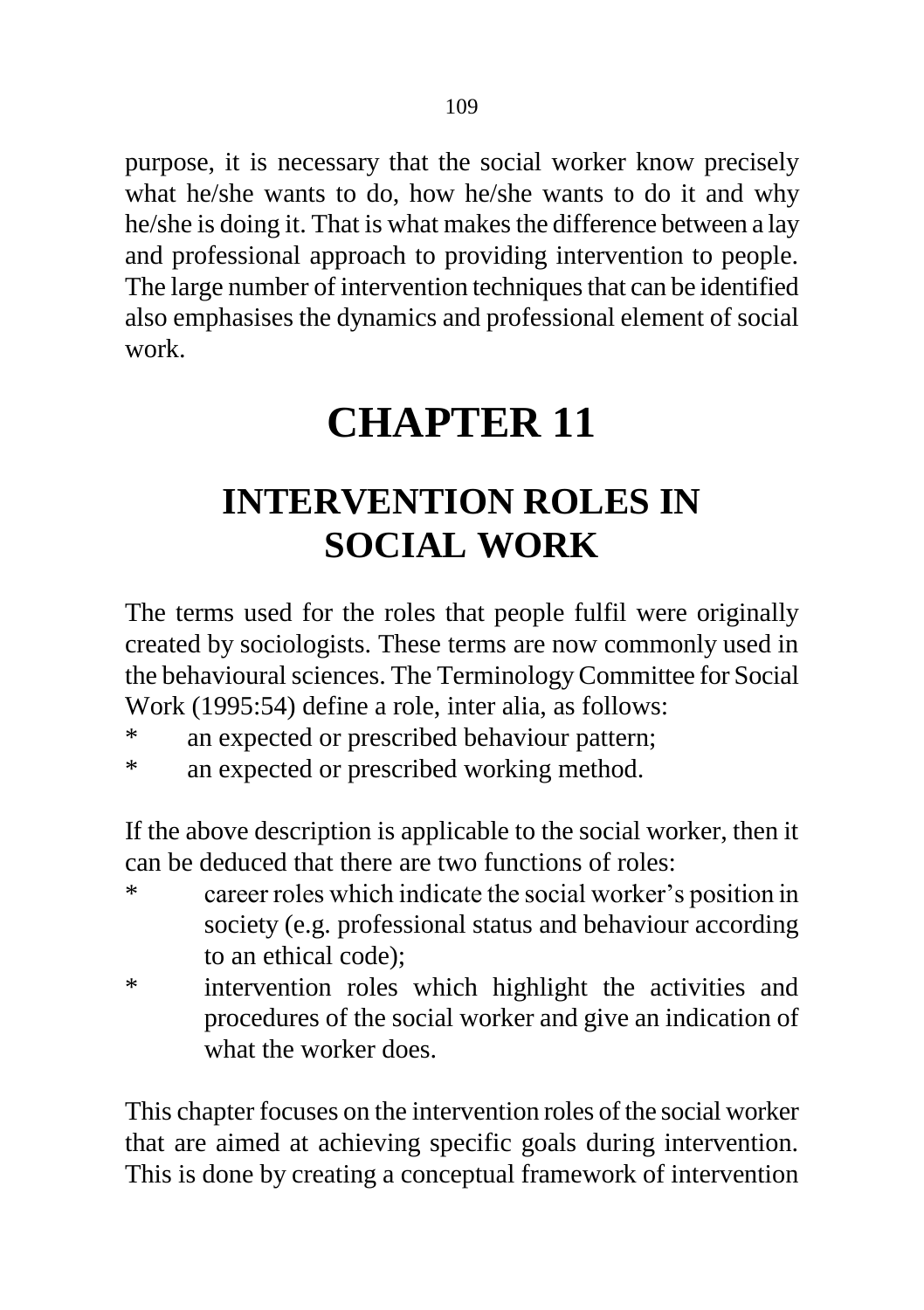roles, which will enable the reader to distinguish different roles. This chapter is an introductory discussion on the various roles that is based on personal opinions and the opinions of a variety of authors (Compton & Galaway 1994:427-437; Hepworth & Larsen 1993:25-29; Hoffman & Sallee 1994:76-94; Lombard et al. 1991:174-204; Sheafor et al. 1994:16-28; Terminology Committee for Social Work 1995; Zastrow 1989:12-13). In order to be able to distinguish a few appropriate intervention roles, it is necessary to first make the following suppositions regarding the intervention roles.

### **SUPPOSITIONS WITH REGARD TO INTERVENTION ROLES**

- The policy, procedures, nature and field of intervention usually influence the intervention roles fulfilled by the social worker.
- Just as the social work approach, process and techniques that are used are determined by the person"s behaviour in the situation-environment, this also determines the nature of the intervention roles to be fulfilled.
- Roles are therefore not randomly fulfilled during intervention, as they are aimed at achieving specific goals during intervention.
- One role is usually fulfilled in conjunction with another, which implies that a multitude of roles are fulfilled.
- Roles are not influenced by the size of a system and are therefore fulfilled when working with an individual, group or community.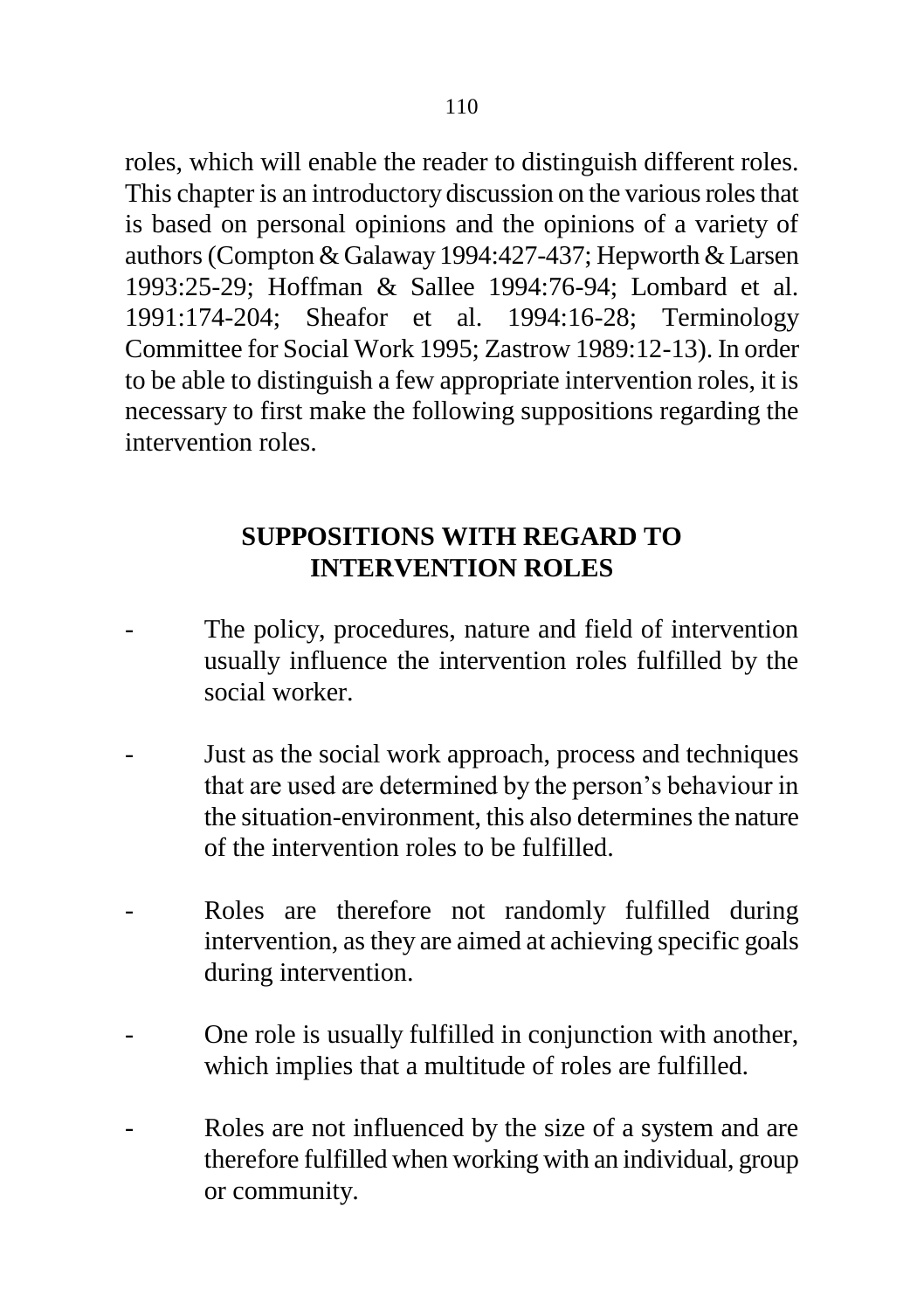- The fulfilment of roles by the social worker is not only focused on the client system, but is also aimed at all the appropriate systems in social work.
- Due to the fact that the fulfilment of roles is aimed at the whole social work domain, there is never any question of surrendering to one role and rejecting other roles.
- In practice it is difficult to distinguish specific roles, as there is usually an overlap between the different roles that are fulfilled.
- To effectively fill a role, social workers must be sensitive and flexible.
- A social worker's preference and personality can influence his/her role fulfilment (e.g. a worker can be more attracted to the role of counsellor than to that of manager or activist).
- Conflict, which arises between the various roles fulfilled by the worker, can be counter productive.
- A social worker's role perception (vision), view of the role (interpretation) and role obligation (commitment) therefore determines the worker"s role fulfilment in his/her role network (sum total of roles) during intervention.
- It ought to be clear that to fulfil intervention roles, knowledge, skills and a value orientation are necessary.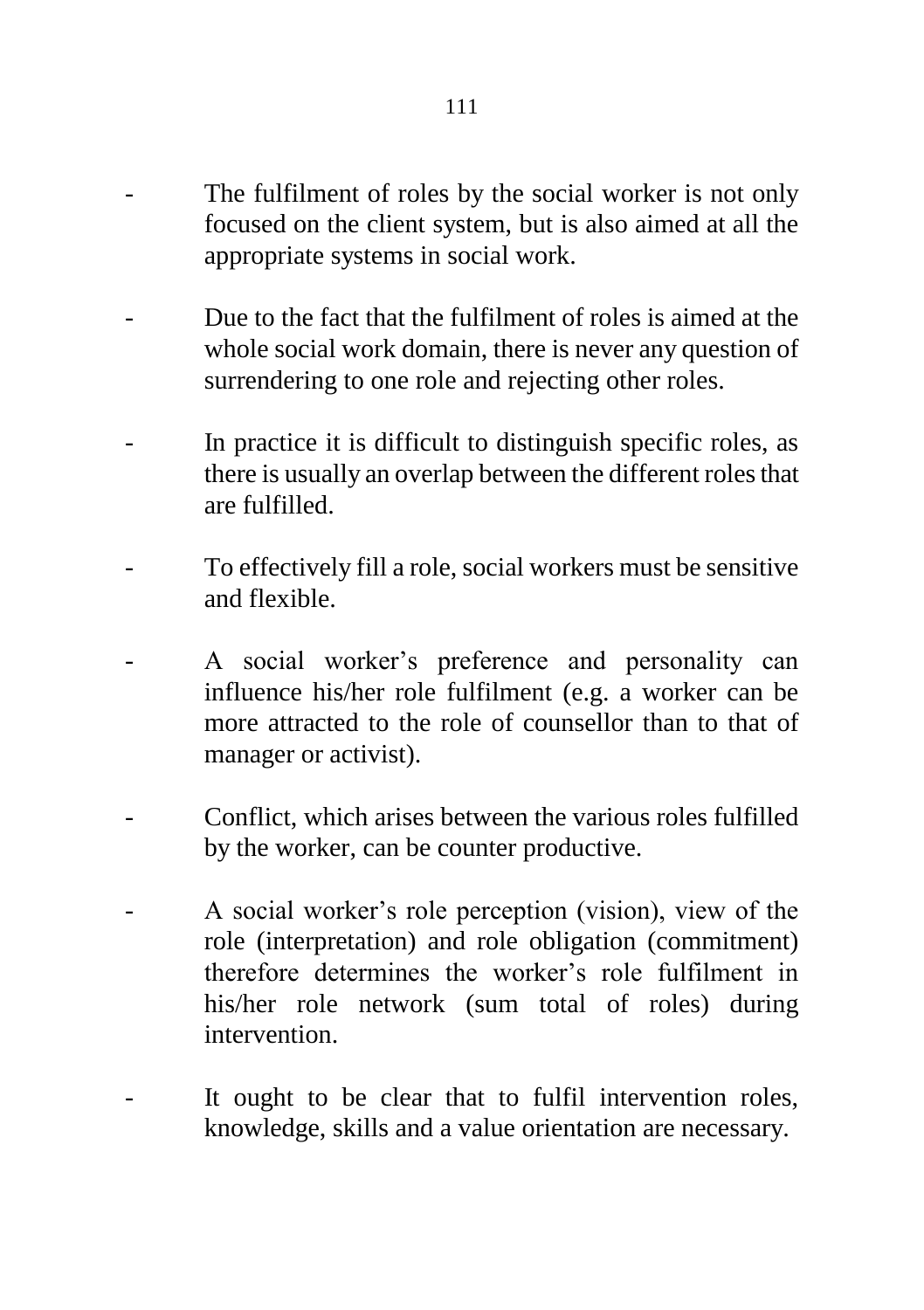### **DISTINGUISHING APPROPRIATE INTERVENTION ROLES IN SOCIAL WORK**

Some intervention roles that the social worker can fulfil are more direct in nature (e.g. the role of agitator) than others that are more non-direct in nature (e.g. the role of counsellor). To group the roles beforehand would however mean that the person"s behaviour in the situation-environment is not taken into account. For this reason the following roles have been distinguished, based on the roles commonly performed by the South African social worker. They are not listed in any specific order.

*Counsellor*: to guide the client, by means of interviewing, towards insight with a view to modifying behaviour, empowerment and the acquisition of skills to cope with problem situations.

*Broker*: helping clients and potential clients to identify and locate available community resources as well as bringing together various segments of the community in order to promote mutual interests.

*Public relations officer*: to establish linkages in various networks, to mobilise and strengthen them by means of mutual linkage between clients and others concerned, experts and help networks.

*Marketer*: to positively influence the public with regard to the image, attitudes and opinions of the change agent system, client system, action system, professional system and problem identification system.

*Manager*: to plan, organise, activate and control by means of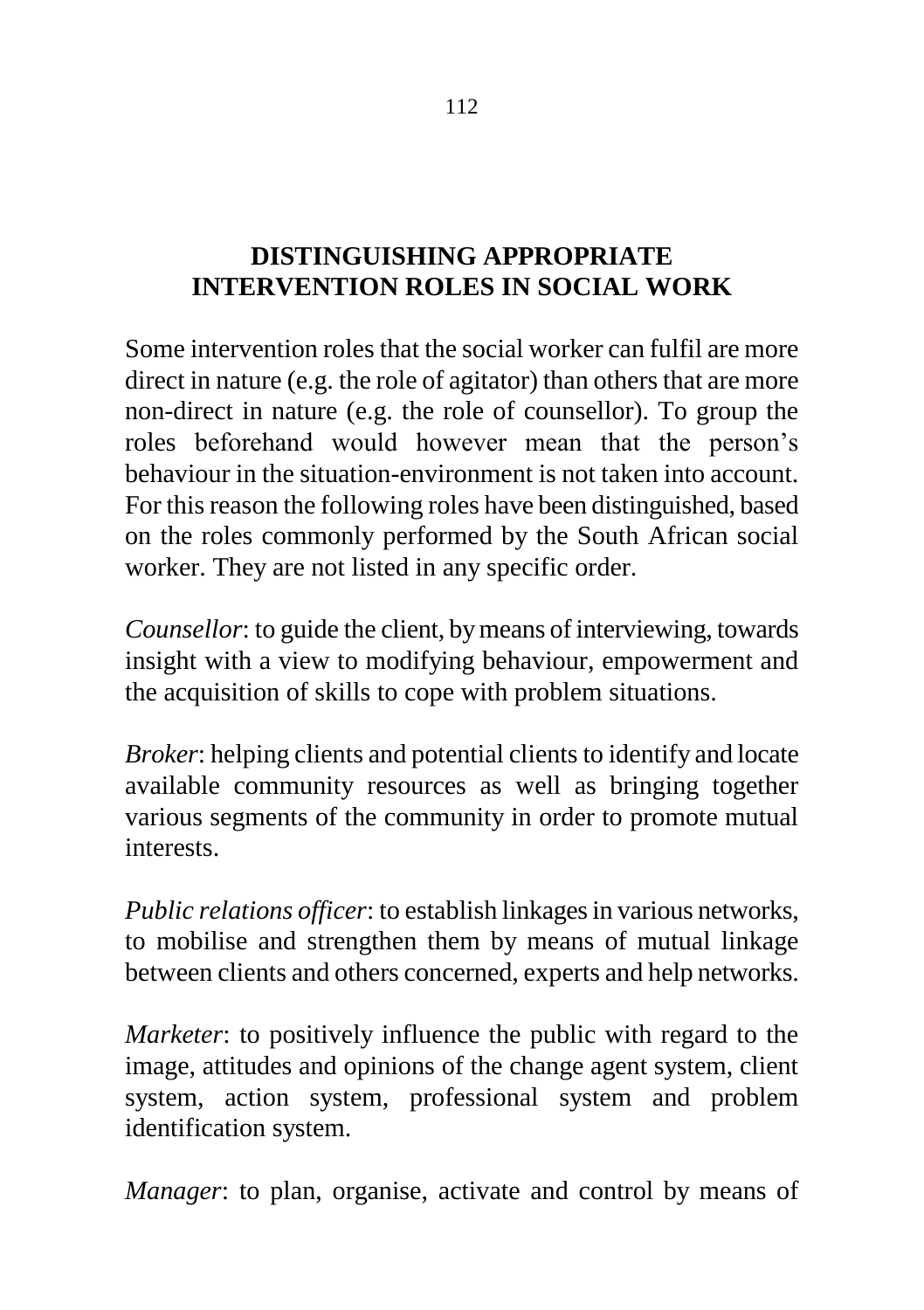decision making, co ordination and communication, in accordance with policy. (In the literature the said components and activities are sometimes distinguished as separate roles – which emphasises the dynamics and importance of this role.)

*Expert*: to impart expert information and advice with credibility and authority, to those parties who use the social worker as a consultant.

*Leader*: to act as a guide, foregoer, leader and accompanist together with different systems during intervention. (The term "leader" must be understood in terms of the full context of the word, it implies "together with" and must not be interpreted as distanced from the other systems.)

*Enabler*: to encourage or facilitate self-sufficient action of client systems, which will promote the interaction between individuals and the environment.

*Facilitator*: to expedite the process of social change by bringing together people and communication structures, stimulating activities, developing and channelling resources and ensuring access to expertise.

*Motivator*: to urge systems to become involved and to participate, by taking people out of isolation, building optimism, utilising conflict creatively and by making people"s existence rewarding and productive.

*Researcher*: to scientifically determine the extent of problems, needs and phenomena and identify possible solutions, by analysing related factors.

*Educator*: to develop the skills of systems by providing relevant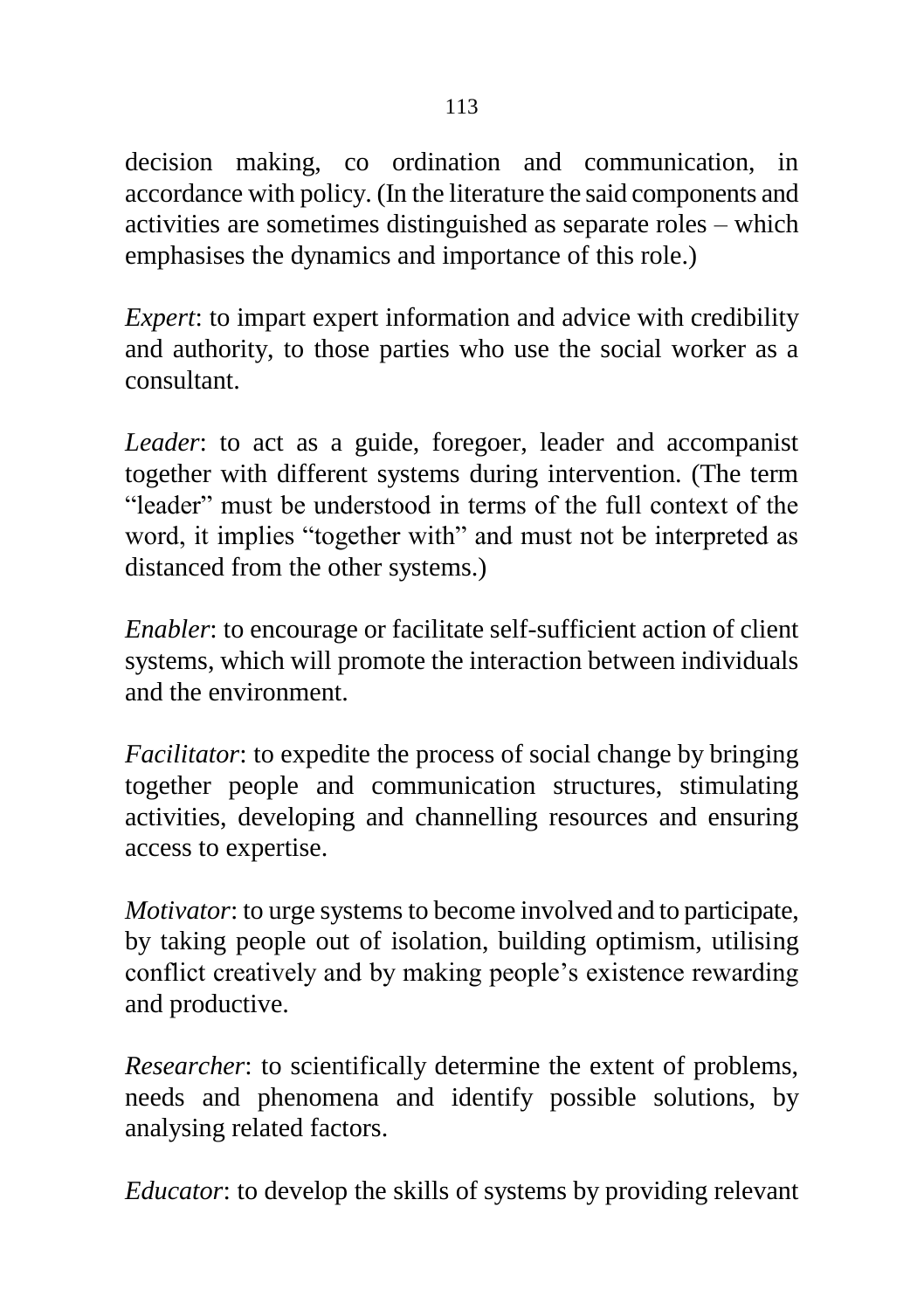information, giving advice, identifying and modelling alternative behaviour patterns and their consequences, teaching problemsolving techniques and clarifying perceptions.

*Negotiator*: to negotiate with people in conflict situations by sharing differences, talking about it, resolving it and by coming to some or other solution or compromise that is acceptable to everyone.

*Mediator*: to get involved in the negotiation process as a mediator, without having any vested interests in either party, by acting as a communicator and catalyst.

*Advocate*: to champion the rights of the individual, groups and communities, either directly or through community action.

*Activist*: to act as a campaigner and crusader for people by taking sides.

*Agitator*: to act as inciter, rabble-rouser, instigator and abettor by becoming personally involved in a cause.

*Professional person*: to be involved in the rendering of competent social work intervention which meets the ethical, practice and theoretical requirements by contributing to the development of the social work profession.

It ought to be clear from the intervention roles that have been differentiated above, that the social worker that specialises in one or other field will place more emphasis on the fulfilment of certain roles. For the social work student and practitioner who are involved in social work intervention in general, it is important that they distinguish and fulfil each of these roles. The extent to which the social worker expresses his/her identity through the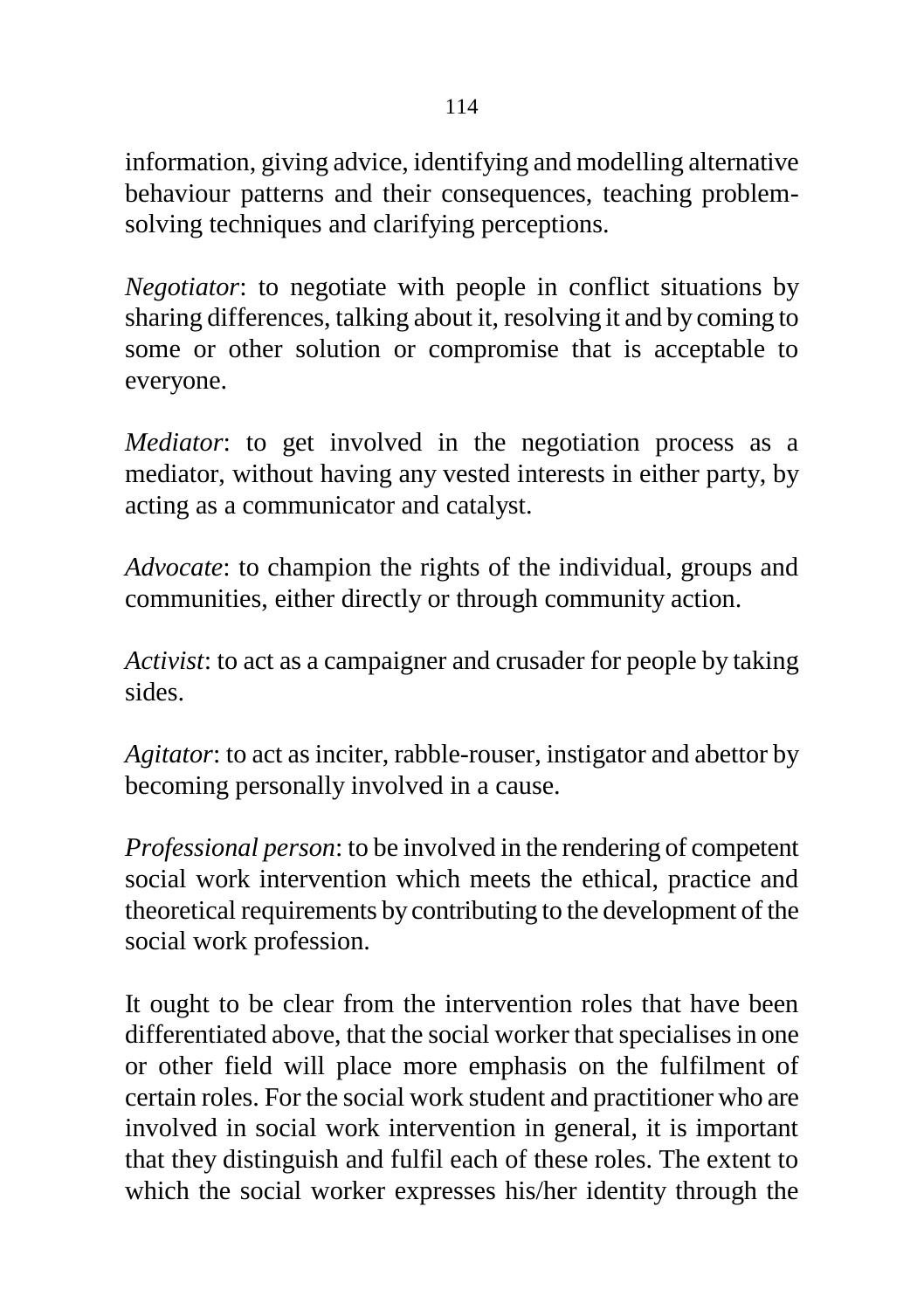fulfilment of roles, will therefore determine the quality of intervention rendered to the client.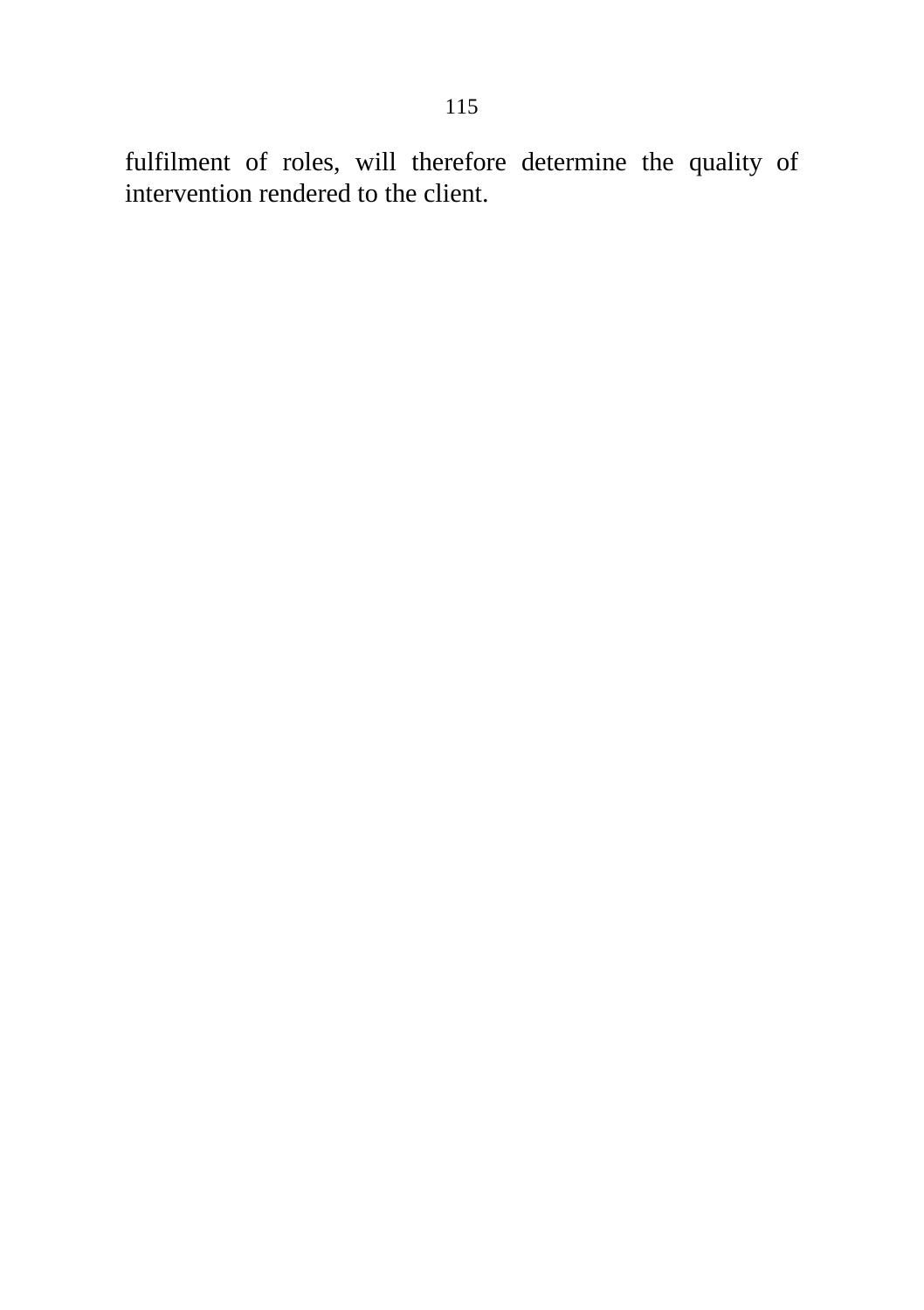#### 116

# **CHAPTER 12**

## **THE INTERVENTION METHODS IN SOCIAL WORK**

The Terminology Committee for Social Work (1995:61) defines a social work method as a professionally recognised procedure of a social worker supported by academic education and professional training and research to achieve the objectives of social work. From this definition it is clear that the attainment of social work goals is central to the methods in social work.

The primary or direct methods (casework, group work and community work) and the secondary or indirect methods (research and management) have already been identified in chapter two of this book. For the introductory purposes of this book an attempt will be made to highlight the links between the various methods and the implications thereof, rather than to discuss each of the different methods. This chapter will therefore enable the reader to ponder over the recognised professional procedures in social work.

### **THE LINK BETWEEN THE PRIMARY SOCIAL WORK METHODS**

The central factor in the primary methods of social work is the ecological systems theory perspective that forms the basis of this book. From this perspective additional links can be highlighted (Barber1991; Brown 1992; Lombard et al. 1991; Vinik & Levin 1991).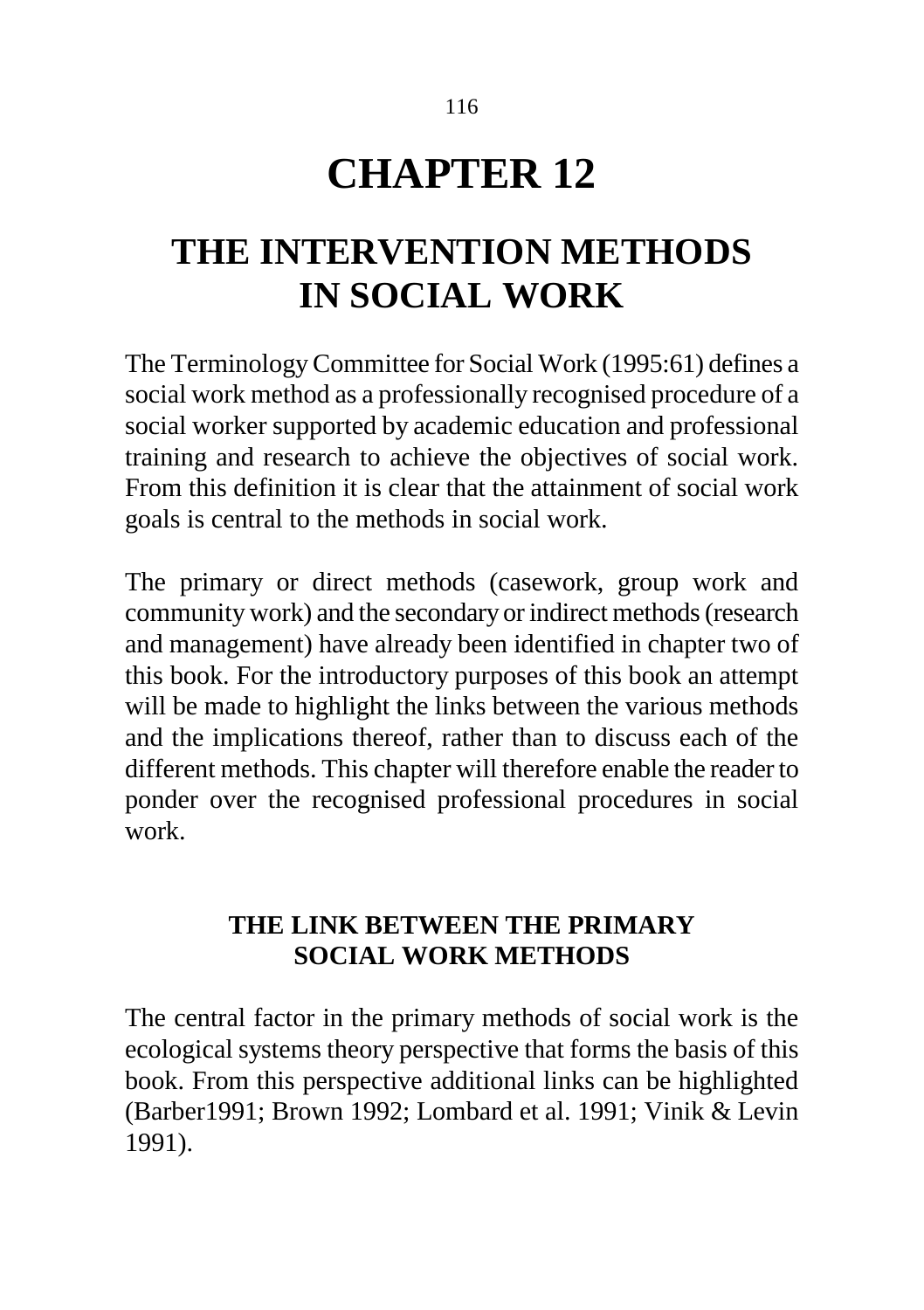- The focus of the definition of social work is aimed at promoting people"s social functioning. This implies that people should be assisted on various levels in terms of their personality (casework), group level (group work) and community level (community work).
- There is a connection between the historical development of the various methods, for example, the roots of both casework and community work can be seen in the COS. There is also a relationship between the common interest of these methods and the problems of individuals and their environments.
- It can therefore be deduced that each method has a role to play in the enhancement of people"s social functioning. One method is not more important than another and can not replace another method.
- Social problems can not be viewed in isolation. During assessment the focus is upon all the systems that influence a need or problem. A person can therefore only be understood in a family, community or societal context. For this reason the focus cannot be on either casework or group work or community work. The focus must not be aimed at the method, but rather at the problem or need.
- The rationale for the various methods are all subject to the following motivations: why is it done?, what is done?, how is it done?, with whom is it done?, who gives the right to do it?, where is it done? and when is it done?
- The application of the respective methods also all consist of the involvement of the client, a worker-client relationship, a process of intervention, specific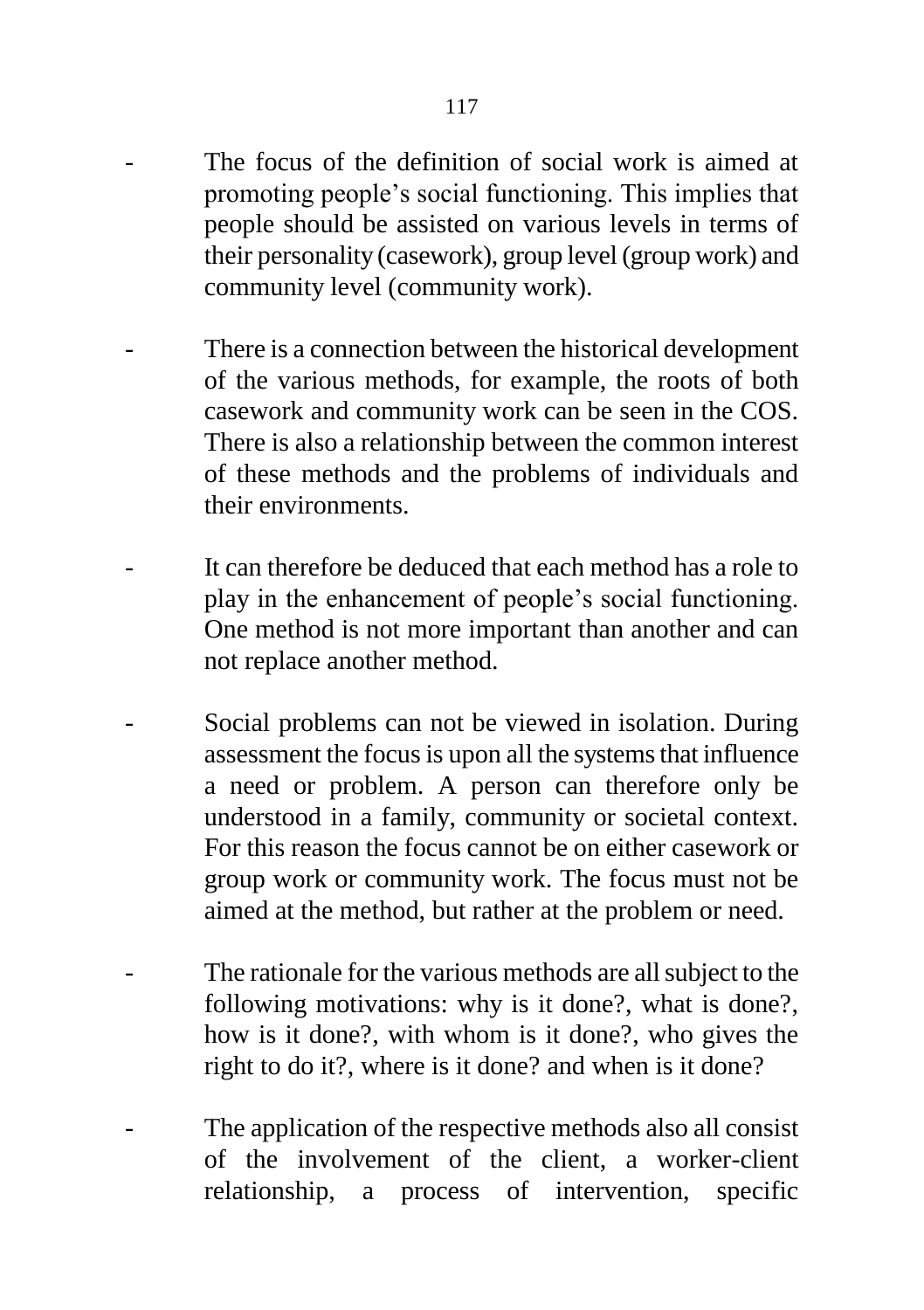approaches, techniques and roles that the social worker must fulfil.

In all three primary social work methods the social worker requires general, but also specific knowledge, value orientations and skills.

### **THE INTEGRATED APPLICATION OF THE INTERVENTION METHODS**

Lombard et al. (1991:13-26) refer to an integrated application of social work methods as a comprehensive approach. People's problems are therefore not divided up just for the sake of conforming to casework, group work or community work. In this regard the term "integrate" refers to "complete" or "round off". The knowledge, value orientation and skills of the various social work methods are therefore combined (this has already been highlighted as a link between the various methods).

An integrated application does not deprive the methods of their individual character. Although certain principles apply to all the methods, there are also differences in the content and emphasis, which differentiates the methods from one another (just as the dynamics of, for example, an individual differ from that of a group or community). The focus of the integrated application of the social work methods is therefore aimed at the change that is desired. The method applied is that which best addresses the problem or need. In practice each method is still applied separately, but the impact of each method is seen more broadly and in relation to the other methods. This implies that the social worker must possess a good grounding in all the social work methods, so as to assess which method must be applied to address a specific need or problem.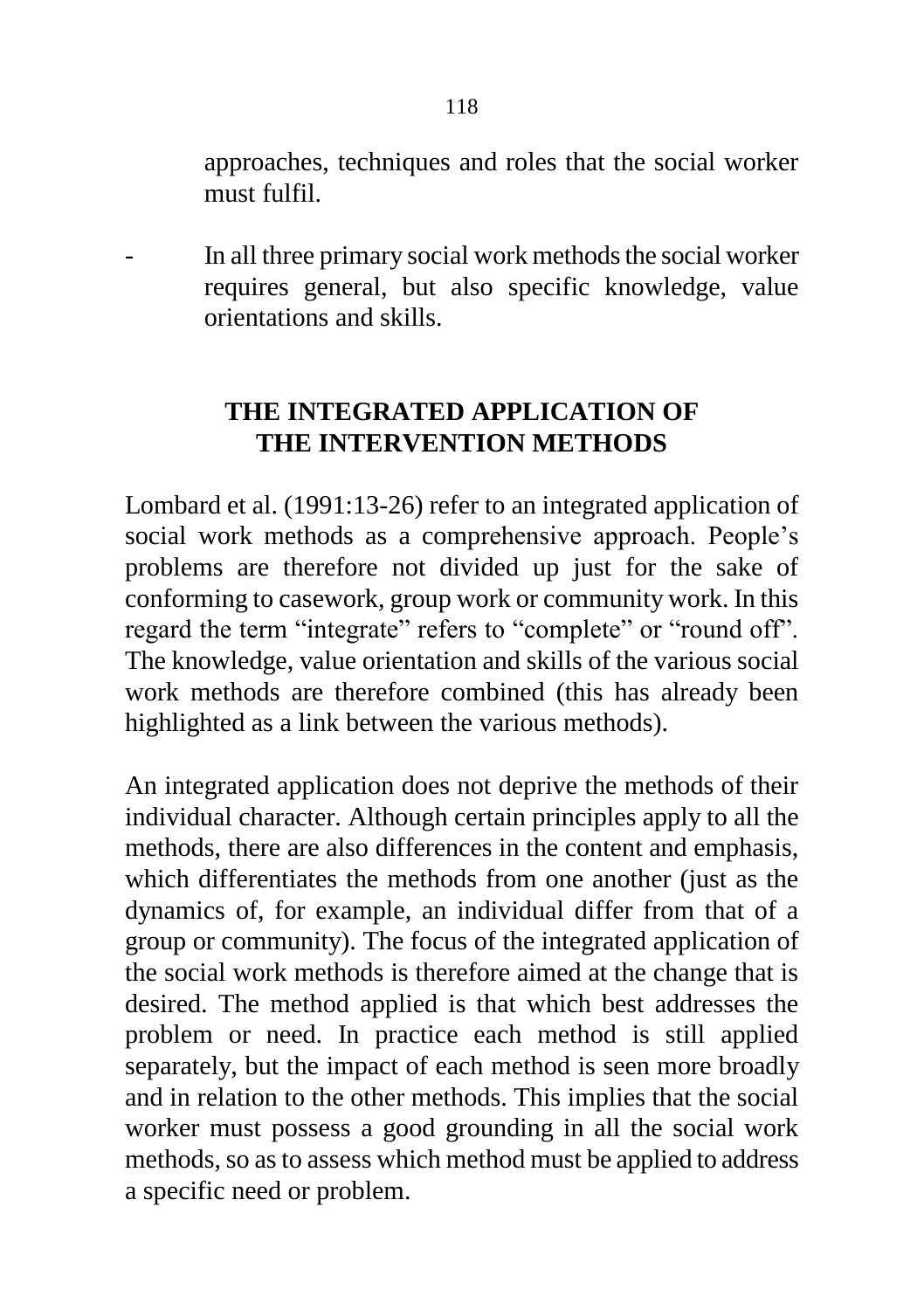### **THE INTERVENTION METHODS AND THE FUTURE OF SOCIAL WORK IN SOUTH AFRICA**

Brown (1992:92-94) highlights the difference between the social work academics and practitioners in particular, regarding the application of the social work methods. He highlights the advantages and disadvantages of specialised and integrated procedures in social work. Gray & Bernstein (1994:199-207) in their article "Integrated practice: a misnomer in social work" invite practitioners in South Africa to become involved in the debate on specialised or integrated procedures, so as to enrich social work theory.

Gray & Bernstein (1994) maintain that theoreticians are motivated by an integrated procedure to generalise clinical theories to community development. According to these authors however, it is only the size of the client system that has changed and not so much the modus operandi (procedure). The assumption is made that the integrated application of social work methods is not a reality in practice, due to the fact that concrete examples thereof cannot be found in practice. The reason why integrated practice is termed a misnomer is that social workers can only do one thing at a time and have not yet found a way in which to work simultaneously with individuals, groups and communities. The general practice therefore is that social workers still specialise in one of the methods.

Where social workers in South Africa previously placed a lot of emphasis on casework, it would appear that more recently there has been a complete shift towards community development. This can be clearly seen in the light of policy frameworks such as the RDP and the White Paper for Welfare. The opinion is that just as casework in South Africa was historically a response to white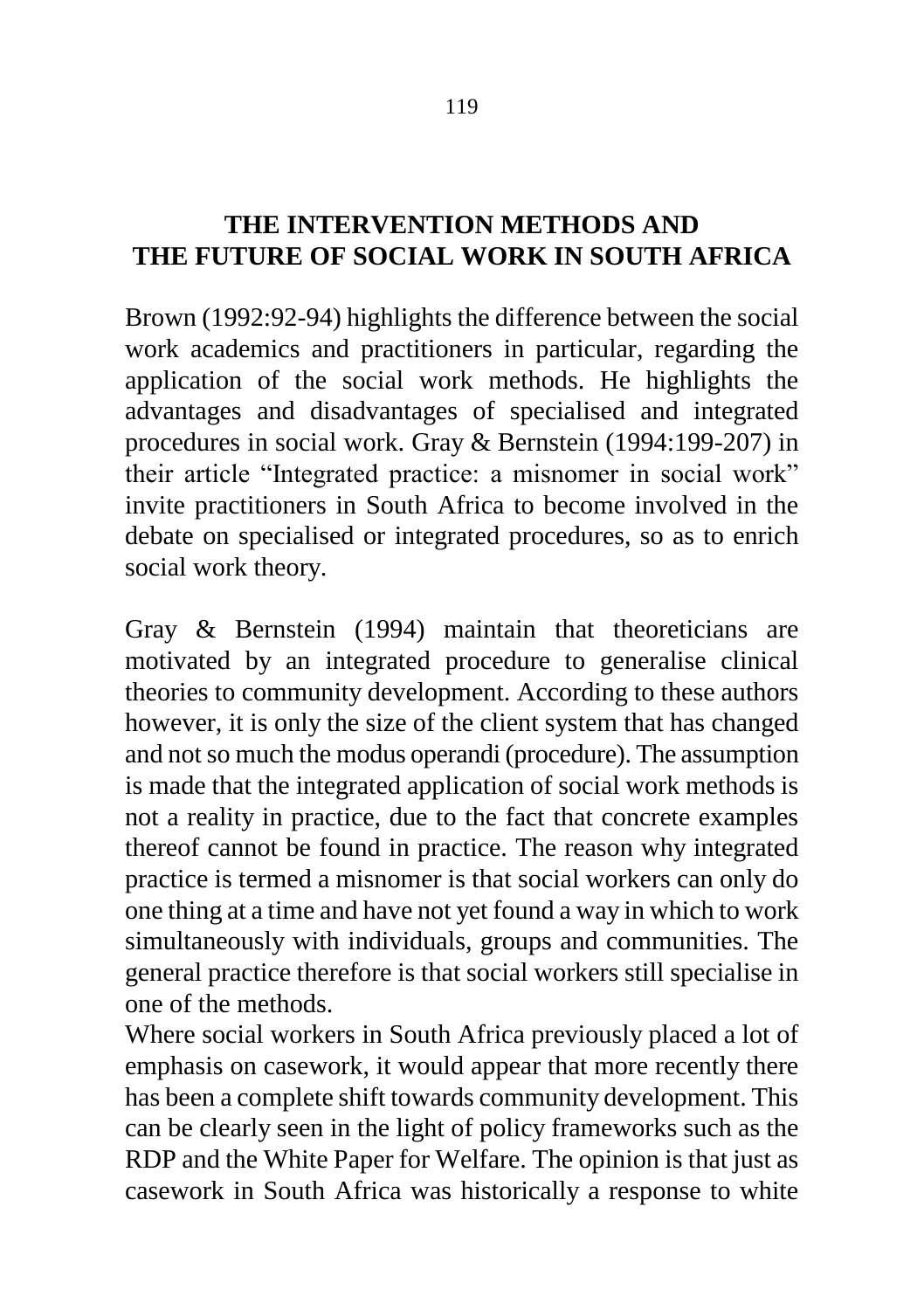poverty, so the community-orientated methodology that is currently proposed for social work, is in response to the apartheid era. Although the justness of the community-orientated methodology can not be doubted (seen in the light of the social problems in the RSA), it remains important to maintain a value orientation of pure motives in this regard. If this method could only be justified from a political perspective, it could seriously hamper the credibility of social work as a profession.

In this regard Vinik & Levin (1991:38-39) state as follows: "It becomes a professional definition..... Who suffers?" It should therefore be a challenge to every social worker to determine from a professional definition who is in need. It is however a reality that the social work domain, just like other fields, is influenced by politics and resultant policies. In this regard Vinik & Levin (1991:57) provide yet another valuable answer: "determines whether the appropriate level is 'case' or 'cause', whether a particular situation needs to be changed for one person, or a change in circumstances is indicated for many." The intervention methods that the social worker uses in practice will therefore determine, to a large extent, the future of social work in South Africa.

It appears quite clear that social work in South Africa (just as in the rest of the world) will only remain relevant if social work students and practitioners are self-assertive – not only in influencing the clients and those systems involved, but also in influencing political systems. The contents of this book ought to make a contribution to that self-assertiveness, as the author is in agreement with Loewenberg (1988:61) who says that: "Social workers know a great deal more than they are able to recall or report verbally." The belief in the future of social work is therefore: social workers can make a difference!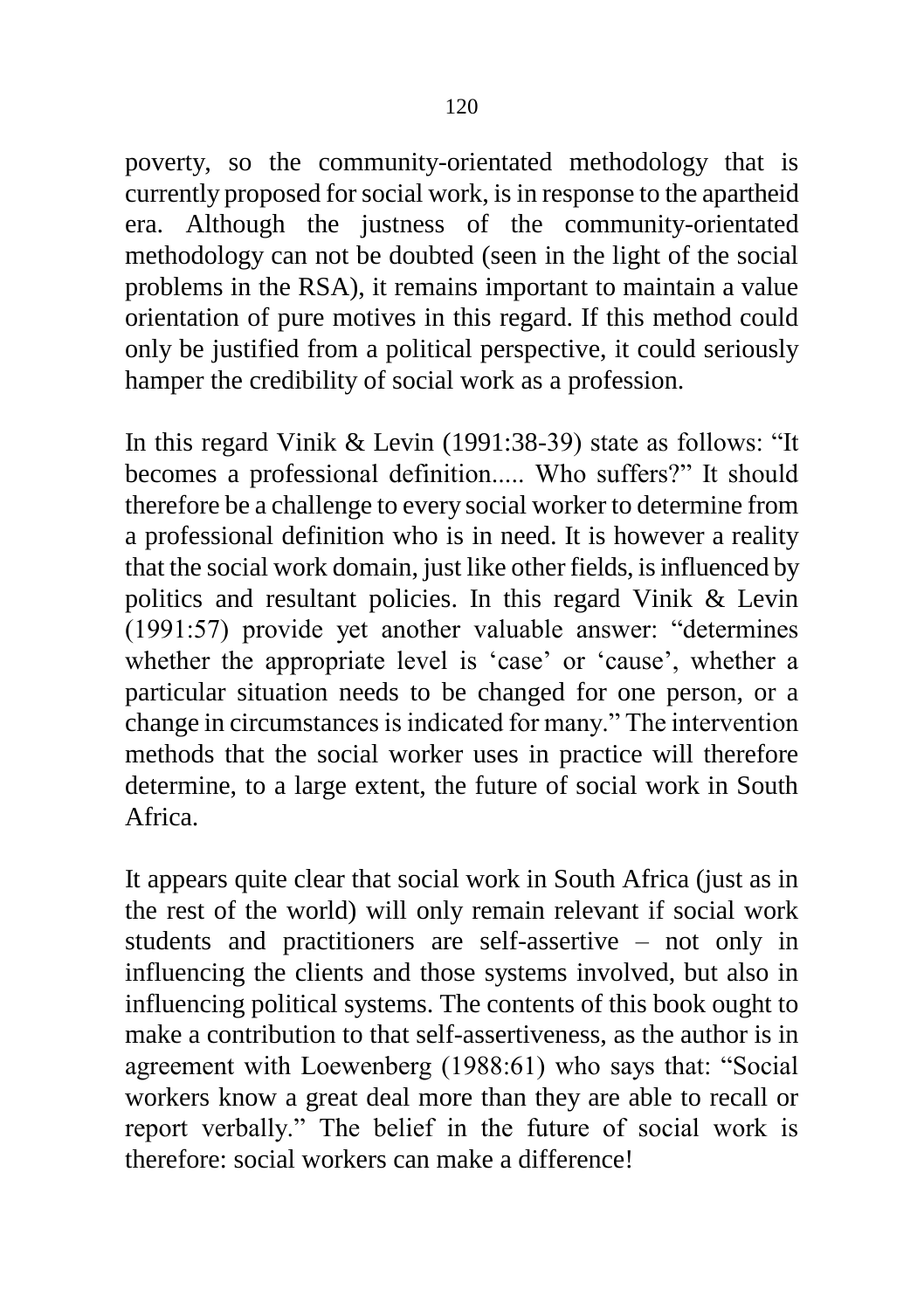### **BIBLIOGRAPHY**

Adler RB & Rodman G. 1994. **Understanding Human Communication** (5th ed.). New York: Harcourt Brace College Publications.

ANC. 1994. **The Reconstruction and Development Programme.**  Johannesburg: Umanyano Publications.

Barber JG. 1991. **Beyond Casework.** London: The Macmillan Press Ltd.

Bernstein A & Gray M. 1996. **Social Work. A beginner's text.** Dalbridge: Juta & Company Ltd.

Botha NJ & Cronjé JI. 1996. Die beroepsbydrae van US-gegradueerde maatskaplike werkers 1940-1989. **Maatskaplike Werk/Social Work,** 32(4):308-323.

Brammer LM, Abrego PJ & Shostrom EL. 1993. **Therapeutic Counseling and Psychotherapy** (6th ed.). Englewood Cliffs: Prentice Hall.

Brammer LM. 1993. **The Helping Relationship** (5th ed.). Boston: Allyn and Bacon.

Brown JA. 1992. **Handbook of Social Work Practice.** Illinois: Charles C Thomas Publisher.

Carkhuff RR & Anthony WA. 1993. **The skills of helping.** Massachusetts: Human Recource Development Press.

Chetkow-Yanoov B. 1992. **Social Work Practice. A Systems Approach.**  Binghamton: The Haworth Press, Inc.

Coetzee JK & Graaff J. 1996. **Reconstruction, Development and People.** Halfway House: International Thomson Publishing Ltd.

Compton BR & Galaway B. 1994. **Social Work Processes** (5th ed.). California: Brooks/Cole Publishing Company.

Corey G. 1995. **Group Couselling** (4th ed.). California: Brooks/Cole Publishing Company.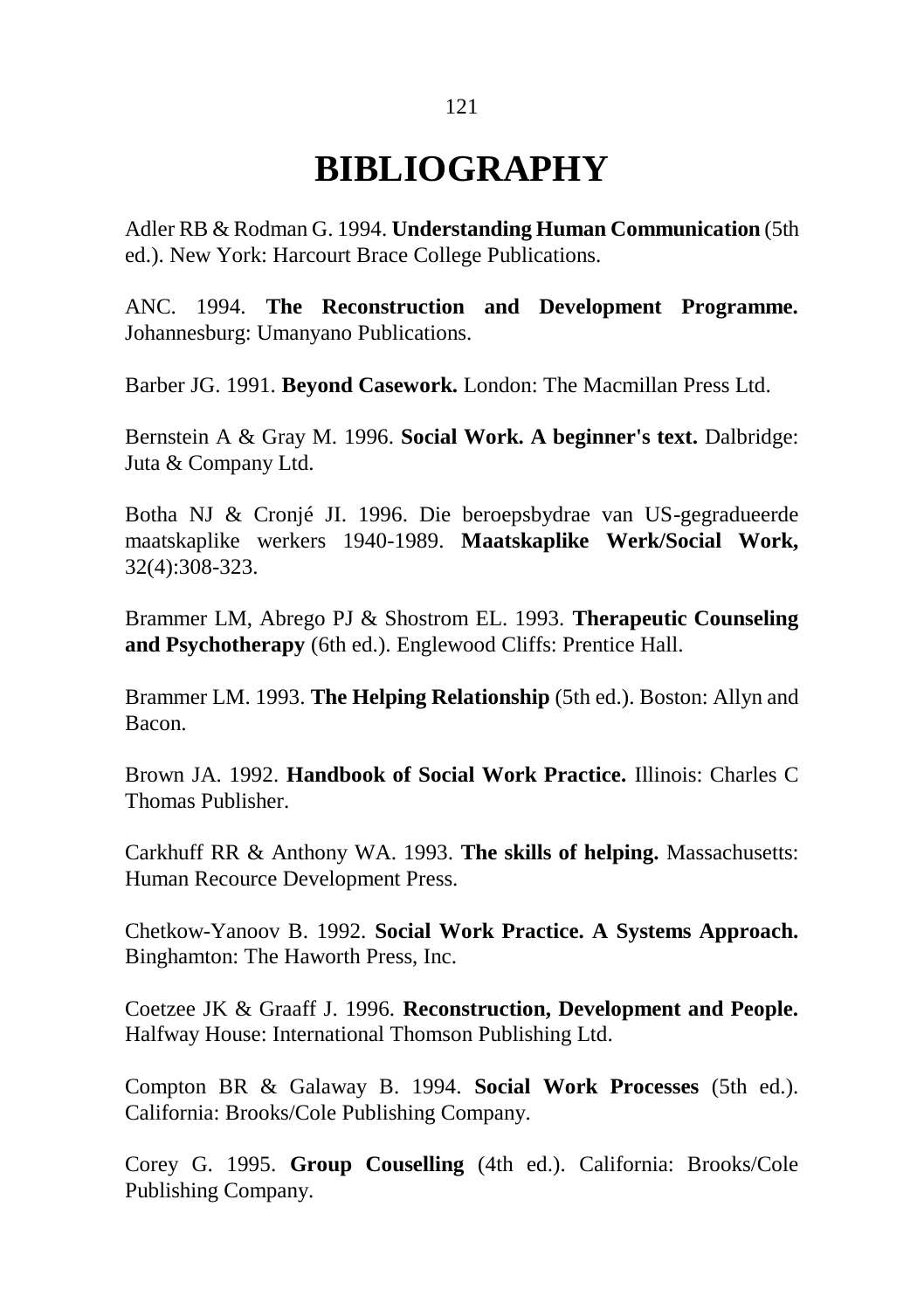Cournoyer B. 1991. **The Social Work Skills Workbook.** California: Brooks/Cole Publishing Company.

Department of Welfare. 1997. **White paper on Social Welfare.** Government Gazette, notice 57 of 1996. Pretoria: Government Printer.

Devito JA. 1997. **Human Communication: The basic Course** (7th ed.). New York: Longman.

Draft White Paper on Social Welfare (Notice No 57 of 1996.). **Government Gazette No. 16943,** Pretoria: Government Printer.

Dungee-Anderson D & Beckett JO. 1995. A Process Model for Multicultural Social Work Practice. **The Journal of Contemporary Human Services,**  76(8): 459-468.

Egan G. 1994. **The Skilled helper** (5th ed.). California: Brooks/Cole Publishing Company.

El Nasr MA. 1989. The term "client" in the social work profession. **International Social Work,** 32(4): 311-318.

Fitzgerald P, Mc Lennan A & Munslow B (Eds.). 1995. **Managing Sustainable Development in South Africa.** Cape Town: Oxford University Press.

Fox R. 1993. **Elements of the Helping Process.** New York: The Haworth Press.

Gil DG. 1992. **Unravelling Social Policy** (5th ed.). Rochester: Schenkman Books Inc.

Gilbert N, Specht H & Terrel P. 1993. **Dimensions of Social Welfare Policy**  (3rd ed.). Englewood Cliffs: Prentice Hall.

Gray MMA. 1992. The ethical implications of a primary model of care. **Maatskaplike Werk/Social Work,** 28(3): 13-19.

Gray MMA & Bernstein AJ. 1994. Integrated practice: a misnomer in social work. **Maatskaplike Werk/Social Work,** 30(3): 199-208.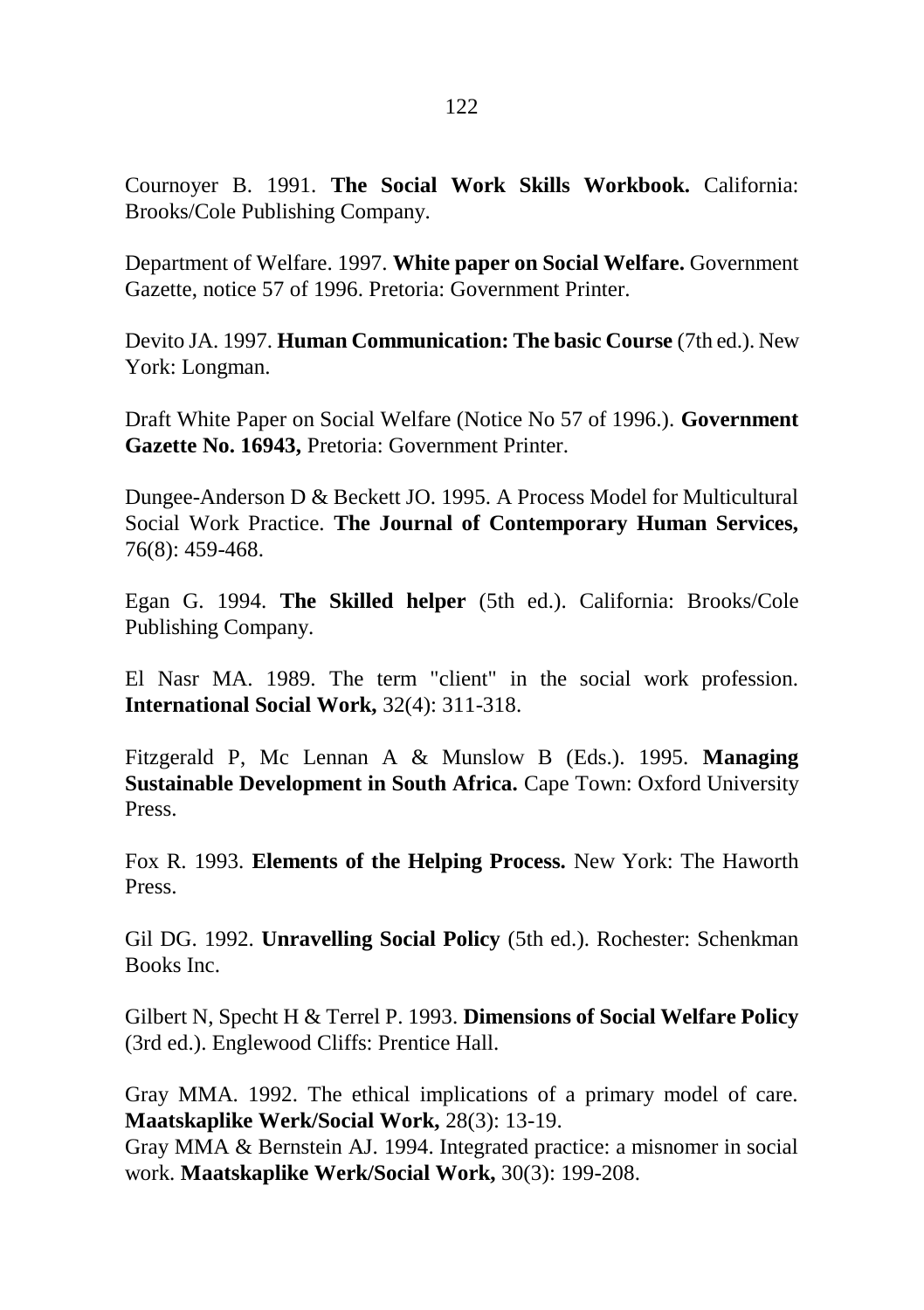Grobbelaar SWP & Schoeman JH (red.). 1980. **Benaderings in maatskaplike werk.** Pretoria.

Grobbelaar SWP & Louw S. 1990. Ekologie as metafoor vir gemeenskapswerk en gemeenskapsontwikkeling. **Die maatskaplikewerk-Navorser-Praktisyn,** 3(2): 15-22.

Hepworth DH & Larsen JA. 1993. **Direct Social Work Practice** (4th ed.). California: Brooks/Cole Publishing Company.

Hoffman KS & Sallee AL. 1994. **Social Work Practice. Bridges to change.** Needham Heights: Allyn and Bacon.

Howes MF. 1996. Ethical implications of a human rights culture for social work practice. **Maatskaplike Werk/Social Work,** 32(3): 205-214.

Ivey AE. 1994. **Intentional Interviewing and Counseling** (3rd ed.). California: Brooks/Cole Publishing Company.

Johnson LC. 1986. **Social Work Practice** (2nd ed.). Boston: Allyn and Bacon, Inc.

Johnson DW. 1993. **Reaching out** (5th ed.). Needham Heights: Allyn and Bacon, Inc.

Johnson DW & Johnson FP. 1994. **Joining Together** (5th ed.). Boston: Allyn and Bacon.

Jordan B. 1990. **Social Work in an unjust society.** Hertfordshire: Harvester Wheatsheaf.

Kadushin A. 1990. **The Social Work Interview** (3rd ed.). New York: Columbia University Press.

Kadushin A. 1992. **Supervision in Social Work** (3rd ed.). New York: Columbia University Press.

Lee JAB (Ed.). 1989. **Group Work with the Poor and Opressed.** New York: The Haworth Press.

Lee JAB. 1994. **The Empowerment Approach to Social Work Practice.**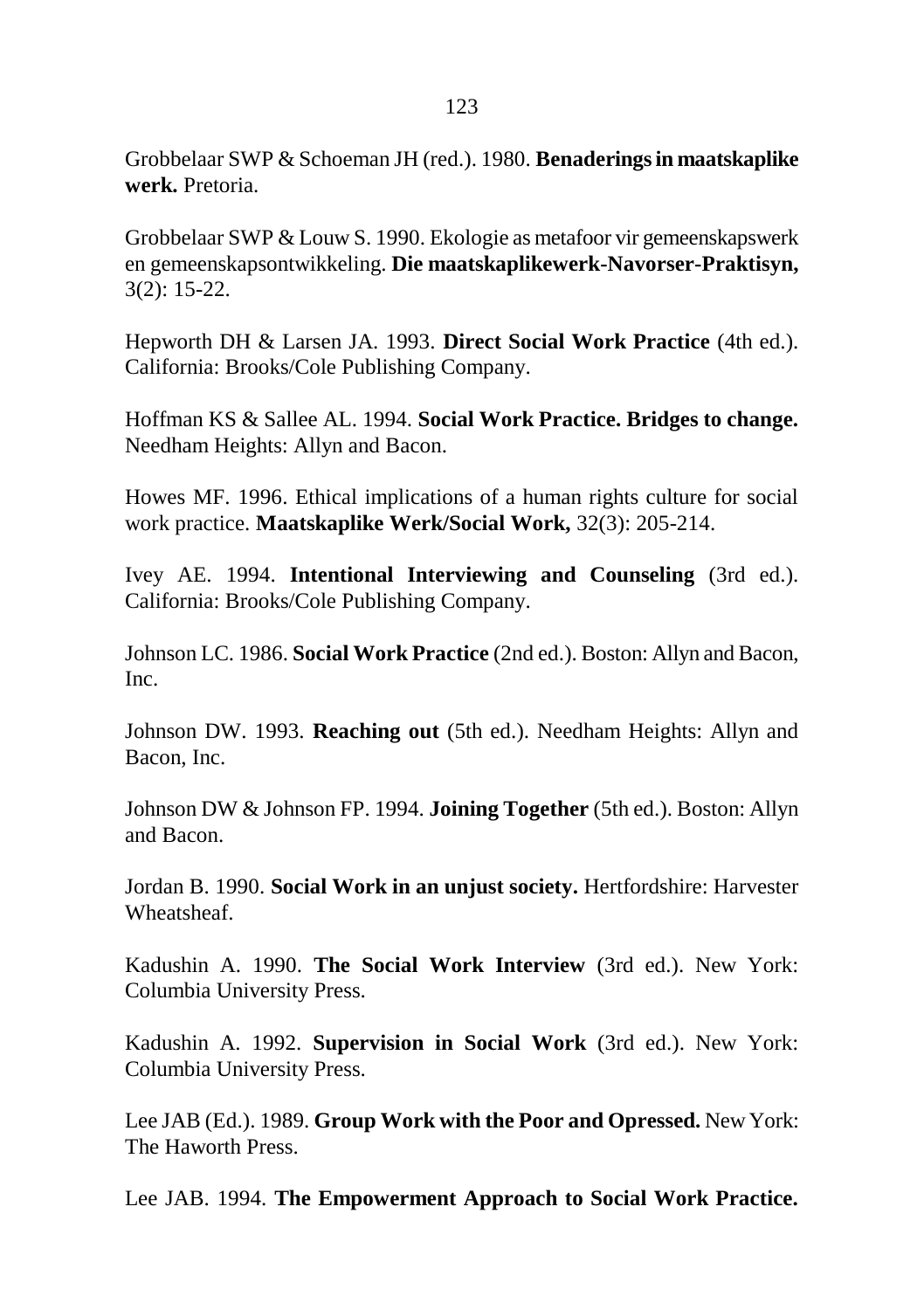New York: Columbia University Press.

Levy CS. 1993. **Social Work Ethics on the line.** Binghamton: The Haworth Press, Inc.

Loewenberg FM. 1988. **Religion and Social Work Practice in Contemporary American Society.** New York: Columbia University Press.

Loewenberg FM & Dolgoff R. 1996. **Ethical Decisions for Social Work Practice** (4th ed.). Itasca: F.E. Peacock Publishers, Inc.

Lombard A, Weyers ML & Schoeman JH. 1991. **Gemeenskapswerk en gemeenskapsontwikkeling. Perspektiewe op menslike ontwikkeling.** Pretoria: HAUM-Tersiêr.

Lombard A. 1996. Developmental social welfare in South Africa: A theoretical framework. **Maatskaplike Werk/Social Work,** 32(2): 162-172.

Louw DA (red.). 1990. **Menslike Ontwikkeling** (2de uitgawe). Pretoria: HAUM-Tersiêr.

Lynch EW & Hanson MJ. 1992. **Developing Cross-Cultural Competence.**  Baltimore: Paul H. Brooks Publishing Co.

Mannikan E. 1991. A Perspective from South Africa. **In:** Instituut vir Reformatoriese studie. **Kultuurverskeidenheid in Afrika.** Potchefstroomse Universiteit vir Christelike Hoër Onderwys, 69-75.

Mazibuko FNM. 1996. Social workers and welfare policy: Related functions and skills in practice. **Maatskaplike Werk/Social Work,** 32(2): 148-161.

McKendrick BW (Ed.). 1990. **Introduction to social work in South Africa**  (2nd ed.). Pretoria: Haum-Jager.

Midgley J. 1995. **Social Development.** London: SAGE Publications Ltd. Midgley J. 1996. Promoting a developmental perspective in social welfare: The contribution of South African schools of social work. **Maatskaplike Werk/Social Work,** 32(1): 1-7.

Munson CE. 1993. **Clinical Social Work Supervision** (2nd ed.). Binghamton: The Haworth Press.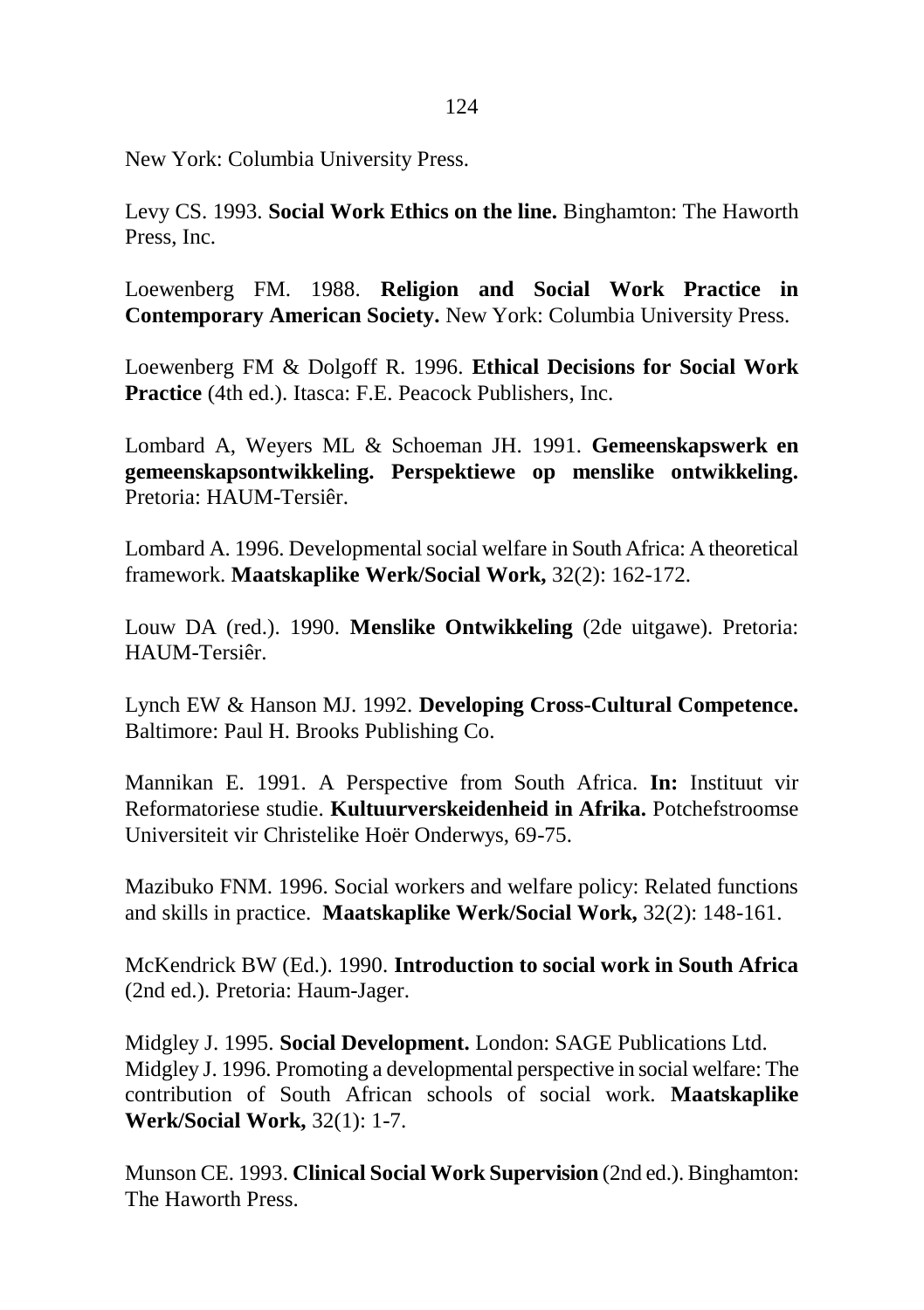Mupedziswa R. 1996. Social work and Christianity: Complementarity or conflict? **Maatskaplike Werk/Social Work,** 32(4): 378-386.

Nelson-Jones R. 1993. **Human Relationship Skills**(2nd ed.). London: Cassell Educational Ltd.

Olivier SJ. 1995. **Armoede en die taak van die maatskaplike werker binne die raamwerk van die HOP.** Lesing aangebied tydens 'n vergadering van die Boland-tak van die VMWSA: Wellington.

Osei-Hwedie K. 1996. The indigenisation of social work practice and education in Africa: The dilemma of theory and method. **Maatskaplike Werk/Social Work,** 32(3): 215-225.

Paniagna FA. 1994. **Assessing and treating Culturally Diverse Clients.**  London: SAGE Publications.

Payne M. 1991. **Modern social work theory: a critical introduction.** London: Macmillan.

Plionis EM & Lewis HJ. 1995. Teaching Cultural Diversity and Oppression: Preparation for Risk - The Coverdale Model. **Journal of Teaching in Social Work,** 12(1/2): 175-191.

Pruis SE. 1987. **'n Teoretiese deurskouing van geselekteerde modelle in maatskaplike groepwerk.** Ongepubliseerde M.A.-Tesis. Universiteit van Oranje-Vrystaat: Bloemfontein.

Ponterotto JG et al. (Eds.). 1995. **Handbook of Multicultural Counseling.**  London: SAGE Publications.

Reeser LC & Epstein I. 1990. **Professionalisation and Activism in Social Work.** New York: Columbia university Press.

Rhoodie N & Liebenberg I (Eds.). 1994. **Democratic nation-building in South Africa.** Pretoria: HSRC Publishers.

Scarpitti FR & Andersen ML. 1992. **Social Problems** (2nd ed.). New York: HarperCollins Publishers Inc.

Sheafor BW, Horejsi CR & Horejsi GA. 1994. **Techniques and Guidelines**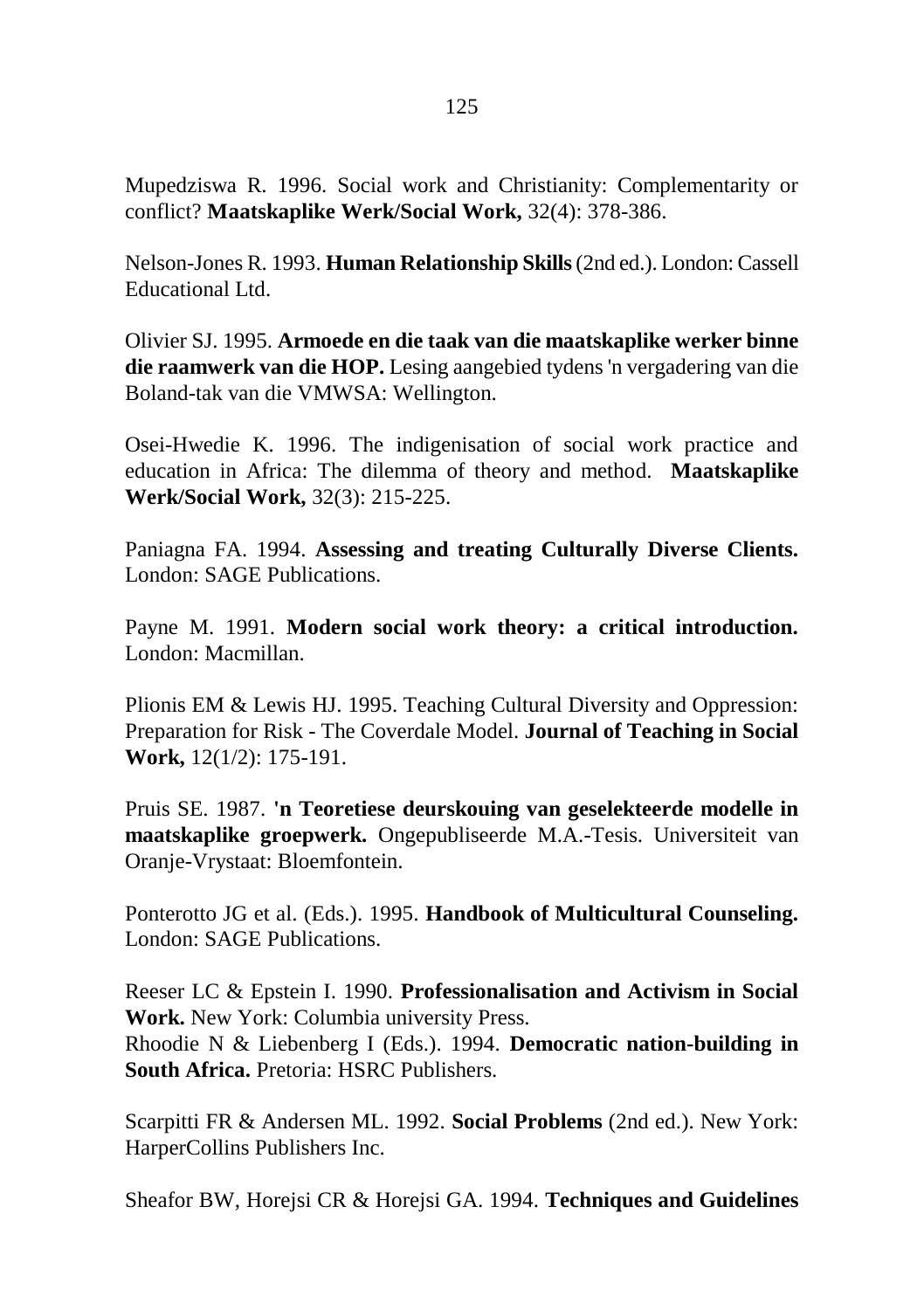**for social work practice** (3rd ed.). Boston: Allyn and Bacon.

Sikhitha TM. 1996. Social work practice in cross cultural situations: some guidelines for practice. **Maatskaplike Werk/Social Work,** 32(1): 61-66.

Social Work Act 1978 Act 110 of 1978). Pretoria: Government Printer.

South African Institute of Race Relations. 1995. **Race Relations Survey 1995. Fast Facts.**

Strydom H. 1995. Die inhoud van 'n kursus in multi-kulturele maatskaplike werk. **Maatskaplike Werk/social Work,** 31(2): 115-125.

Swanepoel H. 1992. **Community Development** (2nd ed.). Kenwyn: Juta & Co, L<sub>td</sub>

Terblanche W. 1995. **Samesprekings met die Departement Maatskaplike werk van die Hugenote Kollege:** Wellington.

Terminology Comitee for Social Work. 1995. **Nuwe Woordeboek vir Maatskaplike Werk/New Dictionary of Social Work.** Cape Town: CTP Book Printers.

Thesnaar CH. 1993. **Pastorale sorg aan die tradisionele Xhosa.** Ongepubliseerde M.A.-Tesis. Stellenbosch: Universiteit van Stellenbosch.

Thompson D (Ed.). 1995. **Concise Oxford Dictionary (9th ed.).** Oxford: Claredon Press.

Van der Walt BJ. 1991. Vooraf. **In:** Instituut vir Reformatoriese studie. **Kultuurverskeidenheid in Afrika.** Potchefstroomse Universiteit vir Christelike Hoër Onderwys, 1-5.

Van Rensburg HJC, Pretorius E & Fourie A. 1992. **Gesondheidsorg in Suid-Afrika.** Pretoria: Academica.

Van Rooyen IJJ & Combrink MJ. 1985. **Gevallewerk. 'n Integrerende Benadering:** Pretoria: Academica.

Vinik A & Levin M (Eds.). 1991. **Social Action in Group Work.** New York: The Haworth Press, Inc.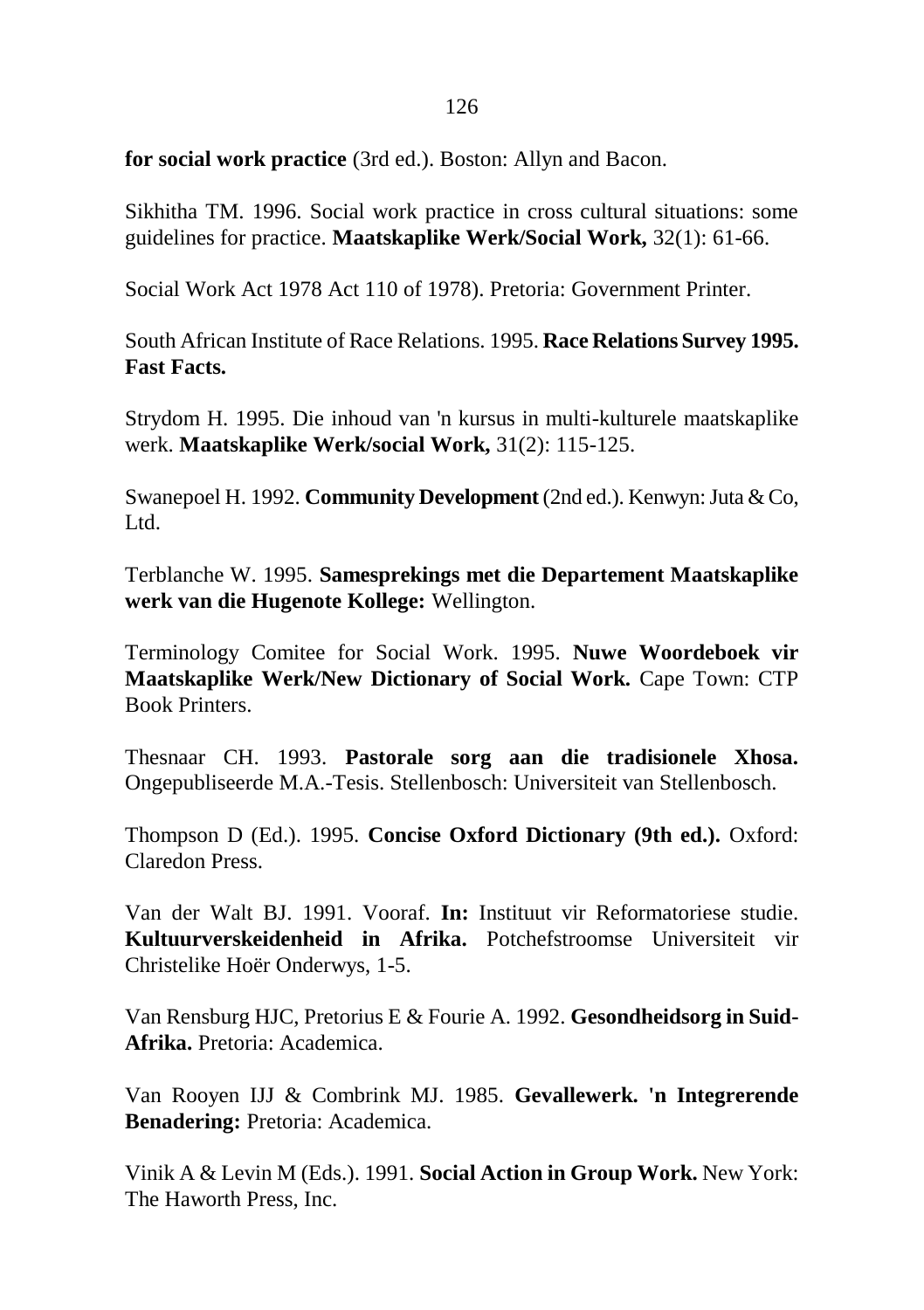Wenocur S (Ed.). 1993. **Social Work with Groups.** Binghamton: The Haworth Press.

Zastrow C. 1986. **Social Welfare Institutions** (3rd ed.). Chicago: The Dorsey Press.

Zastrow C. 1989. **The Practice of Social Work** (3rd ed.). California: Wadsworth Publishing Company.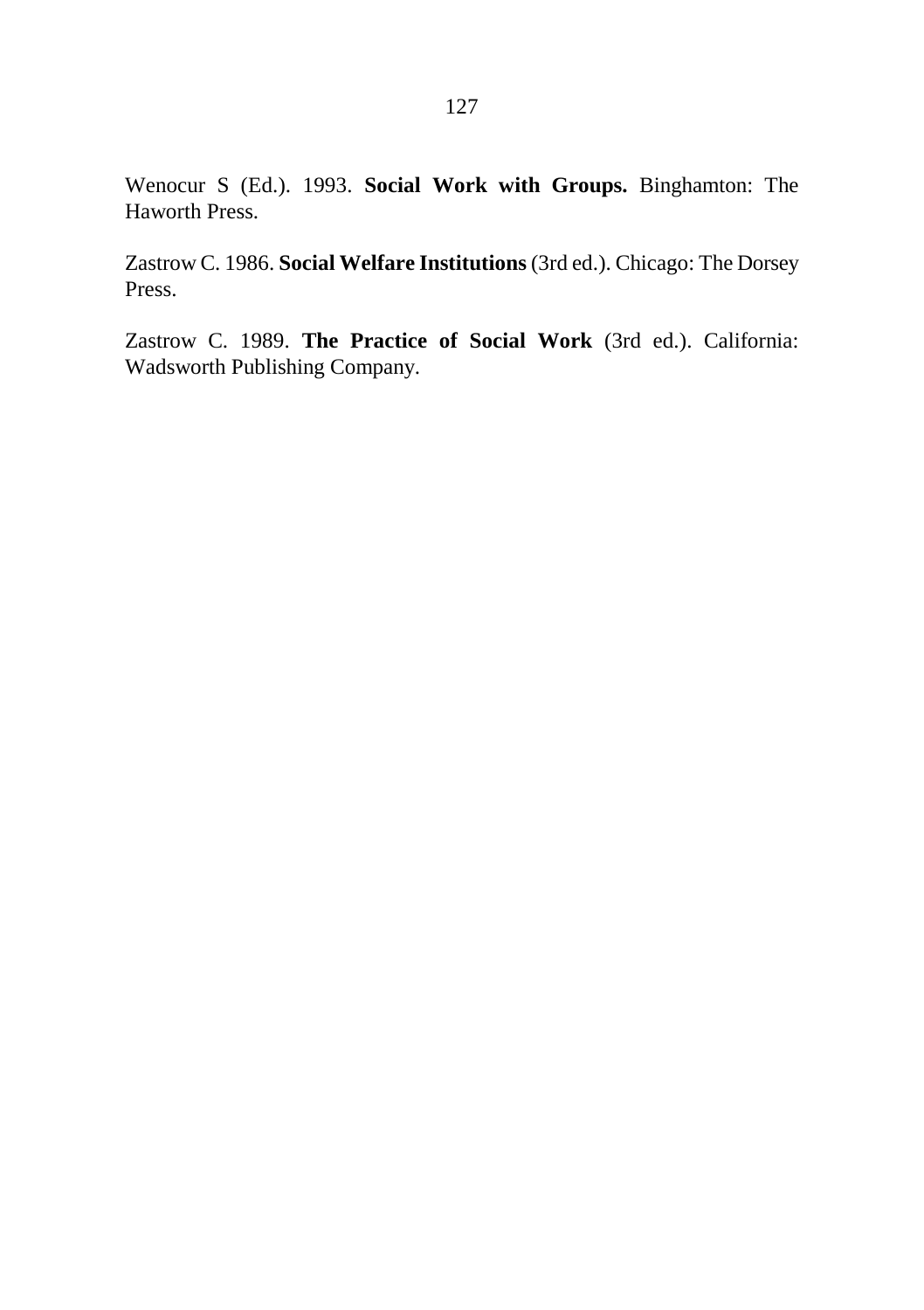### **INDEX**

Acceptance 56 Active listening 75, 133 Activist 146 Adaptable 10 Address real needs 57 Advising 133 Advocate 146 Affirming human dignity 56 Agitator 146 Aids 31 Approaches 104-107 Assertiveness 8 Assesment 122-124 Association 133 Attending 75, 133 Attitude 50 Bargaining 133 Behavior 101 Behavior modification approach 110-112 Belief in the potential of people 56 Broker 144

Capacity building 22 Care of the aged 32 Care of drug or alcohol depandants 32 Care of the disabled 33 Challenge 133 Clarification 134 Client 26-27 Client centred approach 114-115 Communication 69-71 Competent 1-6 Experimenting 135 Explanation 135

Confidentiality 57 Confrontation 134 Consultation 134 Contract 124 Controlled emotional involvement 58-60 Counsellor 144 Creativity 10 Cross-cultural social work 63, 65-67 Culture 53, 62-63, 75 Cultural diversity 63-64 Cultural perceptions 64 Direct influencing 134 Discretion 11 Domain 12 Eager to learn 8 Ecological systems theory perspective 91, 94-102 Education 30, 134 Educationer 146 Emotional maturity 7 Empathic understanding 7, 134 Employment oppertunities 31 Empowerment approach 116-117 Enabler 145 Encouragement 134 Energetic 11 Enthusiasm 9 Environment 102 Ethics 50 Euphemism 135 Evaluating 128 Expert 145

#### 128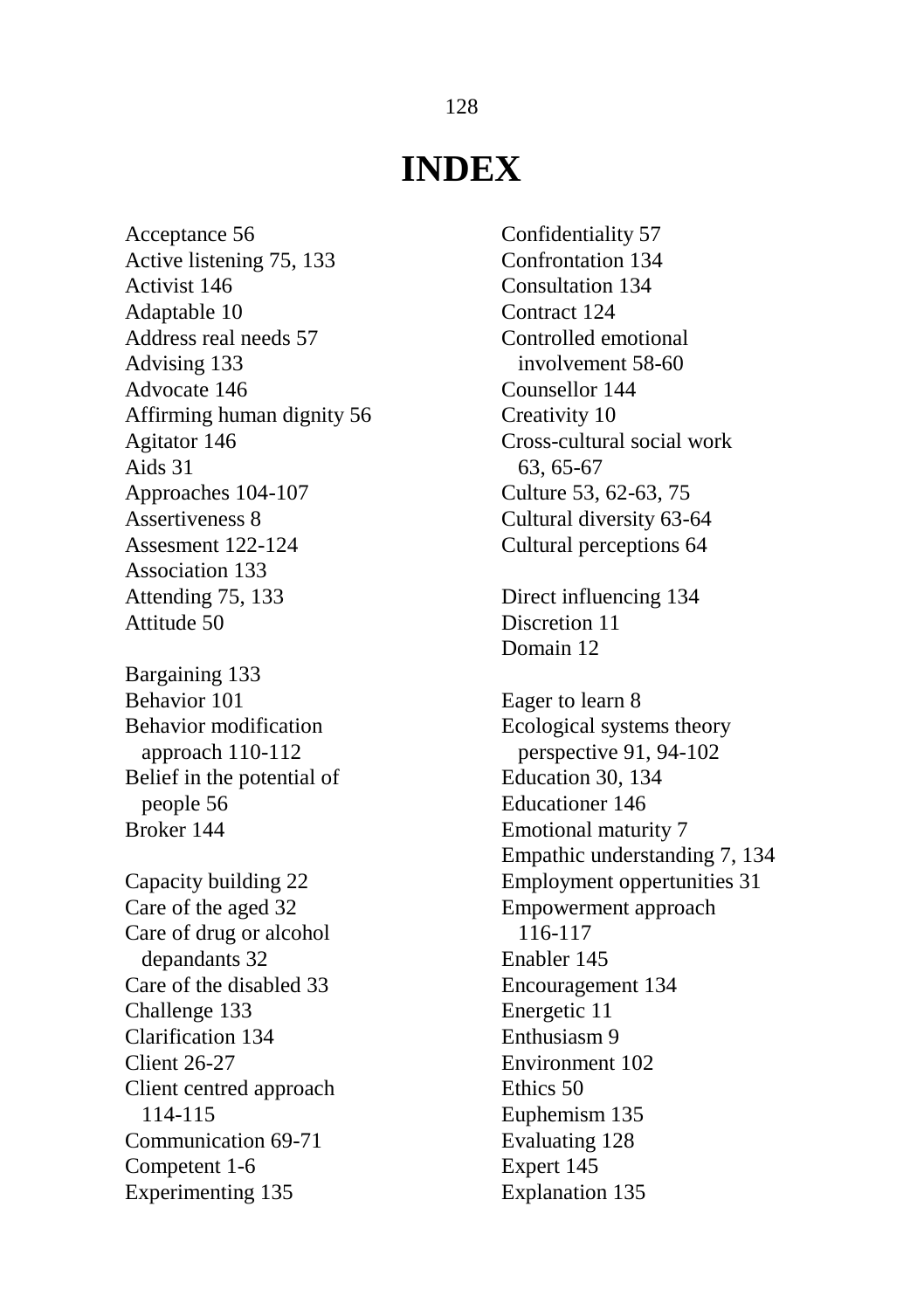Exploration 135 Exploring 122 Extinction 135

Facilitating 135 Facilitator 145 Fields of service 32 Focusing 135 Funding 135

Generalisation 135 Giving direction 136 Goals 17-19 Goal attainment 126 Goodwill 10 Group decision-making 136

History 37-41 Housing 31 Human ecology 92

Immediacy 136 Indigenous workers 24 Individualising 56 Infant mortality 31 Influencing 136 Insight development 136 Institutions 33 Integrated approach 150 Interaction 17 Interpersonal communication abilities 7 Interpretation 136 Interpreters 82-83 Interprofessional teams 24 Intervention methods 148 Intervention process 118-121 Involvement with others 57 Knowledge base 25-26 Perception 75 Perseption control 138

Leader 145 Leadership potential 11 Levels of human functioning 99 Linkage 136 Literacy 31 Lobbying 137 Love of people 6 Manager 144 Marketer 144 Marraige / child and family care 32 Mediation 137 Mediator 146 Meeting on own level 57 Minimal encouragers 137 Modelling 137 Motivating 124 Motivation 137 Motivator 146 Multicultural 63 Negative reinforcement 137 Negotiation 137 Negotiator 146 Networking 22 Non-judgemental 56 Non-verbal communication 76-78 Norms 17 Observation 137 Open-hearted 10 Opinion 137 Optimism 9 Paraphrasing 138 Partnership 57 Perseverance 8 Person 101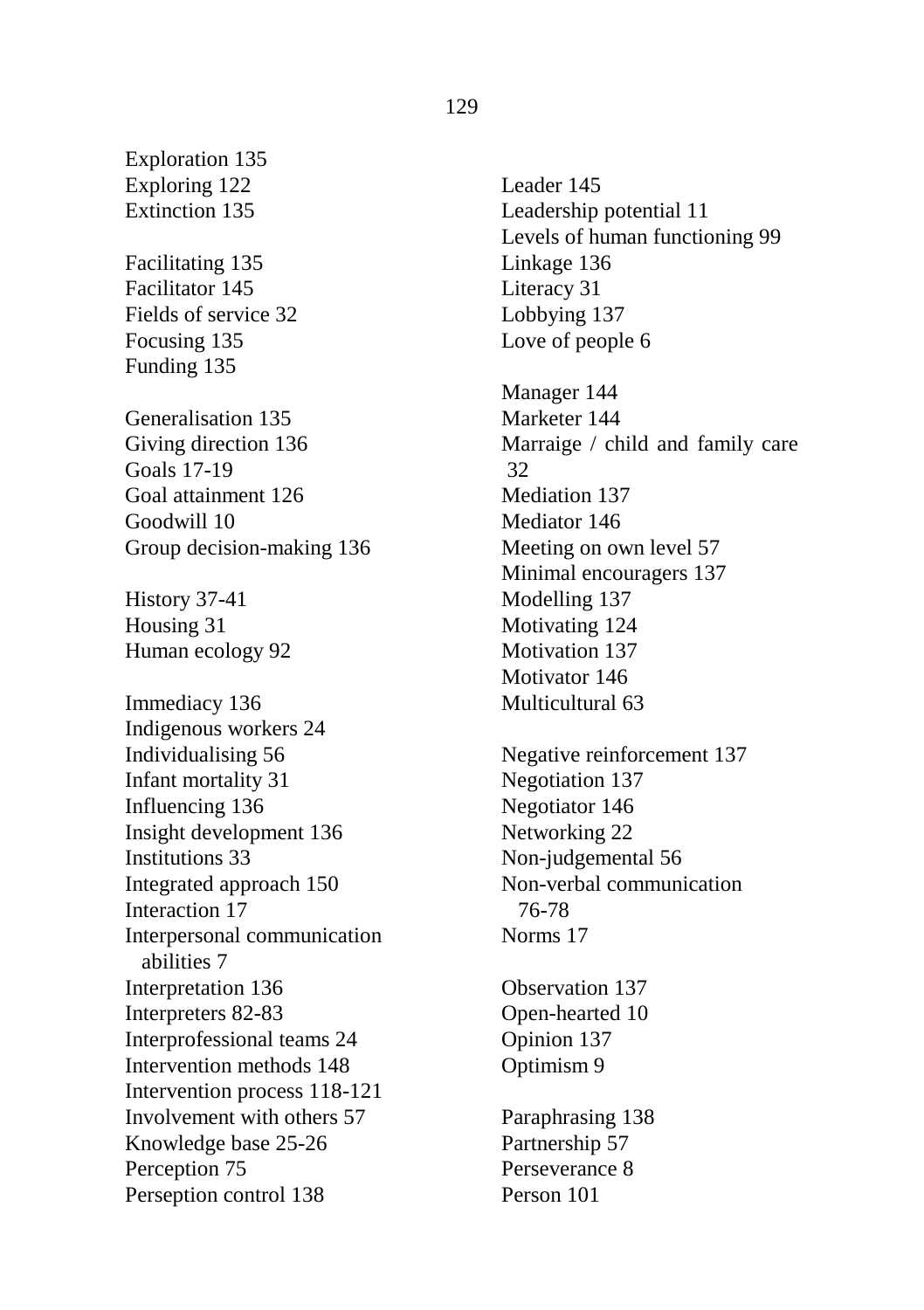Personalising 138 Personality 6 Policy 18,42 Policy making process 43 Population growth 30 Primary social services 23 Principles 50 Probing 138 Process 19 Professional relationship 20 Problem solving approach 115-116 Professional person 146 Professional status 34-36 Providing tangible intervention 138 Psychoanalytic approach 108-110 Public ralations officer 144 Punishment 138

Questioning 138

RDP 45-46 Reassurance 138 Rapport 121 Referral 124 Reflection 139 Religion 51 Repetition 139 Researcher 145 Resources 21 Responsibility 9 Responsible change 57 Right to self-determination 56 Role play 139 Roles 141-143

Ventilation 140 Verbal communication Verbalising 140

Screening 139 Secondary social services 23 Selection 139 Self 75 Self-awareness 7, 126 Self-efficacy 125 Self-help 56 Silence 139 Sincerity 10 Skills 17 Social auxiliary workers 24 Social ethics 58-60 Social functioning 95 Social intervention 139 Social Policy 41, 42-43 Social problem 30 Social security 33 Social welfare 15 Social work 13, 15-16 Social worker 24 Social work methods 20 Social work policy 42 Spontaneity 9 Stressor 99 Suggestion 139 Summary 139 Support 140 Survey 140 Systems theory 92-94

Task centred approach 114-115 Techniques 21, 130 Teenage pregnancies 31 Theory 87-91 Termination 128 Tertiary social services 23

Values 17, 50, 51, 53-55 Volunteers 24

Welfare policy 42

#### 130